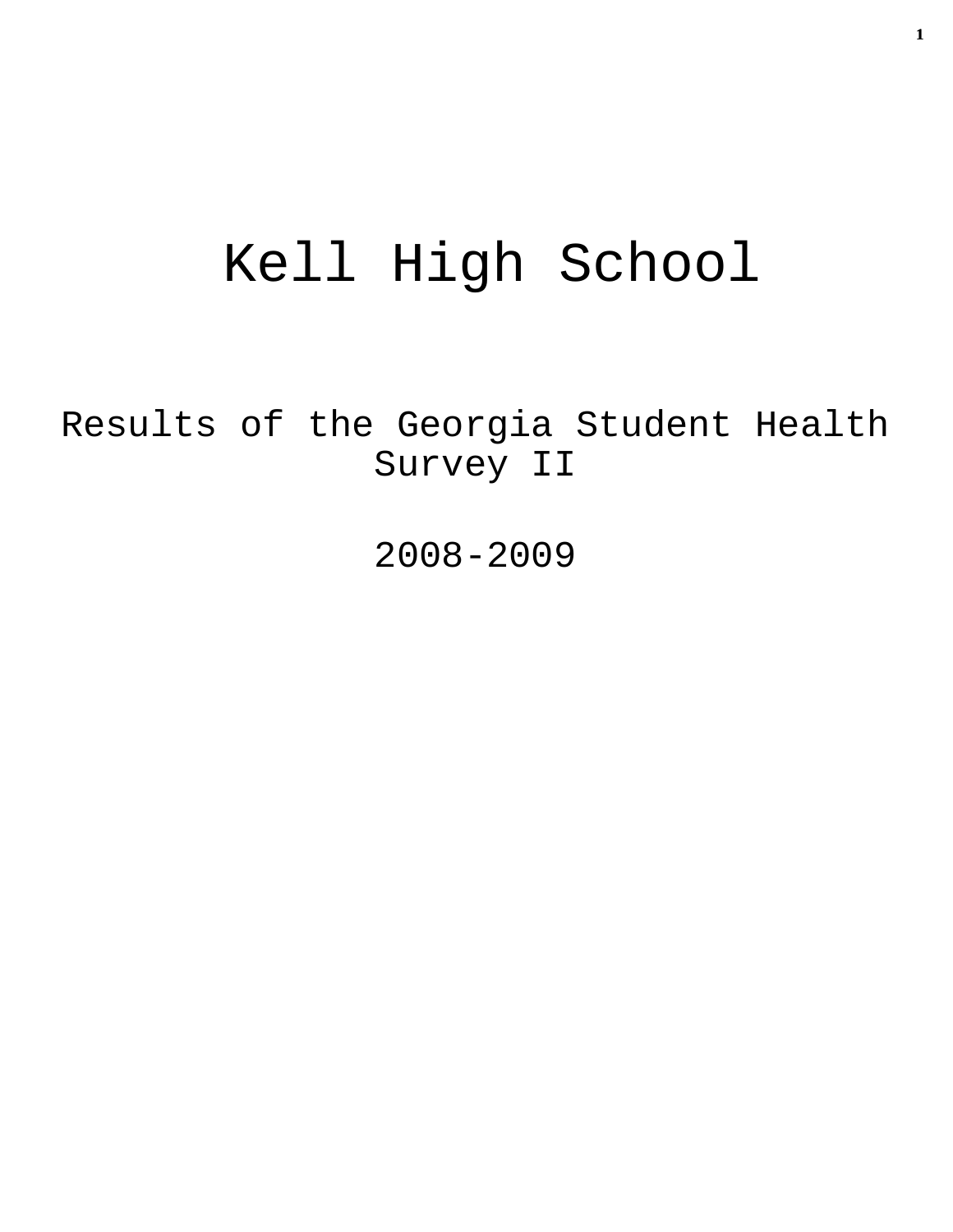# *Demographics* **2**

| Grade                    |    |  |  |  |
|--------------------------|----|--|--|--|
| <b>Grade   Frequency</b> |    |  |  |  |
| 10                       | 25 |  |  |  |
| 12                       | 32 |  |  |  |

| <b>Frequency</b> | <b>Table of Gender by Grade</b> |              |             |              |  |
|------------------|---------------------------------|--------------|-------------|--------------|--|
| <b>Col Pct</b>   |                                 | Grade(Grade) |             |              |  |
|                  | Gender(Gender)                  | <b>10</b>    | 12          | <b>Total</b> |  |
|                  | <b>Female</b>                   | 14<br>56.00  | 13<br>40.63 | 27           |  |
|                  | <b>Male</b>                     | 11<br>44.00  | 19<br>59.38 | 30           |  |
|                  | <b>Total</b>                    | 25           | 32          | 57           |  |

| <b>Frequency</b><br>Col Pct |
|-----------------------------|
|                             |

| <b>Table of Ethnicity by Grade</b> |              |             |              |  |  |  |
|------------------------------------|--------------|-------------|--------------|--|--|--|
|                                    | Grade(Grade) |             |              |  |  |  |
| <b>Ethnicity</b> (Ethnicity)       | 10           | 12          | <b>Total</b> |  |  |  |
| <b>Black</b>                       | 6<br>24.00   | 7<br>21.88  | 13           |  |  |  |
| <b>Hispanic</b>                    | 2<br>8.00    | 5<br>15.63  | 7            |  |  |  |
| White                              | 12<br>48.00  | 18<br>56.25 | 30           |  |  |  |
| <b>Asian</b>                       | 1<br>4.00    | 3.13        | 2            |  |  |  |
| <b>Other</b>                       | 4<br>16.00   | 1<br>3.13   | 5            |  |  |  |
| <b>Total</b>                       | 25           | 32          | 57           |  |  |  |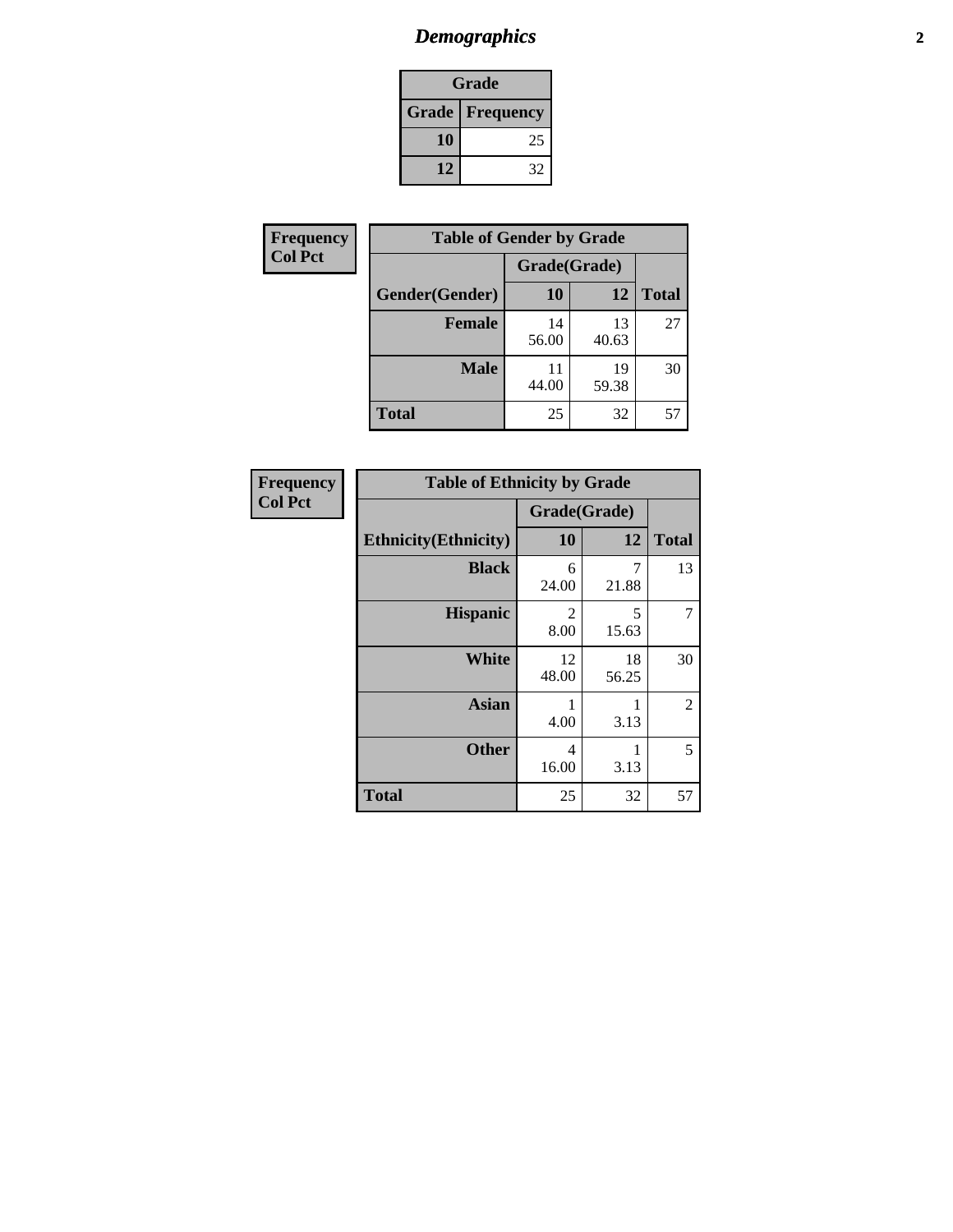#### *Title IV, Part A, Schedule A* **3** *Goal 1: Ensure that all schools are drug-free Baseline Data: Year 2008-2009 Prevalence of Drug Use*

| Frequency<br><b>Col Pct</b> | <b>Table of AlcoholAlt by Grade</b> |              |             |              |  |
|-----------------------------|-------------------------------------|--------------|-------------|--------------|--|
|                             | AlcoholAlt(Alcohol                  | Grade(Grade) |             |              |  |
|                             | use, past 30 days)                  | 10           | 12          | <b>Total</b> |  |
|                             | Yes                                 | 28.00        | 11<br>34.38 | 18           |  |
|                             | N <sub>0</sub>                      | 18<br>72.00  | 21<br>65.63 | 39           |  |
|                             | <b>Total</b>                        | 25           | 32          | 57           |  |

| Frequency      | <b>Table of TobaccoAny by Grade</b> |              |             |              |  |
|----------------|-------------------------------------|--------------|-------------|--------------|--|
| <b>Col Pct</b> | TobaccoAny(Tobacco                  | Grade(Grade) |             |              |  |
|                | use, past 30 days)                  | 10           | 12          | <b>Total</b> |  |
|                | Yes                                 | 5<br>20.00   | 8<br>25.00  | 13           |  |
|                | N <sub>0</sub>                      | 20<br>80.00  | 24<br>75.00 |              |  |
|                | Total                               | 25           | 32          | 57           |  |

| Frequency<br><b>Col Pct</b> | <b>Table of MarijuanaAlt by Grade</b> |              |             |              |  |
|-----------------------------|---------------------------------------|--------------|-------------|--------------|--|
|                             | MarijuanaAlt(Marijuana                | Grade(Grade) |             |              |  |
|                             | use, past 30 days)                    | 10           | <b>12</b>   | <b>Total</b> |  |
|                             | <b>Yes</b>                            | 28.00        | 12.50       | 11           |  |
|                             | N <sub>0</sub>                        | 18<br>72.00  | 28<br>87.50 | 46           |  |
|                             | <b>Total</b>                          | 25           | 32          | 57           |  |

| Frequency<br><b>Col Pct</b> | <b>Table of OtherDrugAny by Grade</b>  |              |             |              |  |
|-----------------------------|----------------------------------------|--------------|-------------|--------------|--|
|                             | <b>OtherDrugAny(Other</b><br>drug use, | Grade(Grade) |             |              |  |
|                             | past 30 days)                          | 10           | 12          | <b>Total</b> |  |
|                             | <b>Yes</b>                             | 6<br>24.00   | 3.13        | 7            |  |
|                             | N <sub>0</sub>                         | 19<br>76.00  | 31<br>96.88 | 50           |  |
|                             | <b>Total</b>                           | 25           | 32          | 57           |  |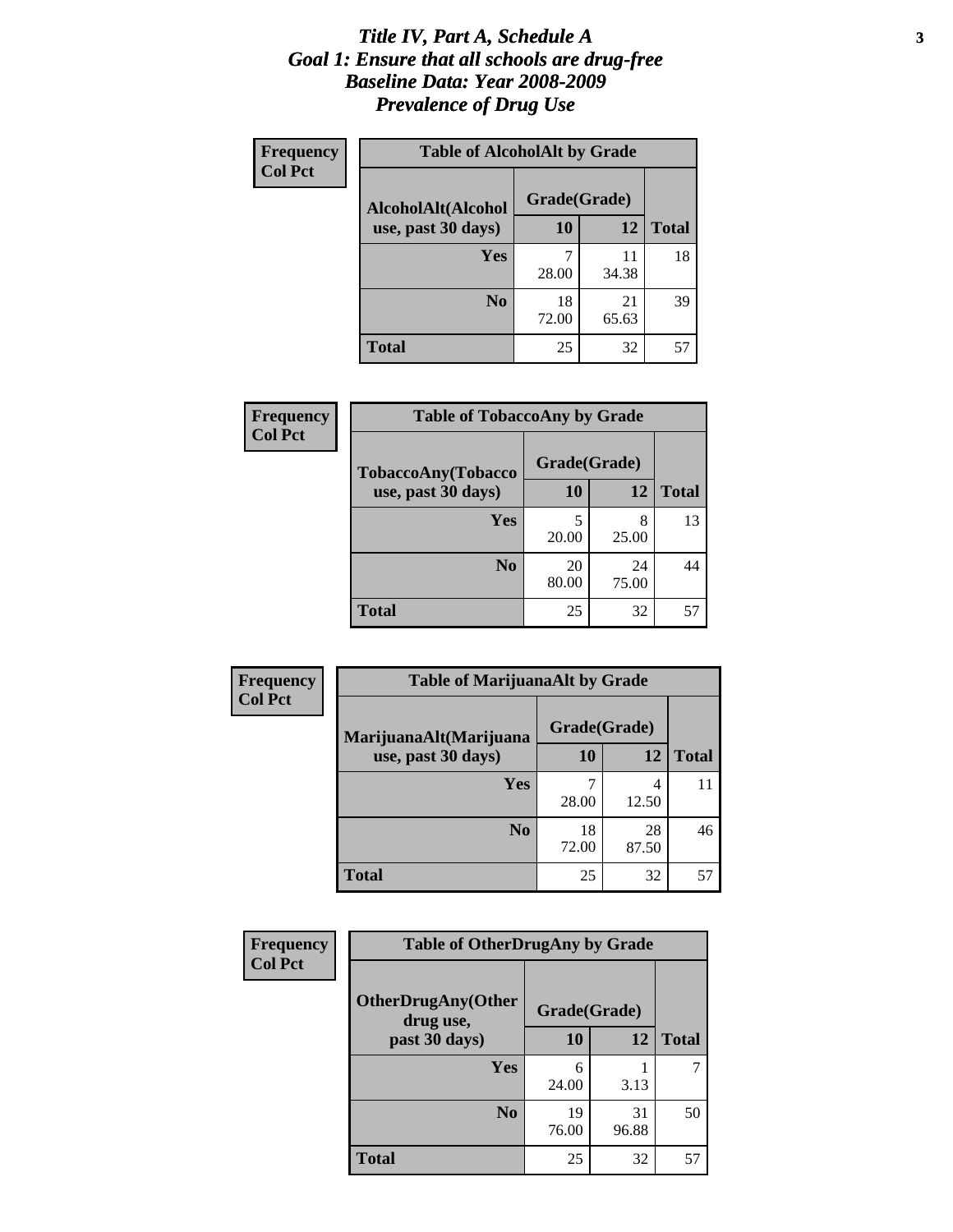#### *Average Age of Onset of Use* **4** *Results for "Average Age of Onset of Use" questions exclude students who said they did not use that substance*

| <b>Variable</b>    | Label                                                              | <b>Mean</b> |
|--------------------|--------------------------------------------------------------------|-------------|
| Alcoholinit2       | I started using alcohol when I was                                 | 13.82       |
| Cigarettesinit2    | I started smoking tobacco when I was                               | 13.42       |
| Smokelessinit2     | I started chewing tobacco when I was                               | 13.45       |
| Marijuanainit2     | I started using marijuana when I was                               | 13.87       |
| Cocaineinit2       | I started using cocaine when I was                                 | 13.83       |
| Inhalantsinit2     | I started using inhalants when I was                               | 13.00       |
| Steroidsinit2      | I started using steroids when I was                                | 12.50       |
| Ecstasyinit2       | I started using ecstasy when I was                                 | 12.50       |
| Methinit2          | I started using methamphetamines when I was                        | 13.50       |
| Hallucinogensinit2 | I started using hallucinogens when I was                           | 13.00       |
| Prescriptioninit2  | I started using prescription drugs not prescribed to me when I was | 13.86       |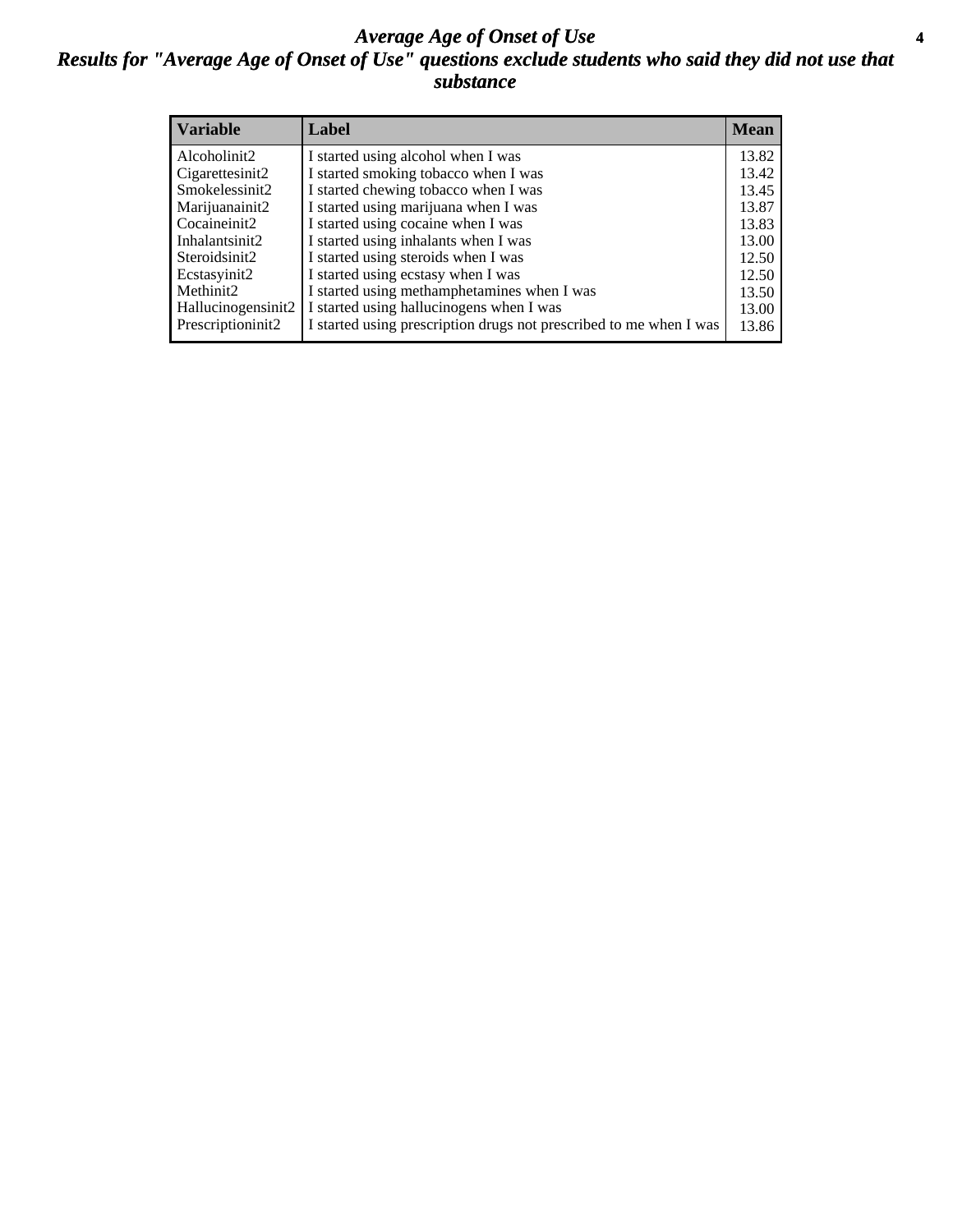# *Perception of Health Risk* **5**

| <b>Frequency</b> | <b>Table of Alcoholharmdich by Grade</b> |              |             |              |  |
|------------------|------------------------------------------|--------------|-------------|--------------|--|
| <b>Col Pct</b>   | Alcoholharmdich(I<br>think alcohol is    | Grade(Grade) |             |              |  |
|                  | harmful)                                 | 10           | 12          | <b>Total</b> |  |
|                  | <b>Yes</b>                               | 21<br>84.00  | 26<br>81.25 | 47           |  |
|                  | N <sub>0</sub>                           | 4<br>16.00   | 6<br>18.75  | 10           |  |
|                  | <b>Total</b>                             | 25           | 32          | 57           |  |

| Frequency      | <b>Table of Tobaccoharmdich by Grade</b> |              |              |              |  |
|----------------|------------------------------------------|--------------|--------------|--------------|--|
| <b>Col Pct</b> | Tobaccoharmdich(I<br>think tobacco is    | Grade(Grade) |              |              |  |
|                | harmful)                                 | 10           | 12           | <b>Total</b> |  |
|                | Yes                                      | 22<br>88.00  | 32<br>100.00 | 54           |  |
|                | N <sub>0</sub>                           | 12.00        | 0.00         | 3            |  |
|                | <b>Total</b>                             | 25           | 32           | 57           |  |

| Frequency      | <b>Table of Marijuanaharmdich by Grade</b> |              |             |              |  |
|----------------|--------------------------------------------|--------------|-------------|--------------|--|
| <b>Col Pct</b> | Marijuanaharmdich(I<br>think marijuana is  | Grade(Grade) |             |              |  |
|                | harmful)                                   | 10           | 12          | <b>Total</b> |  |
|                | Yes                                        | 16<br>64.00  | 28<br>87.50 | 44           |  |
|                | N <sub>0</sub>                             | 9<br>36.00   | 4<br>12.50  | 13           |  |
|                | <b>Total</b>                               | 25           | 32          | 57           |  |

| <b>Frequency</b> | <b>Table of Otherdrugharmdich by Grade</b>   |              |              |                |  |
|------------------|----------------------------------------------|--------------|--------------|----------------|--|
| <b>Col Pct</b>   | Otherdrugharmdich(I<br>think other drugs are | Grade(Grade) |              |                |  |
|                  | harmful)                                     | 10           | 12           | <b>Total</b>   |  |
|                  | <b>Yes</b>                                   | 23<br>92.00  | 32<br>100.00 | 55             |  |
|                  | N <sub>0</sub>                               | 8.00         | 0.00         | $\overline{c}$ |  |
|                  | <b>Total</b>                                 | 25           | 32           | 57             |  |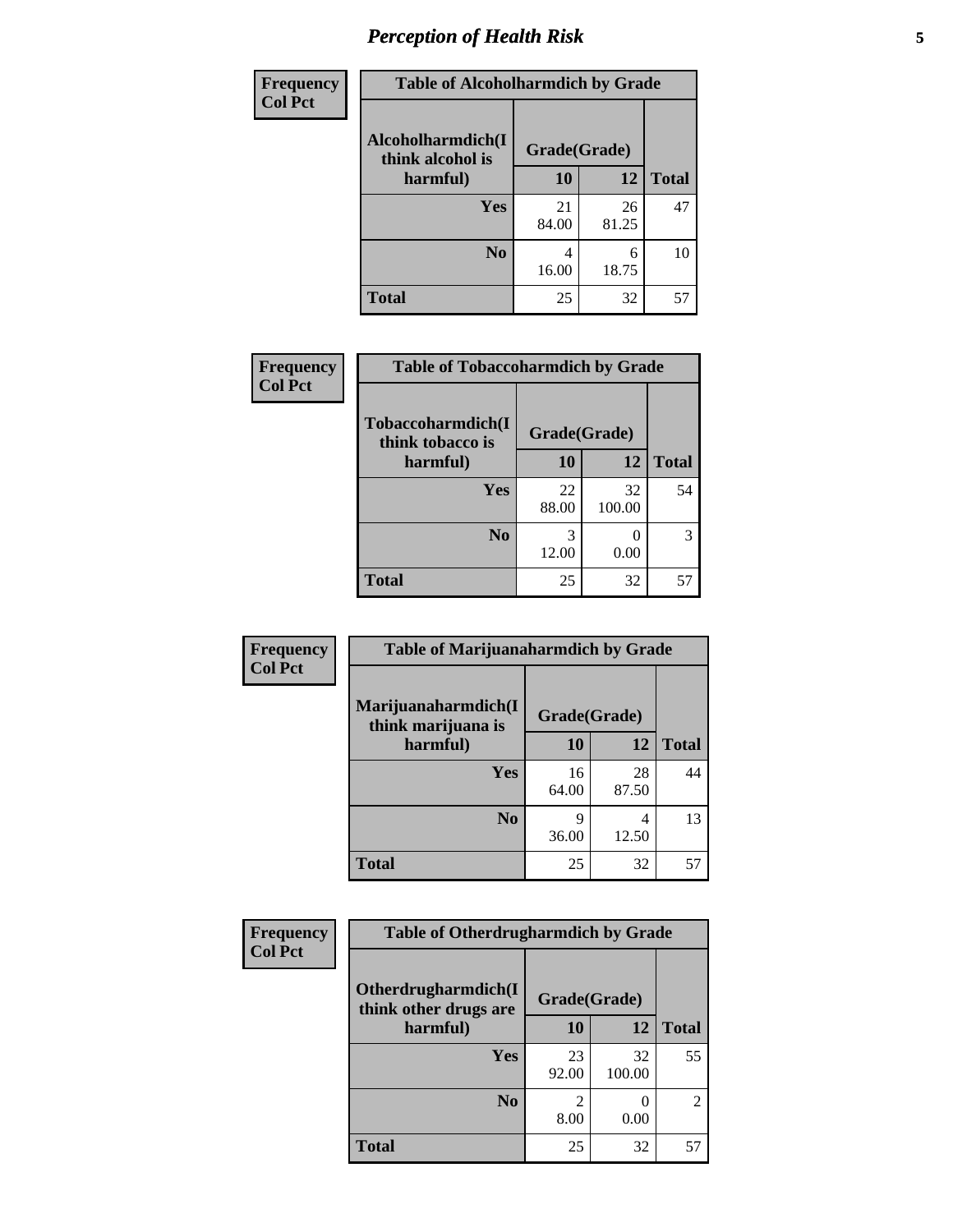# *Social Disapproval* **6**

| <b>Frequency</b> | <b>Table of Alcoholpeerdich by Grade</b>                    |              |             |              |  |
|------------------|-------------------------------------------------------------|--------------|-------------|--------------|--|
| <b>Col Pct</b>   | Alcoholpeerdich(My<br>friends would<br>disapprove if I used | Grade(Grade) |             |              |  |
|                  | alcohol)                                                    | 10           | 12          | <b>Total</b> |  |
|                  | Yes                                                         | 11<br>44.00  | 15<br>46.88 | 26           |  |
|                  | N <sub>0</sub>                                              | 14<br>56.00  | 17<br>53.13 | 31           |  |
|                  | <b>Total</b>                                                | 25           | 32          | 57           |  |

| <b>Frequency</b> |
|------------------|
| <b>Col Pct</b>   |

| <b>Table of Tobaccopeerdich by Grade</b>                    |              |             |              |  |  |
|-------------------------------------------------------------|--------------|-------------|--------------|--|--|
| Tobaccopeerdich(My<br>friends would<br>disapprove if I used | Grade(Grade) |             |              |  |  |
| tobacco)                                                    | 10           | 12          | <b>Total</b> |  |  |
| Yes                                                         | 15<br>60.00  | 21<br>65.63 | 36           |  |  |
| N <sub>0</sub>                                              | 10<br>40.00  | 11<br>34.38 | 21           |  |  |
| <b>Total</b>                                                | 25           | 32          | 57           |  |  |

| Frequency      | <b>Table of Marijuanapeerdich by Grade</b>                    |              |             |              |
|----------------|---------------------------------------------------------------|--------------|-------------|--------------|
| <b>Col Pct</b> | Marijuanapeerdich(My<br>friends would<br>disapprove if I used | Grade(Grade) |             |              |
|                | marijuana)                                                    | 10           | 12          | <b>Total</b> |
|                | <b>Yes</b>                                                    | 12<br>48.00  | 21<br>65.63 | 33           |
|                | N <sub>0</sub>                                                | 13<br>52.00  | 11<br>34.38 | 24           |
|                | <b>Total</b>                                                  | 25           | 32          | 57           |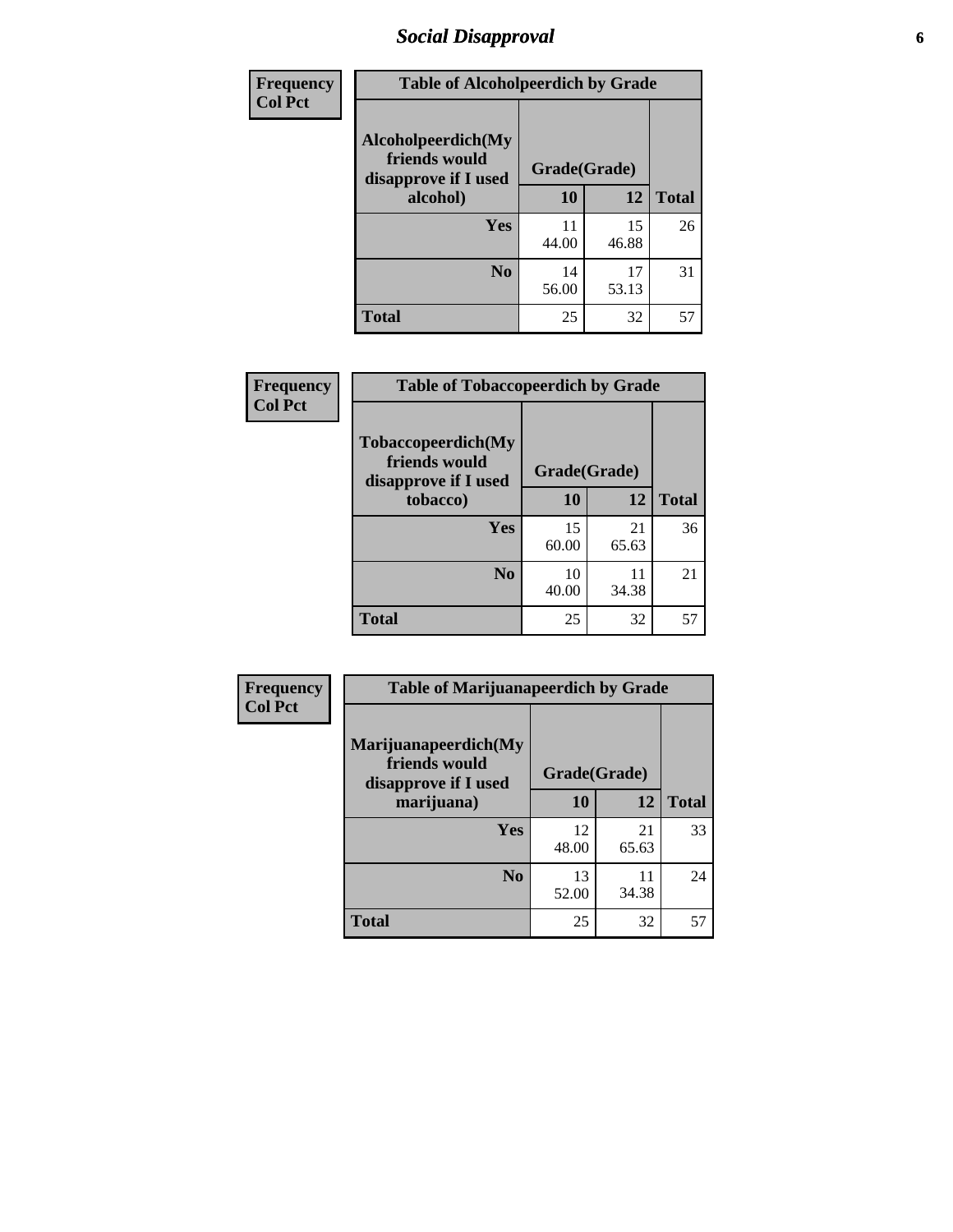# *Social Disapproval* **7**

| Frequency      | <b>Table of Otherdrugpeerdich by Grade</b>                    |              |             |              |  |
|----------------|---------------------------------------------------------------|--------------|-------------|--------------|--|
| <b>Col Pct</b> | Otherdrugpeerdich(My<br>friends would<br>disapprove if I used | Grade(Grade) |             |              |  |
|                | other drugs)                                                  | 10           | 12          | <b>Total</b> |  |
|                | Yes                                                           | 16<br>64.00  | 25<br>78.13 | 41           |  |
|                | N <sub>0</sub>                                                | 9<br>36.00   | 21.88       | 16           |  |
|                | <b>Total</b>                                                  | 25           | 32          | 57           |  |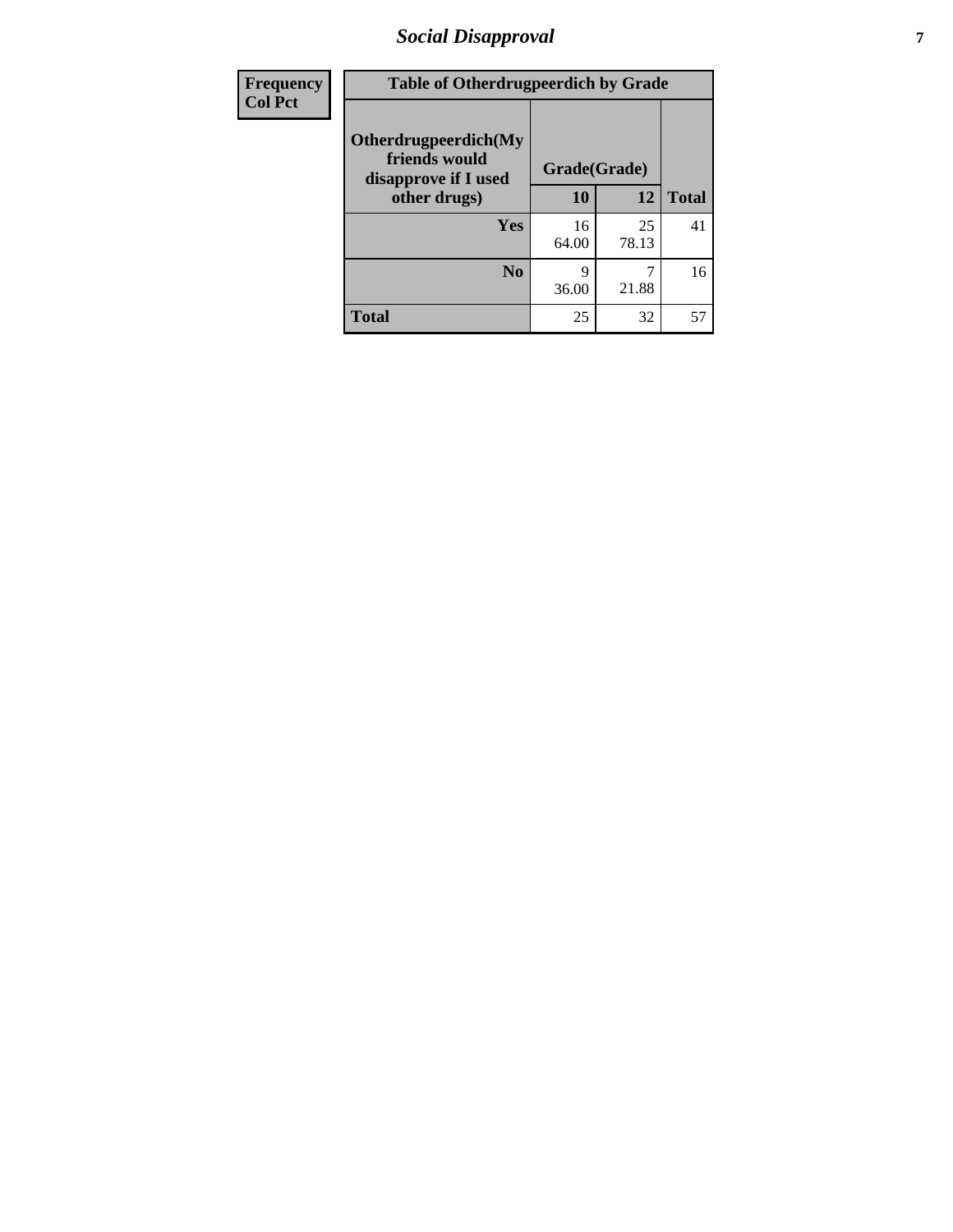#### Title IV, Part A, Schedule A **8** *Goal 2: To help ensure that all schools are safe and disciplined Baseline Data: Year 2008-2009 Student Involvement in Gang Activity*

| Frequency      | <b>Table of Gangself by Grade</b>                                                                 |                    |             |              |  |
|----------------|---------------------------------------------------------------------------------------------------|--------------------|-------------|--------------|--|
| <b>Col Pct</b> | Gangself(I<br>have<br>participated<br>in illegal<br>gang<br>activities in<br>the past 30<br>days) | Grade(Grade)<br>10 | 12          | <b>Total</b> |  |
|                | Yes                                                                                               | 6<br>24.00         | 1<br>3.13   | 7            |  |
|                | N <sub>0</sub>                                                                                    | 19<br>76.00        | 31<br>96.88 | 50           |  |
|                | <b>Total</b>                                                                                      | 25                 | 32          | 57           |  |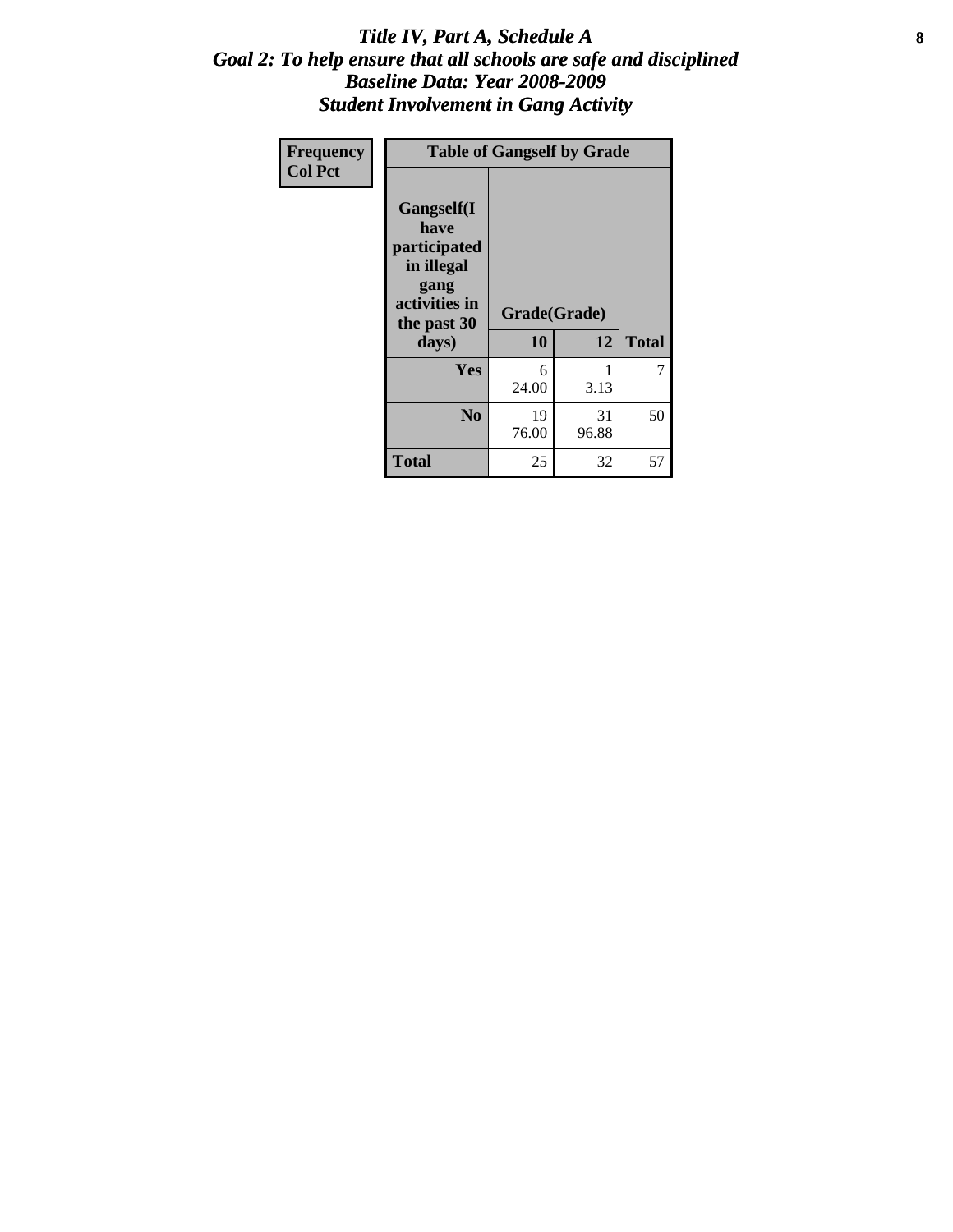# *Student Perception of School Safety* **9**

| <b>Frequency</b><br>Row Pct |
|-----------------------------|
|                             |

| <b>Table of Grade by Safeschool</b> |                          |                                                        |                               |                                    |              |
|-------------------------------------|--------------------------|--------------------------------------------------------|-------------------------------|------------------------------------|--------------|
|                                     |                          | Safeschool (School is a place at which I feel<br>safe) |                               |                                    |              |
| Grade(Grade)                        | <b>Strongly</b><br>Agree | Agree                                                  | Somewhat Somewhat<br>Disagree | <b>Strongly</b><br><b>Disagree</b> | <b>Total</b> |
| 10                                  | 3<br>12.00               | 14<br>56.00                                            | 20.00                         | 12.00                              | 25           |
| 12                                  | 34.38                    | 16<br>50.00                                            | 4<br>12.50                    | 3.13                               | 32           |
| <b>Total</b>                        | 14                       | 30                                                     | 9                             | 4                                  | 57           |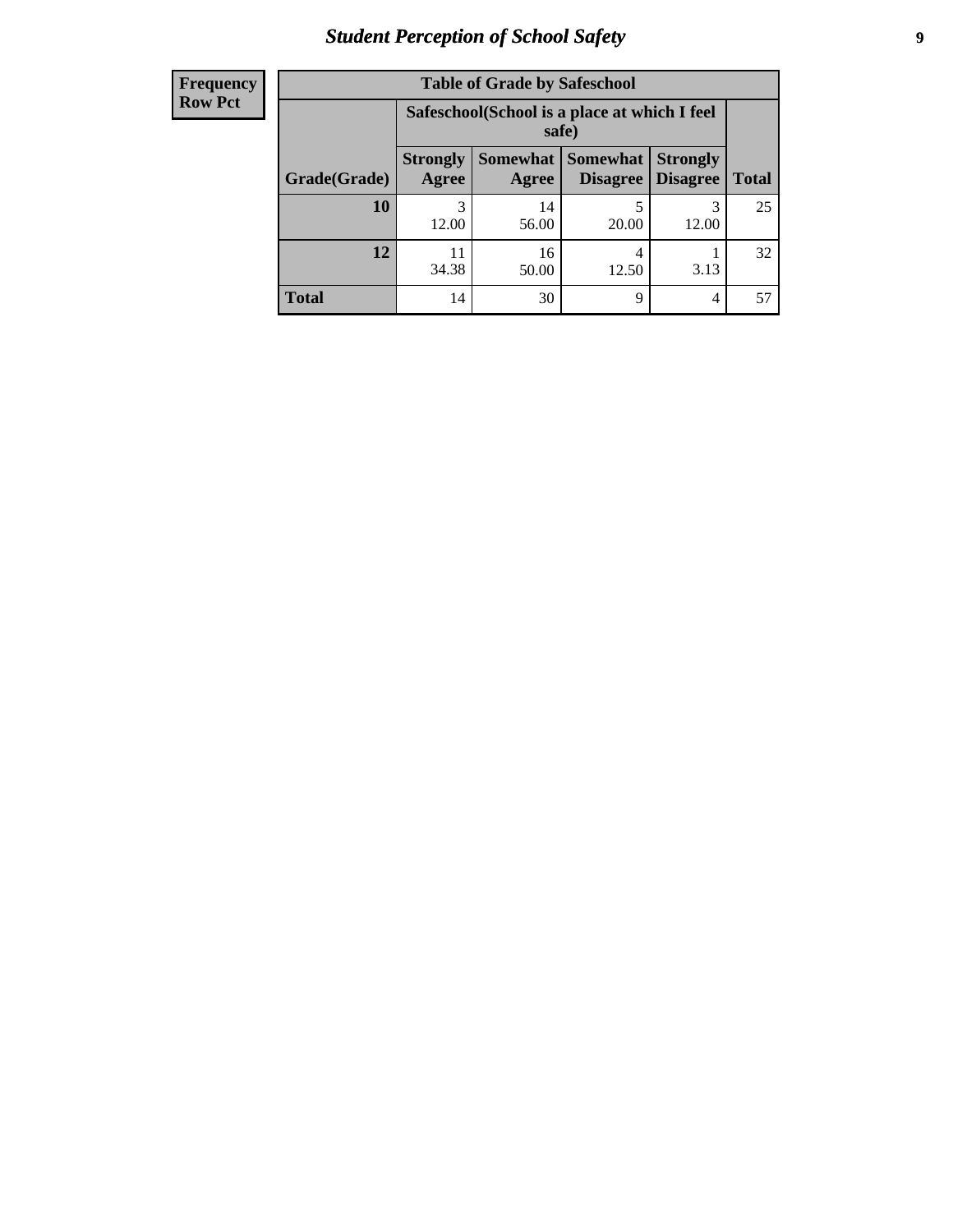#### *Students Who Have Been Bullied* **10**

| Frequency      | <b>Table of Grade by Bullied</b> |                                                                                  |                        |                               |                               |                   |              |
|----------------|----------------------------------|----------------------------------------------------------------------------------|------------------------|-------------------------------|-------------------------------|-------------------|--------------|
| <b>Row Pct</b> |                                  | <b>Bullied</b> (I have been bullied by<br>other students in the past 30<br>days) |                        |                               |                               |                   |              |
|                | Grade(Grade)                     | 0<br><b>Days</b>                                                                 | 1 or<br>days           | <b>10</b><br>to<br>19<br>days | <b>20</b><br>to<br>29<br>days | All<br>30<br>days | <b>Total</b> |
|                | 10                               | 20<br>80.00                                                                      | $\overline{2}$<br>8.00 | 4.00                          | 4.00                          | 4.00              | 25           |
|                | 12                               | 32<br>100.00                                                                     | $\theta$<br>0.00       | $\Omega$<br>0.00              | $\Omega$<br>0.00              | $\theta$<br>0.00  | 32           |
|                | <b>Total</b>                     | 52                                                                               | $\mathfrak{D}$         | 1                             |                               |                   | 57           |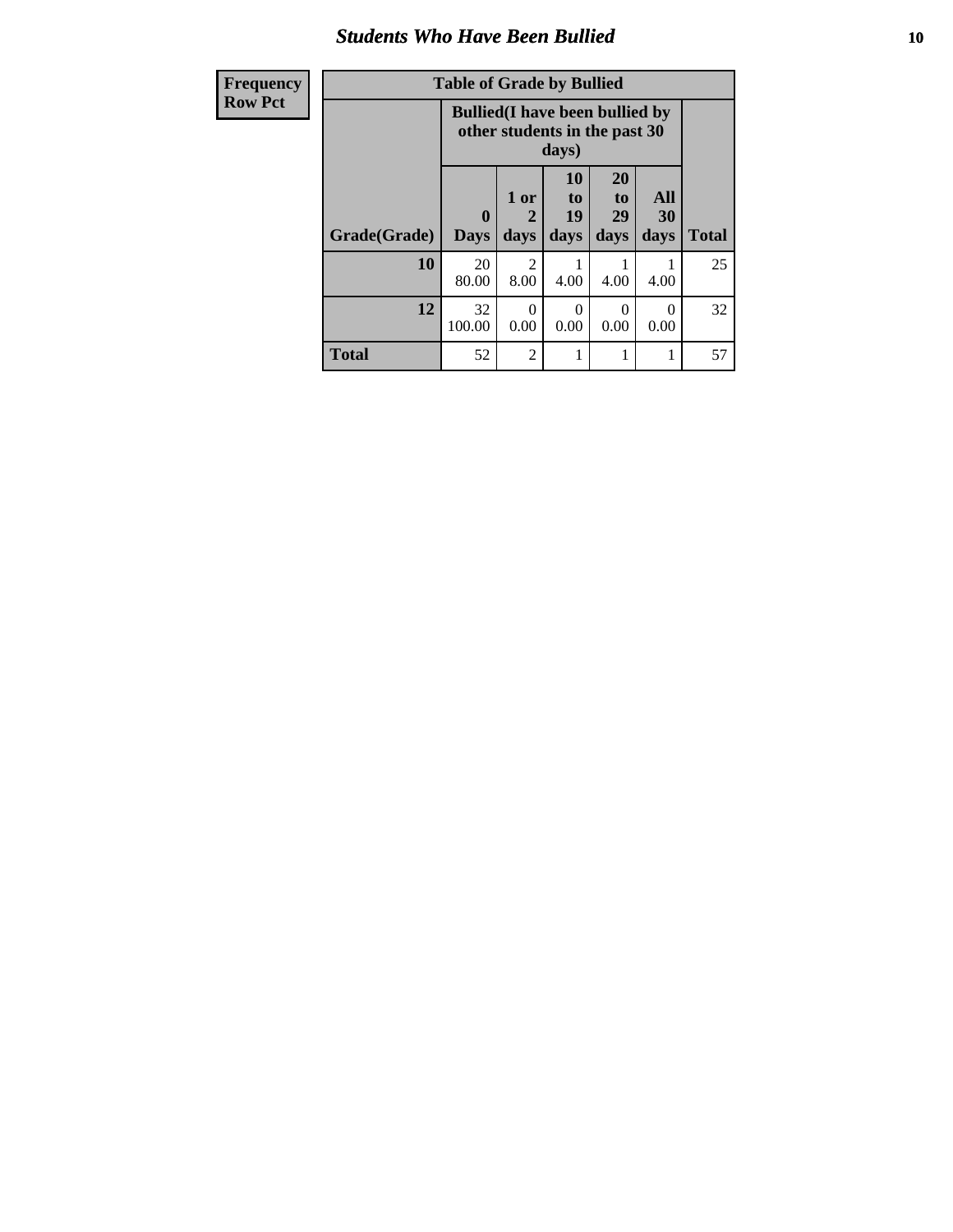#### *School Climate* **11**

| <b>Frequency</b> | <b>Table of SchoolClimate1 by Grade</b> |                        |             |              |  |
|------------------|-----------------------------------------|------------------------|-------------|--------------|--|
| <b>Col Pct</b>   | SchoolClimate1(I<br>like school)        | Grade(Grade)<br>10     | 12          | <b>Total</b> |  |
|                  | <b>Strongly Agree</b>                   | $\mathfrak{D}$<br>8.00 | 8<br>25.00  | 10           |  |
|                  | <b>Somewhat Agree</b>                   | 16<br>64.00            | 18<br>56.25 | 34           |  |
|                  | <b>Somewhat Disagree</b>                | $\mathfrak{D}$<br>8.00 | 3<br>9.38   | 5            |  |
|                  | <b>Strongly Disagree</b>                | 5<br>20.00             | 3<br>9.38   | 8            |  |
|                  | <b>Total</b>                            | 25                     | 32          | 57           |  |

| <b>Frequency</b> |
|------------------|
| <b>Col Pct</b>   |

| <b>Table of SchoolClimate2 by Grade</b>           |                    |             |              |  |  |
|---------------------------------------------------|--------------------|-------------|--------------|--|--|
| SchoolClimate2(I<br>feel successful at<br>school) | Grade(Grade)<br>10 | 12          | <b>Total</b> |  |  |
| <b>Strongly Agree</b>                             | 6<br>24.00         | 9<br>28.13  | 15           |  |  |
| <b>Somewhat Agree</b>                             | 13<br>52.00        | 17<br>53.13 | 30           |  |  |
| <b>Somewhat Disagree</b>                          | 4.00               | 5<br>15.63  | 6            |  |  |
| <b>Strongly Disagree</b>                          | 5<br>20.00         | 3.13        | 6            |  |  |
| <b>Total</b>                                      | 25                 | 32          | 57           |  |  |

| Frequency      | <b>Table of SchoolClimate3 by Grade</b>                                      |                                     |             |              |
|----------------|------------------------------------------------------------------------------|-------------------------------------|-------------|--------------|
| <b>Col Pct</b> | <b>SchoolClimate3(My</b><br>school has high<br>standards for<br>achievement) | Grade(Grade)<br><b>10</b>           | 12          | <b>Total</b> |
|                | <b>Strongly Agree</b>                                                        | 6<br>24.00                          | 11<br>34.38 | 17           |
|                | <b>Somewhat Agree</b>                                                        | 15<br>60.00                         | 17<br>53.13 | 32           |
|                | <b>Somewhat Disagree</b>                                                     | $\mathcal{D}_{\mathcal{L}}$<br>8.00 | 3<br>9.38   | 5            |
|                | <b>Strongly Disagree</b>                                                     | $\mathfrak{D}$<br>8.00              | 1<br>3.13   | 3            |
|                | Total                                                                        | 25                                  | 32          | 57           |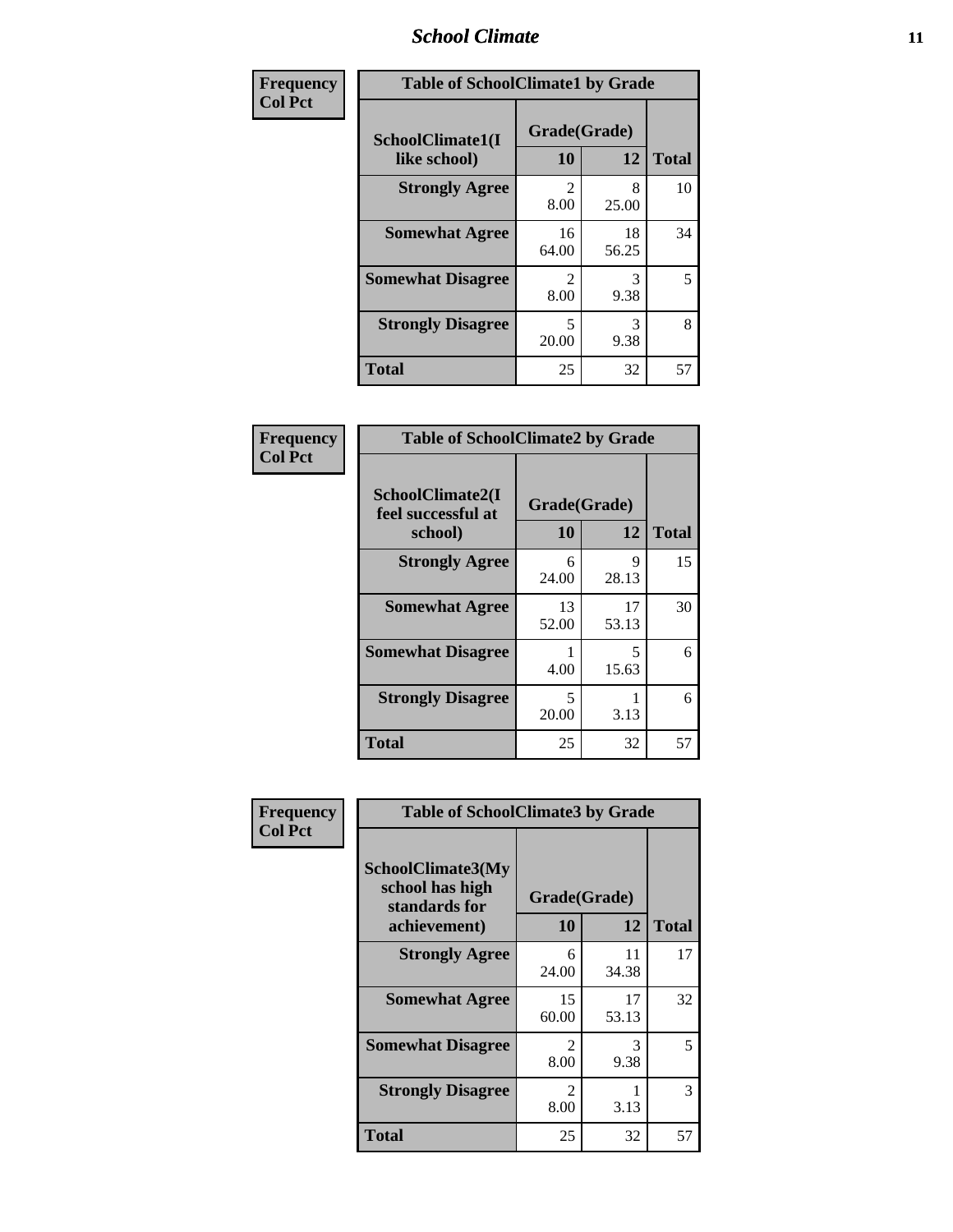#### *School Climate* **12**

| Frequency      | <b>Table of SchoolClimate4 by Grade</b>                              |                    |             |              |
|----------------|----------------------------------------------------------------------|--------------------|-------------|--------------|
| <b>Col Pct</b> | <b>SchoolClimate4(My</b><br>school sets clear<br>rules for behavior) | Grade(Grade)<br>10 | 12          | <b>Total</b> |
|                | <b>Strongly Agree</b>                                                | 9<br>36.00         | 17<br>53.13 | 26           |
|                | <b>Somewhat Agree</b>                                                | 8<br>32.00         | 11<br>34.38 | 19           |
|                | <b>Somewhat Disagree</b>                                             | 7<br>28.00         | 3<br>9.38   | 10           |
|                | <b>Strongly Disagree</b>                                             | 4.00               | 3.13        | 2            |
|                | Total                                                                | 25                 | 32          | 57           |

#### **Frequency Col Pct**

| <b>Table of SchoolClimate5 by Grade</b>                              |                        |             |              |  |  |
|----------------------------------------------------------------------|------------------------|-------------|--------------|--|--|
| SchoolClimate5(I<br>know what to do in<br>an emergency at<br>school) | Grade(Grade)<br>10     | 12          | <b>Total</b> |  |  |
| <b>Strongly Agree</b>                                                | 8<br>32.00             | 19<br>59.38 | 27           |  |  |
| <b>Somewhat Agree</b>                                                | 13<br>52.00            | 9<br>28.13  | 22           |  |  |
| <b>Somewhat Disagree</b>                                             | $\mathfrak{D}$<br>8.00 | 3<br>9.38   | 5            |  |  |
| <b>Strongly Disagree</b>                                             | 2<br>8.00              | 3.13        | 3            |  |  |
| Total                                                                | 25                     | 32          | 57           |  |  |

| Frequency      | <b>Table of SchoolClimate6 by Grade</b>                  |                           |             |              |  |
|----------------|----------------------------------------------------------|---------------------------|-------------|--------------|--|
| <b>Col Pct</b> | <b>SchoolClimate6(Teachers</b><br>treat me with respect) | Grade(Grade)<br><b>10</b> | 12          | <b>Total</b> |  |
|                | <b>Strongly Agree</b>                                    | 6<br>24.00                | 17<br>53.13 | 23           |  |
|                | <b>Somewhat Agree</b>                                    | 11<br>44.00               | 11<br>34.38 | 22           |  |
|                | <b>Somewhat Disagree</b>                                 | 5<br>20.00                | 3<br>9.38   | 8            |  |
|                | <b>Strongly Disagree</b>                                 | 3<br>12.00                | 3.13        | 4            |  |
|                | <b>Total</b>                                             | 25                        | 32          | 57           |  |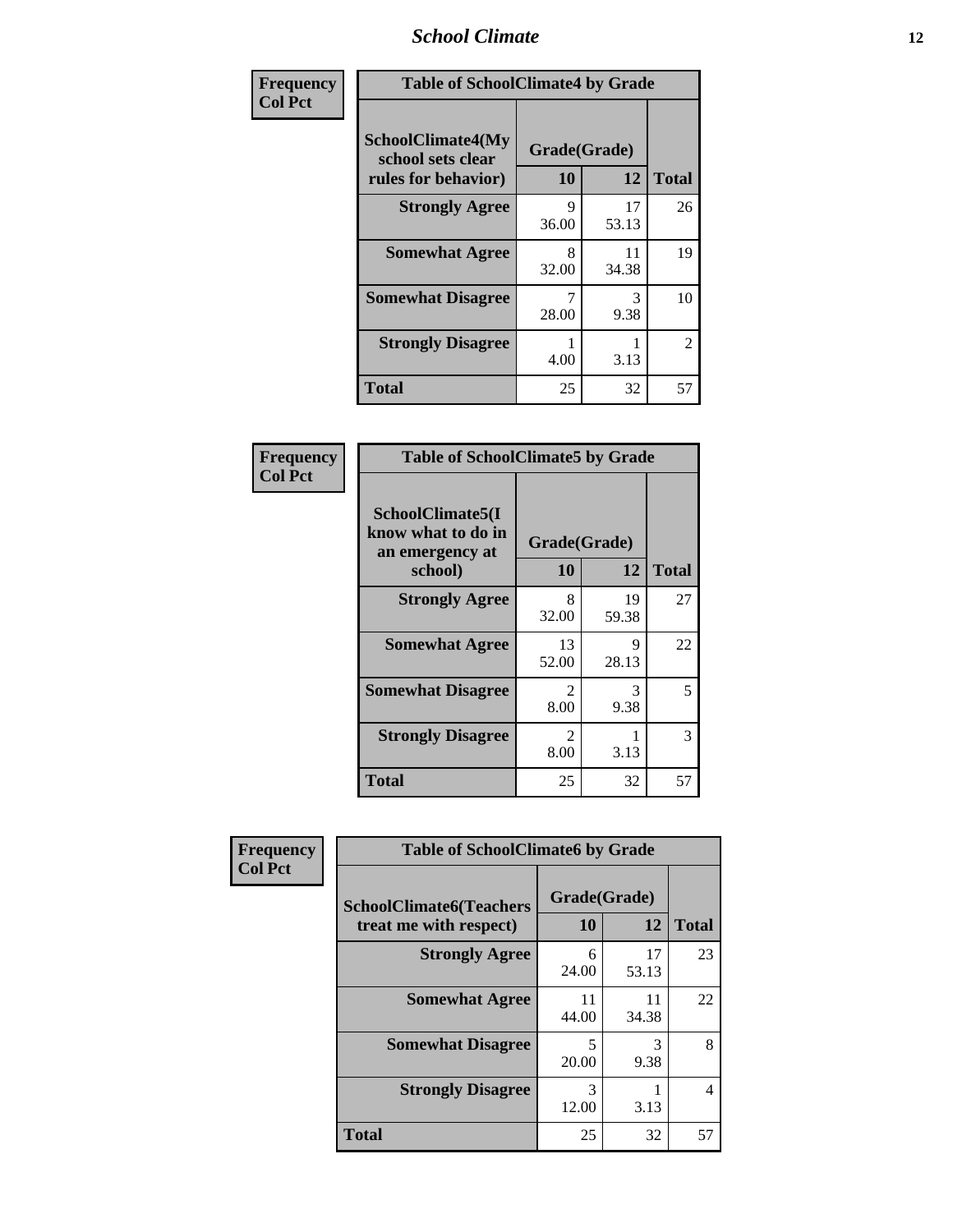#### *School Climate* **13**

| Frequency      | <b>Table of SchoolClimate7 by Grade</b>                                       |                           |                        |                |
|----------------|-------------------------------------------------------------------------------|---------------------------|------------------------|----------------|
| <b>Col Pct</b> | <b>SchoolClimate7(Behaviors</b><br>in my class allow the<br>teacher to teach) | Grade(Grade)<br><b>10</b> | 12                     | <b>Total</b>   |
|                | <b>Strongly Agree</b>                                                         | 3<br>12.00                | 6<br>18.75             | 9              |
|                | <b>Somewhat Agree</b>                                                         | 14<br>56.00               | 23<br>71.88            | 37             |
|                | <b>Somewhat Disagree</b>                                                      | 6<br>24.00                | 3.13                   | $\overline{7}$ |
|                | <b>Strongly Disagree</b>                                                      | $\mathfrak{D}$<br>8.00    | $\overline{2}$<br>6.25 | 4              |
|                | <b>Total</b>                                                                  | 25                        | 32                     | 57             |

| Frequency      | <b>Table of SchoolClimate8 by Grade</b>                                              |                    |             |              |
|----------------|--------------------------------------------------------------------------------------|--------------------|-------------|--------------|
| <b>Col Pct</b> | <b>SchoolClimate8(Students</b><br>are frequently<br>recognized for good<br>behavior) | Grade(Grade)<br>10 | 12          | <b>Total</b> |
|                | <b>Strongly Agree</b>                                                                | 0<br>0.00          | 5<br>15.63  | 5            |
|                | <b>Somewhat Agree</b>                                                                | 28.00              | 14<br>43.75 | 21           |
|                | <b>Somewhat Disagree</b>                                                             | 13<br>52.00        | 10<br>31.25 | 23           |
|                | <b>Strongly Disagree</b>                                                             | 5<br>20.00         | 3<br>9.38   | 8            |
|                | <b>Total</b>                                                                         | 25                 | 32          | 57           |

| <b>Frequency</b> | <b>Table of SchoolClimate9 by Grade</b>                                                  |                    |                       |              |
|------------------|------------------------------------------------------------------------------------------|--------------------|-----------------------|--------------|
| <b>Col Pct</b>   | <b>SchoolClimate9(School</b><br>counselor would be<br>helpful if I needed<br>assistance) | Grade(Grade)<br>10 | 12                    | <b>Total</b> |
|                  | <b>Strongly Agree</b>                                                                    | 8<br>32.00         | 14<br>43.75           | 22           |
|                  | <b>Somewhat Agree</b>                                                                    | 13<br>52.00        | 10<br>31.25           | 23           |
|                  | <b>Somewhat Disagree</b>                                                                 | 4.00               | 5<br>15.63            | 6            |
|                  | <b>Strongly Disagree</b>                                                                 | 3<br>12.00         | $\mathcal{R}$<br>9.38 | 6            |
|                  | <b>Total</b>                                                                             | 25                 | 32                    | 57           |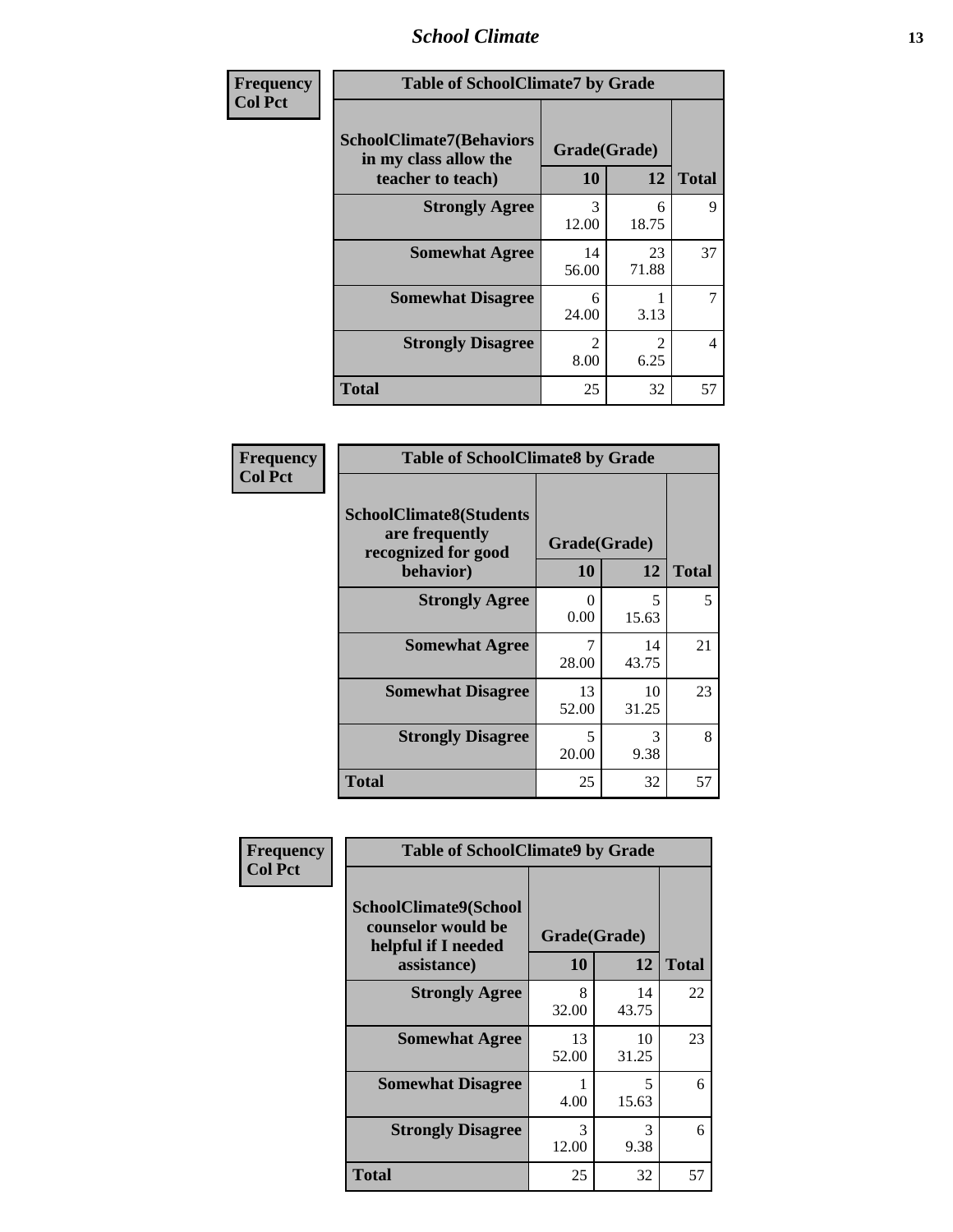### *Reasons for Dropping Out* **14**

| Frequency      | <b>Table of Dropoutreason by Grade</b>                                   |                        |                      |                |
|----------------|--------------------------------------------------------------------------|------------------------|----------------------|----------------|
| <b>Col Pct</b> | Dropoutreason(If<br>I dropped out the<br>reason would<br>most likely be) | Grade(Grade)<br>10     | 12                   | <b>Total</b>   |
|                | <b>Won't Drop out</b>                                                    | 10<br>40.00            | 27<br>84.38          | 37             |
|                | <b>Bored</b>                                                             | 7<br>28.00             | 3.13                 | 8              |
|                | <b>Family Reasons</b>                                                    | $\mathfrak{D}$<br>8.00 | 3.13                 | 3              |
|                | <b>Being Bullied</b>                                                     | 2<br>8.00              | $\mathbf{0}$<br>0.00 | $\overline{c}$ |
|                | <b>Other</b>                                                             | 4<br>16.00             | 3<br>9.38            | 7              |
|                | <b>Total</b>                                                             | 25                     | 32                   | 57             |

| Frequency<br><b>Col Pct</b> | <b>Table of Dropout by Grade</b>                                       |                    |              |    |  |
|-----------------------------|------------------------------------------------------------------------|--------------------|--------------|----|--|
|                             | Dropout(I<br>have<br>thought<br>about<br>dropping<br>out of<br>school) | Grade(Grade)<br>10 | <b>Total</b> |    |  |
|                             |                                                                        |                    | 12           |    |  |
|                             | Yes                                                                    | 13<br>52.00        | 4<br>12.50   | 17 |  |
|                             | N <sub>0</sub>                                                         | 12<br>48.00        | 28<br>87.50  | 40 |  |
|                             |                                                                        |                    |              |    |  |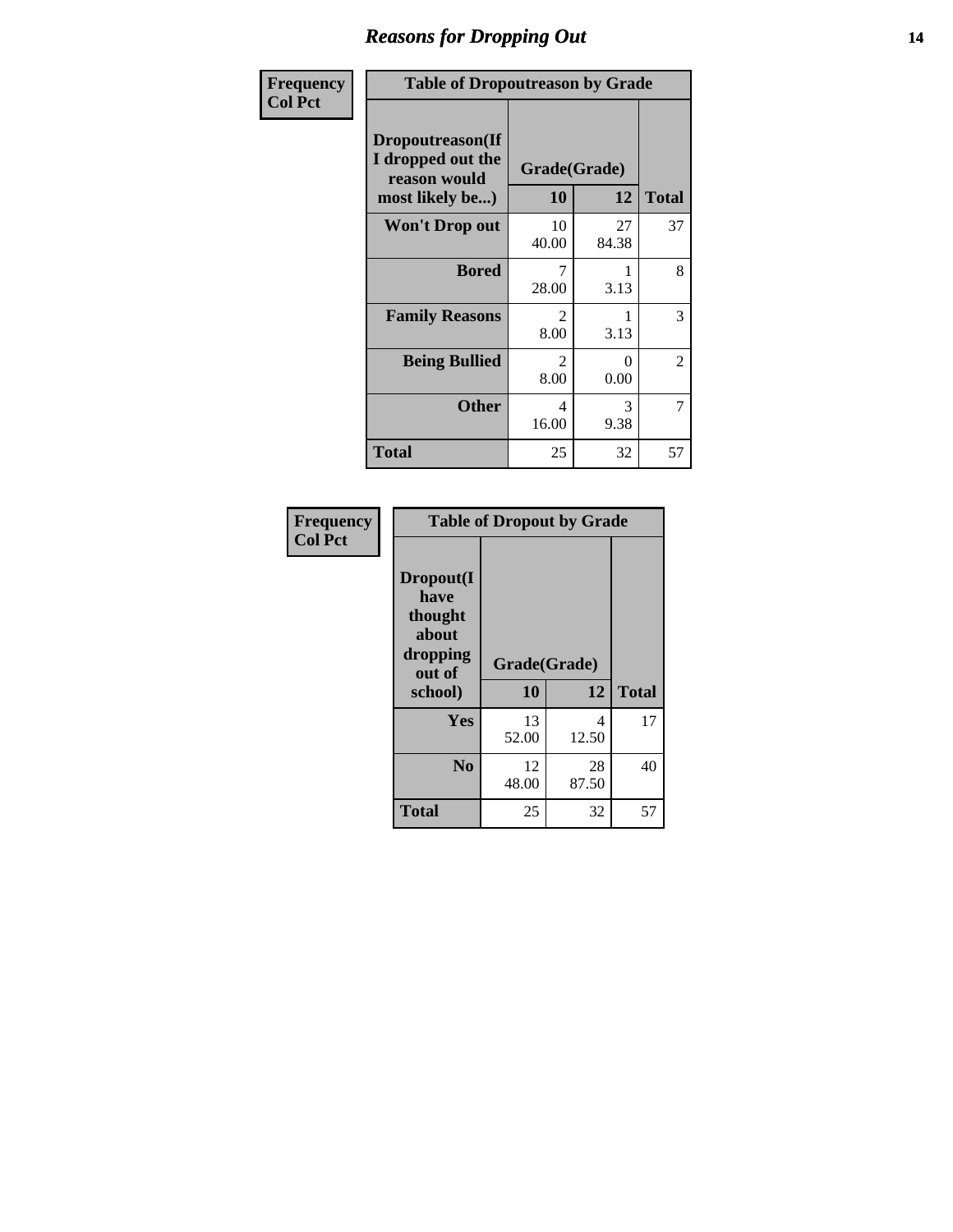*School Safety* **15**

| Frequency      | <b>Table of Gangself by Grade</b>                                                                 |                    |             |              |
|----------------|---------------------------------------------------------------------------------------------------|--------------------|-------------|--------------|
| <b>Col Pct</b> | Gangself(I<br>have<br>participated<br>in illegal<br>gang<br>activities in<br>the past 30<br>days) | Grade(Grade)<br>10 | 12          | <b>Total</b> |
|                | Yes                                                                                               | 6<br>24.00         | 1<br>3.13   | 7            |
|                | N <sub>0</sub>                                                                                    | 19<br>76.00        | 31<br>96.88 | 50           |
|                | <b>Total</b>                                                                                      | 25                 | 32          | 57           |

| Frequency<br><b>Col Pct</b> | <b>Table of Gangpeers by Grade</b>                                                                                             |                    |             |              |
|-----------------------------|--------------------------------------------------------------------------------------------------------------------------------|--------------------|-------------|--------------|
|                             | <b>Gangpeers</b> (I<br>have friends<br>who have<br>participated<br>in illegal<br>gang<br>activities in<br>the past 30<br>days) | Grade(Grade)<br>10 | 12          | <b>Total</b> |
|                             | <b>Yes</b>                                                                                                                     | 11<br>44.00        | 5<br>15.63  | 16           |
|                             | N <sub>0</sub>                                                                                                                 | 14<br>56.00        | 27<br>84.38 | 41           |
|                             | <b>Total</b>                                                                                                                   | 25                 | 32          | 57           |

| Frequency      |                                                                    | <b>Table of Pickedon by Grade</b> |            |              |  |  |  |  |  |
|----------------|--------------------------------------------------------------------|-----------------------------------|------------|--------------|--|--|--|--|--|
| <b>Col Pct</b> | <b>Pickedon(I have</b><br>been picked on or<br>teased at school in | Grade(Grade)                      |            |              |  |  |  |  |  |
|                | the past 30 days)                                                  | 10                                | 12         | <b>Total</b> |  |  |  |  |  |
|                | <b>Strongly Agree</b>                                              | 3<br>12.00                        | 3.13       | 4            |  |  |  |  |  |
|                | <b>Somewhat Agree</b>                                              | 4<br>16.00                        | 5<br>15.63 | 9            |  |  |  |  |  |
|                | <b>Somewhat Disagree</b>                                           | 6<br>24.00                        | 5<br>15.63 | 11           |  |  |  |  |  |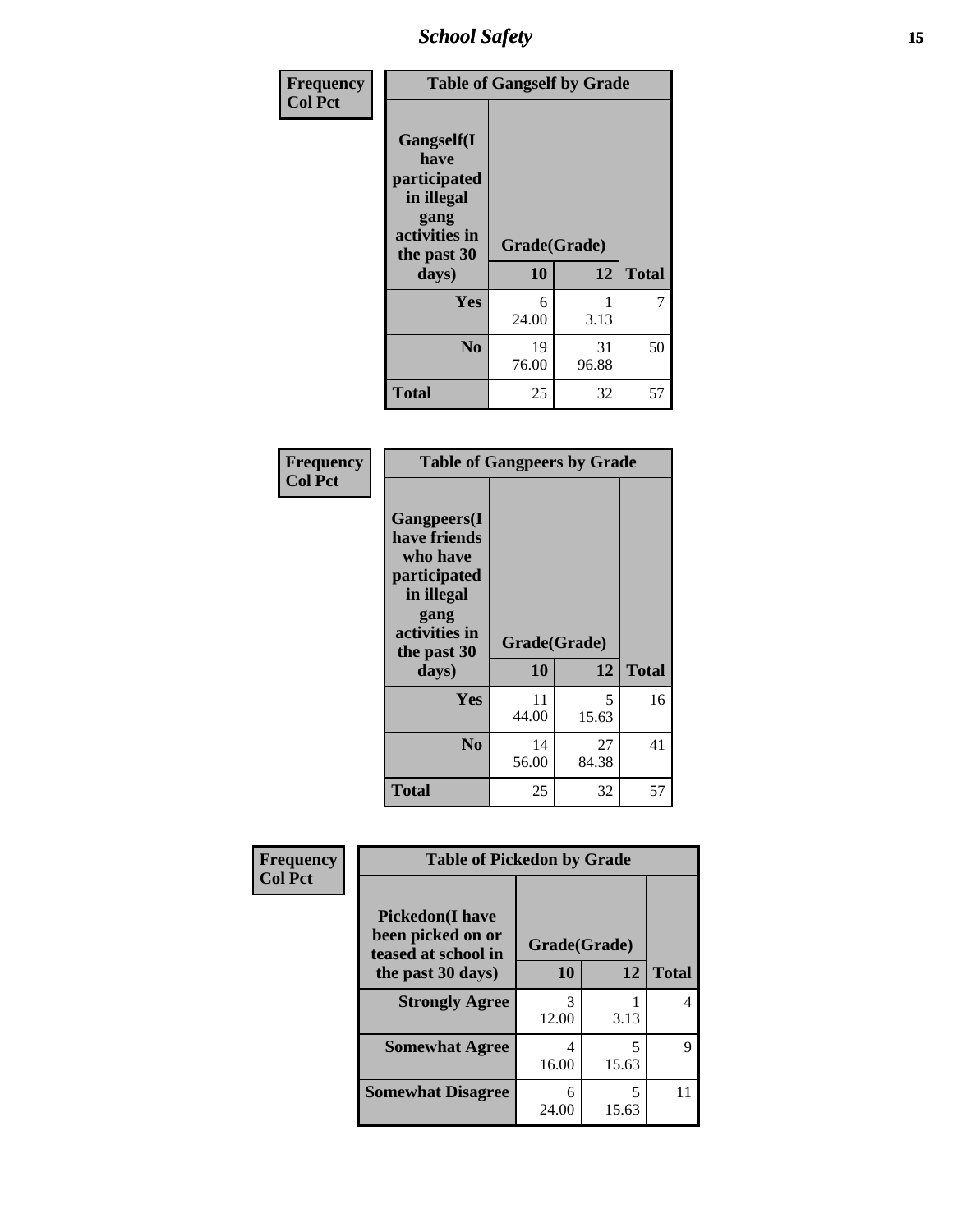# *School Safety* **16**

| <b>Frequency</b> | <b>Table of Pickedon by Grade</b>                                                        |                    |             |              |
|------------------|------------------------------------------------------------------------------------------|--------------------|-------------|--------------|
| <b>Col Pct</b>   | <b>Pickedon</b> (I have<br>been picked on or<br>teased at school in<br>the past 30 days) | Grade(Grade)<br>10 | 12          | <b>Total</b> |
|                  | <b>Strongly Disagree</b>                                                                 | 12<br>48.00        | 21<br>65.63 | 33           |
|                  | Total                                                                                    | 25                 | 32          |              |

| Frequency      |                                                          | <b>Table of Safeschool by Grade</b> |             |              |  |  |  |  |
|----------------|----------------------------------------------------------|-------------------------------------|-------------|--------------|--|--|--|--|
| <b>Col Pct</b> | Safeschool(School<br>is a place at which I<br>feel safe) | Grade(Grade)<br><b>10</b>           | 12          | <b>Total</b> |  |  |  |  |
|                | <b>Strongly Agree</b>                                    | 3<br>12.00                          | 11<br>34.38 | 14           |  |  |  |  |
|                | <b>Somewhat Agree</b>                                    | 14<br>56.00                         | 16<br>50.00 | 30           |  |  |  |  |
|                | <b>Somewhat Disagree</b>                                 | 5<br>20.00                          | 4<br>12.50  | 9            |  |  |  |  |
|                | <b>Strongly Disagree</b>                                 | 3<br>12.00                          | 3.13        | 4            |  |  |  |  |
|                | <b>Total</b>                                             | 25                                  | 32          | 57           |  |  |  |  |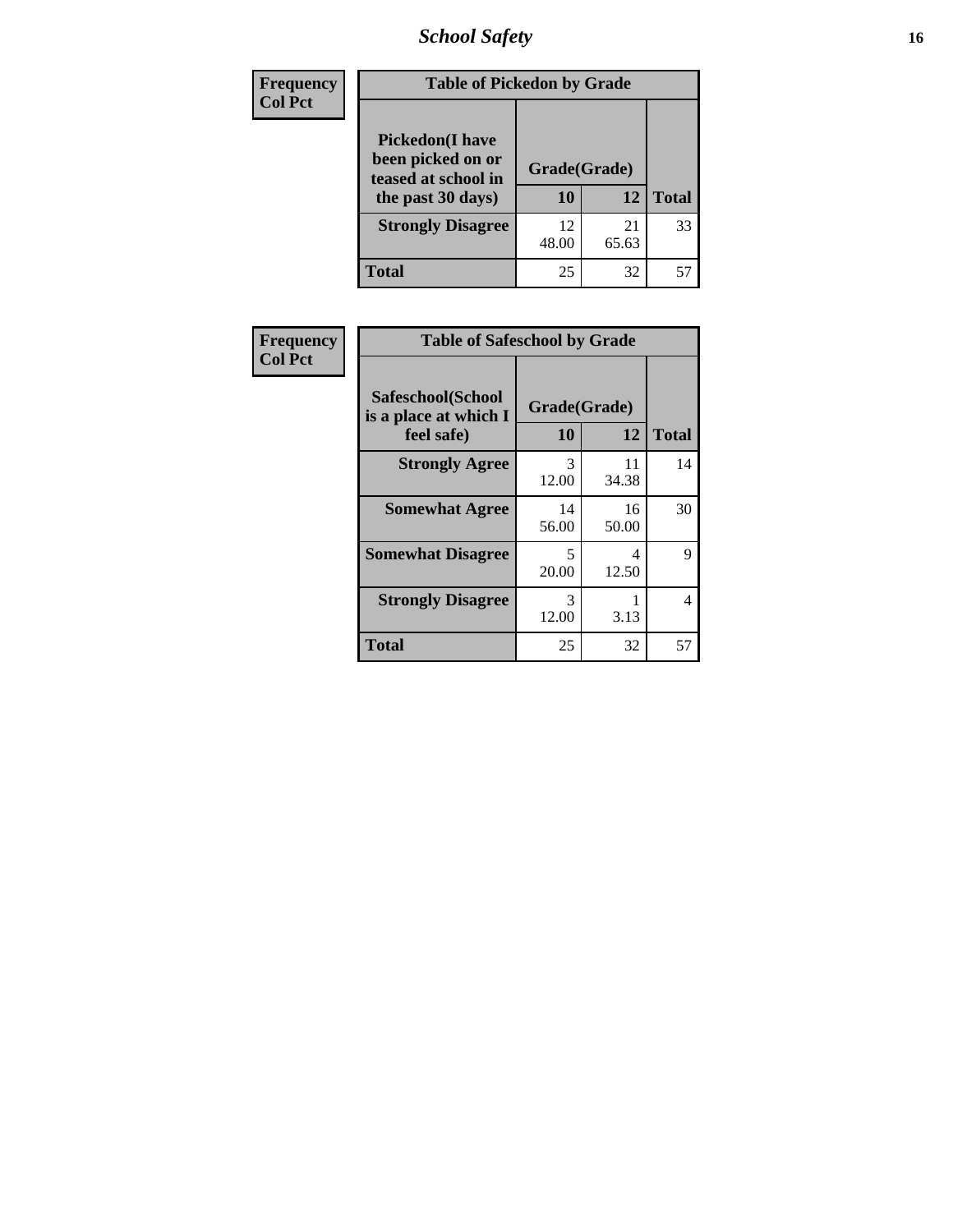*School Safety* **17**

| <b>Frequency</b> |              | <b>Table of Grade by Bullied</b> |                                                                                  |                               |                        |                       |              |  |  |  |  |
|------------------|--------------|----------------------------------|----------------------------------------------------------------------------------|-------------------------------|------------------------|-----------------------|--------------|--|--|--|--|
| <b>Row Pct</b>   |              |                                  | <b>Bullied</b> (I have been bullied by<br>other students in the past 30<br>days) |                               |                        |                       |              |  |  |  |  |
|                  | Grade(Grade) | $\mathbf{0}$<br><b>Days</b>      | 1 or<br>$\mathbf{2}$<br>days                                                     | <b>10</b><br>to<br>19<br>days | 20<br>to<br>29<br>days | All<br>30<br>days     | <b>Total</b> |  |  |  |  |
|                  | 10           | 20<br>80.00                      | $\mathfrak{D}$<br>8.00                                                           | 4.00                          | 4.00                   | 4.00                  | 25           |  |  |  |  |
|                  | 12           | 32<br>100.00                     | 0<br>0.00                                                                        | 0<br>0.00                     | $\Omega$<br>0.00       | $\mathcal{L}$<br>0.00 | 32           |  |  |  |  |
|                  | <b>Total</b> | 52                               | $\overline{2}$                                                                   | 1                             |                        |                       | 57           |  |  |  |  |

| Frequency      | <b>Table of Grade by Bulliedothers</b> |                             |                                |                                                                |                               |                   |              |  |  |
|----------------|----------------------------------------|-----------------------------|--------------------------------|----------------------------------------------------------------|-------------------------------|-------------------|--------------|--|--|
| <b>Row Pct</b> |                                        |                             |                                | <b>Bulliedothers</b> (I bullied others<br>in the past 30 days) |                               |                   |              |  |  |
|                | Grade(Grade)                           | $\mathbf{0}$<br><b>Days</b> | 1 or<br>$\overline{2}$<br>days | 6 to<br>q<br>days                                              | <b>10</b><br>to<br>19<br>days | All<br>30<br>days | <b>Total</b> |  |  |
|                | 10                                     | 20<br>80.00                 | $\Omega$<br>0.00               | 4.00                                                           | 3<br>12.00                    | 4.00              | 25           |  |  |
|                | 12                                     | 31<br>96.88                 | 3.13                           | 0<br>0.00                                                      | 0<br>0.00                     | ∩<br>0.00         | 32           |  |  |
|                | <b>Total</b>                           | 51                          | 1                              |                                                                | 3                             |                   | 57           |  |  |

| Frequency      | <b>Table of Grade by Weaponschool</b> |                  |                                                                                 |                     |              |  |  |  |  |
|----------------|---------------------------------------|------------------|---------------------------------------------------------------------------------|---------------------|--------------|--|--|--|--|
| <b>Row Pct</b> |                                       |                  | <b>Weaponschool</b> (I<br>brought a weapon<br>to school in the past<br>30 days) |                     |              |  |  |  |  |
|                | Grade(Grade)                          | 0<br><b>Days</b> | $3$ to 5<br>days                                                                | 20 to<br>29<br>days | <b>Total</b> |  |  |  |  |
|                | 10                                    | 23<br>92.00      | 4.00                                                                            | 4.00                | 25           |  |  |  |  |
|                | 12                                    | 32<br>100.00     | 0<br>0.00                                                                       | 0<br>0.00           | 32           |  |  |  |  |
|                | <b>Total</b>                          | 55               | 1                                                                               |                     | 57           |  |  |  |  |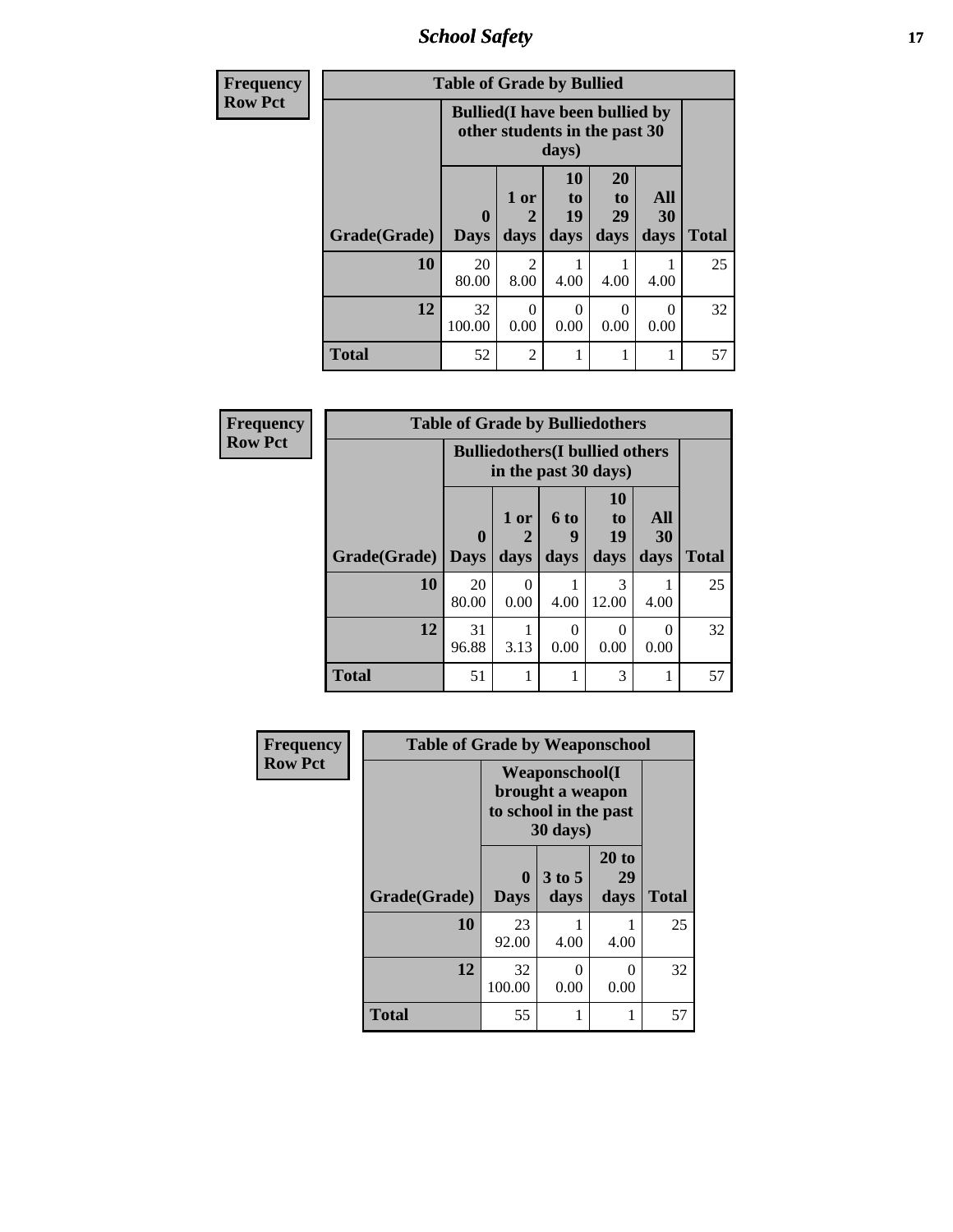*School Safety* **18**

| <b>Frequency</b> | <b>Table of Grade by Absentunsafe</b> |                                                                                     |           |           |                        |              |  |
|------------------|---------------------------------------|-------------------------------------------------------------------------------------|-----------|-----------|------------------------|--------------|--|
| <b>Row Pct</b>   |                                       | <b>Absentunsafe(I have</b><br>missed school because I<br>felt unsafe in the past 30 |           |           |                        |              |  |
|                  |                                       | $\bf{0}$                                                                            | 1 or<br>2 | 6 to<br>9 | All<br>30              |              |  |
|                  | Grade(Grade)                          | <b>Days</b>                                                                         | days      | days      | days                   | <b>Total</b> |  |
|                  | 10                                    | 21<br>84.00                                                                         | 4.00      | 4.00      | $\mathfrak{D}$<br>8.00 | 25           |  |
|                  | 12                                    | 32<br>100.00                                                                        | 0<br>0.00 | 0.00      | 0<br>0.00              | 32           |  |
|                  | <b>Total</b>                          | 53                                                                                  |           |           | $\overline{2}$         | 57           |  |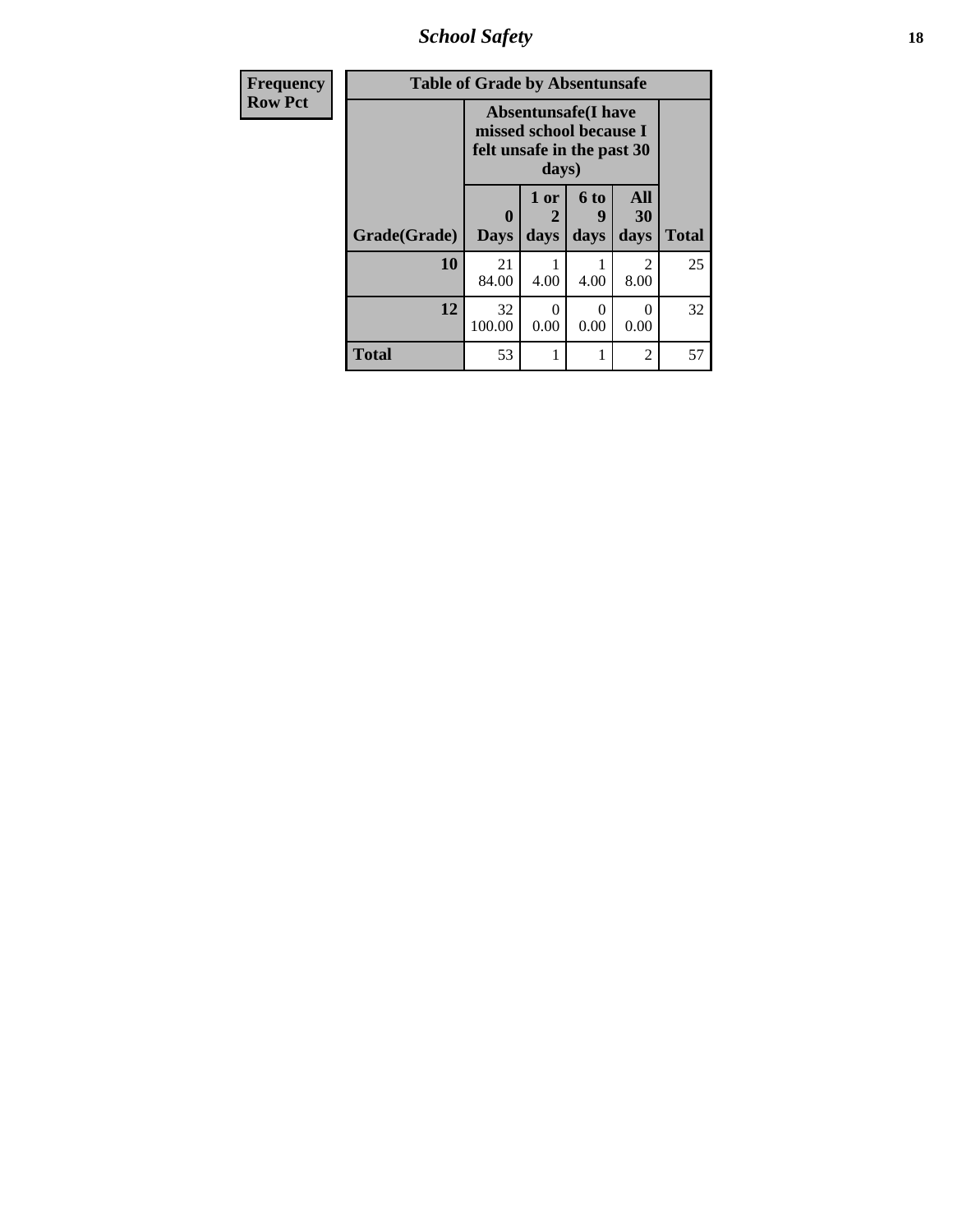# *Drug Use During Last 30 Days* **19**

#### **Frequency Row Pct**

| <b>Table of Grade by Alcohol</b> |                          |                                    |                 |                  |                  |                   |                |       |  |  |
|----------------------------------|--------------------------|------------------------------------|-----------------|------------------|------------------|-------------------|----------------|-------|--|--|
|                                  |                          | Alcohol(Alcohol use, past 30 days) |                 |                  |                  |                   |                |       |  |  |
| Grade(Grade)                     | <b>Did</b><br>not<br>use | $1-2$<br>days                      | $3 - 5$<br>days | $6-9$<br>days    | $10-19$<br>days  | $20 - 29$<br>days | Every<br>day   | Total |  |  |
| 10                               | 18<br>72.00              | 3<br>12.00                         | 4.00            | 4.00             | 4.00             | 0<br>0.00         | 4.00           | 25    |  |  |
| 12                               | 21<br>65.63              | 6<br>18.75                         | 3<br>9.38       | $\theta$<br>0.00 | $\theta$<br>0.00 | 3.13              | 3.13           | 32    |  |  |
| <b>Total</b>                     | 39                       | 9                                  | 4               |                  |                  |                   | $\overline{2}$ | 57    |  |  |

#### **Frequency Row Pct**

| <b>Table of Grade by Cigarettes</b> |                                 |                                                   |                 |                  |                 |                   |                  |       |  |  |
|-------------------------------------|---------------------------------|---------------------------------------------------|-----------------|------------------|-----------------|-------------------|------------------|-------|--|--|
|                                     |                                 | Cigarettes (Smoking tobacco use,<br>past 30 days) |                 |                  |                 |                   |                  |       |  |  |
| Grade(Grade)                        | <b>Did</b><br>not<br><b>use</b> | $1 - 2$<br>days                                   | $3 - 5$<br>days | $6 - 9$<br>days  | $10-19$<br>days | $20 - 29$<br>days | Every<br>day     | Total |  |  |
| 10                                  | 21<br>84.00                     | 4.00                                              | 4.00            | $\theta$<br>0.00 | 0<br>0.00       | 4.00              | 4.00             | 25    |  |  |
| 12                                  | 25<br>78.13                     | $\overline{c}$<br>6.25                            | 3<br>9.38       | 3.13             | 3.13            | 0<br>0.00         | $\Omega$<br>0.00 | 32    |  |  |
| <b>Total</b>                        | 46                              | 3                                                 | $\overline{4}$  |                  | 1               |                   |                  | 57    |  |  |

| <b>Frequency</b> | <b>Table of Grade by Smokeless</b> |                          |                                                            |                        |               |              |  |  |
|------------------|------------------------------------|--------------------------|------------------------------------------------------------|------------------------|---------------|--------------|--|--|
| <b>Row Pct</b>   |                                    |                          | <b>Smokeless</b> (Chewing<br>tobacco use,<br>past 30 days) |                        |               |              |  |  |
|                  | Grade(Grade)                       | Did<br>not<br><b>use</b> | $1 - 2$<br>days                                            | $3 - 5$<br>days        | $6-9$<br>days | <b>Total</b> |  |  |
|                  | 10                                 | 21<br>84.00              | 2<br>8.00                                                  | 4.00                   | 4.00          | 25           |  |  |
|                  | 12                                 | 29<br>90.63              | 3.13                                                       | $\overline{2}$<br>6.25 | 0<br>0.00     | 32           |  |  |
|                  | <b>Total</b>                       | 50                       | 3                                                          | 3                      | 1             | 57           |  |  |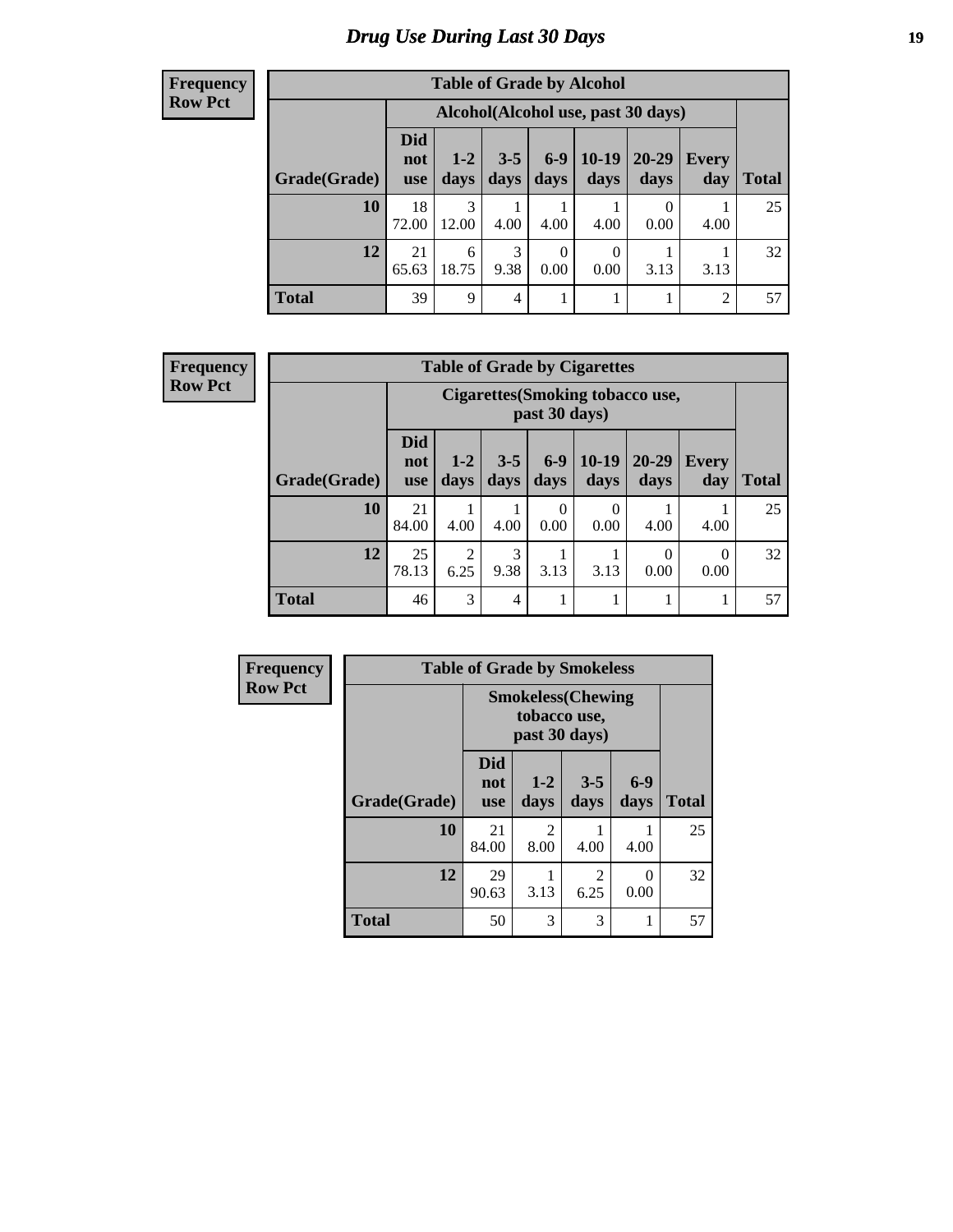**Frequency Row Pct**

| <b>Table of Grade by Marijuana</b> |                          |                                            |                        |                  |               |                   |              |  |  |
|------------------------------------|--------------------------|--------------------------------------------|------------------------|------------------|---------------|-------------------|--------------|--|--|
|                                    |                          | Marijuana (Marijuana use,<br>past 30 days) |                        |                  |               |                   |              |  |  |
| Grade(Grade)                       | <b>Did</b><br>not<br>use | $1 - 2$<br>days                            | $3 - 5$<br>days        | $6-9$<br>days    | 10-19<br>days | $20 - 29$<br>days | <b>Total</b> |  |  |
| 10                                 | 18<br>72.00              | $\overline{2}$<br>8.00                     | 2<br>8.00              | 4.00             | 4.00          | 4.00              | 25           |  |  |
| 12                                 | 28<br>87.50              | 3.13                                       | $\overline{c}$<br>6.25 | $\Omega$<br>0.00 | 0<br>0.00     | 3.13              | 32           |  |  |
| <b>Total</b>                       | 46                       | 3                                          | $\overline{4}$         |                  | 1             | $\mathfrak{D}$    | 57           |  |  |

| Frequency      | <b>Table of Grade by Cocaine</b> |                                 |                                        |                        |                   |              |  |  |
|----------------|----------------------------------|---------------------------------|----------------------------------------|------------------------|-------------------|--------------|--|--|
| <b>Row Pct</b> |                                  |                                 | Cocaine (Cocaine use,<br>past 30 days) |                        |                   |              |  |  |
|                | Grade(Grade)                     | <b>Did</b><br>not<br><b>use</b> | $1 - 2$<br>days                        | $3 - 5$<br>days        | $20 - 29$<br>days | <b>Total</b> |  |  |
|                | 10                               | 20<br>80.00                     | 2<br>8.00                              | $\mathfrak{D}$<br>8.00 | 4.00              | 25           |  |  |
|                | 12                               | 31<br>96.88                     | 3.13                                   | 0<br>0.00              | 0<br>0.00         | 32           |  |  |
|                | <b>Total</b>                     | 51                              | 3                                      | 2                      |                   | 57           |  |  |

| <b>Frequency</b> | <b>Table of Grade by Inhalants</b> |                          |                 |                 |                   |              |
|------------------|------------------------------------|--------------------------|-----------------|-----------------|-------------------|--------------|
| <b>Row Pct</b>   |                                    | Inhalants (Inhalant use, |                 |                 |                   |              |
|                  | Grade(Grade)                       | Did<br>not<br><b>use</b> | $1 - 2$<br>days | $3 - 5$<br>days | $20 - 29$<br>days | <b>Total</b> |
|                  | 10                                 | 22<br>88.00              | 4.00            | 4.00            | 4.00              | 25           |
|                  | 12                                 | 31<br>96.88              | 0<br>0.00       | 3.13            | 0<br>0.00         | 32           |
|                  | <b>Total</b>                       | 53                       | 1               | $\overline{c}$  | 1                 | 57           |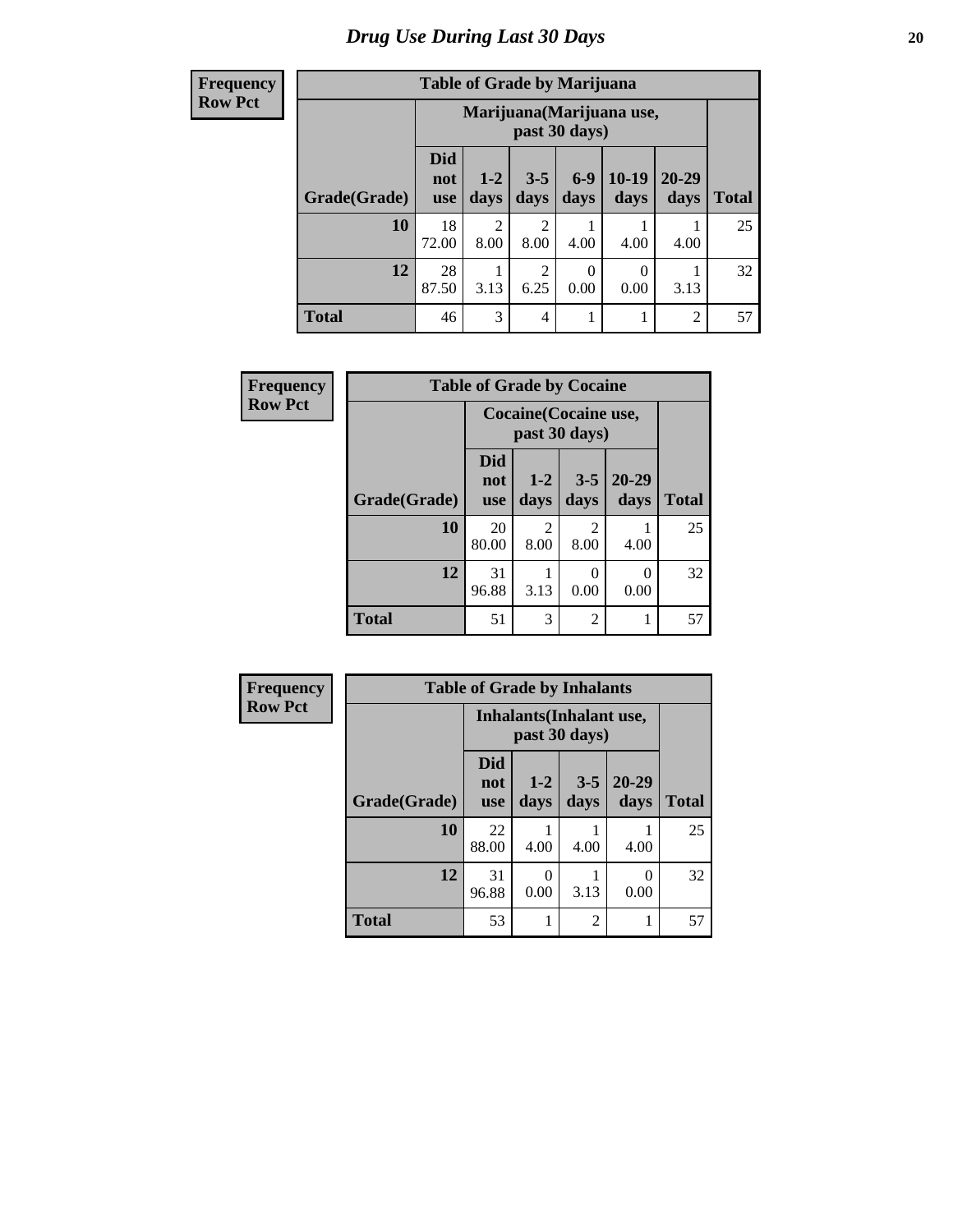# *Drug Use During Last 30 Days* **21**

| <b>Frequency</b> | <b>Table of Grade by Steroids</b> |                                         |                 |                |                   |              |
|------------------|-----------------------------------|-----------------------------------------|-----------------|----------------|-------------------|--------------|
| <b>Row Pct</b>   |                                   | Steroids (Steroid use,<br>past 30 days) |                 |                |                   |              |
|                  | Grade(Grade)                      | Did<br>not<br><b>use</b>                | $1 - 2$<br>days | $6-9$<br>days  | $20 - 29$<br>days | <b>Total</b> |
|                  | 10                                | 22<br>88.00                             | 4.00            | 4.00           | 4.00              | 25           |
|                  | 12                                | 31<br>96.88                             | 0<br>0.00       | 3.13           | $\Omega$<br>0.00  | 32           |
|                  | <b>Total</b>                      | 53                                      | 1               | $\overline{2}$ | 1                 | 57           |

| <b>Frequency</b> | <b>Table of Grade by Ecstasy</b> |                                        |                  |                  |               |                     |              |
|------------------|----------------------------------|----------------------------------------|------------------|------------------|---------------|---------------------|--------------|
| <b>Row Pct</b>   |                                  | Ecstasy (Ecstasy use,<br>past 30 days) |                  |                  |               |                     |              |
|                  | Grade(Grade)                     | <b>Did</b><br>not<br><b>use</b>        | $1-2$<br>days    | $3 - 5$<br>days  | $6-9$<br>days | <b>Every</b><br>day | <b>Total</b> |
|                  | 10                               | 21<br>84.00                            | 4.00             | 2<br>8.00        | 0<br>0.00     | 4.00                | 25           |
|                  | 12                               | 31<br>96.88                            | $\Omega$<br>0.00 | $\theta$<br>0.00 | 3.13          | 0<br>0.00           | 32           |
|                  | <b>Total</b>                     | 52                                     |                  | $\overline{c}$   | 1             |                     | 57           |

| <b>Frequency</b> | <b>Table of Grade by Meth</b>                      |                       |            |                        |              |  |
|------------------|----------------------------------------------------|-----------------------|------------|------------------------|--------------|--|
| <b>Row Pct</b>   | <b>Meth</b> (Methamphetamine<br>use, past 30 days) |                       |            |                        |              |  |
|                  | Grade(Grade)                                       | Did not<br><b>use</b> | $3-5$ days | 6-9 days               | <b>Total</b> |  |
|                  | 10                                                 | 23<br>92.00           | 0.00       | $\mathfrak{D}$<br>8.00 | 25           |  |
|                  | 12                                                 | 31<br>96.88           | 3.13       | 0<br>0.00              | 32           |  |
|                  | <b>Total</b>                                       | 54                    |            | $\overline{c}$         | 57           |  |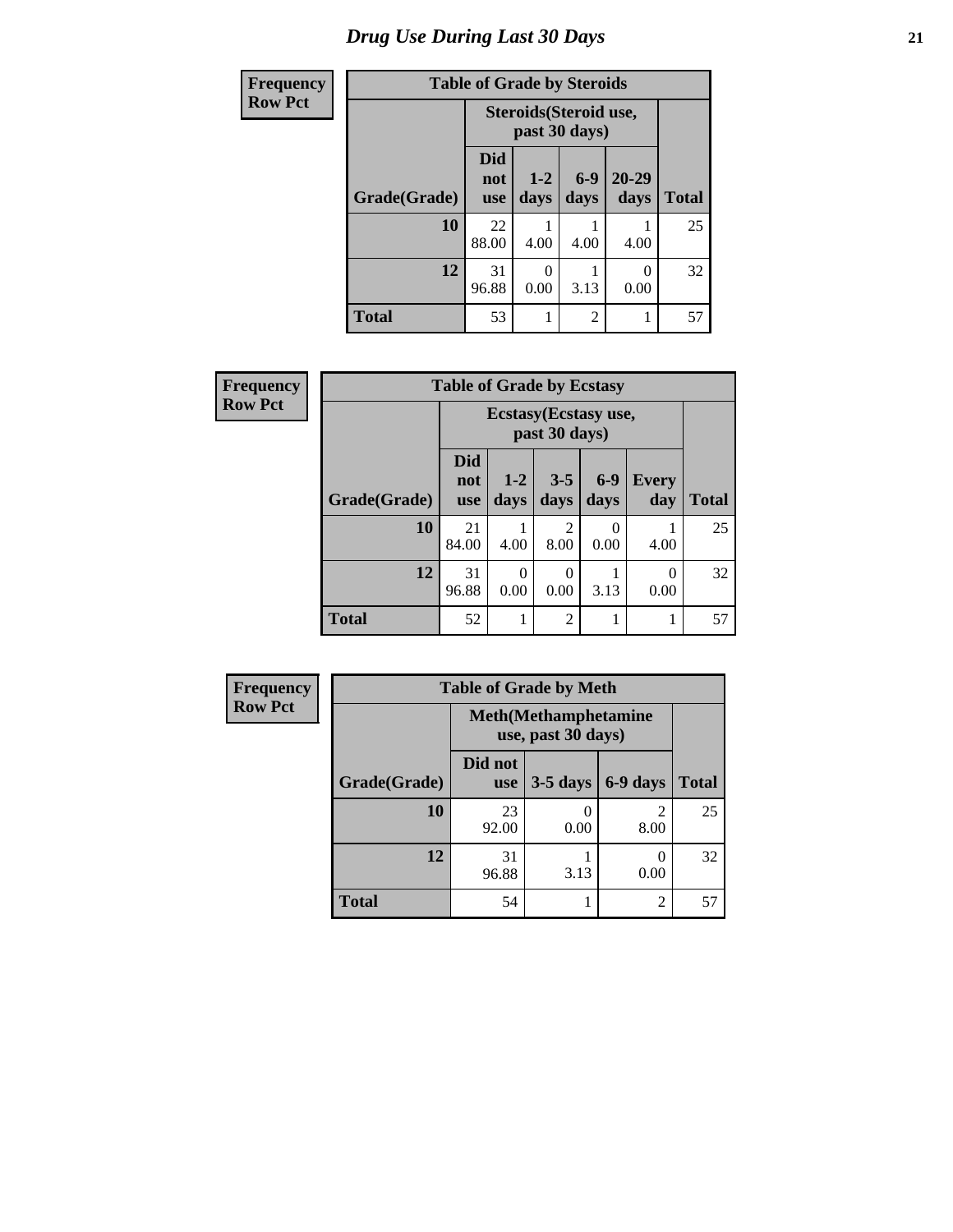# *Drug Use During Last 30 Days* **22**

| <b>Frequency</b> | <b>Table of Grade by Hallucinogens</b> |                                                   |          |                   |              |  |
|------------------|----------------------------------------|---------------------------------------------------|----------|-------------------|--------------|--|
| <b>Row Pct</b>   |                                        | Hallucinogens (Hallucinogen<br>use, past 30 days) |          |                   |              |  |
|                  | Grade(Grade)                           | Did not<br><b>use</b>                             | 6-9 days | $20 - 29$<br>days | <b>Total</b> |  |
|                  | 10                                     | 23<br>92.00                                       | 0.00     | っ<br>8.00         | 25           |  |
|                  | 12                                     | 31<br>96.88                                       | 3.13     | 0.00              | 32           |  |
|                  | <b>Total</b>                           | 54                                                |          | $\mathfrak{D}$    | 57           |  |

| <b>Frequency</b> | <b>Table of Grade by Prescription</b> |                                                                                    |                 |                  |                 |                        |              |  |
|------------------|---------------------------------------|------------------------------------------------------------------------------------|-----------------|------------------|-----------------|------------------------|--------------|--|
| <b>Row Pct</b>   |                                       | <b>Prescription</b> (Prescription drugs)<br>not prescribed to me,<br>past 30 days) |                 |                  |                 |                        |              |  |
|                  | Grade(Grade)                          | <b>Did</b><br>not<br><b>use</b>                                                    | $3 - 5$<br>days | $6-9$<br>days    | $10-19$<br>days | <b>Every</b><br>day    | <b>Total</b> |  |
|                  | 10                                    | 21<br>84.00                                                                        | 4.00            | 4.00             | 0<br>0.00       | $\mathfrak{D}$<br>8.00 | 25           |  |
|                  | 12                                    | 31<br>96.88                                                                        | 0<br>0.00       | $\Omega$<br>0.00 | 3.13            | ∩<br>0.00              | 32           |  |
|                  | <b>Total</b>                          | 52                                                                                 |                 |                  | 1               | $\overline{2}$         | 57           |  |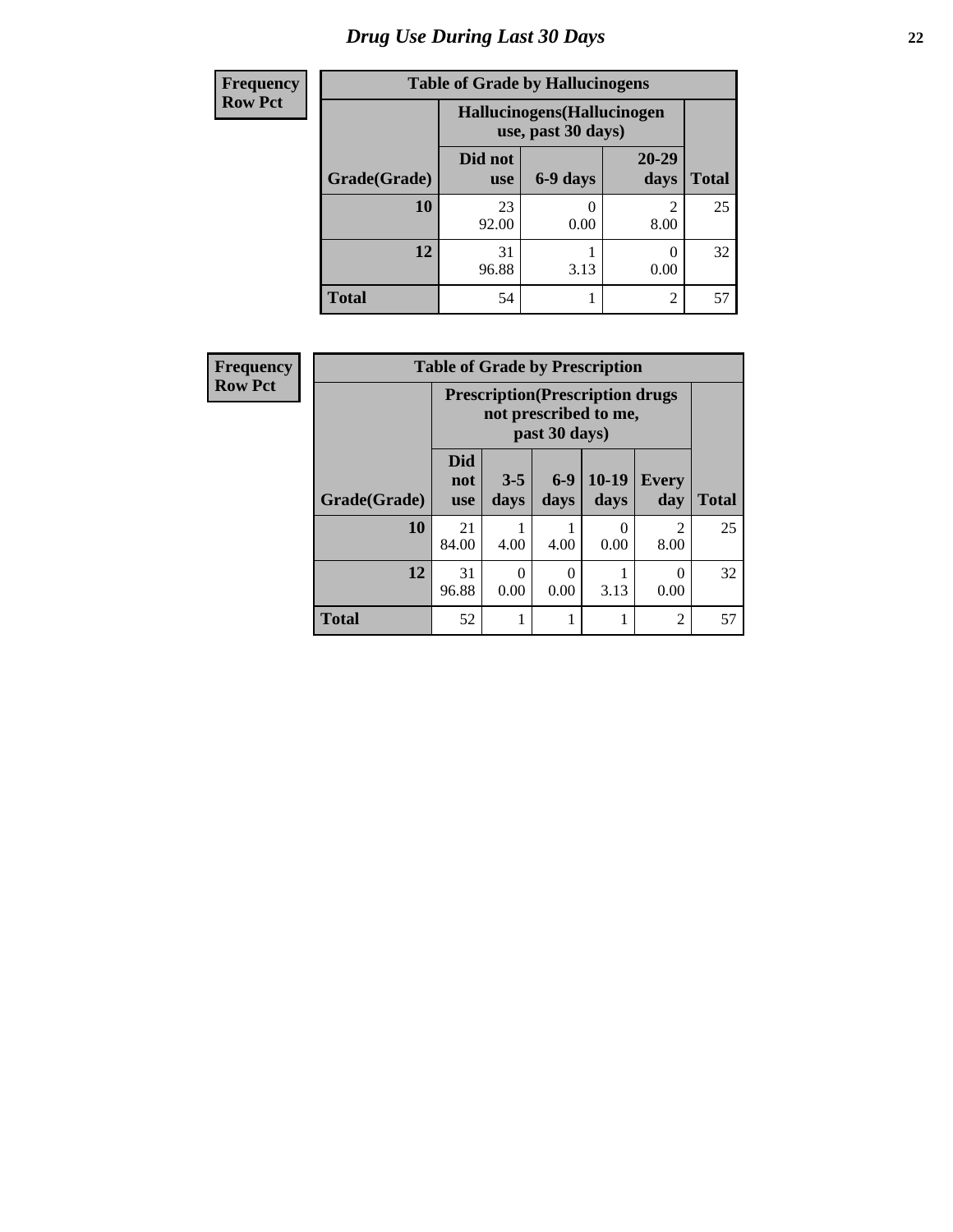| Frequency      | <b>Table of Alcoholease by Grade</b>              |                    |             |              |  |
|----------------|---------------------------------------------------|--------------------|-------------|--------------|--|
| <b>Col Pct</b> | <b>Alcoholease</b> (It is<br>easy to get alcohol) | Grade(Grade)<br>10 | 12          | <b>Total</b> |  |
|                | <b>Strongly Agree</b>                             | 14<br>56.00        | 12<br>37.50 | 26           |  |
|                | <b>Somewhat Agree</b>                             | 3<br>12.00         | 16<br>50.00 | 19           |  |
|                | <b>Somewhat Disagree</b>                          | 5<br>20.00         | 3.13        | 6            |  |
|                | <b>Strongly Disagree</b>                          | 3<br>12.00         | 3<br>9.38   | 6            |  |
|                | <b>Total</b>                                      | 25                 | 32          | 57           |  |

| Frequency<br>Col Pct |  |
|----------------------|--|

| <b>Table of Cigarettesease by Grade</b>                 |                    |             |              |  |  |  |
|---------------------------------------------------------|--------------------|-------------|--------------|--|--|--|
| Cigarettesease(It is<br>easy to get smoking<br>tobacco) | Grade(Grade)<br>10 | 12          | <b>Total</b> |  |  |  |
| <b>Strongly Agree</b>                                   | 14<br>56.00        | 20<br>62.50 | 34           |  |  |  |
| <b>Somewhat Agree</b>                                   | 5<br>20.00         | 21.88       | 12           |  |  |  |
| <b>Somewhat Disagree</b>                                | 3<br>12.00         | 3.13        | 4            |  |  |  |
| <b>Strongly Disagree</b>                                | 3<br>12.00         | 4<br>12.50  | 7            |  |  |  |
| <b>Total</b>                                            | 25                 | 32          | 57           |  |  |  |

| Frequency      | <b>Table of Smokelessease by Grade</b>                         |                          |             |              |  |
|----------------|----------------------------------------------------------------|--------------------------|-------------|--------------|--|
| <b>Col Pct</b> | <b>Smokelessease</b> (It is<br>easy to get chewing<br>tobacco) | Grade(Grade)<br>10<br>12 |             | <b>Total</b> |  |
|                | <b>Strongly Agree</b>                                          | 14<br>56.00              | 15<br>46.88 | 29           |  |
|                | <b>Somewhat Agree</b>                                          | 5<br>20.00               | 10<br>31.25 | 15           |  |
|                | <b>Somewhat Disagree</b>                                       | $\mathfrak{D}$<br>8.00   | 3<br>9.38   | 5.           |  |
|                | <b>Strongly Disagree</b>                                       | 4<br>16.00               | 4<br>12.50  | 8            |  |
|                | <b>Total</b>                                                   | 25                       | 32          | 57           |  |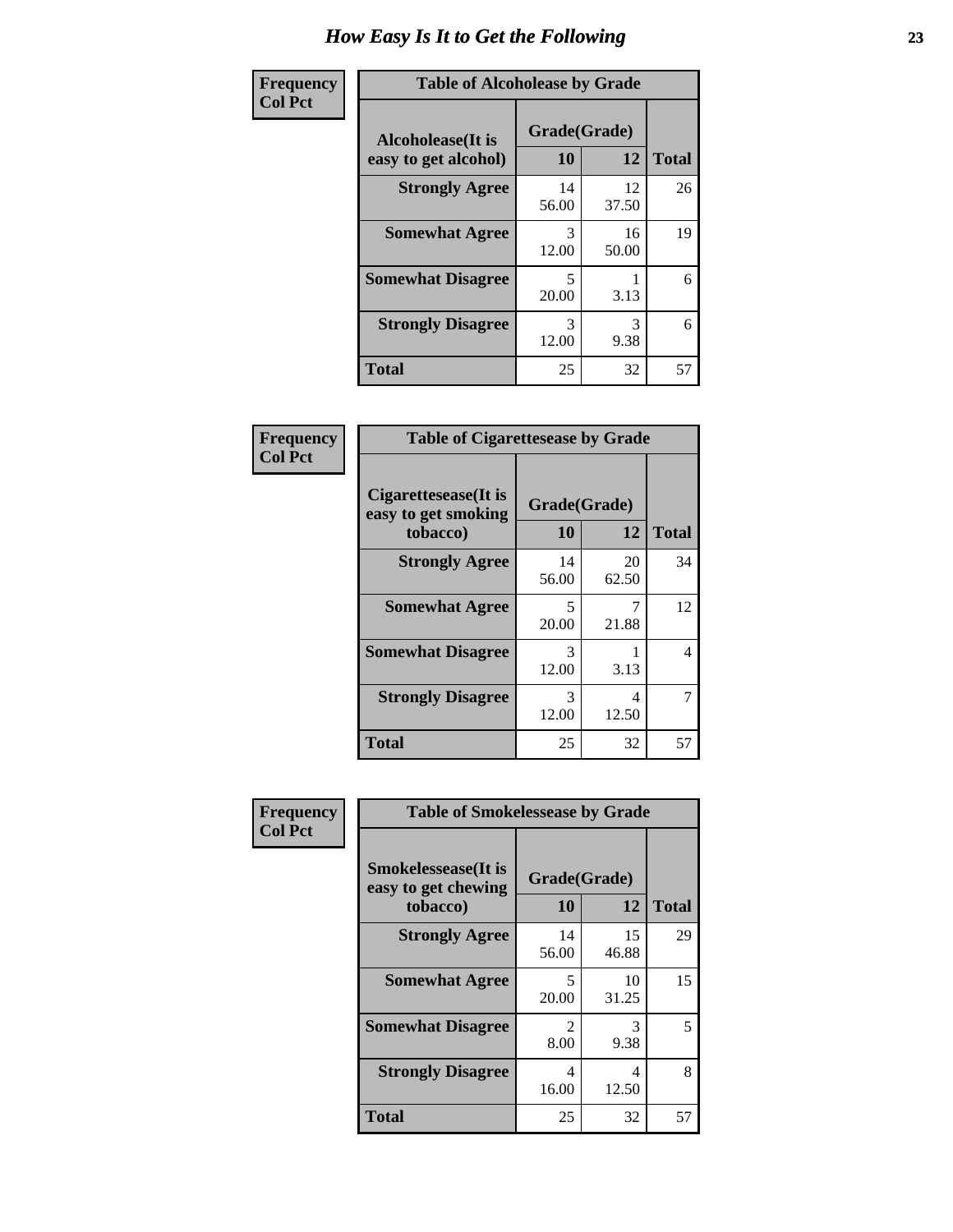| Frequency      | <b>Table of Marijuanaease by Grade</b>           |                                   |             |              |  |
|----------------|--------------------------------------------------|-----------------------------------|-------------|--------------|--|
| <b>Col Pct</b> | Marijuanaease(It is<br>easy to get<br>marijuana) | Grade(Grade)<br><b>10</b>         | 12          | <b>Total</b> |  |
|                | <b>Strongly Agree</b>                            | 15<br>60.00                       | 11<br>34.38 | 26           |  |
|                | <b>Somewhat Agree</b>                            | 4<br>16.00                        | 11<br>34.38 | 15           |  |
|                | <b>Somewhat Disagree</b>                         | 4.00                              | 6<br>18.75  | 7            |  |
|                | <b>Strongly Disagree</b>                         | $\overline{\phantom{0}}$<br>20.00 | 4<br>12.50  | 9            |  |
|                | <b>Total</b>                                     | 25                                | 32          | 57           |  |

#### **Frequency Col Pct**

| <b>Table of Cocaineease by Grade</b>              |                    |              |    |  |  |  |
|---------------------------------------------------|--------------------|--------------|----|--|--|--|
| <b>Cocaineease</b> (It is<br>easy to get cocaine) | Grade(Grade)<br>10 | <b>Total</b> |    |  |  |  |
| <b>Strongly Agree</b>                             | 8<br>32.00         | 6<br>18.75   | 14 |  |  |  |
| <b>Somewhat Agree</b>                             | 2<br>8.00          | 5<br>15.63   | 7  |  |  |  |
| <b>Somewhat Disagree</b>                          | 6<br>24.00         | 8<br>25.00   | 14 |  |  |  |
| <b>Strongly Disagree</b>                          | 9<br>36.00         | 13<br>40.63  | 22 |  |  |  |
| <b>Total</b>                                      | 25                 | 32           | 57 |  |  |  |

| Frequency      | <b>Table of Inhalantsease by Grade</b>                   |                    |              |    |
|----------------|----------------------------------------------------------|--------------------|--------------|----|
| <b>Col Pct</b> | <b>Inhalantsease</b> (It is<br>easy to get<br>inhalants) | Grade(Grade)<br>10 | <b>Total</b> |    |
|                | <b>Strongly Agree</b>                                    | 10<br>40.00        | 14<br>43.75  | 24 |
|                | <b>Somewhat Agree</b>                                    | 4.00               | 6<br>18.75   |    |
|                | <b>Somewhat Disagree</b>                                 | 4<br>16.00         | 4<br>12.50   | 8  |
|                | <b>Strongly Disagree</b>                                 | 10<br>40.00        | 8<br>25.00   | 18 |
|                | <b>Total</b>                                             | 25                 | 32           | 57 |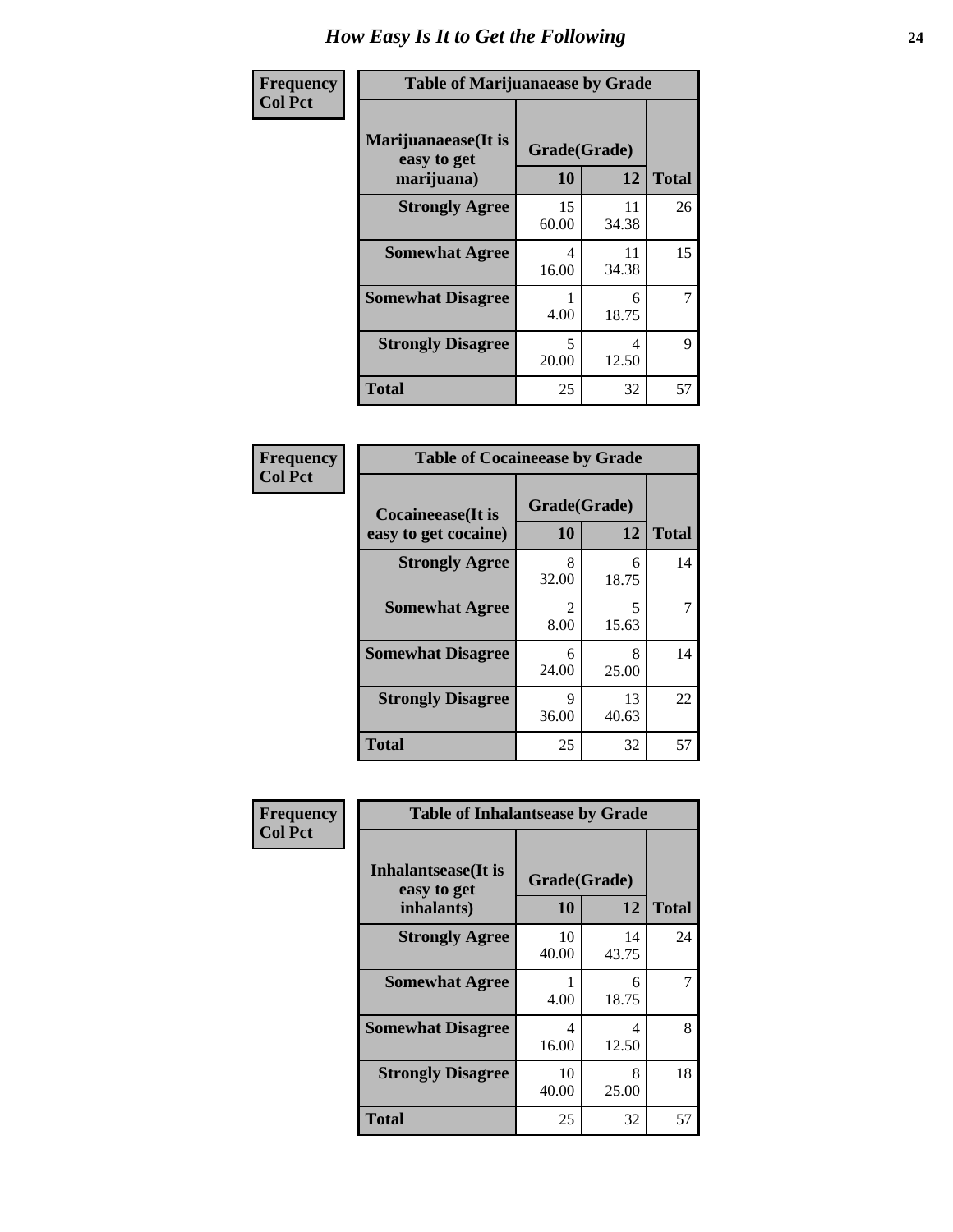| Frequency      | <b>Table of Steroidsease by Grade</b>               |                    |                                     |    |  |  |  |  |  |
|----------------|-----------------------------------------------------|--------------------|-------------------------------------|----|--|--|--|--|--|
| <b>Col Pct</b> | <b>Steroidsease</b> (It is<br>easy to get steroids) | Grade(Grade)<br>10 | <b>Total</b>                        |    |  |  |  |  |  |
|                | <b>Strongly Agree</b>                               | 6<br>24.00         | $\mathcal{D}_{\mathcal{L}}$<br>6.25 | 8  |  |  |  |  |  |
|                | <b>Somewhat Agree</b>                               | 3<br>12.00         | 12<br>37.50                         | 15 |  |  |  |  |  |
|                | <b>Somewhat Disagree</b>                            | 4<br>16.00         | 8<br>25.00                          | 12 |  |  |  |  |  |
|                | <b>Strongly Disagree</b>                            | 12<br>48.00        | 10<br>31.25                         | 22 |  |  |  |  |  |
|                | <b>Total</b>                                        | 25                 | 32                                  | 57 |  |  |  |  |  |

| Frequency      | <b>Table of Ecstasyease by Grade</b>              |                    |             |              |  |  |  |  |  |  |  |
|----------------|---------------------------------------------------|--------------------|-------------|--------------|--|--|--|--|--|--|--|
| <b>Col Pct</b> | <b>Ecstasyease</b> (It is<br>easy to get ecstasy) | Grade(Grade)<br>10 | 12          | <b>Total</b> |  |  |  |  |  |  |  |
|                | <b>Strongly Agree</b>                             | 8<br>32.00         | 3<br>9.38   | 11           |  |  |  |  |  |  |  |
|                | <b>Somewhat Agree</b>                             | 6<br>24.00         | 9<br>28.13  | 15           |  |  |  |  |  |  |  |
|                | <b>Somewhat Disagree</b>                          | 3<br>12.00         | 9<br>28.13  | 12           |  |  |  |  |  |  |  |
|                | <b>Strongly Disagree</b>                          | 8<br>32.00         | 11<br>34.38 | 19           |  |  |  |  |  |  |  |
|                | <b>Total</b>                                      | 25                 | 32          | 57           |  |  |  |  |  |  |  |

| <b>Frequency</b> | <b>Table of Methease by Grade</b>     |              |             |  |  |  |  |  |  |  |  |
|------------------|---------------------------------------|--------------|-------------|--|--|--|--|--|--|--|--|
| <b>Col Pct</b>   |                                       |              |             |  |  |  |  |  |  |  |  |
|                  | <b>Methease</b> (It is easy<br>to get | Grade(Grade) |             |  |  |  |  |  |  |  |  |
|                  | methamphetamines)                     | 10           | 12          |  |  |  |  |  |  |  |  |
|                  | <b>Strongly Agree</b>                 | 5<br>20.00   | 4<br>12.50  |  |  |  |  |  |  |  |  |
|                  | <b>Somewhat Agree</b>                 | 5<br>20.00   | 5<br>15.63  |  |  |  |  |  |  |  |  |
|                  | <b>Somewhat Disagree</b>              | 4<br>16.00   | 9<br>28.13  |  |  |  |  |  |  |  |  |
|                  | <b>Strongly Disagree</b>              | 11<br>44.00  | 14<br>43.75 |  |  |  |  |  |  |  |  |

**10 12 Total**

9

10

13

25

**Total** 25 32 57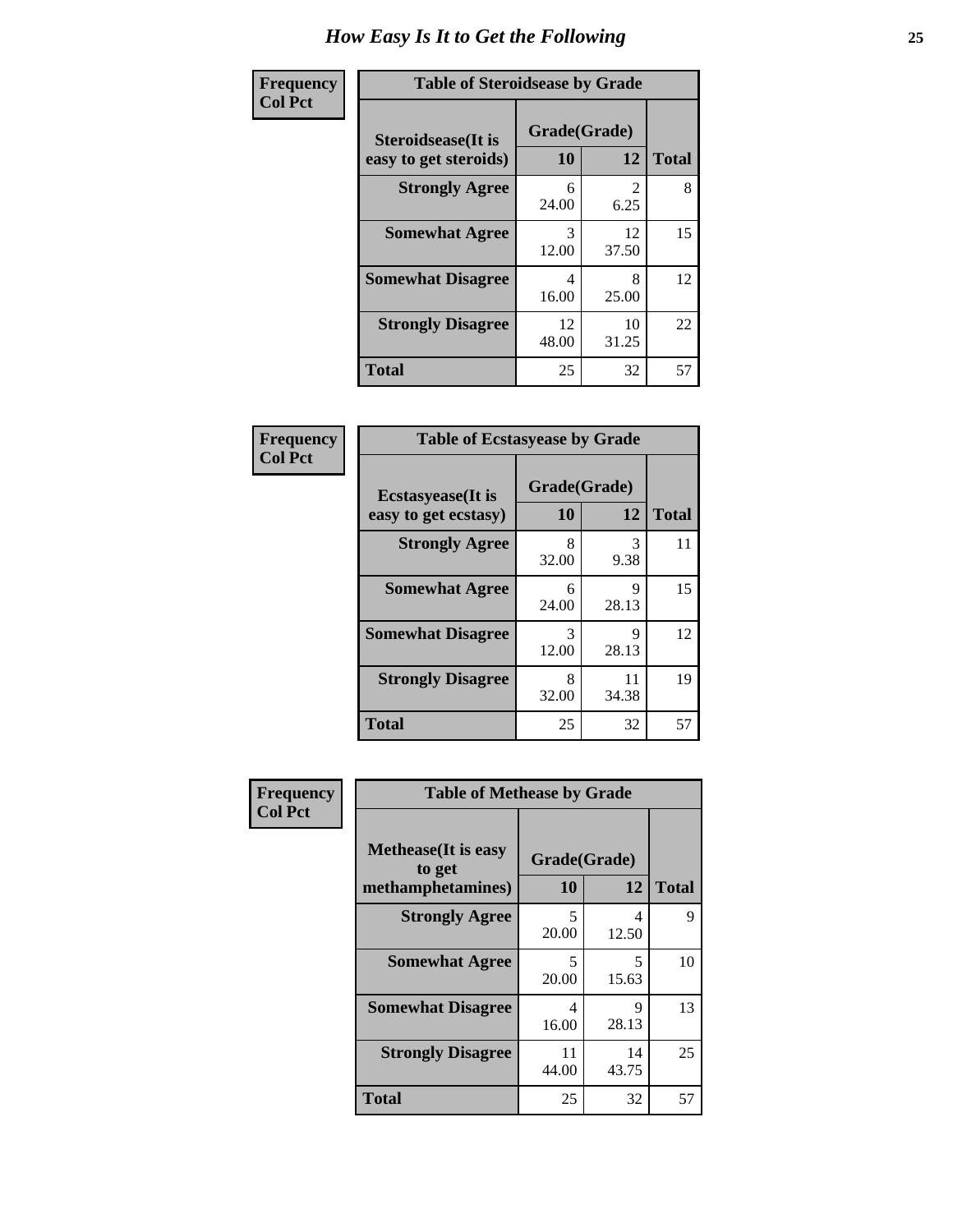| <b>Frequency</b> | <b>Table of Hallucinogensease by Grade</b>               |                                   |             |              |  |  |  |  |  |  |
|------------------|----------------------------------------------------------|-----------------------------------|-------------|--------------|--|--|--|--|--|--|
| <b>Col Pct</b>   | Hallucinogensease(It<br>is easy to get<br>hallucinogens) | Grade(Grade)<br>10                | 12          | <b>Total</b> |  |  |  |  |  |  |
|                  | <b>Strongly Agree</b>                                    | Q<br>36.00                        | 5<br>15.63  | 14           |  |  |  |  |  |  |
|                  | <b>Somewhat Agree</b>                                    | $\overline{\phantom{0}}$<br>20.00 | 6<br>18.75  | 11           |  |  |  |  |  |  |
|                  | <b>Somewhat Disagree</b>                                 | 4<br>16.00                        | 8<br>25.00  | 12           |  |  |  |  |  |  |
|                  | <b>Strongly Disagree</b>                                 | 28.00                             | 13<br>40.63 | 20           |  |  |  |  |  |  |
|                  | <b>Total</b>                                             | 25                                | 32          | 57           |  |  |  |  |  |  |

| Frequency<br>Col Pct |
|----------------------|
|                      |

| <b>Table of Prescriptionease by Grade</b>                                                |                       |              |              |  |  |  |  |  |  |  |
|------------------------------------------------------------------------------------------|-----------------------|--------------|--------------|--|--|--|--|--|--|--|
| <b>Prescriptionease</b> (It<br>is easy to get<br>prescription drugs<br>not prescribed to |                       | Grade(Grade) |              |  |  |  |  |  |  |  |
| me)                                                                                      | 10                    | 12           | <b>Total</b> |  |  |  |  |  |  |  |
| <b>Strongly Agree</b>                                                                    | 14<br>56.00           | 10<br>31.25  | 24           |  |  |  |  |  |  |  |
| <b>Somewhat Agree</b>                                                                    | $\mathcal{L}$<br>8.00 | 10<br>31.25  | 12           |  |  |  |  |  |  |  |
| <b>Somewhat Disagree</b>                                                                 | 3<br>12.00            | 6<br>18.75   | Q            |  |  |  |  |  |  |  |
| <b>Strongly Disagree</b>                                                                 | 6<br>24.00            | 6<br>18.75   | 12           |  |  |  |  |  |  |  |
| Total                                                                                    | 25                    | 32           | 57           |  |  |  |  |  |  |  |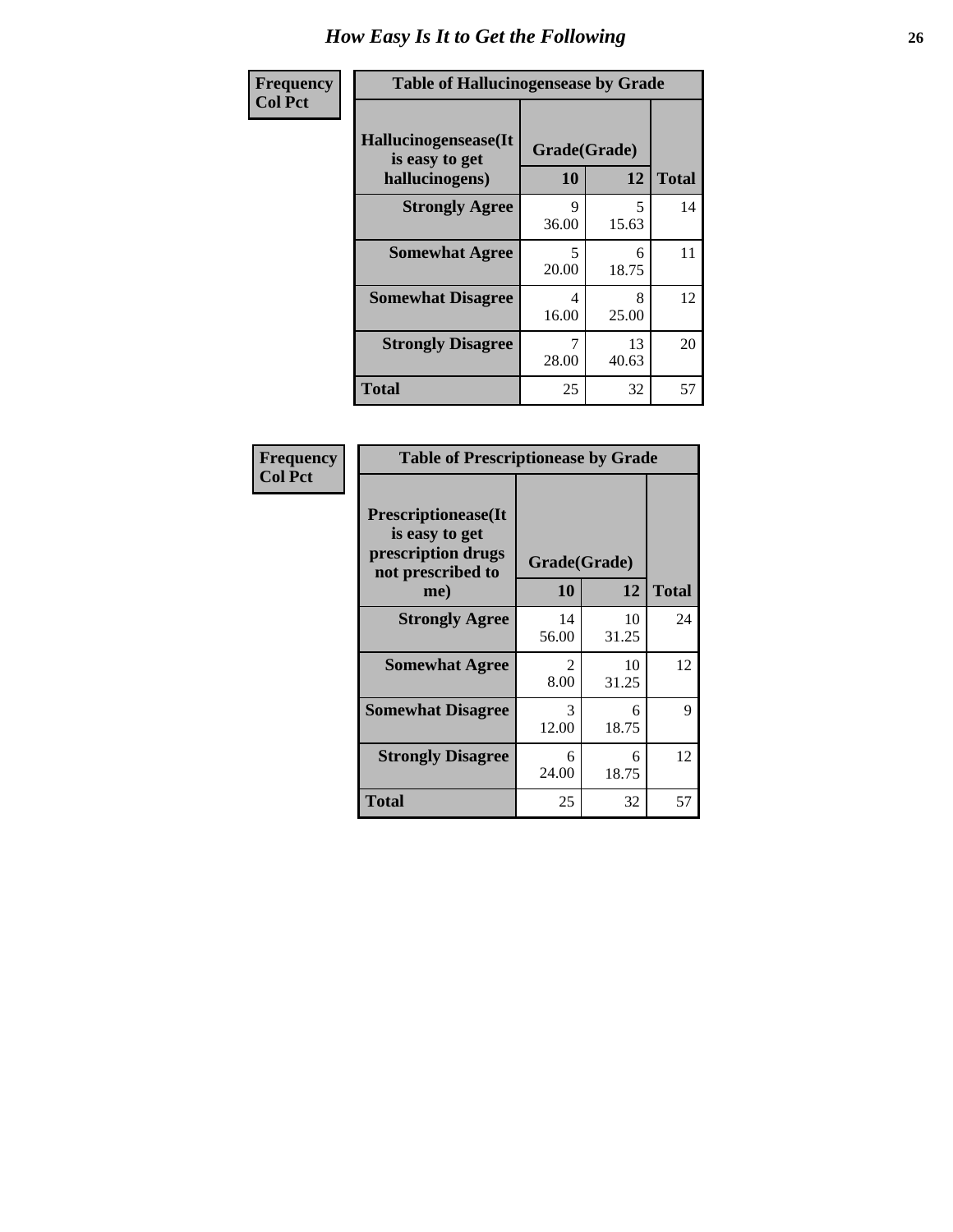#### *Age at Onset of Use* **27** *Results for "Age at Onset of Use" questions exclude students who said they did not use that substance*

| Frequency      | <b>Table of Grade by Alcoholinit</b> |                        |                  |                      |                            |            |                                                  |            |            |            |           |                       |              |
|----------------|--------------------------------------|------------------------|------------------|----------------------|----------------------------|------------|--------------------------------------------------|------------|------------|------------|-----------|-----------------------|--------------|
| <b>Row Pct</b> |                                      |                        |                  |                      |                            |            | Alcoholinit (I started using alcohol when I was) |            |            |            |           |                       |              |
|                | Grade(Grade)                         | <b>8 or</b><br>younger | 9                | 10                   | 11                         | 12         | 13                                               | 14         | 15         | 16         | 17        | <b>18 or</b><br>older | <b>Total</b> |
|                | 10                                   | 13.33                  | 6.67             | 6.67                 | $\overline{0}$<br>$0.00\,$ | 2<br>13.33 | 6.67                                             | 6.67       | 46.67      | 0<br>0.00  | 0<br>0.00 | $\theta$<br>0.00      | 15           |
|                | 12                                   | $\Omega$<br>0.00       | $\Omega$<br>0.00 | $\Omega$<br>$0.00\,$ | 5.26                       | 5.26       | 3<br>15.79                                       | 2<br>10.53 | 6<br>31.58 | 4<br>21.05 | 5.26      | 5.26                  | 19           |
|                | <b>Total</b>                         | $\overline{2}$         | 1                |                      |                            | 3          | 4                                                | 3          | 13         | 4          |           |                       | 34           |
|                |                                      |                        |                  |                      |                            |            | Frequency Missing $= 23$                         |            |            |            |           |                       |              |

| Frequency      |              |                  | <b>Table of Grade by Cigarettesinit</b> |                                                      |                 |            |       |                  |            |                  |              |
|----------------|--------------|------------------|-----------------------------------------|------------------------------------------------------|-----------------|------------|-------|------------------|------------|------------------|--------------|
| <b>Row Pct</b> |              |                  |                                         | Cigarettesinit(I started smoking tobacco when I was) |                 |            |       |                  |            |                  |              |
|                | Grade(Grade) | 8 or<br>younger  | 9                                       | 11                                                   | 12              | 13         | 14    | 15               | 16         | 17               | <b>Total</b> |
|                | 10           | 12.50            | $\theta$<br>0.00                        | 12.50                                                | $12.50$   12.50 |            | 25.00 | 2<br>25.00       | 0.00       | $\Omega$<br>0.00 | 8            |
|                | 12           | $\theta$<br>0.00 | 9.09                                    | 2<br>18.18                                           | 0.00            | 2<br>18.18 | 9.09  | $\Omega$<br>0.00 | 3<br>27.27 | 2<br>18.18       | 11           |
|                | <b>Total</b> |                  |                                         | 3                                                    |                 | 3          | 3     | 2                | 3          | $\overline{2}$   | 19           |
|                |              |                  |                                         | <b>Frequency Missing = 38</b>                        |                 |            |       |                  |            |                  |              |

| Frequency      | <b>Table of Grade by Smokelessinit</b> |                                                     |           |           |                               |       |                |                  |       |              |  |
|----------------|----------------------------------------|-----------------------------------------------------|-----------|-----------|-------------------------------|-------|----------------|------------------|-------|--------------|--|
| <b>Row Pct</b> |                                        | Smokelessinit(I started chewing tobacco when I was) |           |           |                               |       |                |                  |       |              |  |
|                | Grade(Grade)                           | 8 or<br>younger                                     | <b>10</b> | <b>11</b> | 12                            | 14    | 15             | <b>16</b>        | 17    | <b>Total</b> |  |
|                | 10                                     | 14.29                                               | $0.00-1$  | 14.29     | 14.29                         | 14.29 | 3<br>42.86     | $\Omega$<br>0.00 | 0.00  |              |  |
|                | 12                                     | $\theta$<br>0.00                                    | 25.00     | 0<br>0.00 | $\Omega$<br>0.00              | 0.00  | 25.00          | 25.00            | 25.00 |              |  |
|                | <b>Total</b>                           |                                                     |           |           |                               |       | $\overline{4}$ |                  |       | 11           |  |
|                |                                        |                                                     |           |           | <b>Frequency Missing = 46</b> |       |                |                  |       |              |  |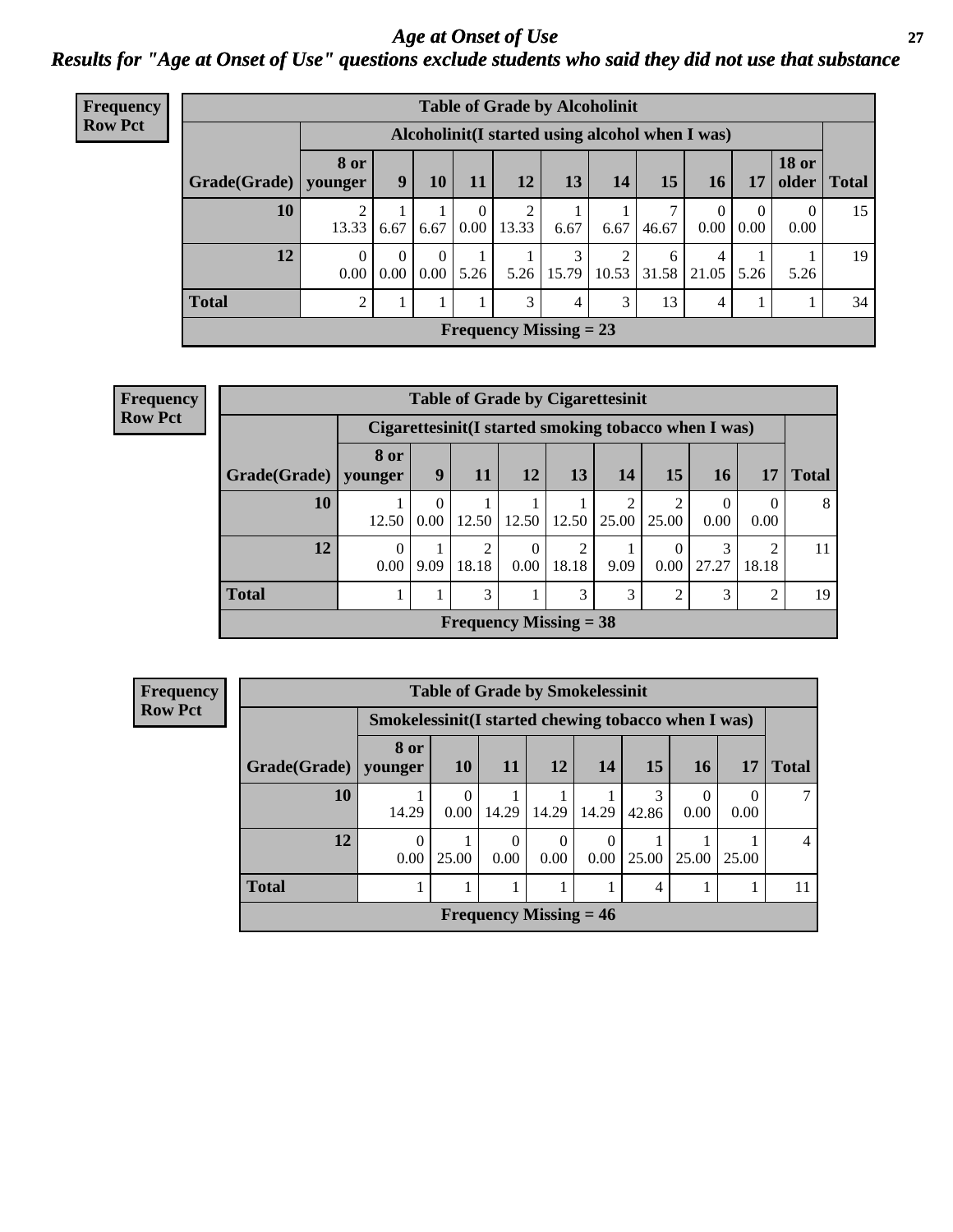#### *Age at Onset of Use* **28**

### *Results for "Age at Onset of Use" questions exclude students who said they did not use that substance*

| <b>Frequency</b> | <b>Table of Grade by Marijuanainit</b> |                  |                                                         |                               |                |                  |            |            |                  |              |  |  |
|------------------|----------------------------------------|------------------|---------------------------------------------------------|-------------------------------|----------------|------------------|------------|------------|------------------|--------------|--|--|
| <b>Row Pct</b>   |                                        |                  | Marijuanainit (I started using marijuana when I<br>was) |                               |                |                  |            |            |                  |              |  |  |
|                  | Grade(Grade)                           | 8 or<br>younger  | <b>11</b>                                               | 12                            | 13             | 14               | 15         | <b>16</b>  | 17               | <b>Total</b> |  |  |
|                  | 10                                     | 10.00            | 10.00                                                   | 2<br>20.00                    | 10.00          | 10.00            | 3<br>30.00 | 10.00      | $\Omega$<br>0.00 | 10           |  |  |
|                  | 12                                     | $\Omega$<br>0.00 | $\Omega$<br>0.00                                        | $\overline{2}$<br>15.38       | 3<br>23.08     | $\Omega$<br>0.00 | 4<br>30.77 | 3<br>23.08 | 7.69             | 13           |  |  |
|                  | <b>Total</b>                           |                  |                                                         | 4                             | $\overline{4}$ |                  | 7          | 4          | -1               | 23           |  |  |
|                  |                                        |                  |                                                         | <b>Frequency Missing = 34</b> |                |                  |            |            |                  |              |  |  |

| <b>Frequency</b> | <b>Table of Grade by Cocaineinit</b>       |                  |                                                               |                         |           |              |  |  |  |  |
|------------------|--------------------------------------------|------------------|---------------------------------------------------------------|-------------------------|-----------|--------------|--|--|--|--|
| <b>Row Pct</b>   |                                            |                  | <b>Cocaineinit</b> (I started<br>using cocaine when I<br>was) |                         |           |              |  |  |  |  |
|                  | Grade(Grade)                               | 9                | 14                                                            | 15                      | 16        | <b>Total</b> |  |  |  |  |
|                  | 10                                         | 20.00            | 20.00                                                         | $\mathfrak{D}$<br>40.00 | 20.00     |              |  |  |  |  |
|                  | 12                                         | $\Omega$<br>0.00 | 100.00                                                        | 0.00                    | 0<br>0.00 |              |  |  |  |  |
|                  | <b>Total</b>                               |                  | $\overline{2}$                                                | $\overline{c}$          |           | 6            |  |  |  |  |
|                  | <b>Frequency Missing <math>= 51</math></b> |                  |                                                               |                         |           |              |  |  |  |  |

| Frequency      | <b>Table of Grade by Inhalantsinit</b> |                               |                                                              |                         |                |  |
|----------------|----------------------------------------|-------------------------------|--------------------------------------------------------------|-------------------------|----------------|--|
| <b>Row Pct</b> |                                        |                               | Inhalantsinit(I<br>started using<br>inhalants when I<br>was) |                         |                |  |
|                | Grade(Grade)                           | 11                            | 13                                                           | 15                      | <b>Total</b>   |  |
|                | 10                                     | 2<br>100.00                   | 0<br>0.00                                                    | 0.00                    | $\overline{2}$ |  |
|                | 12                                     | $\mathbf{0}$<br>0.00          | 33.33                                                        | $\mathfrak{D}$<br>66.67 | 3              |  |
|                | <b>Total</b>                           | 2                             | 1                                                            | 2                       | 5              |  |
|                |                                        | <b>Frequency Missing = 52</b> |                                                              |                         |                |  |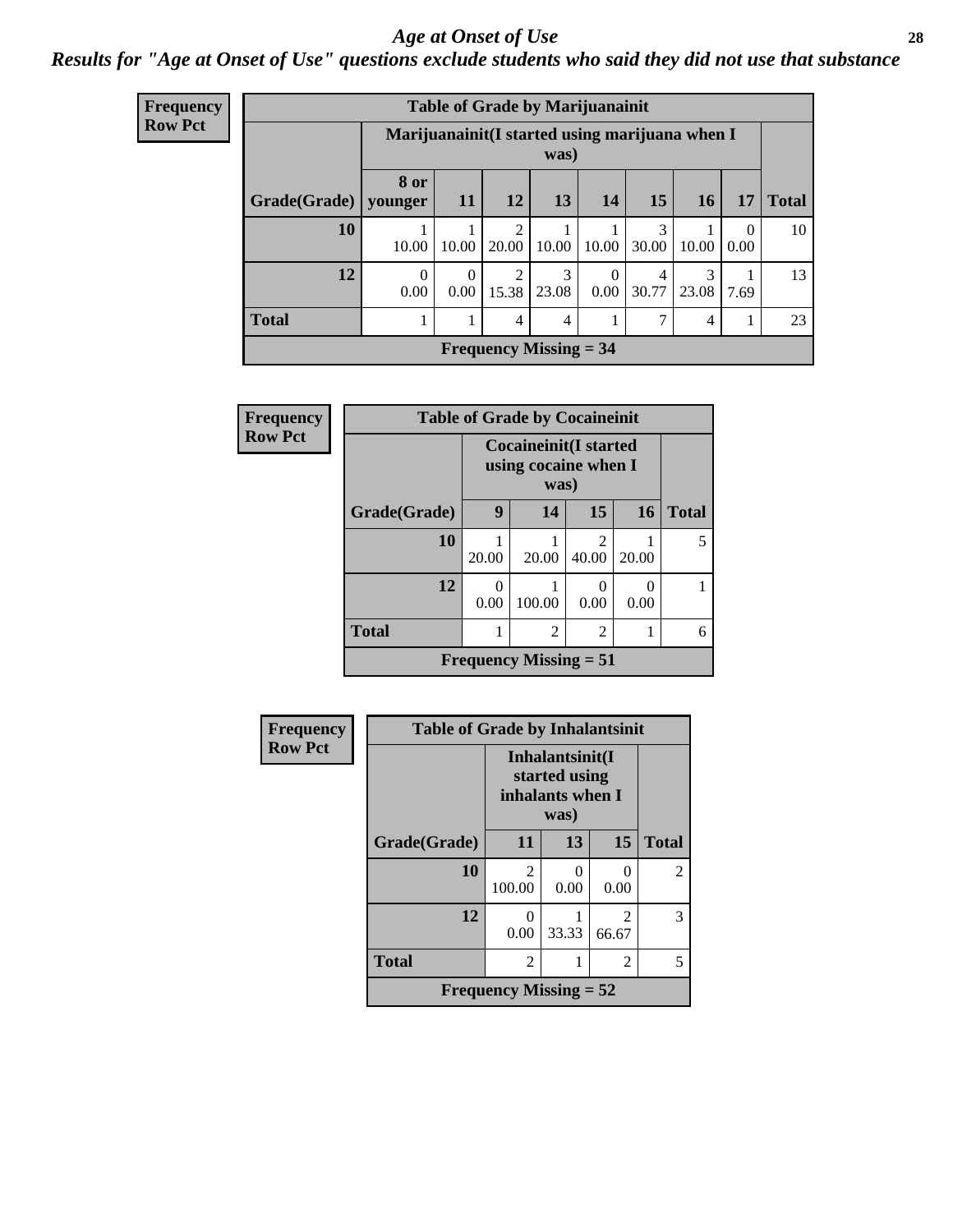#### *Age at Onset of Use* **29**

*Results for "Age at Onset of Use" questions exclude students who said they did not use that substance*

| Frequency      | <b>Table of Grade by Steroidsinit</b> |                                                    |       |        |              |  |
|----------------|---------------------------------------|----------------------------------------------------|-------|--------|--------------|--|
| <b>Row Pct</b> |                                       | Steroidsinit(I<br>started using<br>steroids when I |       |        |              |  |
|                | Grade(Grade)                          | 9                                                  | 11    | 15     | <b>Total</b> |  |
|                | 10                                    | 33.33                                              | 33.33 | 33.33  | 3            |  |
|                | 12                                    | $\Omega$<br>0.00                                   | 0.00  | 100.00 |              |  |
|                | <b>Total</b>                          |                                                    |       | 2      | 4            |  |
|                |                                       | <b>Frequency Missing = 53</b>                      |       |        |              |  |

| <b>Frequency</b> | <b>Table of Grade by Ecstasyinit</b> |                                                           |       |           |                  |                  |              |  |
|------------------|--------------------------------------|-----------------------------------------------------------|-------|-----------|------------------|------------------|--------------|--|
| <b>Row Pct</b>   |                                      | <b>Ecstasyinit(I started using ecstasy</b><br>when I was) |       |           |                  |                  |              |  |
|                  | Grade(Grade)   younger               | 8 or                                                      | 13    | 14        | 15               | 17               | <b>Total</b> |  |
|                  | 10                                   | $\mathfrak{D}$<br>40.00                                   | 20.00 | 20.00     | 20.00            | $\theta$<br>0.00 | 5            |  |
|                  | 12                                   | 0<br>0.00                                                 | 0.00  | 0<br>0.00 | $\Omega$<br>0.00 | 100.00           |              |  |
|                  | <b>Total</b>                         | $\overline{2}$                                            |       |           |                  |                  | 6            |  |
|                  |                                      | Frequency Missing $= 51$                                  |       |           |                  |                  |              |  |

| <b>Frequency</b> | <b>Table of Grade by Methinit</b>                                   |                 |           |       |                             |  |
|------------------|---------------------------------------------------------------------|-----------------|-----------|-------|-----------------------------|--|
| <b>Row Pct</b>   | <b>Methinit</b> (I started using<br>methamphetamines<br>when I was) |                 |           |       |                             |  |
|                  | Grade(Grade)                                                        | 8 or<br>vounger | 14        | 16    | <b>Total</b>                |  |
|                  | 10                                                                  | 50.00           | 0<br>0.00 | 50.00 | $\mathfrak{D}$              |  |
|                  | 12                                                                  | 0.00            | 50.00     | 50.00 | $\mathcal{D}_{\mathcal{L}}$ |  |
|                  | <b>Total</b>                                                        |                 |           | 2     |                             |  |
|                  | <b>Frequency Missing = 53</b>                                       |                 |           |       |                             |  |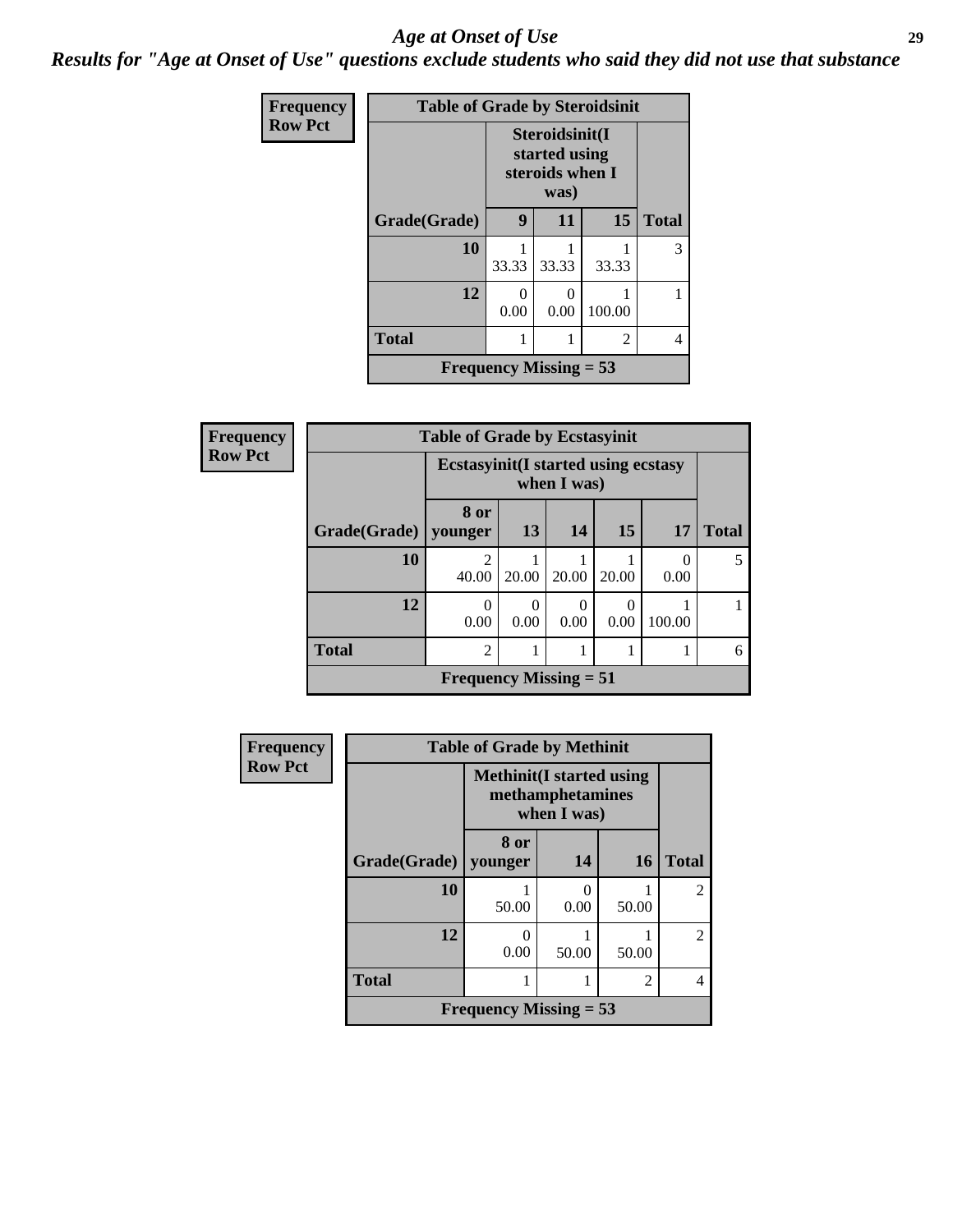#### Age at Onset of Use **30**

*Results for "Age at Onset of Use" questions exclude students who said they did not use that substance*

| Frequency      | <b>Table of Grade by Hallucinogensinit</b> |                                                              |                           |                           |                |
|----------------|--------------------------------------------|--------------------------------------------------------------|---------------------------|---------------------------|----------------|
| <b>Row Pct</b> |                                            | Hallucinogensinit(I<br>started using<br>hallucinogens when I |                           |                           |                |
|                | Grade(Grade)                               | 10                                                           | 13                        | <b>16</b>                 | <b>Total</b>   |
|                | 10                                         | 50.00                                                        | 50.00                     | $\mathbf{\Omega}$<br>0.00 | $\overline{2}$ |
|                | 12                                         | 0.00                                                         | $\mathbf{\Omega}$<br>0.00 | 100.00                    |                |
|                | <b>Total</b>                               |                                                              |                           |                           | 3              |
|                |                                            | <b>Frequency Missing = 54</b>                                |                           |                           |                |

| Frequency      | <b>Table of Grade by Prescriptioninit</b> |       |                               |                                                                                                  |                       |              |  |
|----------------|-------------------------------------------|-------|-------------------------------|--------------------------------------------------------------------------------------------------|-----------------------|--------------|--|
| <b>Row Pct</b> |                                           |       |                               | Prescriptioninit(I<br>started using<br>prescription drugs not<br>prescribed to me when I<br>was) |                       |              |  |
|                | Grade(Grade)                              | 10    | 13                            | 15                                                                                               | 16                    | <b>Total</b> |  |
|                | 10                                        | 20.00 | $\mathfrak{D}$<br>40.00       | $\mathfrak{D}$<br>40.00                                                                          | $\mathcal{O}$<br>0.00 | 5            |  |
|                | 12                                        | 0.00  | $\Omega$<br>0.00              | 50.00                                                                                            | 50.00                 | 2            |  |
|                | <b>Total</b>                              |       | $\mathfrak{D}$                | 3                                                                                                | 1                     | 7            |  |
|                |                                           |       | <b>Frequency Missing = 50</b> |                                                                                                  |                       |              |  |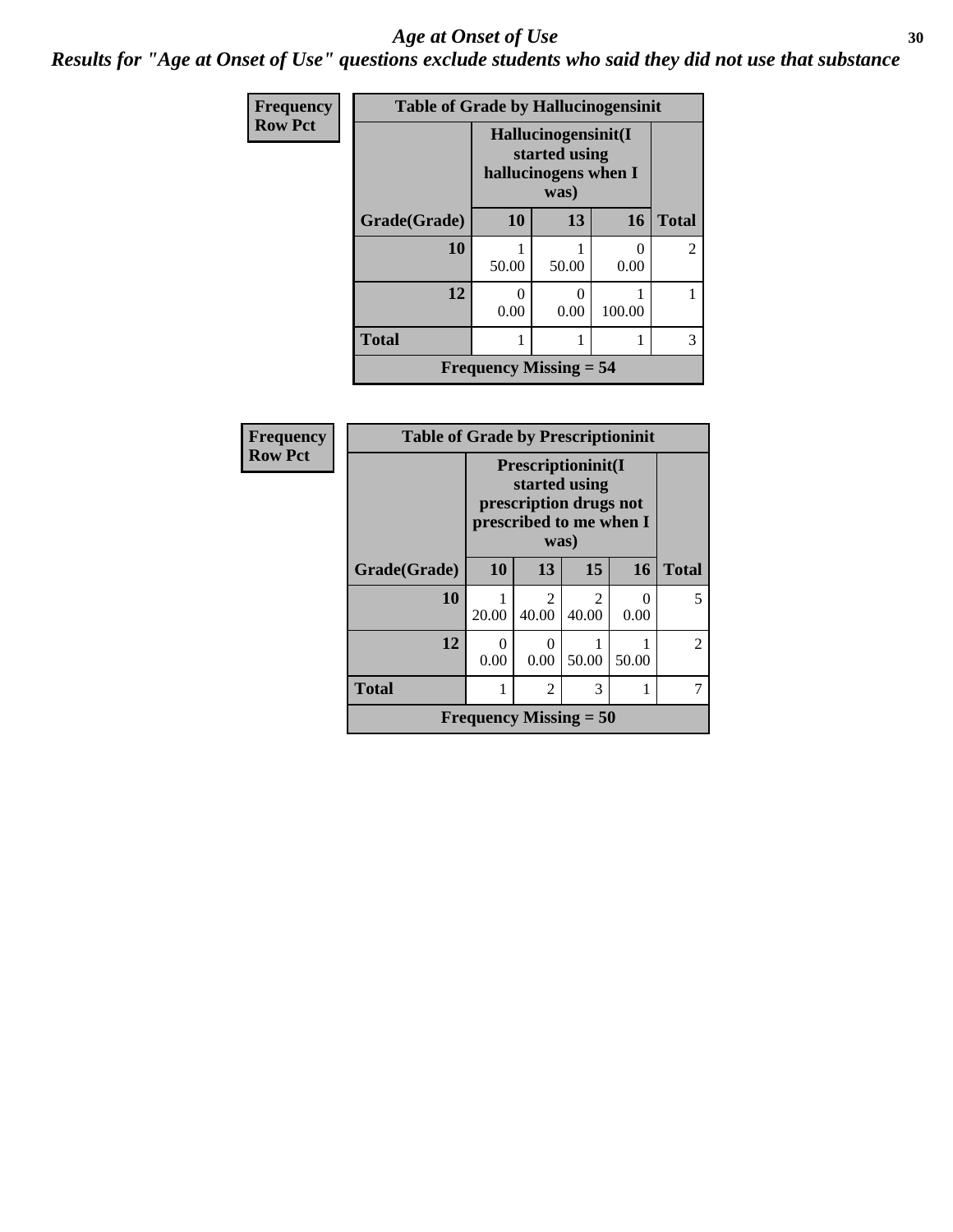| Frequency      | <b>Table of Alcoholharm by Grade</b>          |                    |                           |              |  |
|----------------|-----------------------------------------------|--------------------|---------------------------|--------------|--|
| <b>Col Pct</b> | Alcoholharm(I<br>think alcohol is<br>harmful) | Grade(Grade)<br>10 | 12                        | <b>Total</b> |  |
|                | <b>Strongly Agree</b>                         | 13<br>52.00        | 18<br>56.25               | 31           |  |
|                | <b>Somewhat Agree</b>                         | 8<br>32.00         | 8<br>25.00                | 16           |  |
|                | <b>Somewhat Disagree</b>                      | 4.00               | 6<br>18.75                | 7            |  |
|                | <b>Strongly Disagree</b>                      | 3<br>12.00         | $\mathbf{\Omega}$<br>0.00 | 3            |  |
|                | <b>Total</b>                                  | 25                 | 32                        | 57           |  |

#### **Frequency Col Pct**

| <b>Table of Cigarettesharm by Grade</b>         |              |             |              |  |  |
|-------------------------------------------------|--------------|-------------|--------------|--|--|
| Cigarettesharm(I<br>think smoking<br>tobacco is | Grade(Grade) |             |              |  |  |
| harmful)                                        | 10           | 12          | <b>Total</b> |  |  |
| <b>Strongly Agree</b>                           | 19<br>76.00  | 31<br>96.88 | 50           |  |  |
| <b>Somewhat Agree</b>                           | 3<br>12.00   | 3.13        | 4            |  |  |
| <b>Strongly Disagree</b>                        | 3<br>12.00   | 0.00        | 3            |  |  |
| <b>Total</b>                                    | 25           | 32          | 57           |  |  |

| Frequency      | <b>Table of Smokelessharm by Grade</b> |              |             |              |  |  |
|----------------|----------------------------------------|--------------|-------------|--------------|--|--|
| <b>Col Pct</b> | Smokelessharm(I<br>think chewing       | Grade(Grade) |             |              |  |  |
|                | tobacco is harmful)                    | 10           | 12          | <b>Total</b> |  |  |
|                | <b>Strongly Agree</b>                  | 17<br>68.00  | 28<br>87.50 | 45           |  |  |
|                | <b>Somewhat Agree</b>                  | 5<br>20.00   | 3<br>9.38   | 8            |  |  |
|                | <b>Somewhat Disagree</b>               | 0<br>0.00    | 3.13        |              |  |  |
|                | <b>Strongly Disagree</b>               | 3<br>12.00   | 0<br>0.00   | 3            |  |  |
|                | <b>Total</b>                           | 25           | 32          | 57           |  |  |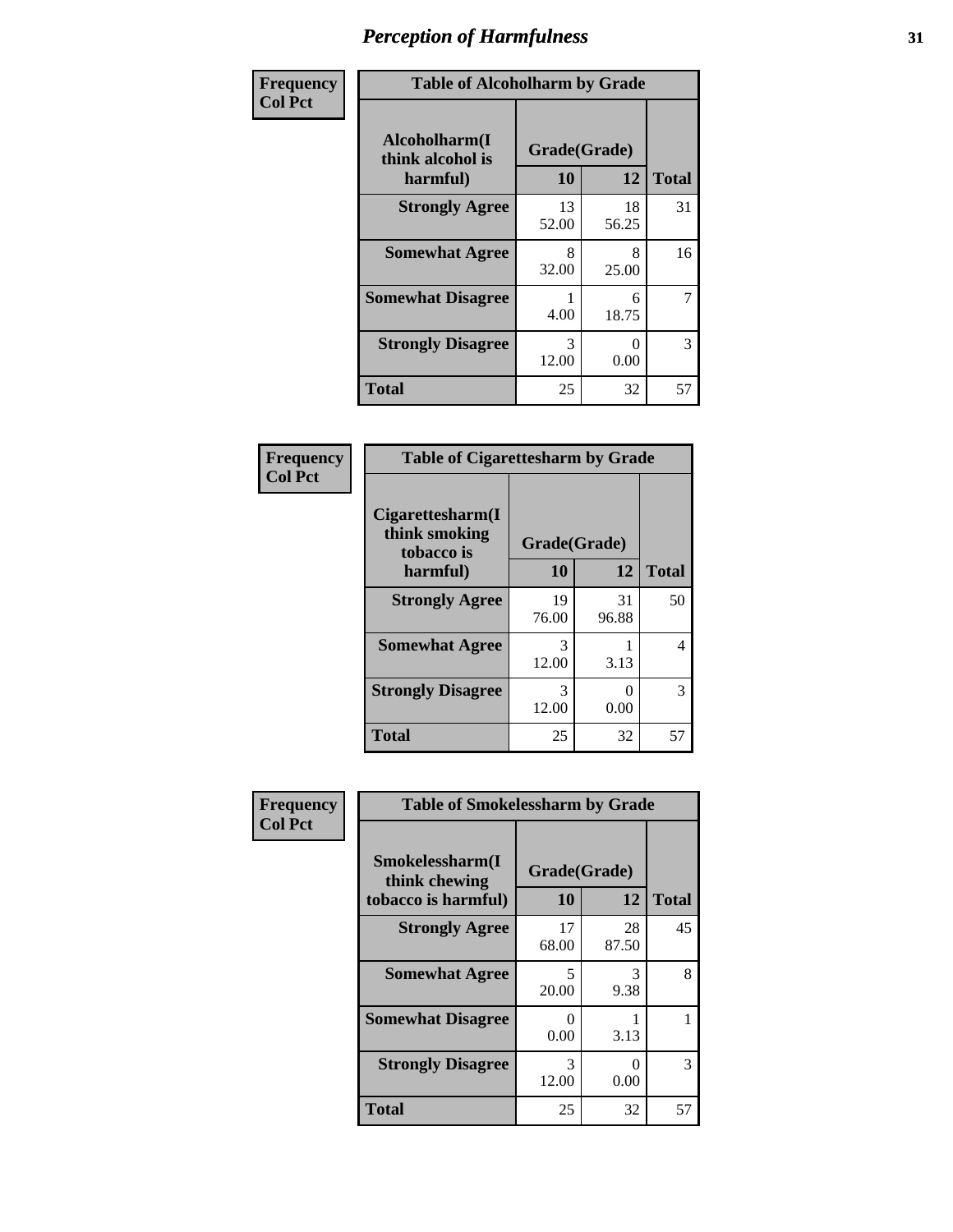| Frequency      | <b>Table of Marijuanaharm by Grade</b>            |                        |                  |                |  |
|----------------|---------------------------------------------------|------------------------|------------------|----------------|--|
| <b>Col Pct</b> | Marijuanaharm(I<br>think marijuana is<br>harmful) | Grade(Grade)<br>10     | 12               | <b>Total</b>   |  |
|                | <b>Strongly Agree</b>                             | 16<br>64.00            | 22<br>68.75      | 38             |  |
|                | <b>Somewhat Agree</b>                             | $\mathbf{0}$<br>0.00   | 6<br>18.75       | 6              |  |
|                | <b>Somewhat Disagree</b>                          | $\mathfrak{D}$<br>8.00 | $\Omega$<br>0.00 | $\overline{2}$ |  |
|                | <b>Strongly Disagree</b>                          | 7<br>28.00             | 4<br>12.50       | 11             |  |
|                | <b>Total</b>                                      | 25                     | 32               | 57             |  |

#### **Frequency Col Pct**

| <b>Table of Cocaineharm by Grade</b>          |                           |              |    |  |  |  |
|-----------------------------------------------|---------------------------|--------------|----|--|--|--|
| Cocaineharm(I<br>think cocaine is<br>harmful) | Grade(Grade)<br>10        | <b>Total</b> |    |  |  |  |
| <b>Strongly Agree</b>                         | 22<br>88.00               | 30<br>93.75  | 52 |  |  |  |
| <b>Somewhat Agree</b>                         | 0<br>0.00                 | 3.13         |    |  |  |  |
| <b>Somewhat Disagree</b>                      | $\mathbf{\Omega}$<br>0.00 | 3.13         |    |  |  |  |
| <b>Strongly Disagree</b>                      | 3<br>12.00                | 0<br>0.00    | 3  |  |  |  |
| Total                                         | 25                        | 32           | 57 |  |  |  |

| Frequency      | <b>Table of Inhalantsharm by Grade</b>             |                           |             |              |  |
|----------------|----------------------------------------------------|---------------------------|-------------|--------------|--|
| <b>Col Pct</b> | Inhalantsharm(I<br>think inhalants are<br>harmful) | Grade(Grade)<br><b>10</b> | 12          | <b>Total</b> |  |
|                | <b>Strongly Agree</b>                              | 21<br>84.00               | 30<br>93.75 | 51           |  |
|                | <b>Somewhat Agree</b>                              | 4.00                      | 3.13        | 2            |  |
|                | <b>Somewhat Disagree</b>                           | 0<br>0.00                 | 3.13        |              |  |
|                | <b>Strongly Disagree</b>                           | 3<br>12.00                | 0<br>0.00   | 3            |  |
|                | <b>Total</b>                                       | 25                        | 32          | 57           |  |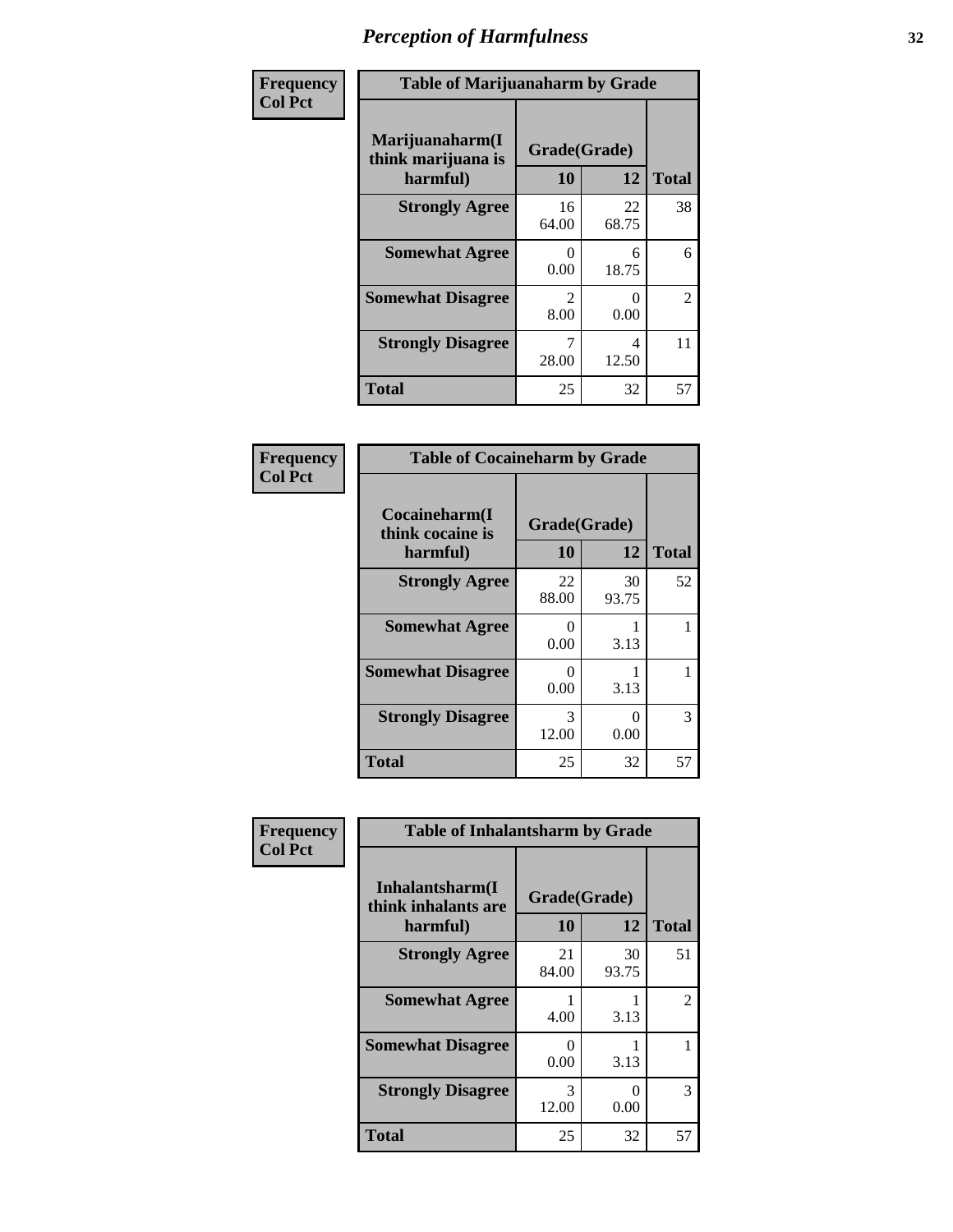| Frequency      | <b>Table of Steroidsharm by Grade</b> |              |             |                |
|----------------|---------------------------------------|--------------|-------------|----------------|
| <b>Col Pct</b> | Steroidsharm(I<br>think steroids are  | Grade(Grade) |             |                |
|                | harmful)                              | 10           | 12          | <b>Total</b>   |
|                | <b>Strongly Agree</b>                 | 21<br>84.00  | 30<br>93.75 | 51             |
|                | <b>Somewhat Agree</b>                 | 4.00         | 3.13        | $\overline{2}$ |
|                | <b>Strongly Disagree</b>              | 3<br>12.00   | 3.13        | 4              |
|                | <b>Total</b>                          | 25           | 32          | 57             |

| Frequency      | <b>Table of Ecstasyharm by Grade</b>          |                    |                           |              |
|----------------|-----------------------------------------------|--------------------|---------------------------|--------------|
| <b>Col Pct</b> | Ecstasyharm(I<br>think ecstasy is<br>harmful) | Grade(Grade)<br>10 | 12                        | <b>Total</b> |
|                | <b>Strongly Agree</b>                         | 18<br>72.00        | 28<br>87.50               | 46           |
|                | <b>Somewhat Agree</b>                         | 3<br>12.00         | 3<br>9.38                 | 6            |
|                | <b>Somewhat Disagree</b>                      | 0<br>0.00          | 3.13                      |              |
|                | <b>Strongly Disagree</b>                      | 4<br>16.00         | $\mathbf{\Omega}$<br>0.00 | 4            |
|                | <b>Total</b>                                  | 25                 | 32                        | 57           |

| Frequency      | <b>Table of Methharm by Grade</b>            |                                     |             |              |
|----------------|----------------------------------------------|-------------------------------------|-------------|--------------|
| <b>Col Pct</b> | <b>Methharm</b> (I think<br>methamphetamines | Grade(Grade)                        |             |              |
|                | are harmful)                                 | 10                                  | 12          | <b>Total</b> |
|                | <b>Strongly Agree</b>                        | 20<br>80.00                         | 31<br>96.88 | 51           |
|                | <b>Somewhat Agree</b>                        | $\mathcal{D}_{\mathcal{L}}$<br>8.00 | 3.13        | 3            |
|                | <b>Strongly Disagree</b>                     | 3<br>12.00                          | 0.00        | 3            |
|                | <b>Total</b>                                 | 25                                  | 32          | 57           |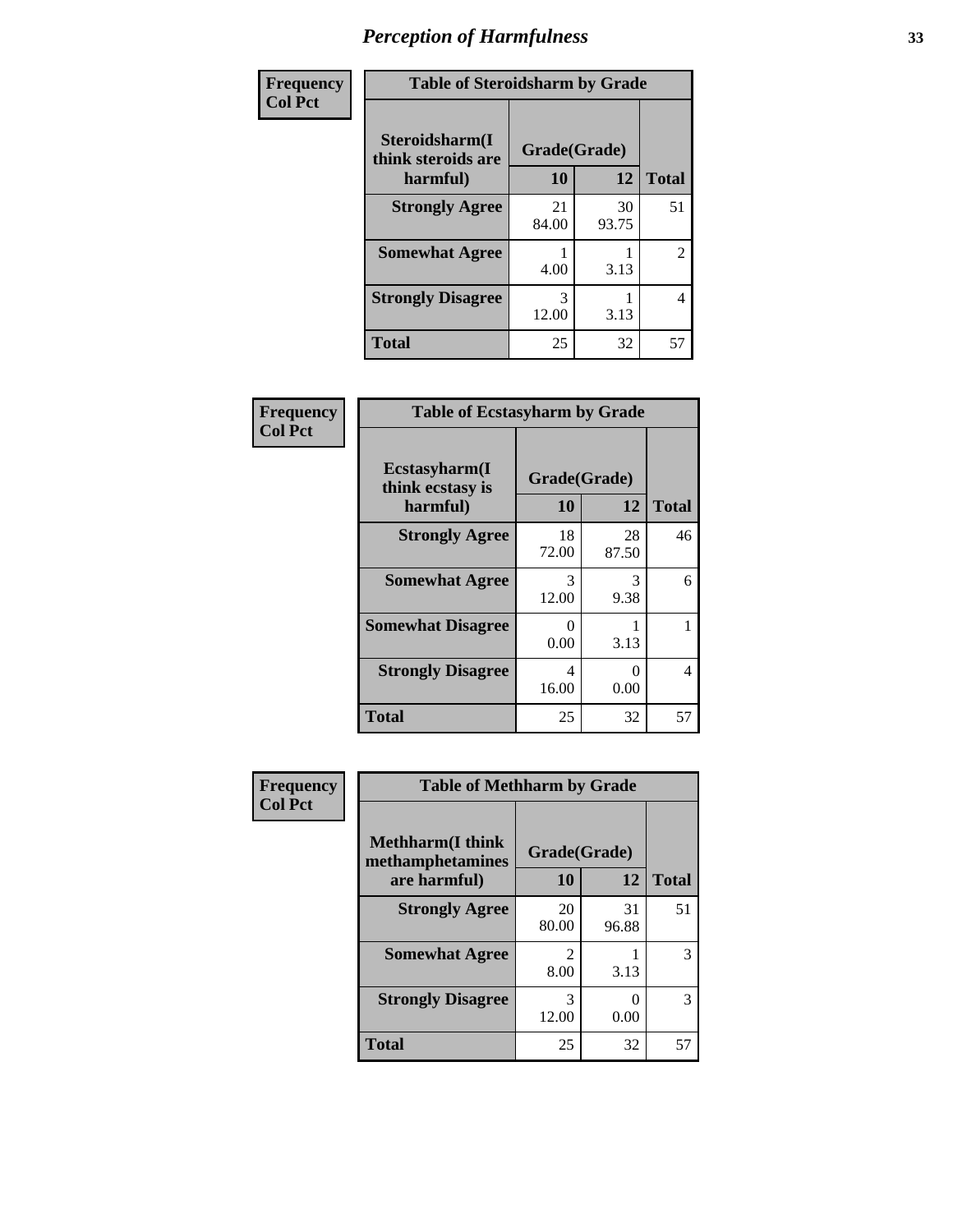| Frequency      | <b>Table of Hallucinogensharm by Grade</b>                 |                    |             |              |
|----------------|------------------------------------------------------------|--------------------|-------------|--------------|
| <b>Col Pct</b> | Hallucinogensharm(I<br>think hallucinogens<br>are harmful) | Grade(Grade)<br>10 | 12          | <b>Total</b> |
|                | <b>Strongly Agree</b>                                      | 17<br>68.00        | 31<br>96.88 | 48           |
|                | <b>Somewhat Agree</b>                                      | 3<br>12.00         | 3.13        | 4            |
|                | <b>Somewhat Disagree</b>                                   | 4.00               | 0<br>0.00   | 1            |
|                | <b>Strongly Disagree</b>                                   | 4<br>16.00         | 0<br>0.00   | 4            |
|                | <b>Total</b>                                               | 25                 | 32          | 57           |

| Frequency<br>  Col Pct |
|------------------------|

| <b>Table of Prescriptionharm by Grade</b>                                 |                        |             |              |  |  |
|---------------------------------------------------------------------------|------------------------|-------------|--------------|--|--|
| Prescriptionharm(I<br>think prescription<br>drugs not<br>prescribed to me | Grade(Grade)           |             |              |  |  |
| are harmful)                                                              | 10                     | 12          | <b>Total</b> |  |  |
| <b>Strongly Agree</b>                                                     | 18<br>72.00            | 27<br>84.38 | 45           |  |  |
| <b>Somewhat Agree</b>                                                     | 4<br>16.00             | 5<br>15.63  | 9            |  |  |
| <b>Somewhat Disagree</b>                                                  | 4.00                   | 0<br>0.00   | 1            |  |  |
| <b>Strongly Disagree</b>                                                  | $\mathfrak{D}$<br>8.00 | ∩<br>0.00   | 2            |  |  |
| <b>Total</b>                                                              | 25                     | 32          | 57           |  |  |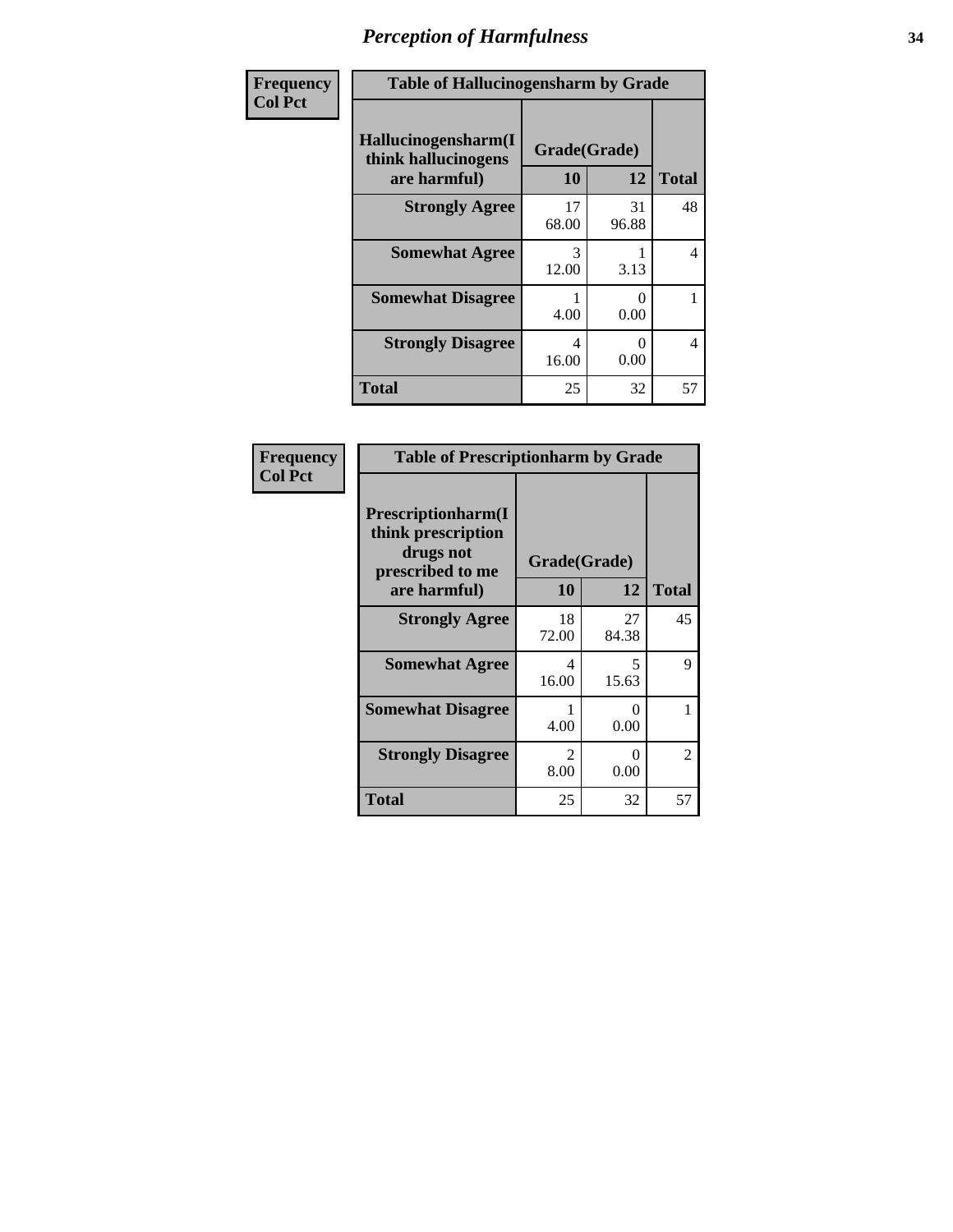# *Disapproval by Adults* **35**

| Frequency      | <b>Table of Alcoholadult by Grade</b>                                 |                    |                       |              |
|----------------|-----------------------------------------------------------------------|--------------------|-----------------------|--------------|
| <b>Col Pct</b> | <b>Alcoholadult</b> (Adults<br>would disapprove if<br>I used alcohol) | Grade(Grade)<br>10 | 12                    | <b>Total</b> |
|                | <b>Strongly Agree</b>                                                 | 13<br>52.00        | 19<br>59.38           | 32           |
|                | <b>Somewhat Agree</b>                                                 | 8<br>32.00         | 21.88                 | 15           |
|                | <b>Somewhat Disagree</b>                                              | 0<br>0.00          | 6<br>18.75            | 6            |
|                | <b>Strongly Disagree</b>                                              | 4<br>16.00         | $\mathcal{O}$<br>0.00 | 4            |
|                | <b>Total</b>                                                          | 25                 | 32                    | 57           |

#### **Frequency Col Pct**

| <b>Table of Tobaccoadult by Grade</b>                                 |                    |                       |    |  |
|-----------------------------------------------------------------------|--------------------|-----------------------|----|--|
| <b>Tobaccoadult</b> (Adults<br>would disapprove if<br>I used tobacco) | Grade(Grade)<br>10 | <b>Total</b>          |    |  |
| <b>Strongly Agree</b>                                                 | 20<br>80.00        | 26<br>81.25           | 46 |  |
| <b>Somewhat Agree</b>                                                 | 4.00               | $\mathcal{L}$<br>6.25 | 3  |  |
| <b>Somewhat Disagree</b>                                              | 0<br>0.00          | 4<br>12.50            | 4  |  |
| <b>Strongly Disagree</b>                                              | 4<br>16.00         | 0.00                  | 4  |  |
| Total                                                                 | 25                 | 32                    | 57 |  |

| Frequency      | <b>Table of Marijuanaadult by Grade</b>                           |                    |                                   |              |
|----------------|-------------------------------------------------------------------|--------------------|-----------------------------------|--------------|
| <b>Col Pct</b> | Marijuanaadult(Adults<br>would disapprove if I<br>used marijuana) | Grade(Grade)<br>10 | 12                                | <b>Total</b> |
|                | <b>Strongly Agree</b>                                             | 18<br>72.00        | 27<br>84.38                       | 45           |
|                | <b>Somewhat Agree</b>                                             | 3<br>12.00         | $\overline{\mathcal{A}}$<br>12.50 |              |
|                | <b>Somewhat Disagree</b>                                          | 4.00               | 3.13                              | 2            |
|                | <b>Strongly Disagree</b>                                          | 3<br>12.00         | $\Omega$<br>0.00                  | 3            |
|                | <b>Total</b>                                                      | 25                 | 32                                | 57           |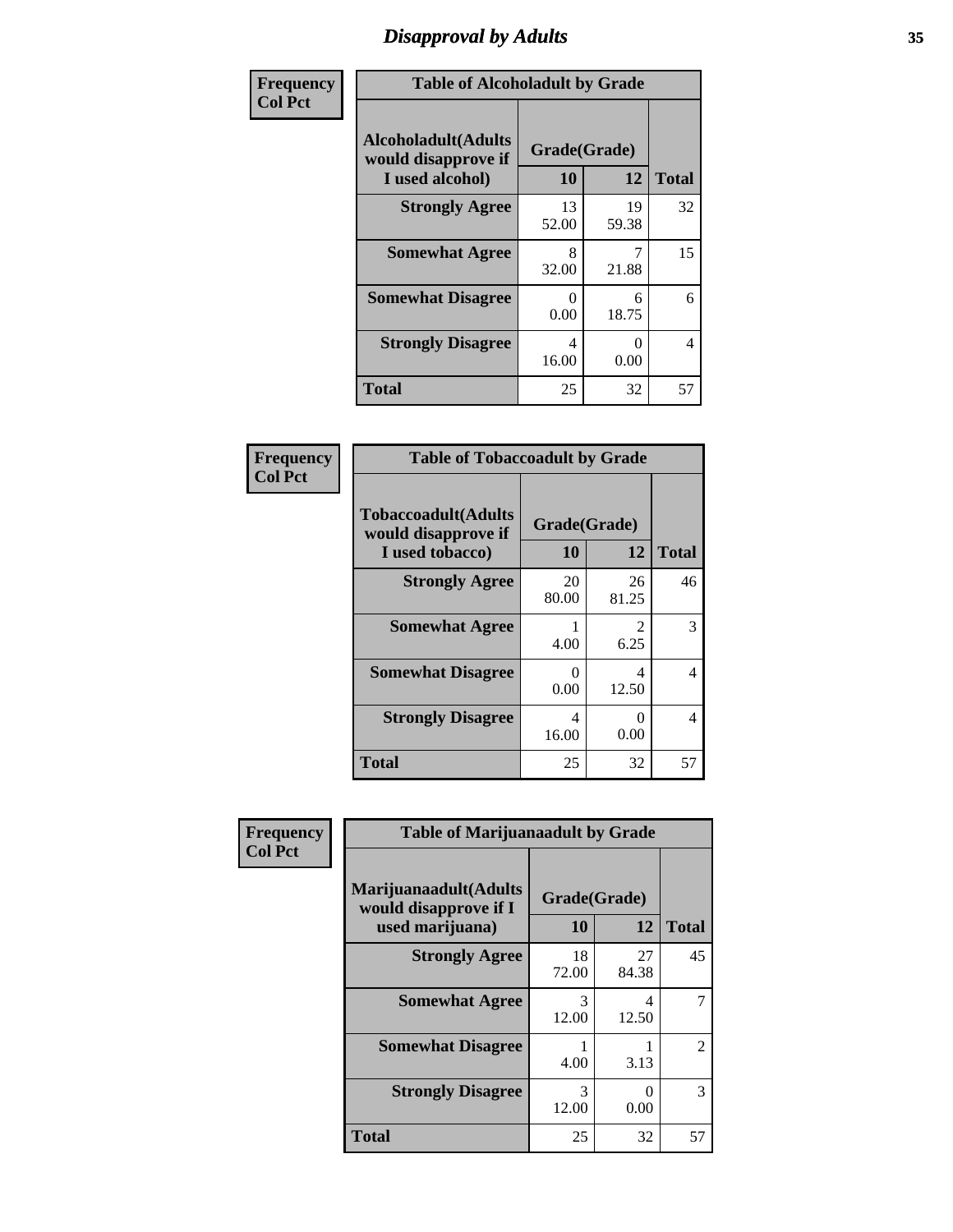### *Disapproval by Adults* **36**

| <b>Frequency</b> | <b>Table of Otherdrugadult by Grade</b>                                     |                                     |             |                |
|------------------|-----------------------------------------------------------------------------|-------------------------------------|-------------|----------------|
| <b>Col Pct</b>   | <b>Otherdrugadult</b> (Adults<br>would disapprove if I<br>used other drugs) | Grade(Grade)<br>10                  | 12          | <b>Total</b>   |
|                  | <b>Strongly Agree</b>                                                       | 20<br>80.00                         | 30<br>93.75 | 50             |
|                  | <b>Somewhat Agree</b>                                                       | $\mathcal{D}$<br>8.00               | 6.25        | 4              |
|                  | <b>Somewhat Disagree</b>                                                    | 4.00                                | 0<br>0.00   |                |
|                  | <b>Strongly Disagree</b>                                                    | $\mathcal{D}_{\mathcal{A}}$<br>8.00 | 0<br>0.00   | $\overline{2}$ |
|                  | <b>Total</b>                                                                | 25                                  | 32          | 57             |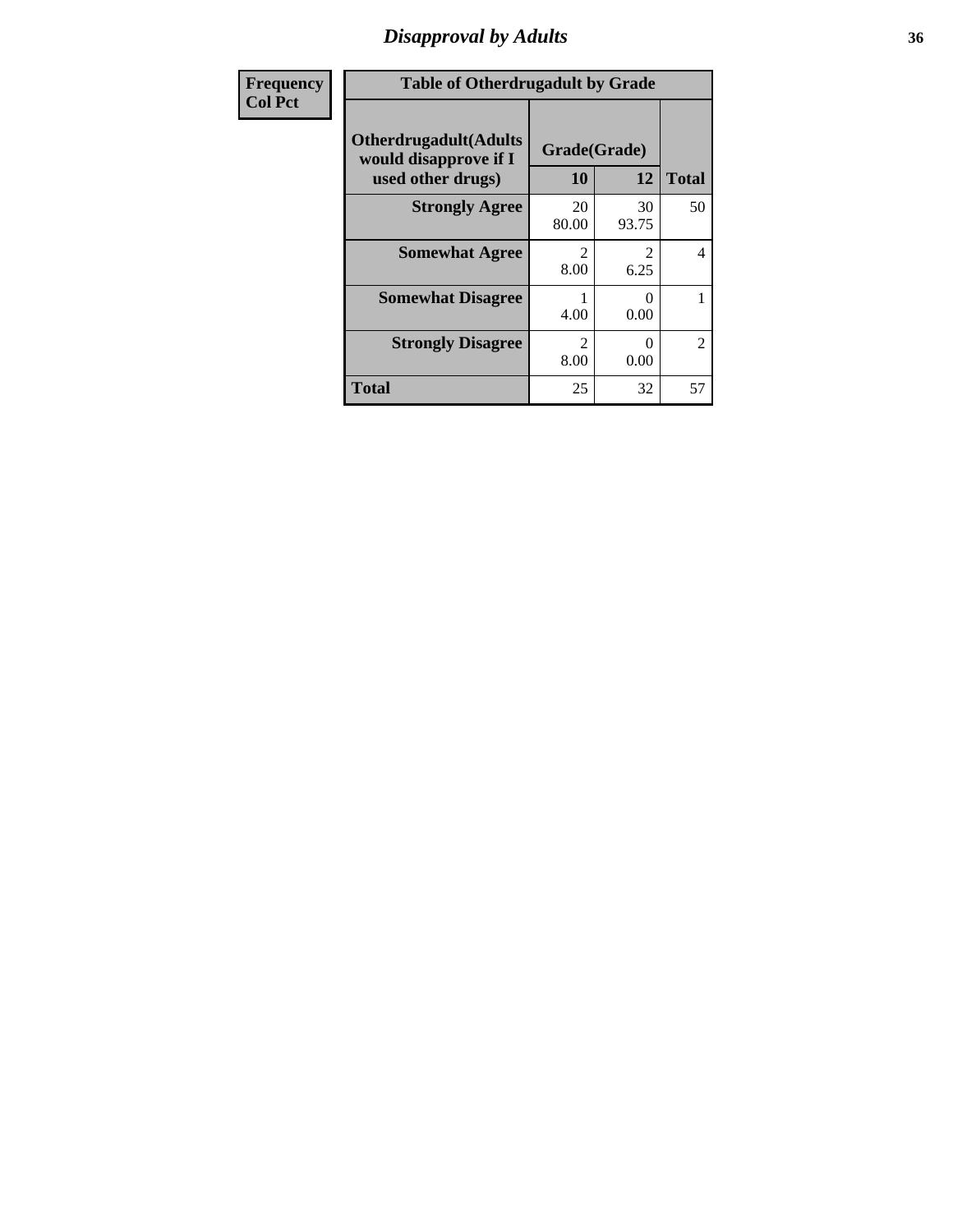## *Disapproval by Peers* **37**

| Frequency      | <b>Table of Alcoholpeer by Grade</b>                    |              |             |              |  |
|----------------|---------------------------------------------------------|--------------|-------------|--------------|--|
| <b>Col Pct</b> | Alcoholpeer(My<br>friends would<br>disapprove if I used | Grade(Grade) |             |              |  |
|                | alcohol)                                                | 10           | 12          | <b>Total</b> |  |
|                | <b>Strongly Agree</b>                                   | 6<br>24.00   | 21.88       | 13           |  |
|                | <b>Somewhat Agree</b>                                   | 5<br>20.00   | 8<br>25.00  | 13           |  |
|                | <b>Somewhat Disagree</b>                                | 8<br>32.00   | 11<br>34.38 | 19           |  |
|                | <b>Strongly Disagree</b>                                | 6<br>24.00   | 6<br>18.75  | 12           |  |
|                | Total                                                   | 25           | 32          | 57           |  |

| Frequency      | <b>Table of Tobaccopeer by Grade</b>                                |                           |             |              |  |
|----------------|---------------------------------------------------------------------|---------------------------|-------------|--------------|--|
| <b>Col Pct</b> | Tobaccopeer(My<br>friends would<br>disapprove if I used<br>tobacco) | Grade(Grade)<br><b>10</b> | 12          | <b>Total</b> |  |
|                | <b>Strongly Agree</b>                                               | 8<br>32.00                | 14<br>43.75 | 22           |  |
|                | <b>Somewhat Agree</b>                                               | 7<br>28.00                | 7<br>21.88  | 14           |  |
|                | <b>Somewhat Disagree</b>                                            | 4<br>16.00                | 8<br>25.00  | 12           |  |
|                | <b>Strongly Disagree</b>                                            | 6<br>24.00                | 3<br>9.38   | 9            |  |
|                | <b>Total</b>                                                        | 25                        | 32          | 57           |  |

| Frequency      | <b>Table of Marijuanapeer by Grade</b>                    |              |             |              |
|----------------|-----------------------------------------------------------|--------------|-------------|--------------|
| <b>Col Pct</b> | Marijuanapeer(My<br>friends would<br>disapprove if I used | Grade(Grade) |             |              |
|                | marijuana)                                                | <b>10</b>    | 12          | <b>Total</b> |
|                | <b>Strongly Agree</b>                                     | 28.00        | 12<br>37.50 | 19           |
|                | <b>Somewhat Agree</b>                                     | 5<br>20.00   | 9<br>28.13  | 14           |
|                | <b>Somewhat Disagree</b>                                  | 4<br>16.00   | 6<br>18.75  | 10           |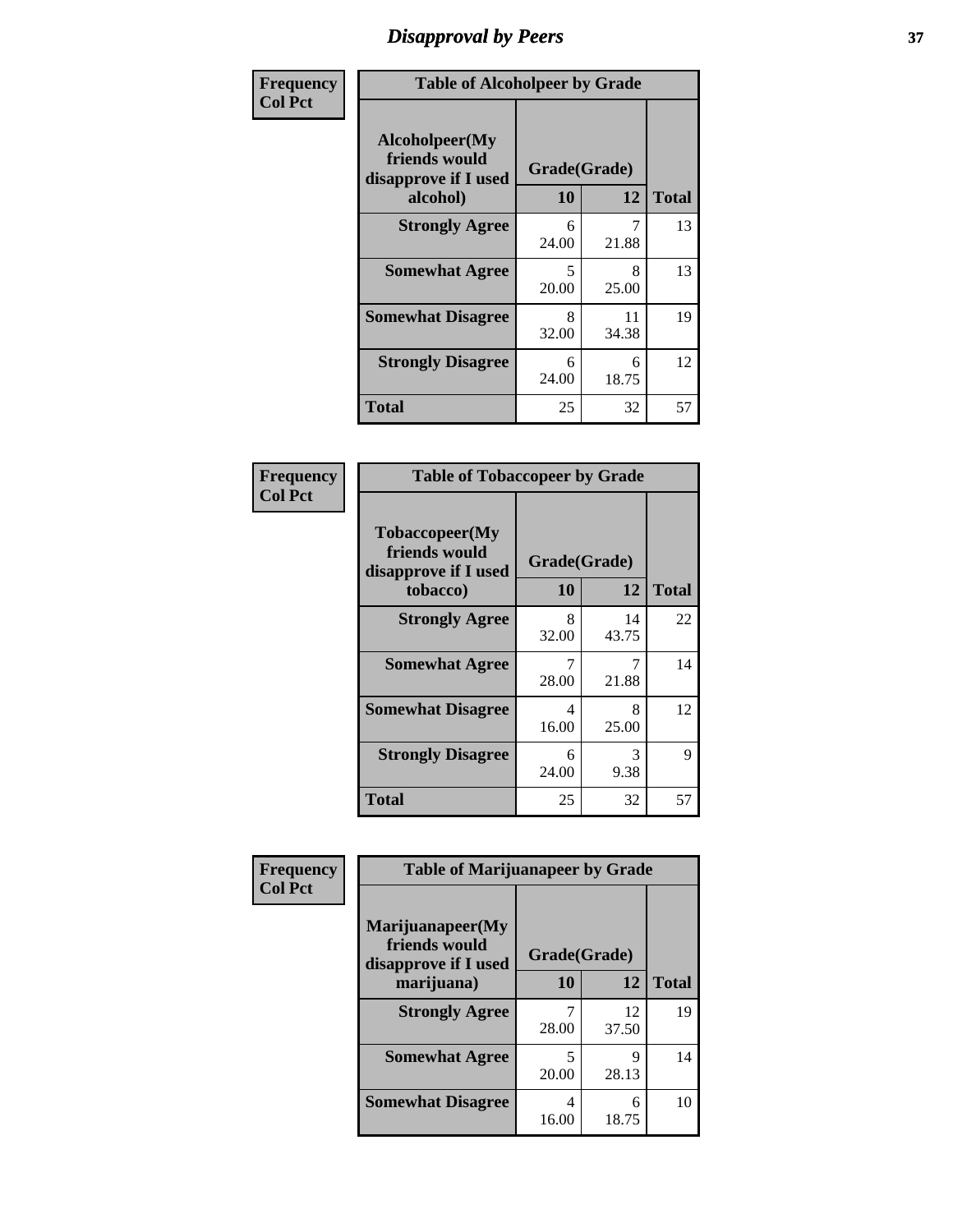# *Disapproval by Peers* **38**

| <b>Frequency</b> | <b>Table of Marijuanapeer by Grade</b>                                  |                    |       |              |  |
|------------------|-------------------------------------------------------------------------|--------------------|-------|--------------|--|
| <b>Col Pct</b>   | Marijuanapeer(My<br>friends would<br>disapprove if I used<br>marijuana) | Grade(Grade)<br>10 | 12    | <b>Total</b> |  |
|                  | <b>Strongly Disagree</b>                                                | Q<br>36.00         | 15.63 | 14           |  |
|                  | <b>Total</b>                                                            | 25                 | 32    | 57           |  |

| Frequency      | <b>Table of Otherdrugpeer by Grade</b>                                    |                    |                        |              |  |
|----------------|---------------------------------------------------------------------------|--------------------|------------------------|--------------|--|
| <b>Col Pct</b> | Otherdrugpeer(My<br>friends would<br>disapprove if I used<br>other drugs) | Grade(Grade)<br>10 | 12                     | <b>Total</b> |  |
|                | <b>Strongly Agree</b>                                                     | 10<br>40.00        | 23<br>71.88            | 33           |  |
|                | <b>Somewhat Agree</b>                                                     | 6<br>24.00         | $\mathfrak{D}$<br>6.25 | 8            |  |
|                | <b>Somewhat Disagree</b>                                                  | 2<br>8.00          | 4<br>12.50             | 6            |  |
|                | <b>Strongly Disagree</b>                                                  | 28.00              | 3<br>9.38              | 10           |  |
|                | <b>Total</b>                                                              | 25                 | 32                     | 57           |  |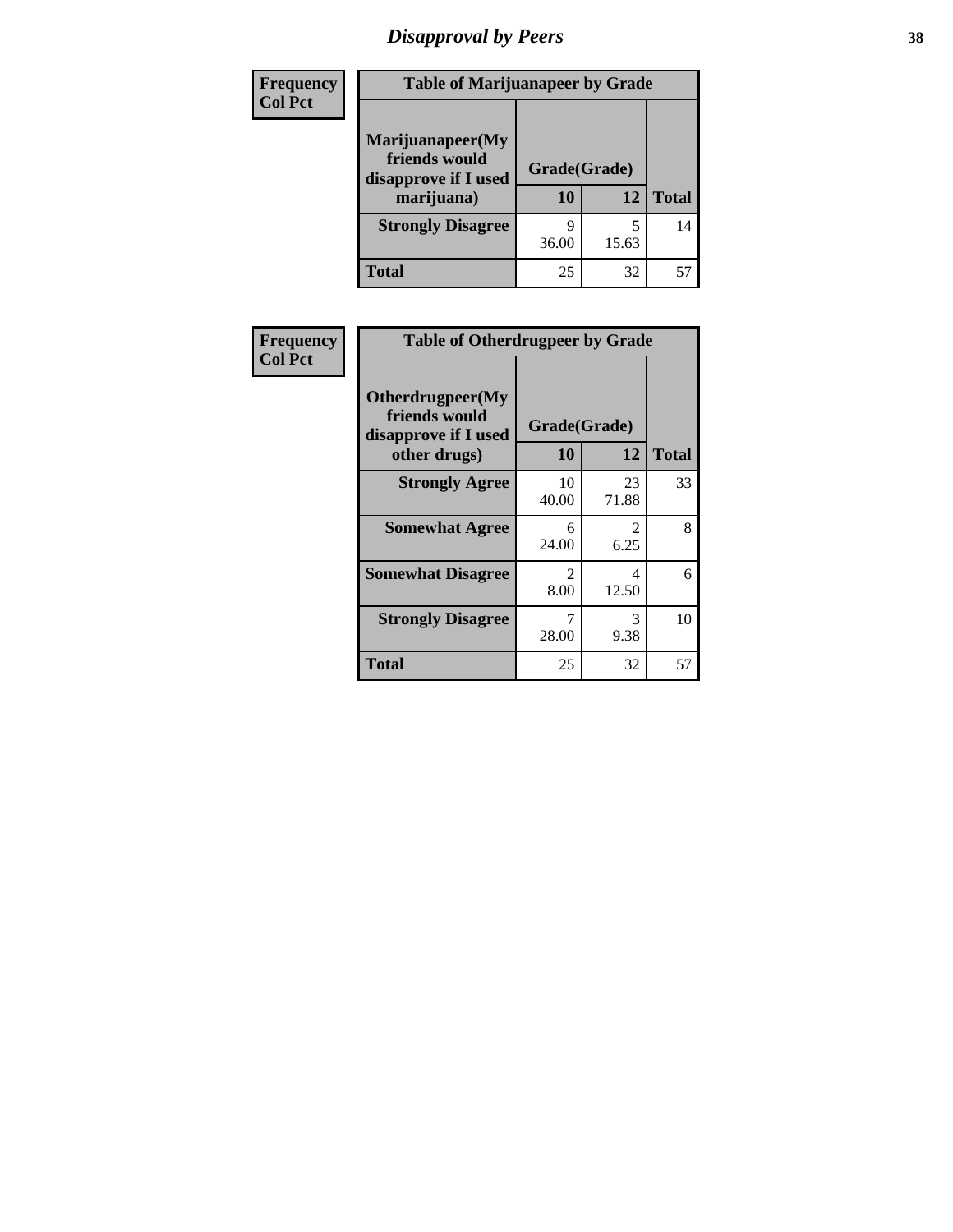| Frequency<br><b>Col Pct</b> | <b>Table of Alcohollocation1 by Grade</b> |              |             |              |
|-----------------------------|-------------------------------------------|--------------|-------------|--------------|
|                             | <b>Alcohollocation1(Places</b>            | Grade(Grade) |             |              |
|                             | <b>Friends Use Alcohol)</b>               | 10           | 12          | <b>Total</b> |
|                             |                                           | 15<br>60.00  | 19<br>59.38 | 34           |
|                             | Do Not Use                                | 10<br>40.00  | 13<br>40.63 | 23           |
|                             | <b>Total</b>                              | 25           | 32          | 57           |

| Frequency      | <b>Table of Alcohollocation2 by Grade</b>                     |                           |             |              |
|----------------|---------------------------------------------------------------|---------------------------|-------------|--------------|
| <b>Col Pct</b> | <b>Alcohollocation2(Places</b><br><b>Friends Use Alcohol)</b> | Grade(Grade)<br><b>10</b> | <b>12</b>   | <b>Total</b> |
|                |                                                               | 14<br>56.00               | 20<br>62.50 | 34           |
|                | Home                                                          | 11<br>44.00               | 12<br>37.50 | 23           |
|                | <b>Total</b>                                                  | 25                        | 32          | 57           |

| Frequency<br><b>Col Pct</b> | <b>Table of Alcohollocation 3 by Grade</b>                    |                    |             |              |
|-----------------------------|---------------------------------------------------------------|--------------------|-------------|--------------|
|                             | <b>Alcohollocation3(Places</b><br><b>Friends Use Alcohol)</b> | Grade(Grade)<br>10 | 12          | <b>Total</b> |
|                             |                                                               |                    |             |              |
|                             |                                                               | 22<br>88.00        | 31<br>96.88 | 53           |
|                             | <b>School</b>                                                 | 12.00              | 3.13        |              |
|                             | <b>Total</b>                                                  | 25                 | 32          | 57           |

| <b>Frequency</b> | <b>Table of Alcohollocation4 by Grade</b> |              |             |              |
|------------------|-------------------------------------------|--------------|-------------|--------------|
| <b>Col Pct</b>   | <b>Alcohollocation4(Places</b>            | Grade(Grade) |             |              |
|                  | <b>Friends Use Alcohol)</b>               | 10           | 12          | <b>Total</b> |
|                  |                                           | 21<br>84.00  | 31<br>96.88 | 52           |
|                  | Car                                       | 4<br>16.00   | 3.13        | 5            |
|                  | <b>Total</b>                              | 25           | 32          | 57           |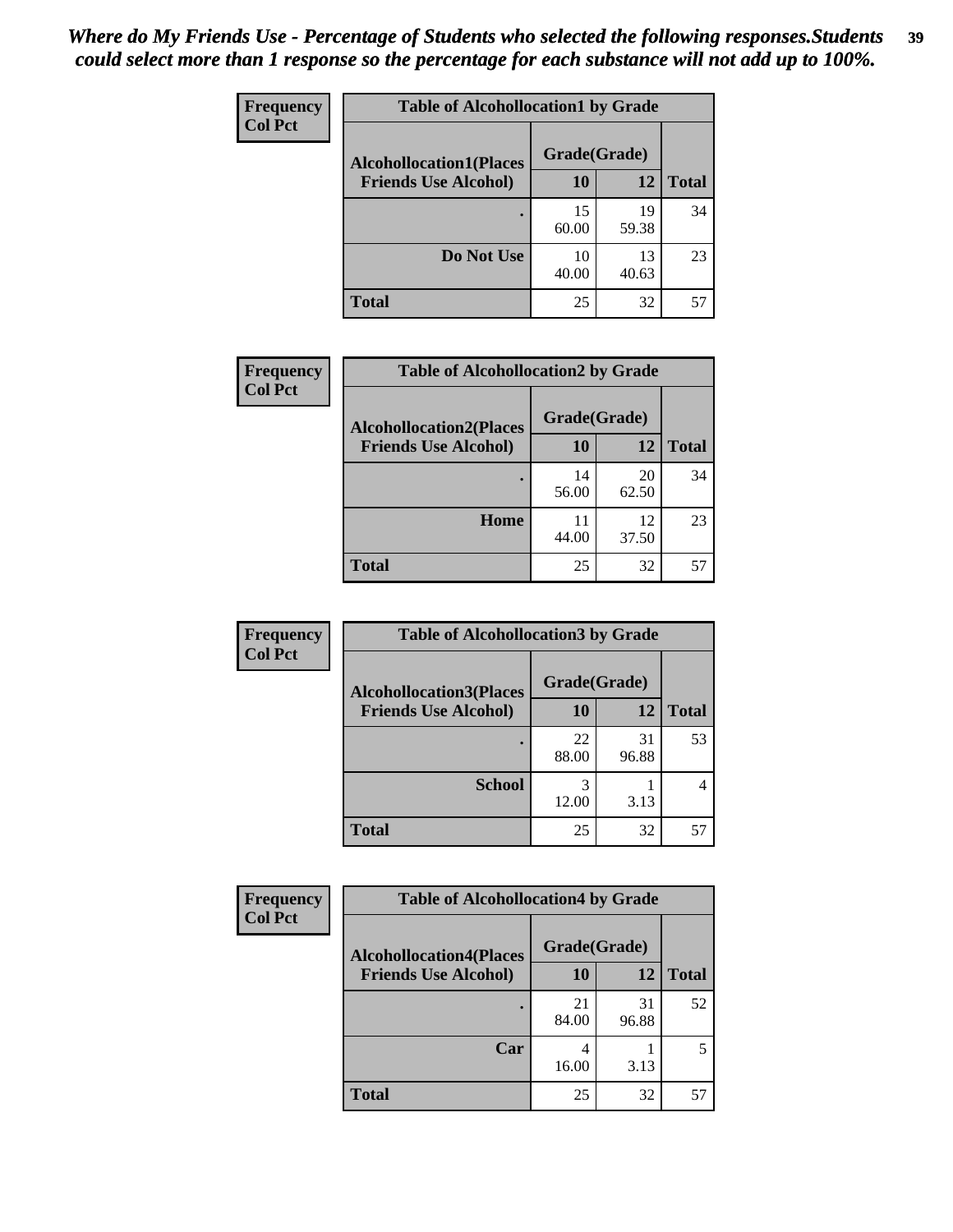| Frequency<br><b>Col Pct</b> | <b>Table of Alcohollocation5 by Grade</b> |              |             |              |
|-----------------------------|-------------------------------------------|--------------|-------------|--------------|
|                             | <b>Alcohollocation5(Places</b>            | Grade(Grade) |             |              |
|                             | <b>Friends Use Alcohol)</b>               | 10           | 12          | <b>Total</b> |
|                             |                                           | 11<br>44.00  | 18<br>56.25 | 29           |
|                             | <b>Friend's House</b>                     | 14<br>56.00  | 14<br>43.75 | 28           |
|                             | <b>Total</b>                              | 25           | 32          | 57           |

| <b>Frequency</b> | <b>Table of Alcohollocation6 by Grade</b> |              |             |              |
|------------------|-------------------------------------------|--------------|-------------|--------------|
| <b>Col Pct</b>   | <b>Alcohollocation6(Places</b>            | Grade(Grade) |             |              |
|                  | <b>Friends Use Alcohol)</b>               | 10           | 12          | <b>Total</b> |
|                  |                                           | 20<br>80.00  | 21<br>65.63 | 41           |
|                  | <b>Other</b>                              | 5<br>20.00   | 11<br>34.38 | 16           |
|                  | <b>Total</b>                              | 25           | 32          | 57           |

| <b>Frequency</b> | <b>Table of Tobaccolocation1 by Grade</b> |              |             |              |
|------------------|-------------------------------------------|--------------|-------------|--------------|
| <b>Col Pct</b>   | <b>Tobaccolocation1(Places</b>            | Grade(Grade) |             |              |
|                  | <b>Friends Use Tobacco)</b>               | 10           | 12          | <b>Total</b> |
|                  |                                           | 14<br>56.00  | 16<br>50.00 | 30           |
|                  | Do Not Use                                | 11<br>44.00  | 16<br>50.00 | 27           |
|                  | <b>Total</b>                              | 25           | 32          | 57           |

| <b>Frequency</b> | <b>Table of Tobaccolocation2 by Grade</b> |              |             |              |  |
|------------------|-------------------------------------------|--------------|-------------|--------------|--|
| <b>Col Pct</b>   | <b>Tobaccolocation2(Places</b>            | Grade(Grade) |             |              |  |
|                  | <b>Friends Use Tobacco)</b>               | 10           | 12          | <b>Total</b> |  |
|                  |                                           | 17<br>68.00  | 22<br>68.75 | 39           |  |
|                  | Home                                      | 8<br>32.00   | 10<br>31.25 | 18           |  |
|                  | <b>Total</b>                              | 25           | 32          | 57           |  |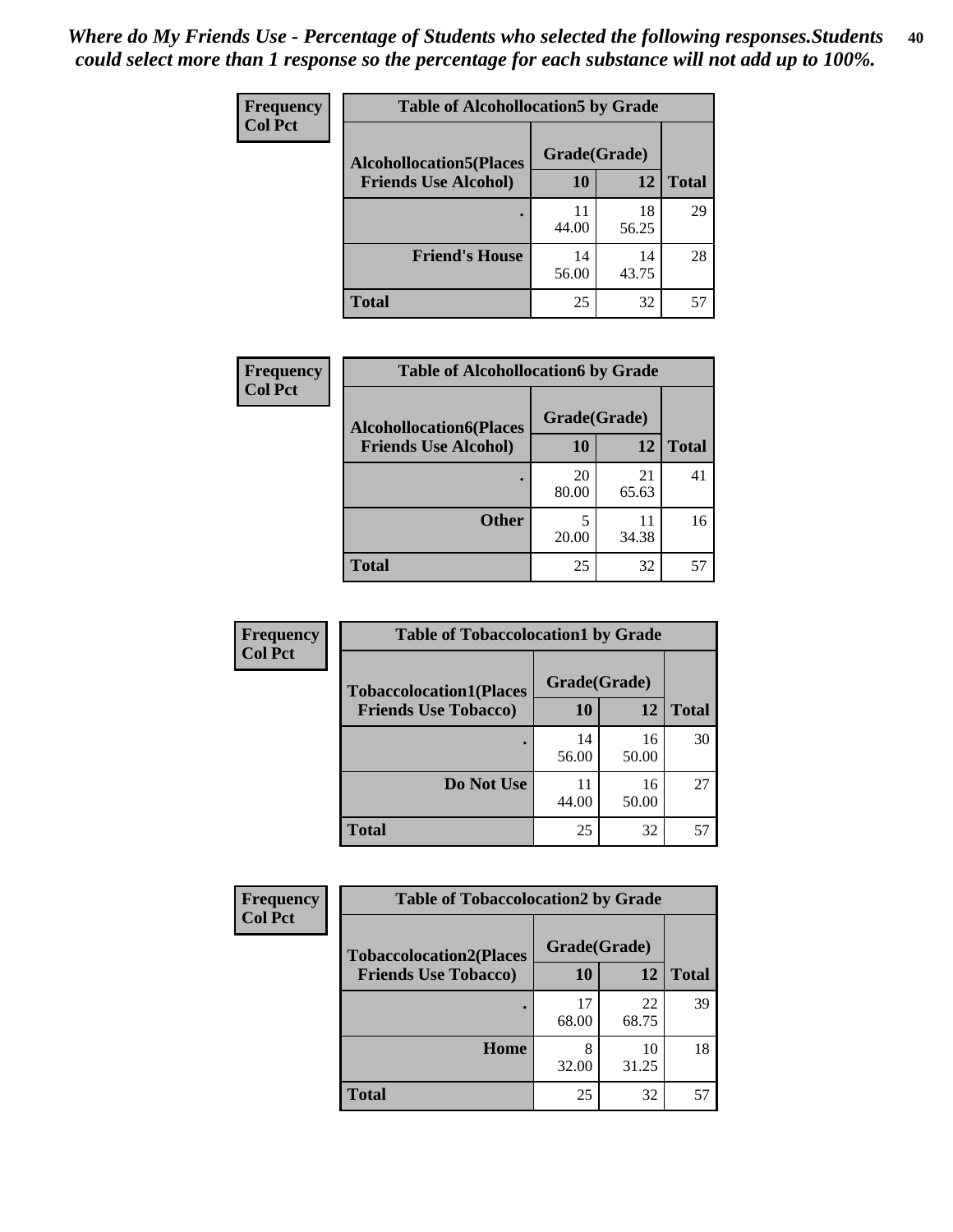| Frequency      | <b>Table of Tobaccolocation 3 by Grade</b> |              |             |              |
|----------------|--------------------------------------------|--------------|-------------|--------------|
| <b>Col Pct</b> | <b>Tobaccolocation3(Places</b>             | Grade(Grade) |             |              |
|                | <b>Friends Use Tobacco)</b>                | 10           | <b>12</b>   | <b>Total</b> |
|                |                                            | 22<br>88.00  | 28<br>87.50 | 50           |
|                | <b>School</b>                              | 3<br>12.00   | 4<br>12.50  |              |
|                | <b>Total</b>                               | 25           | 32          | 57           |

| Frequency      | <b>Table of Tobaccolocation4 by Grade</b>                     |                           |             |              |
|----------------|---------------------------------------------------------------|---------------------------|-------------|--------------|
| <b>Col Pct</b> | <b>Tobaccolocation4(Places</b><br><b>Friends Use Tobacco)</b> | Grade(Grade)<br><b>10</b> | 12          | <b>Total</b> |
|                |                                                               | 18<br>72.00               | 20<br>62.50 | 38           |
|                | Car                                                           | 28.00                     | 12<br>37.50 | 19           |
|                | <b>Total</b>                                                  | 25                        | 32          | 57           |

| Frequency      | <b>Table of Tobaccolocation5 by Grade</b> |              |             |              |
|----------------|-------------------------------------------|--------------|-------------|--------------|
| <b>Col Pct</b> | <b>Tobaccolocation5(Places</b>            | Grade(Grade) |             |              |
|                | <b>Friends Use Tobacco)</b>               | 10           | <b>12</b>   | <b>Total</b> |
|                |                                           | 13<br>52.00  | 19<br>59.38 | 32           |
|                | <b>Friend's House</b>                     | 12<br>48.00  | 13<br>40.63 | 25           |
|                | <b>Total</b>                              | 25           | 32          | 57           |

| <b>Frequency</b> | <b>Table of Tobaccolocation6 by Grade</b> |              |             |              |  |
|------------------|-------------------------------------------|--------------|-------------|--------------|--|
| <b>Col Pct</b>   | <b>Tobaccolocation6(Places</b>            | Grade(Grade) |             |              |  |
|                  | <b>Friends Use Tobacco)</b>               | 10           | 12          | <b>Total</b> |  |
|                  |                                           | 15<br>60.00  | 23<br>71.88 | 38           |  |
|                  | <b>Other</b>                              | 10<br>40.00  | q<br>28.13  | 19           |  |
|                  | <b>Total</b>                              | 25           | 32          | 57           |  |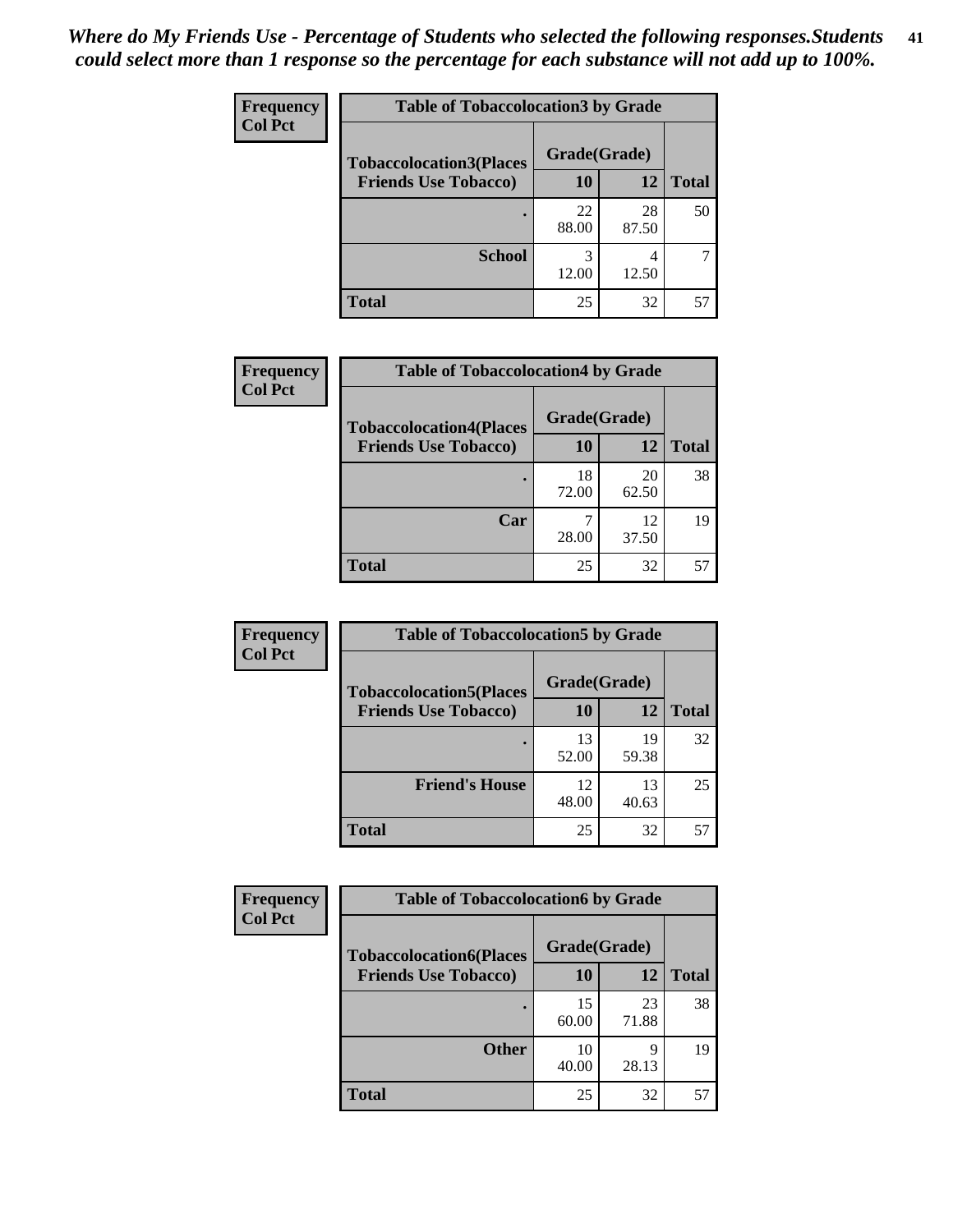| <b>Frequency</b> | <b>Table of Marijuanalocation1 by Grade</b> |              |             |              |
|------------------|---------------------------------------------|--------------|-------------|--------------|
| <b>Col Pct</b>   | <b>Marijuanalocation1(Places</b>            | Grade(Grade) |             |              |
|                  | <b>Friends Use Marijuana</b> )              | 10           | 12          | <b>Total</b> |
|                  |                                             | 15<br>60.00  | 18<br>56.25 | 33           |
|                  | Do Not Use                                  | 10<br>40.00  | 14<br>43.75 | 24           |
|                  | Total                                       | 25           | 32          | 57           |

| <b>Frequency</b> | <b>Table of Marijuanalocation2 by Grade</b>                        |                    |             |              |
|------------------|--------------------------------------------------------------------|--------------------|-------------|--------------|
| <b>Col Pct</b>   | <b>Marijuanalocation2(Places</b><br><b>Friends Use Marijuana</b> ) | Grade(Grade)<br>10 | 12          | <b>Total</b> |
|                  |                                                                    | 18<br>72.00        | 22<br>68.75 | 40           |
|                  | Home                                                               | 28.00              | 10<br>31.25 |              |
|                  | <b>Total</b>                                                       | 25                 | 32          | 57           |

| Frequency<br><b>Col Pct</b> | <b>Table of Marijuanalocation3 by Grade</b> |              |             |              |
|-----------------------------|---------------------------------------------|--------------|-------------|--------------|
|                             | <b>Marijuanalocation3</b> (Places           | Grade(Grade) |             |              |
|                             | <b>Friends Use Marijuana</b> )              | <b>10</b>    | 12          | <b>Total</b> |
|                             |                                             | 21<br>84.00  | 27<br>84.38 | 48           |
|                             | <b>School</b>                               | 4<br>16.00   | 15.63       | Q            |
|                             | <b>Total</b>                                | 25           | 32          | 57           |

| <b>Frequency</b> | <b>Table of Marijuanalocation4 by Grade</b> |              |             |              |  |
|------------------|---------------------------------------------|--------------|-------------|--------------|--|
| <b>Col Pct</b>   | <b>Marijuanalocation4(Places</b>            | Grade(Grade) |             |              |  |
|                  | <b>Friends Use Marijuana</b> )              | <b>10</b>    | 12          | <b>Total</b> |  |
|                  |                                             | 19<br>76.00  | 24<br>75.00 | 43           |  |
|                  | Car                                         | 24.00        | 8<br>25.00  | 14           |  |
|                  | <b>Total</b>                                | 25           | 32          | 57           |  |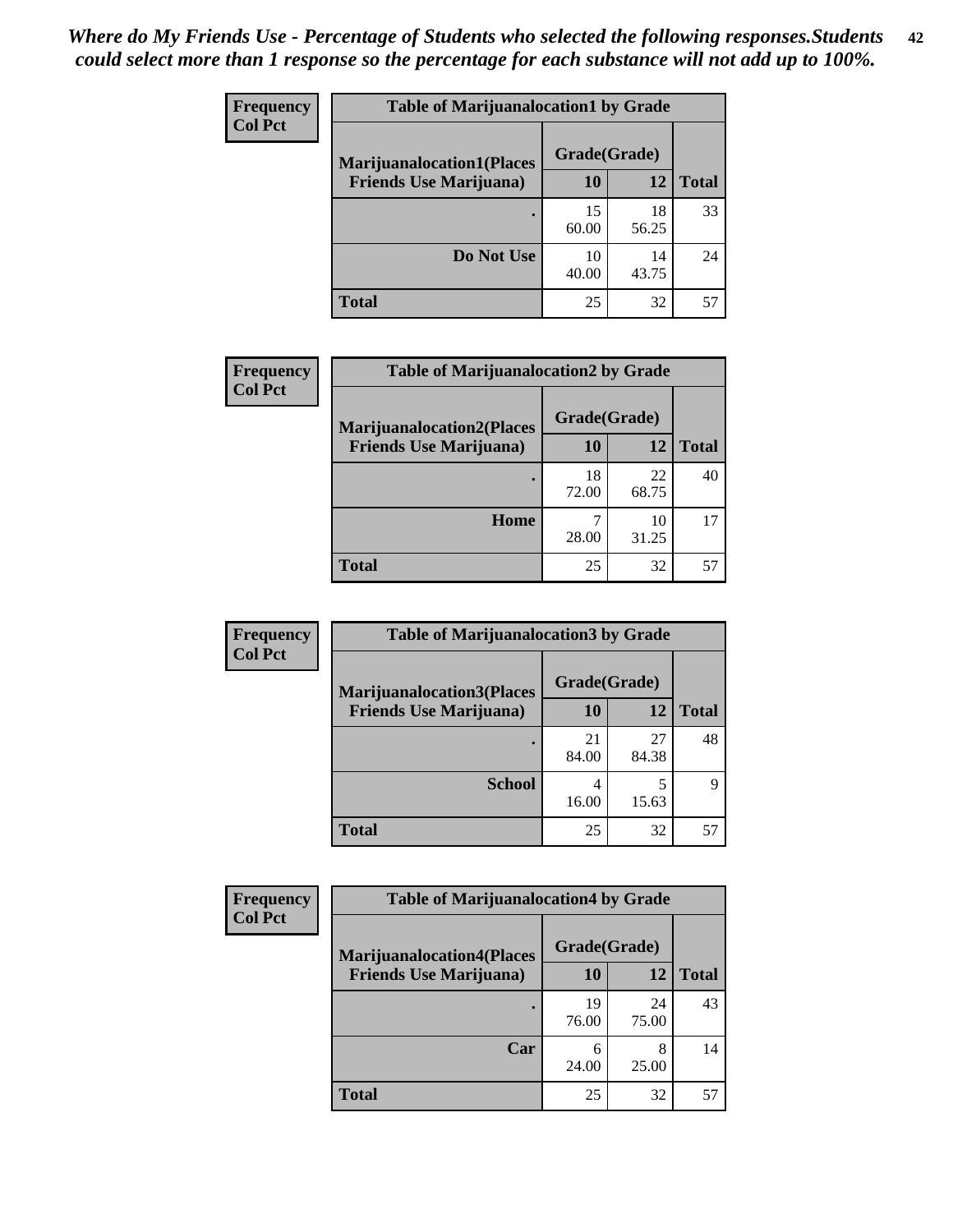| <b>Frequency</b> | <b>Table of Marijuanalocation5 by Grade</b> |              |             |              |
|------------------|---------------------------------------------|--------------|-------------|--------------|
| <b>Col Pct</b>   | <b>Marijuanalocation5</b> (Places           | Grade(Grade) |             |              |
|                  | <b>Friends Use Marijuana</b> )              | 10           | 12          | <b>Total</b> |
|                  |                                             | 13<br>52.00  | 19<br>59.38 | 32           |
|                  | <b>Friend's House</b>                       | 12<br>48.00  | 13<br>40.63 | 25           |
|                  | <b>Total</b>                                | 25           | 32          | 57           |

| <b>Frequency</b> | <b>Table of Marijuanalocation6 by Grade</b>                        |                    |             |              |
|------------------|--------------------------------------------------------------------|--------------------|-------------|--------------|
| <b>Col Pct</b>   | <b>Marijuanalocation6(Places</b><br><b>Friends Use Marijuana</b> ) | Grade(Grade)<br>10 | 12          | <b>Total</b> |
|                  |                                                                    | 15<br>60.00        | 21<br>65.63 | 36           |
|                  | <b>Other</b>                                                       | 10<br>40.00        | 11<br>34.38 | 21           |
|                  | <b>Total</b>                                                       | 25                 | 32          | 57           |

| Frequency      | <b>Table of Otherdruglocation1 by Grade</b>                          |              |             |              |
|----------------|----------------------------------------------------------------------|--------------|-------------|--------------|
| <b>Col Pct</b> | <b>Otherdruglocation1(Places</b><br><b>Friends Use Other Illegal</b> | Grade(Grade) |             |              |
|                | Drugs)                                                               | 10           | 12          | <b>Total</b> |
|                |                                                                      | 11<br>44.00  | 10<br>31.25 | 21           |
|                | Do Not Use                                                           | 14<br>56.00  | 22<br>68.75 | 36           |
|                | <b>Total</b>                                                         | 25           | 32          | 57           |

| Frequency      | <b>Table of Otherdruglocation2 by Grade</b>                          |              |             |              |
|----------------|----------------------------------------------------------------------|--------------|-------------|--------------|
| <b>Col Pct</b> | <b>Otherdruglocation2(Places</b><br><b>Friends Use Other Illegal</b> | Grade(Grade) |             |              |
|                | Drugs)                                                               | 10           | 12          | <b>Total</b> |
|                |                                                                      | 21<br>84.00  | 28<br>87.50 | 49           |
|                | Home                                                                 | 4<br>16.00   | 4<br>12.50  | 8            |
|                | <b>Total</b>                                                         | 25           | 32          | 57           |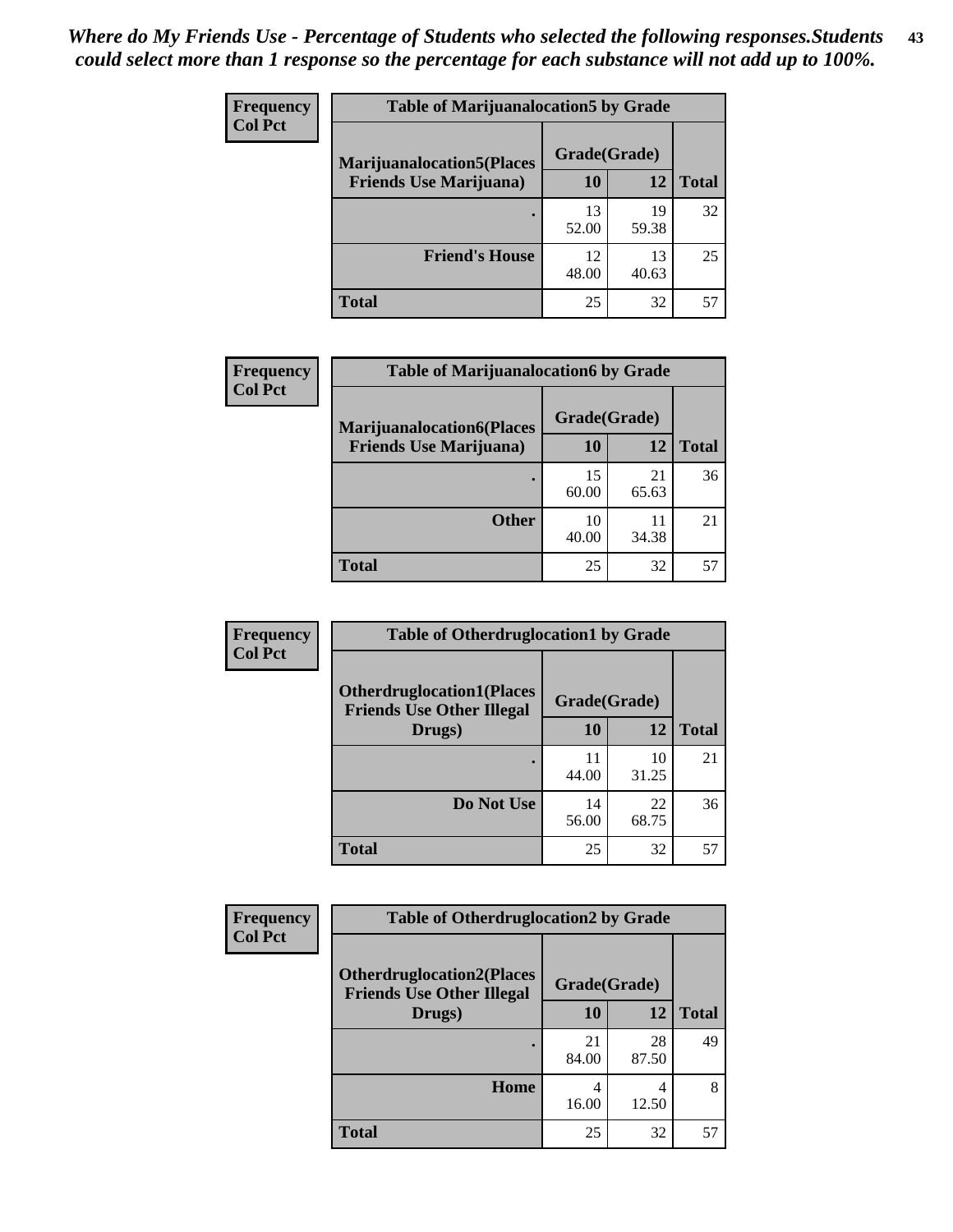| <b>Frequency</b> | <b>Table of Otherdruglocation3 by Grade</b>                          |                        |             |              |
|------------------|----------------------------------------------------------------------|------------------------|-------------|--------------|
| <b>Col Pct</b>   | <b>Otherdruglocation3(Places</b><br><b>Friends Use Other Illegal</b> | Grade(Grade)           |             |              |
|                  | Drugs)                                                               | 10                     | 12          | <b>Total</b> |
|                  |                                                                      | 23<br>92.00            | 30<br>93.75 | 53           |
|                  | <b>School</b>                                                        | $\mathfrak{D}$<br>8.00 | 6.25        |              |
|                  | <b>Total</b>                                                         | 25                     | 32          | 57           |

| <b>Frequency</b> | <b>Table of Otherdruglocation4 by Grade</b>                          |              |             |              |
|------------------|----------------------------------------------------------------------|--------------|-------------|--------------|
| <b>Col Pct</b>   | <b>Otherdruglocation4(Places</b><br><b>Friends Use Other Illegal</b> | Grade(Grade) |             |              |
|                  | Drugs)                                                               | 10           | 12          | <b>Total</b> |
|                  |                                                                      | 23<br>92.00  | 29<br>90.63 | 52           |
|                  | Car                                                                  | 8.00         | 3<br>9.38   | 5            |
|                  | <b>Total</b>                                                         | 25           | 32          | 57           |

| Frequency      | <b>Table of Otherdruglocation5 by Grade</b>                          |              |             |              |
|----------------|----------------------------------------------------------------------|--------------|-------------|--------------|
| <b>Col Pct</b> | <b>Otherdruglocation5(Places</b><br><b>Friends Use Other Illegal</b> | Grade(Grade) |             |              |
|                | Drugs)                                                               | 10           | 12          | <b>Total</b> |
|                |                                                                      | 16<br>64.00  | 24<br>75.00 | 40           |
|                | <b>Friend's House</b>                                                | Q<br>36.00   | 8<br>25.00  | 17           |
|                | <b>Total</b>                                                         | 25           | 32          | 57           |

| <b>Frequency</b> | <b>Table of Otherdruglocation6 by Grade</b>                          |              |             |              |
|------------------|----------------------------------------------------------------------|--------------|-------------|--------------|
| <b>Col Pct</b>   | <b>Otherdruglocation6(Places</b><br><b>Friends Use Other Illegal</b> | Grade(Grade) |             |              |
|                  | Drugs)                                                               | 10           | 12          | <b>Total</b> |
|                  |                                                                      | 17<br>68.00  | 26<br>81.25 | 43           |
|                  | <b>Other</b>                                                         | 8<br>32.00   | 6<br>18.75  | 14           |
|                  | <b>Total</b>                                                         | 25           | 32          | 57           |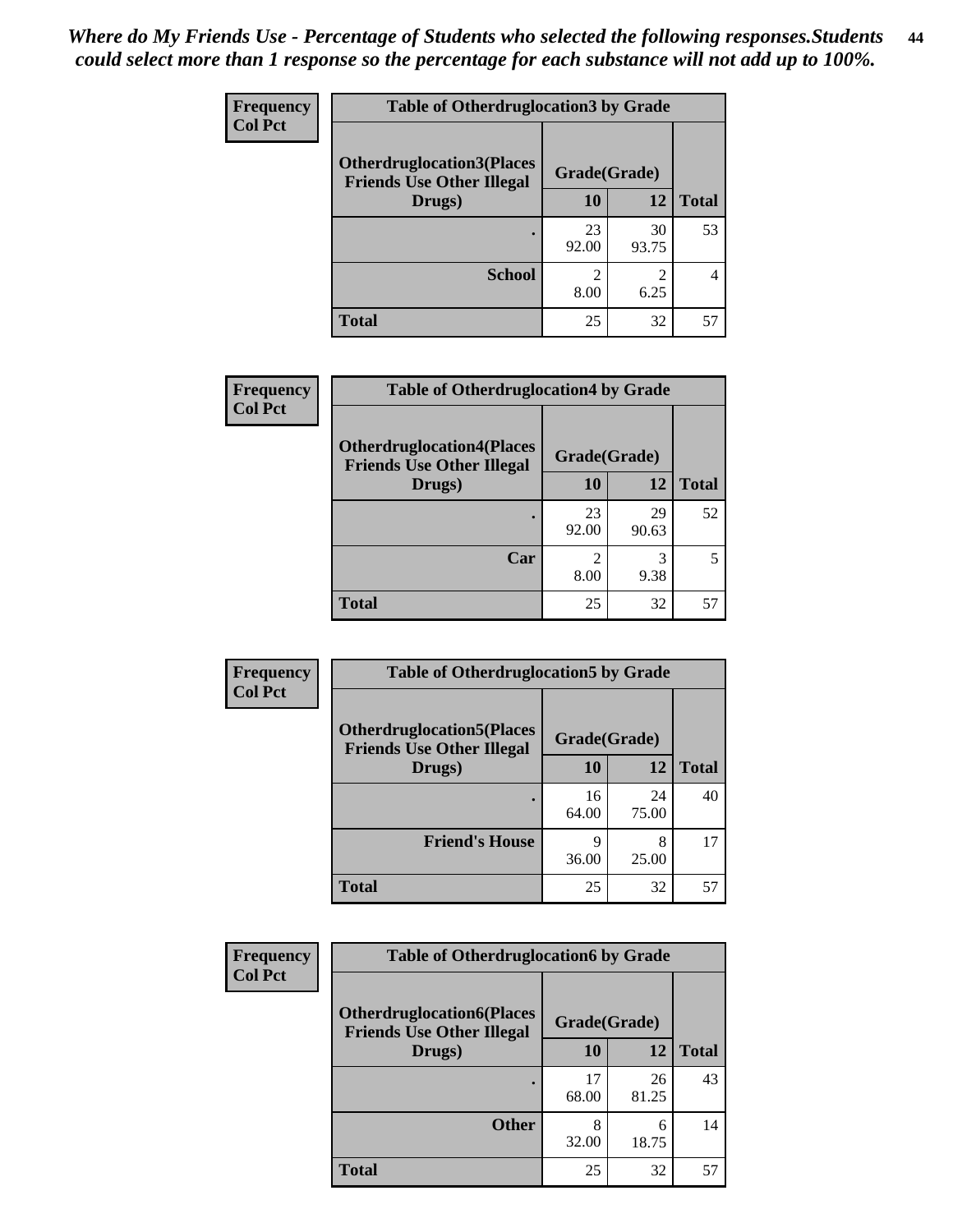| Frequency      | <b>Table of Alcoholtime1 by Grade</b>           |              |             |              |
|----------------|-------------------------------------------------|--------------|-------------|--------------|
| <b>Col Pct</b> | <b>Alcoholtime1(Times</b><br><b>Friends Use</b> | Grade(Grade) |             |              |
|                | Alcohol)                                        | 10           | 12          | <b>Total</b> |
|                |                                                 | 15<br>60.00  | 21<br>65.63 | 36           |
|                | Do Not Use                                      | 10<br>40.00  | 11<br>34.38 | 21           |
|                | <b>Total</b>                                    | 25           | 32          | 57           |

| Frequency      | <b>Table of Alcoholtime2 by Grade</b>           |              |              |                |
|----------------|-------------------------------------------------|--------------|--------------|----------------|
| <b>Col Pct</b> | <b>Alcoholtime2(Times</b><br><b>Friends Use</b> | Grade(Grade) |              |                |
|                | Alcohol)                                        | 10           | 12           | <b>Total</b>   |
|                |                                                 | 23<br>92.00  | 32<br>100.00 | 55             |
|                | <b>On Way to School</b>                         | 8.00         | 0.00         | $\overline{2}$ |
|                | <b>Total</b>                                    | 25           | 32           | 57             |

| Frequency      | <b>Table of Alcoholtime3 by Grade</b>                           |             |              |              |
|----------------|-----------------------------------------------------------------|-------------|--------------|--------------|
| <b>Col Pct</b> | <b>Alcoholtime3(Times</b><br>Grade(Grade)<br><b>Friends Use</b> |             |              |              |
|                | Alcohol)                                                        | 10          | 12           | <b>Total</b> |
|                |                                                                 | 21<br>84.00 | 32<br>100.00 | 53           |
|                | <b>During School</b>                                            | 4<br>16.00  | 0.00         | 4            |
|                | <b>Total</b>                                                    | 25          | 32           | 57           |

| <b>Frequency</b> | <b>Table of Alcoholtime4 by Grade</b> |              |             |              |  |
|------------------|---------------------------------------|--------------|-------------|--------------|--|
| <b>Col Pct</b>   | <b>Alcoholtime4(Times</b>             | Grade(Grade) |             |              |  |
|                  | <b>Friends Use Alcohol)</b>           | 10           | 12          | <b>Total</b> |  |
|                  | ٠                                     | 22<br>88.00  | 31<br>96.88 | 53           |  |
|                  | <b>On Way Home From School</b>        | 3<br>12.00   | 3.13        |              |  |
|                  | <b>Total</b>                          | 25           | 32          | 57           |  |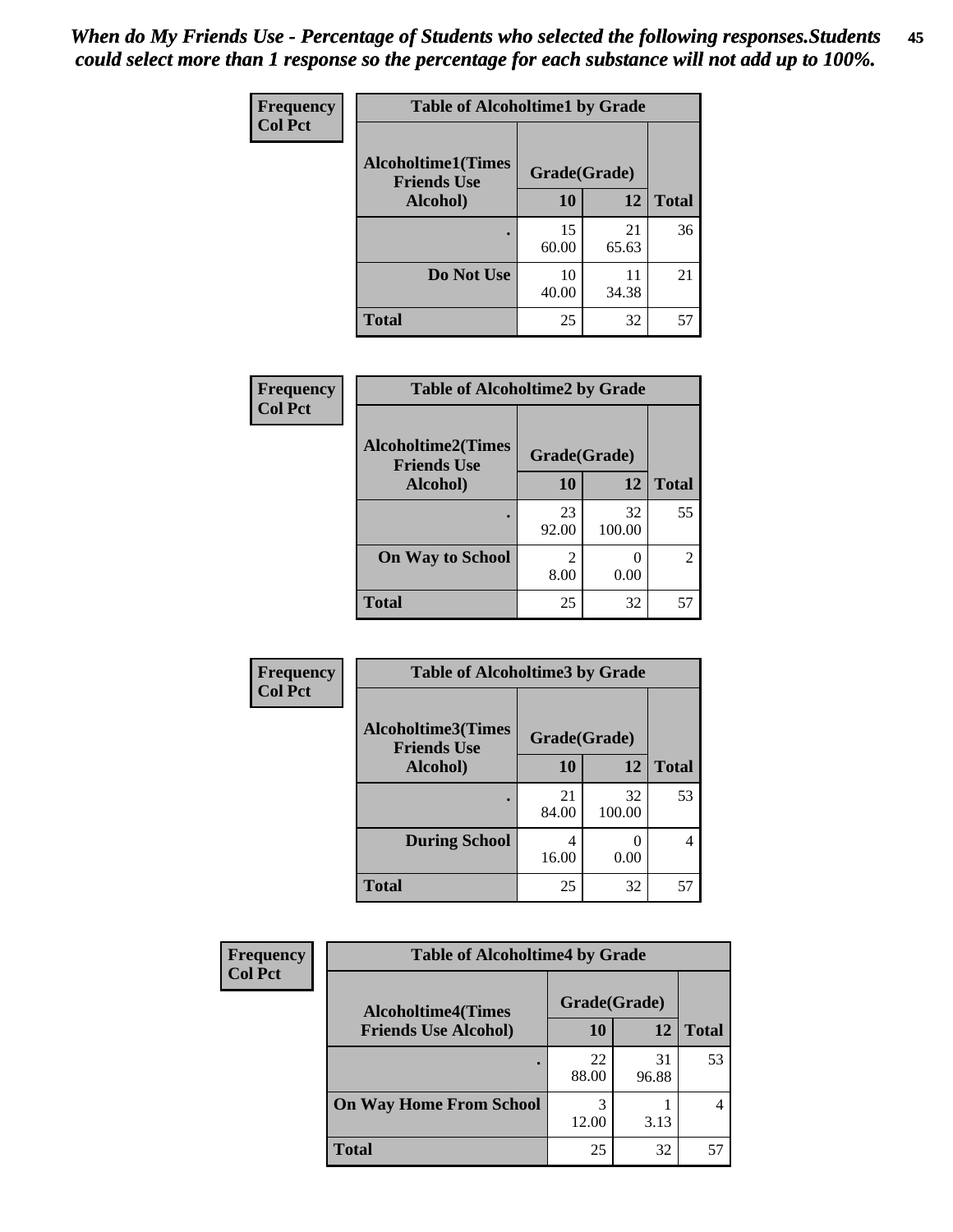*When do My Friends Use - Percentage of Students who selected the following responses.Students could select more than 1 response so the percentage for each substance will not add up to 100%.* **46**

| <b>Frequency</b> | <b>Table of Alcoholtime5 by Grade</b>           |              |             |              |
|------------------|-------------------------------------------------|--------------|-------------|--------------|
| <b>Col Pct</b>   | <b>Alcoholtime5(Times</b><br><b>Friends Use</b> | Grade(Grade) |             |              |
|                  | Alcohol)                                        | 10           | 12          | <b>Total</b> |
|                  |                                                 | 19<br>76.00  | 27<br>84.38 | 46           |
|                  | Weeknights                                      | 6<br>24.00   | 5<br>15.63  | 11           |
|                  | <b>Total</b>                                    | 25           | 32          | 57           |

| <b>Frequency</b> | <b>Table of Alcoholtime6 by Grade</b>           |              |             |              |
|------------------|-------------------------------------------------|--------------|-------------|--------------|
| <b>Col Pct</b>   | <b>Alcoholtime6(Times</b><br><b>Friends Use</b> | Grade(Grade) |             |              |
|                  | Alcohol)                                        | 10           | 12          | <b>Total</b> |
|                  |                                                 | 11<br>44.00  | 11<br>34.38 | 22           |
|                  | Weekends                                        | 14<br>56.00  | 21<br>65.63 | 35           |
|                  | <b>Total</b>                                    | 25           | 32          | 57           |

| <b>Frequency</b><br><b>Col Pct</b> | <b>Table of Tobaccotime1 by Grade</b>           |              |             |              |
|------------------------------------|-------------------------------------------------|--------------|-------------|--------------|
|                                    | <b>Tobaccotime1(Times</b><br><b>Friends Use</b> | Grade(Grade) |             |              |
|                                    | <b>Tobacco</b> )                                | 10           | 12          | <b>Total</b> |
|                                    | ٠                                               | 14<br>56.00  | 18<br>56.25 | 32           |
|                                    | Do Not Use                                      | 11<br>44.00  | 14<br>43.75 | 25           |
|                                    | <b>Total</b>                                    | 25           | 32          | 57           |

| <b>Frequency</b> | <b>Table of Tobaccotime2 by Grade</b>           |              |             |              |
|------------------|-------------------------------------------------|--------------|-------------|--------------|
| <b>Col Pct</b>   | <b>Tobaccotime2(Times</b><br><b>Friends Use</b> | Grade(Grade) |             |              |
|                  | <b>Tobacco</b> )                                | 10           | <b>12</b>   | <b>Total</b> |
|                  |                                                 | 20<br>80.00  | 23<br>71.88 | 43           |
|                  | <b>On Way to School</b>                         | 5<br>20.00   | Q<br>28.13  | 14           |
|                  | <b>Total</b>                                    | 25           | 32          | 57           |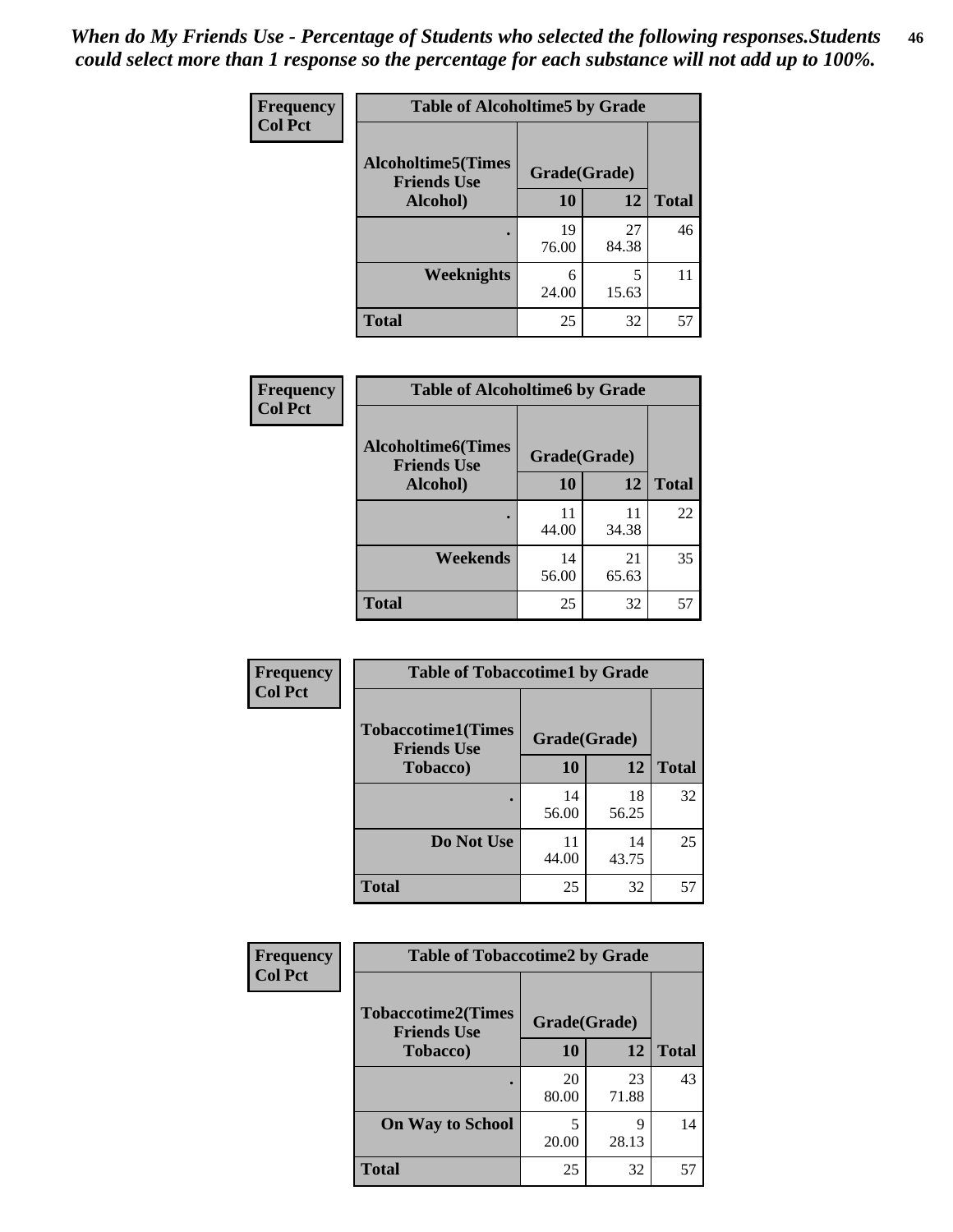*When do My Friends Use - Percentage of Students who selected the following responses.Students could select more than 1 response so the percentage for each substance will not add up to 100%.* **47**

| <b>Frequency</b> | <b>Table of Tobaccotime3 by Grade</b>           |              |             |              |  |
|------------------|-------------------------------------------------|--------------|-------------|--------------|--|
| <b>Col Pct</b>   | <b>Tobaccotime3(Times</b><br><b>Friends Use</b> | Grade(Grade) |             |              |  |
|                  | <b>Tobacco</b> )                                | 10           | 12          | <b>Total</b> |  |
|                  |                                                 | 22<br>88.00  | 29<br>90.63 | 51           |  |
|                  | <b>During School</b>                            | 3<br>12.00   | 3<br>9.38   | 6            |  |
|                  | <b>Total</b>                                    | 25           | 32          | 57           |  |

| <b>Frequency</b> | <b>Table of Tobaccotime4 by Grade</b>                    |              |             |              |
|------------------|----------------------------------------------------------|--------------|-------------|--------------|
| <b>Col Pct</b>   | <b>Tobaccotime4(Times</b><br><b>Friends Use Tobacco)</b> | Grade(Grade) |             |              |
|                  |                                                          | 10           | 12          | <b>Total</b> |
|                  |                                                          | 22<br>88.00  | 31<br>96.88 | 53           |
|                  | <b>On Way Home From School</b>                           | 3<br>12.00   | 3.13        |              |
|                  | <b>Total</b>                                             | 25           | 32          | 57           |

| <b>Frequency</b> | <b>Table of Tobaccotime5 by Grade</b>           |              |             |              |
|------------------|-------------------------------------------------|--------------|-------------|--------------|
| <b>Col Pct</b>   | <b>Tobaccotime5(Times</b><br><b>Friends Use</b> | Grade(Grade) |             |              |
|                  | <b>Tobacco</b> )                                | 10           | 12          | <b>Total</b> |
|                  |                                                 | 15<br>60.00  | 19<br>59.38 | 34           |
|                  | Weeknights                                      | 10<br>40.00  | 13<br>40.63 | 23           |
|                  | <b>Total</b>                                    | 25           | 32          | 57           |

| Frequency      | <b>Table of Tobaccotime6 by Grade</b>           |              |             |              |  |
|----------------|-------------------------------------------------|--------------|-------------|--------------|--|
| <b>Col Pct</b> | <b>Tobaccotime6(Times</b><br><b>Friends Use</b> | Grade(Grade) |             |              |  |
|                | <b>Tobacco</b> )                                | 10           | 12          | <b>Total</b> |  |
|                |                                                 | 14<br>56.00  | 16<br>50.00 | 30           |  |
|                | Weekends                                        | 11<br>44.00  | 16<br>50.00 | 27           |  |
|                | <b>Total</b>                                    | 25           | 32          | 57           |  |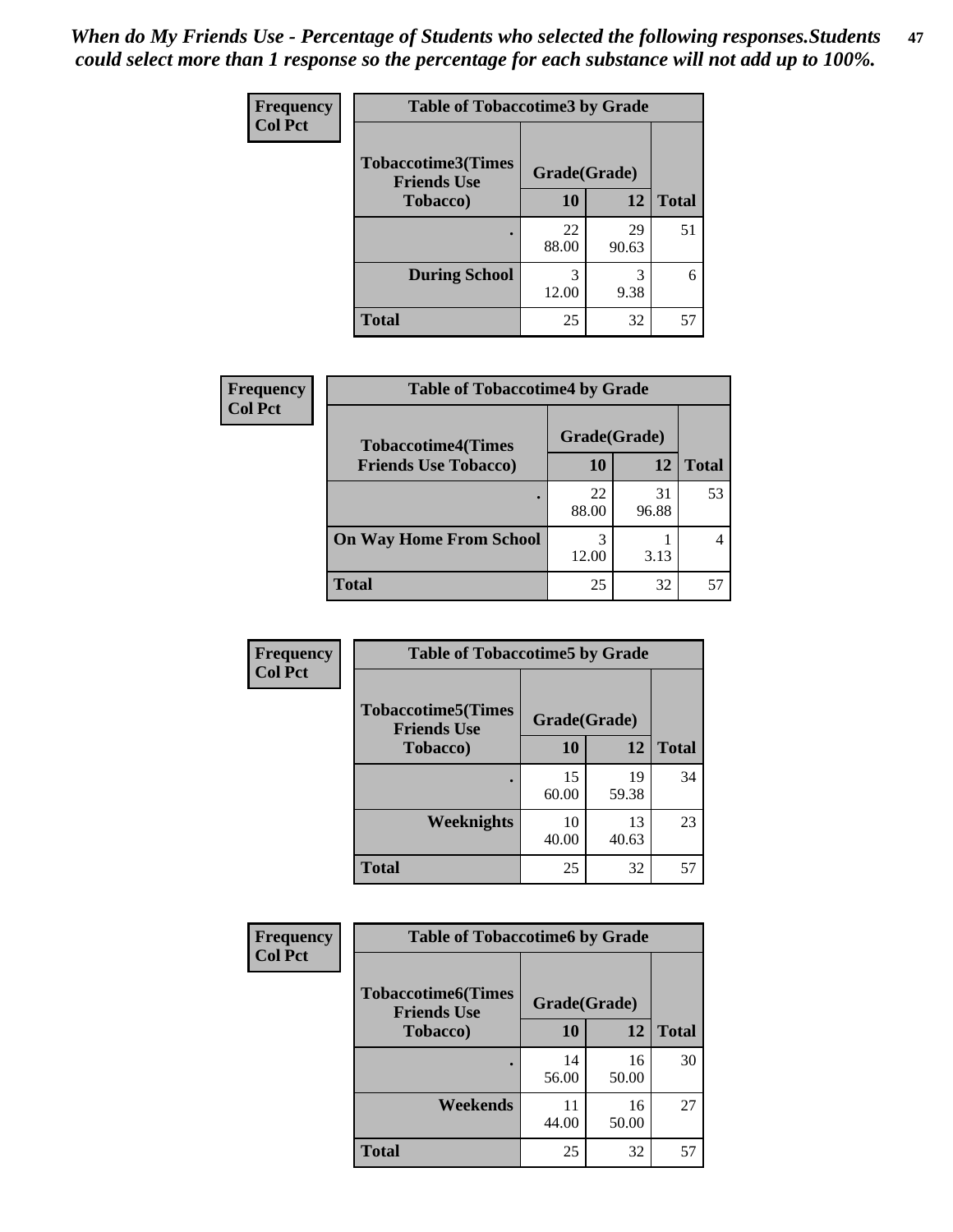| Frequency      | <b>Table of Marijuanatime1 by Grade</b>           |              |             |              |
|----------------|---------------------------------------------------|--------------|-------------|--------------|
| <b>Col Pct</b> | <b>Marijuanatime1(Times</b><br><b>Friends Use</b> | Grade(Grade) |             |              |
|                | Marijuana)                                        | 10           | 12          | <b>Total</b> |
|                |                                                   | 14<br>56.00  | 16<br>50.00 | 30           |
|                | Do Not Use                                        | 11<br>44.00  | 16<br>50.00 | 27           |
|                | <b>Total</b>                                      | 25           | 32          | 57           |

| <b>Frequency</b> | <b>Table of Marijuanatime2 by Grade</b>           |              |             |              |
|------------------|---------------------------------------------------|--------------|-------------|--------------|
| <b>Col Pct</b>   | <b>Marijuanatime2(Times</b><br><b>Friends Use</b> | Grade(Grade) |             |              |
|                  | Marijuana)                                        | 10           | 12          | <b>Total</b> |
|                  |                                                   | 20<br>80.00  | 24<br>75.00 | 44           |
|                  | <b>On Way to School</b>                           | 5<br>20.00   | 8<br>25.00  | 13           |
|                  | <b>Total</b>                                      | 25           | 32          | 57           |

| <b>Frequency</b> | <b>Table of Marijuanatime3 by Grade</b>    |              |             |              |  |
|------------------|--------------------------------------------|--------------|-------------|--------------|--|
| <b>Col Pct</b>   | Marijuanatime3(Times<br><b>Friends Use</b> | Grade(Grade) |             |              |  |
|                  | Marijuana)                                 | 10           | 12          | <b>Total</b> |  |
|                  |                                            | 21<br>84.00  | 28<br>87.50 | 49           |  |
|                  | <b>During School</b>                       | 4<br>16.00   | 4<br>12.50  | 8            |  |
|                  | <b>Total</b>                               | 25           | 32          | 57           |  |

| <b>Frequency</b><br><b>Col Pct</b> | <b>Table of Marijuanatime4 by Grade</b> |              |             |              |
|------------------------------------|-----------------------------------------|--------------|-------------|--------------|
|                                    | <b>Marijuanatime4(Times</b>             | Grade(Grade) |             |              |
|                                    | <b>Friends Use Marijuana</b> )          | 10           | 12          | <b>Total</b> |
|                                    |                                         | 19<br>76.00  | 25<br>78.13 | 44           |
|                                    | <b>On Way Home From School</b>          | 6<br>24.00   | 21.88       | 13           |
|                                    | <b>Total</b>                            | 25           | 32          | 57           |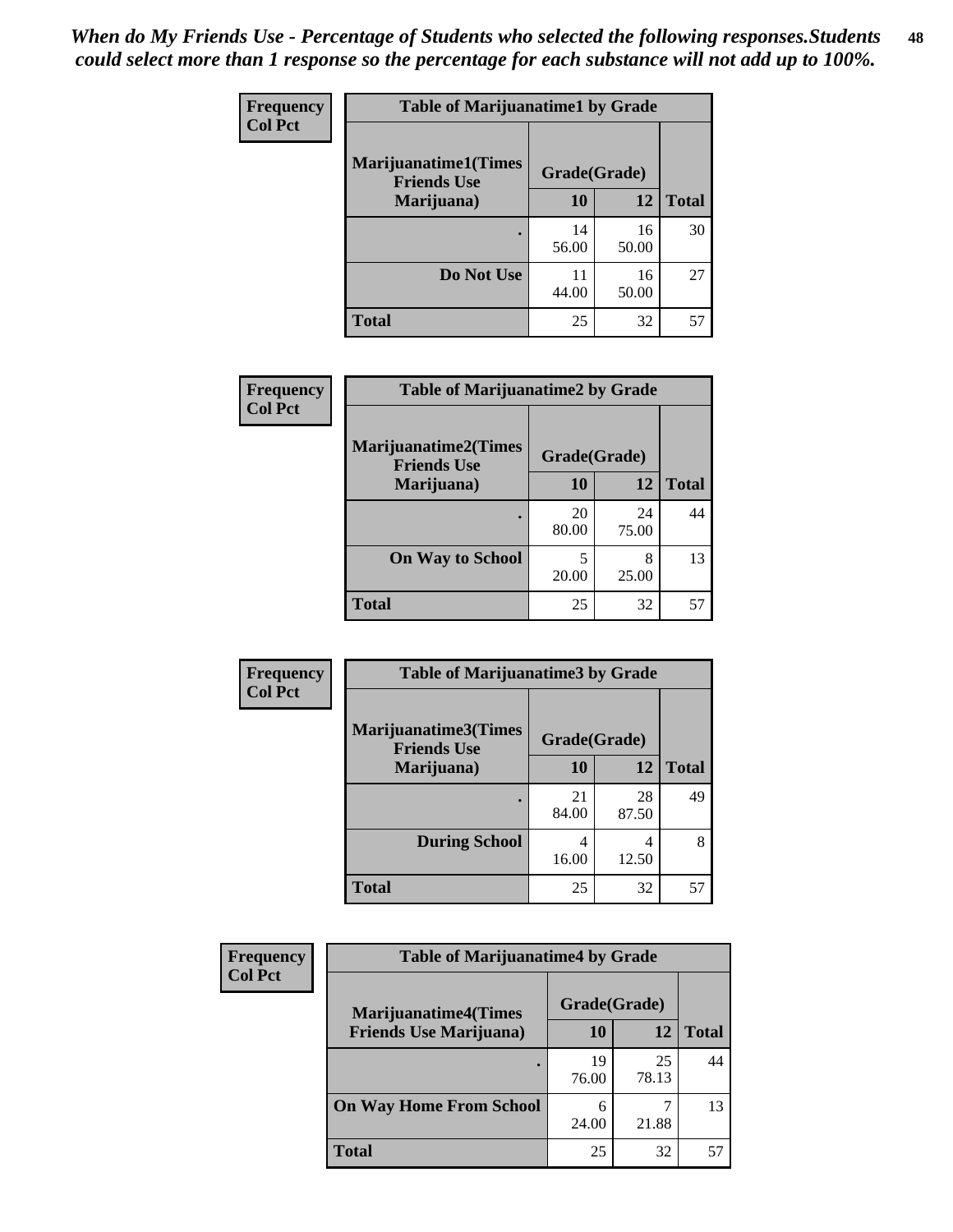| Frequency      | <b>Table of Marijuanatime5 by Grade</b>            |              |             |              |
|----------------|----------------------------------------------------|--------------|-------------|--------------|
| <b>Col Pct</b> | <b>Marijuanatime5</b> (Times<br><b>Friends Use</b> | Grade(Grade) |             |              |
|                | Marijuana)                                         | 10           | 12          | <b>Total</b> |
|                |                                                    | 16<br>64.00  | 17<br>53.13 | 33           |
|                | <b>Weeknights</b>                                  | 9<br>36.00   | 15<br>46.88 | 24           |
|                | <b>Total</b>                                       | 25           | 32          | 57           |

| Frequency      | <b>Table of Marijuanatime6 by Grade</b>            |              |             |              |
|----------------|----------------------------------------------------|--------------|-------------|--------------|
| <b>Col Pct</b> | <b>Marijuanatime6</b> (Times<br><b>Friends Use</b> | Grade(Grade) |             |              |
|                | Marijuana)                                         | 10           | 12          | <b>Total</b> |
|                |                                                    | 13<br>52.00  | 16<br>50.00 | 29           |
|                | Weekends                                           | 12<br>48.00  | 16<br>50.00 | 28           |
|                | <b>Total</b>                                       | 25           | 32          | 57           |

| <b>Frequency</b><br><b>Col Pct</b> | <b>Table of Otherdrugtime1 by Grade</b>                  |              |             |              |
|------------------------------------|----------------------------------------------------------|--------------|-------------|--------------|
|                                    | <b>Otherdrugtime1</b> (Times<br><b>Friends Use Other</b> | Grade(Grade) |             |              |
|                                    | <b>Illegal Drugs</b> )                                   | 10           | 12          | <b>Total</b> |
|                                    |                                                          | 44.00        | 8<br>25.00  | 19           |
|                                    | Do Not Use                                               | 14<br>56.00  | 24<br>75.00 | 38           |
|                                    | <b>Total</b>                                             | 25           | 32          | 57           |

| <b>Frequency</b><br><b>Col Pct</b> | <b>Table of Otherdrugtime2 by Grade</b>                 |              |             |              |  |  |
|------------------------------------|---------------------------------------------------------|--------------|-------------|--------------|--|--|
|                                    | <b>Otherdrugtime2(Times</b><br><b>Friends Use Other</b> | Grade(Grade) |             |              |  |  |
|                                    | <b>Illegal Drugs</b> )                                  | 10           | 12          | <b>Total</b> |  |  |
|                                    |                                                         | 22<br>88.00  | 28<br>87.50 | 50           |  |  |
|                                    | <b>On Way to School</b>                                 | 3<br>12.00   | 4<br>12.50  |              |  |  |
|                                    | Total                                                   | 25           | 32          | 57           |  |  |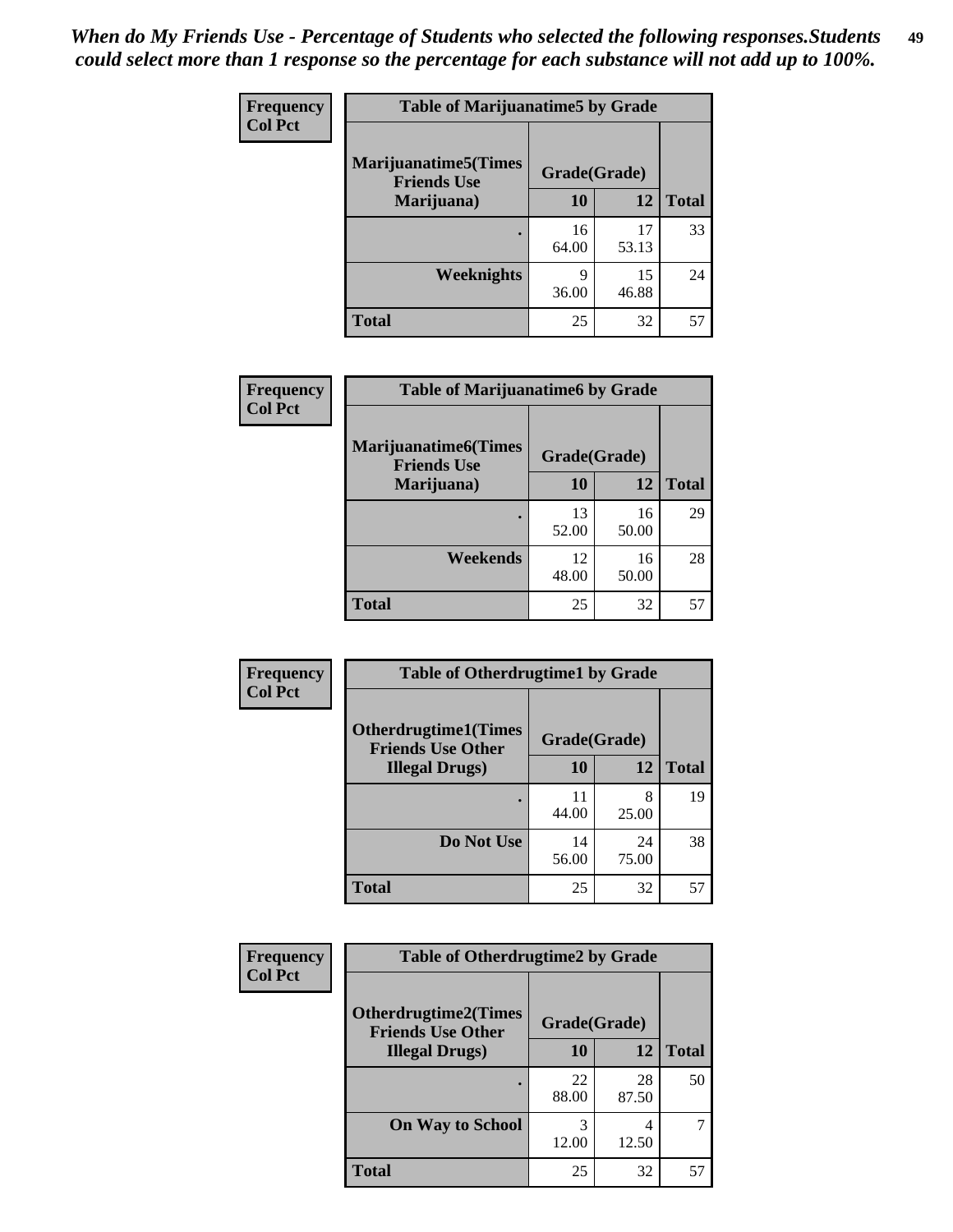| <b>Frequency</b> | <b>Table of Otherdrugtime3 by Grade</b>          |              |             |              |  |  |
|------------------|--------------------------------------------------|--------------|-------------|--------------|--|--|
| <b>Col Pct</b>   | Otherdrugtime3(Times<br><b>Friends Use Other</b> | Grade(Grade) |             |              |  |  |
|                  | <b>Illegal Drugs</b> )                           | 10           | 12          | <b>Total</b> |  |  |
|                  |                                                  | 22<br>88.00  | 28<br>87.50 | 50           |  |  |
|                  | <b>During School</b>                             | 3<br>12.00   | 4<br>12.50  |              |  |  |
|                  | Total                                            | 25           | 32          | 57           |  |  |

| Frequency      | <b>Table of Otherdrugtime4 by Grade</b>                         |              |             |              |  |  |
|----------------|-----------------------------------------------------------------|--------------|-------------|--------------|--|--|
| <b>Col Pct</b> | <b>Otherdrugtime4(Times</b><br><b>Friends Use Other Illegal</b> | Grade(Grade) |             |              |  |  |
|                | Drugs)                                                          | 10           | 12          | <b>Total</b> |  |  |
|                | ٠                                                               | 22<br>88.00  | 29<br>90.63 | 51           |  |  |
|                | <b>On Way Home From School</b>                                  | 3<br>12.00   | 3<br>9.38   | 6            |  |  |
|                | Total                                                           | 25           | 32          | 57           |  |  |

| <b>Frequency</b> | <b>Table of Otherdrugtime5 by Grade</b>                 |              |             |              |  |  |
|------------------|---------------------------------------------------------|--------------|-------------|--------------|--|--|
| <b>Col Pct</b>   | <b>Otherdrugtime5(Times</b><br><b>Friends Use Other</b> | Grade(Grade) |             |              |  |  |
|                  | <b>Illegal Drugs</b> )                                  | 10           | 12          | <b>Total</b> |  |  |
|                  |                                                         | 20<br>80.00  | 26<br>81.25 | 46           |  |  |
|                  | Weeknights                                              | 5<br>20.00   | 6<br>18.75  | 11           |  |  |
|                  | Total                                                   | 25           | 32          | 57           |  |  |

| Frequency      | <b>Table of Otherdrugtime6 by Grade</b>                                 |             |             |              |  |  |
|----------------|-------------------------------------------------------------------------|-------------|-------------|--------------|--|--|
| <b>Col Pct</b> | <b>Otherdrugtime6(Times</b><br>Grade(Grade)<br><b>Friends Use Other</b> |             |             |              |  |  |
|                | <b>Illegal Drugs</b> )                                                  | 10          | 12          | <b>Total</b> |  |  |
|                |                                                                         | 17<br>68.00 | 24<br>75.00 | 41           |  |  |
|                | Weekends                                                                | 8<br>32.00  | 8<br>25.00  | 16           |  |  |
|                | <b>Total</b>                                                            | 25          | 32          | 57           |  |  |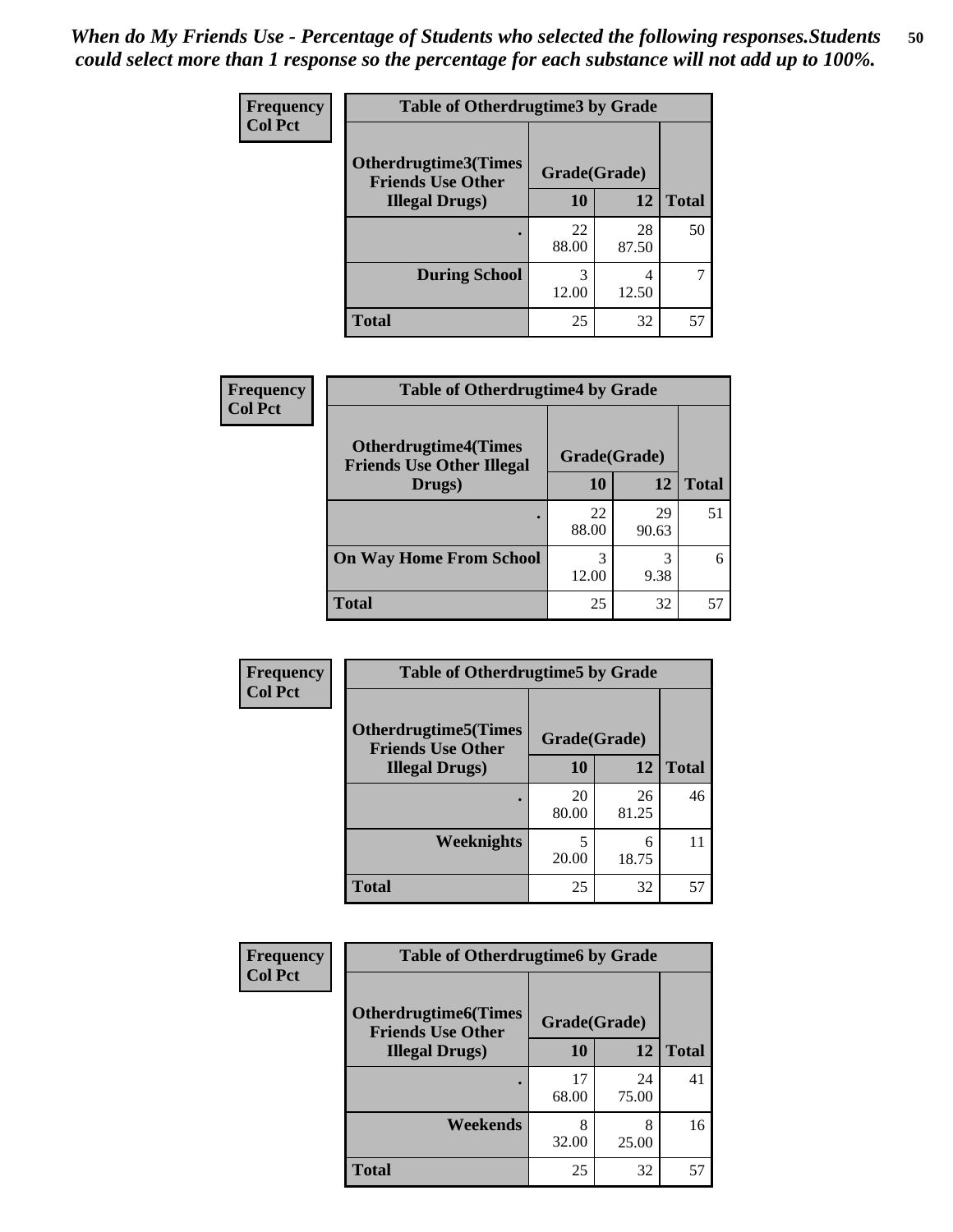| Frequency      | <b>Table of Educationalcohol by Grade</b>                                                                  |              |             |              |  |
|----------------|------------------------------------------------------------------------------------------------------------|--------------|-------------|--------------|--|
| <b>Col Pct</b> | Educationalcohol(I<br>have been taught<br>about alcohol,<br>tobacco,<br>and other drugs<br>within the last | Grade(Grade) |             |              |  |
|                | year at school)                                                                                            | 10           | 12          | <b>Total</b> |  |
|                | <b>Yes</b>                                                                                                 | 22<br>88.00  | 23<br>71.88 | 45           |  |
|                | N <sub>0</sub>                                                                                             | 3<br>12.00   | 9<br>28.13  | 12           |  |
|                | <b>Total</b>                                                                                               | 25           | 32          | 57           |  |

| Frequency      | <b>Table of Eversmoked by Grade</b> |              |             |              |  |  |
|----------------|-------------------------------------|--------------|-------------|--------------|--|--|
| <b>Col Pct</b> | Eversmoked(I<br>have smoked         | Grade(Grade) |             |              |  |  |
|                | a cigarette)                        | 10           | 12          | <b>Total</b> |  |  |
|                | Yes                                 | 6<br>24.00   | 13<br>40.63 | 19           |  |  |
|                | N <sub>0</sub>                      | 19<br>76.00  | 19<br>59.38 | 38           |  |  |
|                | <b>Total</b>                        | 25           | 32          | 57           |  |  |

| Frequency      | <b>Table of Drovedrinking by Grade</b>                                                                              |                    |              |    |  |  |
|----------------|---------------------------------------------------------------------------------------------------------------------|--------------------|--------------|----|--|--|
| <b>Col Pct</b> | Drovedrinking(In<br>the past 30 days I<br>have driven a car<br>or other vehicle<br>while I was<br>drinking alcohol) | Grade(Grade)<br>10 | <b>Total</b> |    |  |  |
|                |                                                                                                                     |                    | 12           |    |  |  |
|                | <b>Yes</b>                                                                                                          | 3<br>12.00         | 3.13         | 4  |  |  |
|                | N <sub>0</sub>                                                                                                      | 22<br>88.00        | 31<br>96.88  | 53 |  |  |
|                | <b>Total</b>                                                                                                        | 25                 | 32           | 57 |  |  |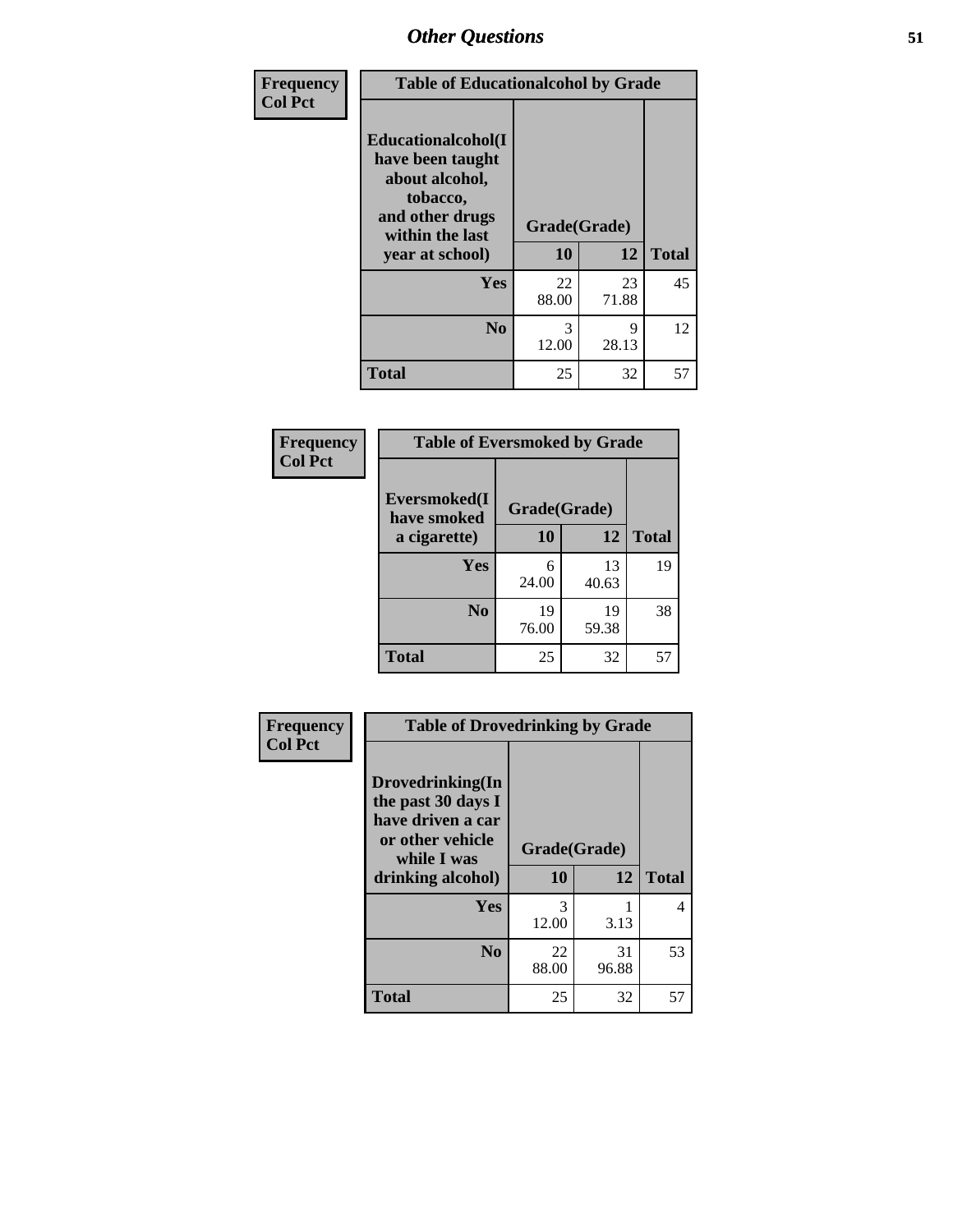| Frequency<br><b>Col Pct</b> | <b>Table of Rodedrinking by Grade</b>                                                                      |              |             |              |  |  |  |
|-----------------------------|------------------------------------------------------------------------------------------------------------|--------------|-------------|--------------|--|--|--|
|                             | Rodedrinking(In<br>the past 30 days<br>I have ridden in<br>a car with a<br>driver who had<br>been drinking | Grade(Grade) |             |              |  |  |  |
|                             | alcohol)                                                                                                   | 10           | 12          | <b>Total</b> |  |  |  |
|                             | <b>Yes</b>                                                                                                 | 5<br>20.00   | 6<br>18.75  | 11           |  |  |  |
|                             | N <sub>0</sub>                                                                                             | 20<br>80.00  | 26<br>81.25 | 46           |  |  |  |
|                             | <b>Total</b>                                                                                               | 25           | 32          | 57           |  |  |  |

#### **Frequency Col Pct**

| <b>Table of Drugsschool by Grade</b>                                                                              |              |       |              |  |  |  |
|-------------------------------------------------------------------------------------------------------------------|--------------|-------|--------------|--|--|--|
| Drugsschool(During<br>the past 12 months,<br>I have been offered,<br>sold,<br>or given illegal<br>drugs on school | Grade(Grade) |       |              |  |  |  |
| property)                                                                                                         | 10           | 12    | <b>Total</b> |  |  |  |
|                                                                                                                   |              |       |              |  |  |  |
| Yes                                                                                                               | 10           | 4     | 14           |  |  |  |
|                                                                                                                   | 40.00        | 12.50 |              |  |  |  |
| N <sub>0</sub>                                                                                                    | 15           | 28    | 43           |  |  |  |
|                                                                                                                   | 60.00        | 87.50 |              |  |  |  |

| Frequency      | <b>Table of Helpbullied by Grade</b>                                          |             |                    |              |  |  |
|----------------|-------------------------------------------------------------------------------|-------------|--------------------|--------------|--|--|
| <b>Col Pct</b> | Helpbullied(I<br>would help<br>someone who was<br><b>10</b><br>being bullied) |             | Grade(Grade)<br>12 |              |  |  |
|                |                                                                               |             |                    | <b>Total</b> |  |  |
|                | <b>Strongly Agree</b>                                                         | 6<br>24.00  | 17<br>53.13        | 23           |  |  |
|                | <b>Somewhat Agree</b>                                                         | 15<br>60.00 | 15<br>46.88        | 30           |  |  |
|                | <b>Somewhat Disagree</b>                                                      | 3<br>12.00  | 0<br>0.00          | 3            |  |  |
|                | <b>Strongly Disagree</b>                                                      | 4.00        | 0<br>0.00          |              |  |  |
|                | <b>Total</b>                                                                  | 25          | 32                 | 57           |  |  |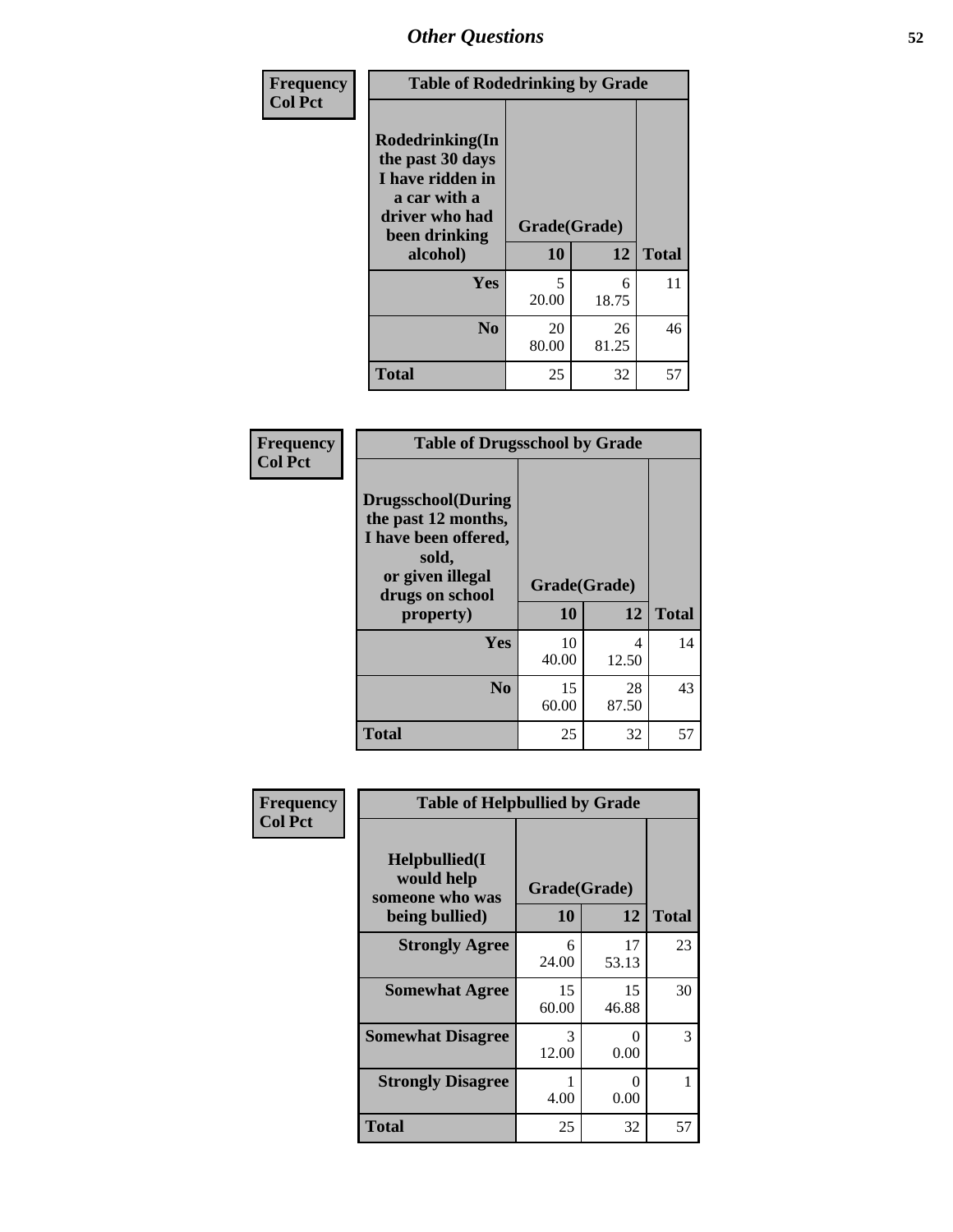*Other Questions* **53**

| <b>Frequency</b> | <b>Table of Grade by Bingedrinking</b> |             |                                                                             |                         |                          |                               |                   |              |
|------------------|----------------------------------------|-------------|-----------------------------------------------------------------------------|-------------------------|--------------------------|-------------------------------|-------------------|--------------|
| <b>Row Pct</b>   |                                        |             | Bingedrinking(I have drunk five or<br>more drinks of alcohol at one sitting |                         | during the last 30 days) |                               |                   |              |
|                  | Grade(Grade)   Days                    | $\mathbf 0$ | $1$ or $ $<br>days                                                          | 3 <sub>to</sub><br>days | 6 to<br>9<br>days        | <b>10</b><br>to<br>19<br>days | All<br>30<br>days | <b>Total</b> |
|                  | 10                                     | 17<br>68.00 | $\mathcal{R}$<br>12.00                                                      | 0<br>0.00               | 4.00                     | 4.00                          | 3<br>12.00        | 25           |
|                  | 12                                     | 23<br>71.88 | 5<br>15.63                                                                  | 3<br>9.38               | $\Omega$<br>0.00         | 3.13                          | 0<br>0.00         | 32           |
|                  | <b>Total</b>                           | 40          | 8                                                                           | 3                       |                          | 2                             | 3                 | 57           |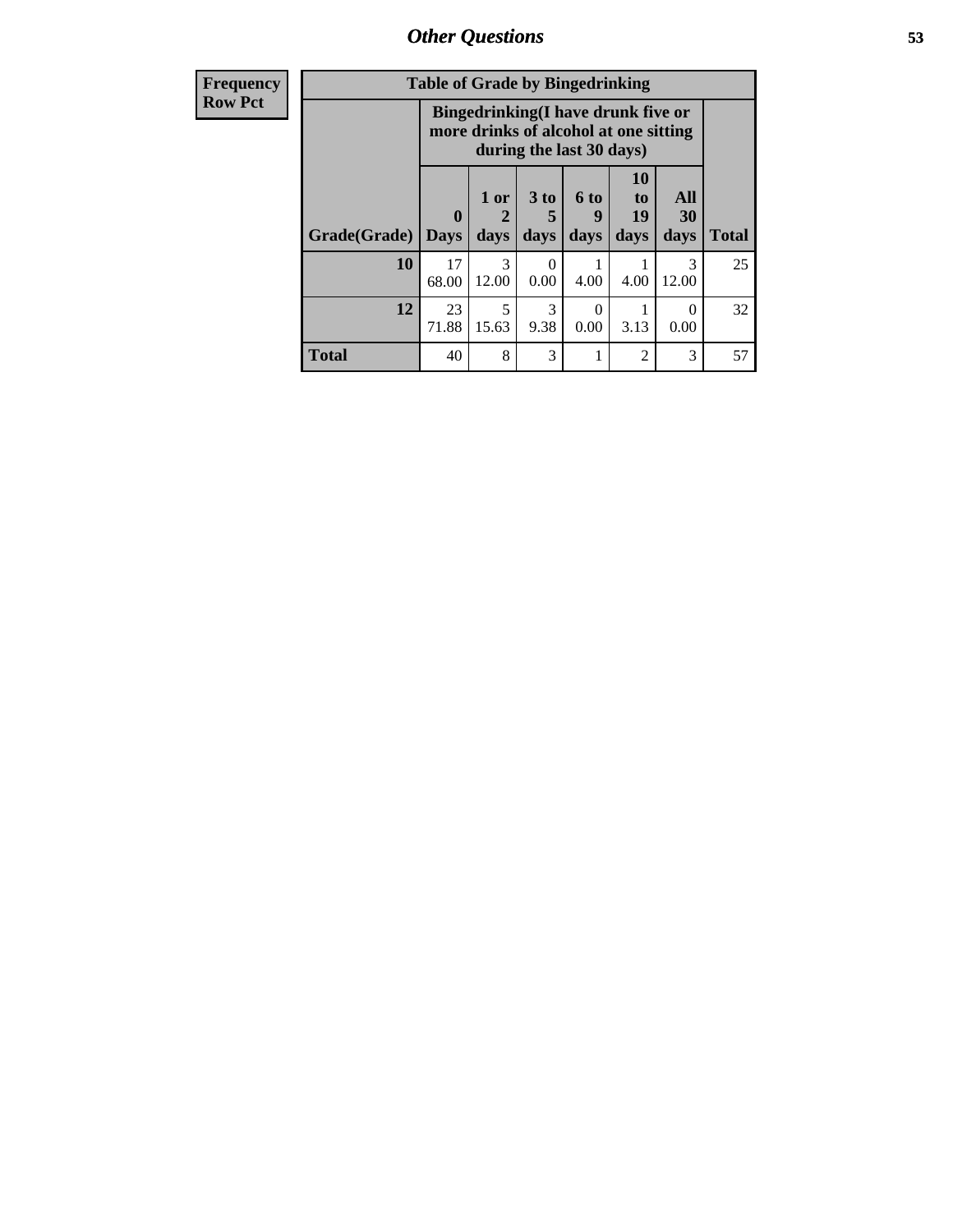### *Nutrition* **54**

| Frequency |
|-----------|
| Row Pct   |

|              |                                                                 | <b>Table of Grade by Dairy</b> |                             |                                    |              |
|--------------|-----------------------------------------------------------------|--------------------------------|-----------------------------|------------------------------------|--------------|
|              | Dairy (I eat at least 3 servings of dairy<br>products each day) |                                |                             |                                    |              |
| Grade(Grade) | <b>Strongly</b><br>Agree                                        | Somewhat  <br>Agree            | <b>Somewhat</b><br>Disagree | <b>Strongly</b><br><b>Disagree</b> | <b>Total</b> |
| 10           | 28.00                                                           | 13<br>52.00                    | 2<br>8.00                   | 3<br>12.00                         | 25           |
| 12           | 11<br>34.38                                                     | 14<br>43.75                    | 21.88                       | 0.00                               | 32           |
| <b>Total</b> | 18                                                              | 27                             | Q                           | 3                                  | 57           |

| <b>Frequency</b> |  |
|------------------|--|
| <b>Row Pct</b>   |  |

| V | <b>Table of Grade by Fruitveg</b> |                          |                                                                          |                             |                                    |              |
|---|-----------------------------------|--------------------------|--------------------------------------------------------------------------|-----------------------------|------------------------------------|--------------|
|   |                                   |                          | Fruitveg(I eat at least 5 servings of fruits<br>and vegetables each day) |                             |                                    |              |
|   | Grade(Grade)                      | <b>Strongly</b><br>Agree | Somewhat  <br>Agree                                                      | <b>Somewhat</b><br>Disagree | <b>Strongly</b><br><b>Disagree</b> | <b>Total</b> |
|   | 10                                | 4.00                     | 13<br>52.00                                                              | 28.00                       | 4<br>16.00                         | 25           |
|   | 12                                | 8<br>25.00               | 12<br>37.50                                                              | 8<br>25.00                  | 4<br>12.50                         | 32           |
|   | <b>Total</b>                      | 9                        | 25                                                                       | 15                          | 8                                  | 57           |

| <b>Frequency</b> |              |                          |             | <b>Table of Grade by Cafeteriahealthy</b>                             |                                    |              |
|------------------|--------------|--------------------------|-------------|-----------------------------------------------------------------------|------------------------------------|--------------|
| <b>Row Pct</b>   |              |                          |             | Cafeteriahealthy (School meals in my<br>school cafeteria are healthy) |                                    |              |
|                  | Grade(Grade) | <b>Strongly</b><br>Agree | Agree       | Somewhat   Somewhat  <br>Disagree                                     | <b>Strongly</b><br><b>Disagree</b> | <b>Total</b> |
|                  | 10           | 0.00                     | 5<br>20.00  | 10<br>40.00                                                           | 10<br>40.00                        | 25           |
|                  | 12           | 9.38                     | 11<br>34.38 | q<br>28.13                                                            | q<br>28.13                         | 32           |
|                  | Total        | 3                        | 16          | 19                                                                    | 19                                 |              |

| <b>Frequency</b> |
|------------------|
| <b>Row Pct</b>   |

|              |                          | <b>Table of Grade by Cafeterianutrition</b>                                               |                                        |                                    |              |
|--------------|--------------------------|-------------------------------------------------------------------------------------------|----------------------------------------|------------------------------------|--------------|
|              |                          | <b>Cafeterianutrition</b> (Facts about nutrition<br>are available in my school cafeteria) |                                        |                                    |              |
| Grade(Grade) | <b>Strongly</b><br>Agree | Agree                                                                                     | Somewhat   Somewhat<br><b>Disagree</b> | <b>Strongly</b><br><b>Disagree</b> | <b>Total</b> |
| 10           | 0.00                     | 8<br>32.00                                                                                | 8<br>32.00                             | 9<br>36.00                         | 25           |
| 12           | 6<br>18.75               | 12<br>37.50                                                                               | 8<br>25.00                             | 6<br>18.75                         | 32           |
| <b>Total</b> | 6                        | 20                                                                                        | 16                                     | 15                                 | 57           |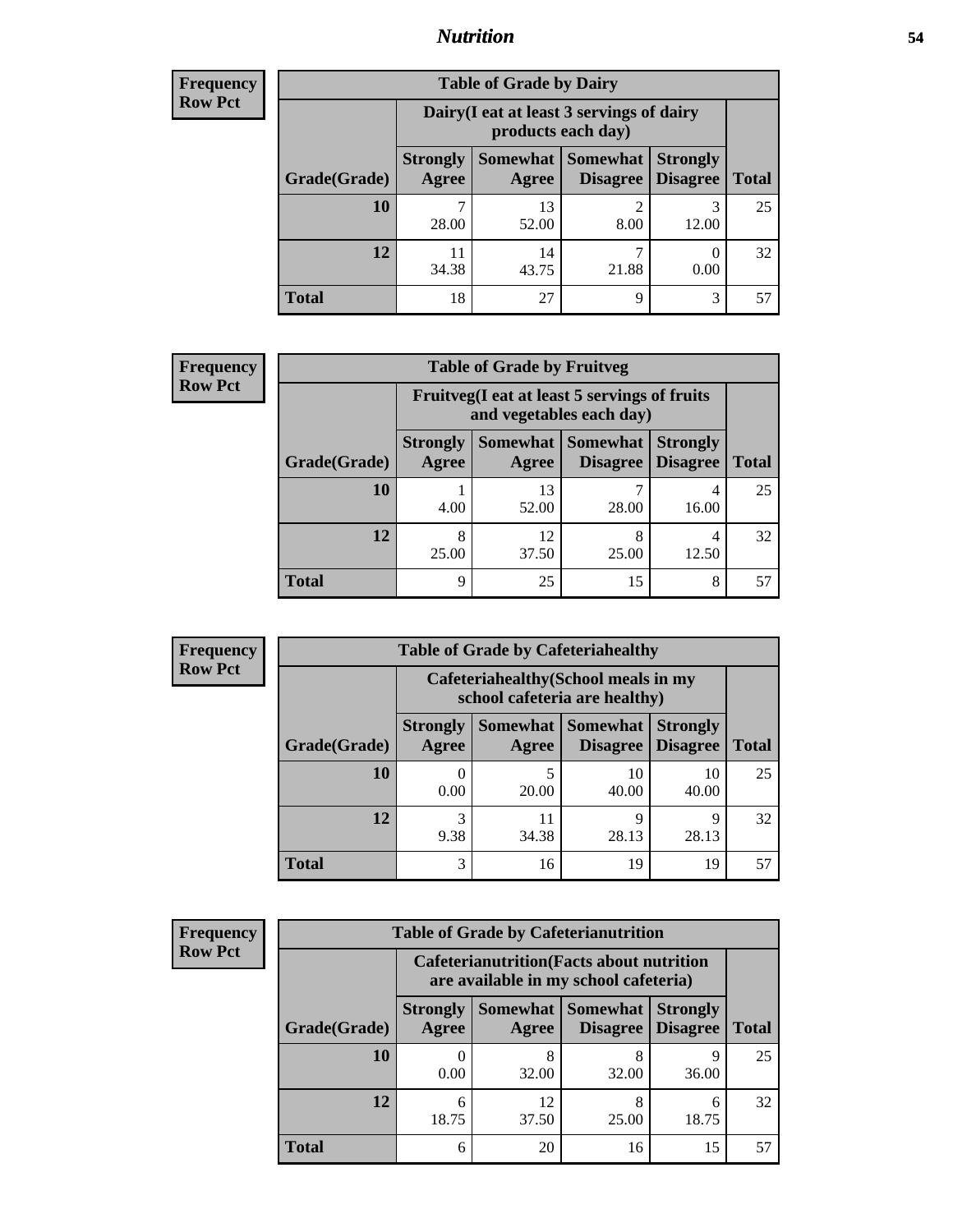## *Nutrition* **55**

| Frequency |
|-----------|
| Row Pct   |

|              |                          | <b>Table of Grade by Schoollunch</b>                            |                      |                                    |              |
|--------------|--------------------------|-----------------------------------------------------------------|----------------------|------------------------------------|--------------|
|              |                          | Schoollunch(I eat school lunch three or<br>more times per week) |                      |                                    |              |
| Grade(Grade) | <b>Strongly</b><br>Agree | Somewhat  <br>Agree                                             | Somewhat<br>Disagree | <b>Strongly</b><br><b>Disagree</b> | <b>Total</b> |
| 10           | 17<br>68.00              | 20.00                                                           | 4.00                 | 8.00                               | 25           |
| 12           | 19<br>59.38              | 15.63                                                           | 3.13                 | 21.88                              | 32           |
| <b>Total</b> | 36                       | 10                                                              | റ                    | 9                                  | 57           |

| <b>Frequency</b> |  |
|------------------|--|
| <b>Row Pct</b>   |  |

| <b>Table of Grade by Foodchoices</b> |                          |                      |                                                    |                                    |              |
|--------------------------------------|--------------------------|----------------------|----------------------------------------------------|------------------------------------|--------------|
|                                      |                          | my school cafeteria) | <b>Foodchoices</b> (I make healthy food choices in |                                    |              |
| Grade(Grade)                         | <b>Strongly</b><br>Agree | Agree                | <b>Somewhat   Somewhat</b><br><b>Disagree</b>      | <b>Strongly</b><br><b>Disagree</b> | <b>Total</b> |
| 10                                   | 12.00                    | 12<br>48.00          | 20.00                                              | 20.00                              | 25           |
| 12                                   | 21.88                    | 15<br>46.88          | 6<br>18.75                                         | 4<br>12.50                         | 32           |
| <b>Total</b>                         | 10                       | 27                   | 11                                                 | 9                                  | 57           |

| Frequency      | <b>Table of Grade by Wholewheat</b> |                          |                                                                                                             |                                             |                                    |              |  |  |
|----------------|-------------------------------------|--------------------------|-------------------------------------------------------------------------------------------------------------|---------------------------------------------|------------------------------------|--------------|--|--|
| <b>Row Pct</b> |                                     |                          | Wholewheat (There are whole wheat and<br>multigrain breads and cereals available in<br>my school cafeteria) |                                             |                                    |              |  |  |
|                | Grade(Grade)                        | <b>Strongly</b><br>Agree | Agree                                                                                                       | <b>Somewhat</b> Somewhat<br><b>Disagree</b> | <b>Strongly</b><br><b>Disagree</b> | <b>Total</b> |  |  |
|                | 10                                  | 3<br>12.00               | 8<br>32.00                                                                                                  | Q<br>36.00                                  | 20.00                              | 25           |  |  |
|                | 12                                  | 10<br>31.25              | 14<br>43.75                                                                                                 | 15.63                                       | 3<br>9.38                          | 32           |  |  |
|                | <b>Total</b>                        | 13                       | 22                                                                                                          | 14                                          | 8                                  | 57           |  |  |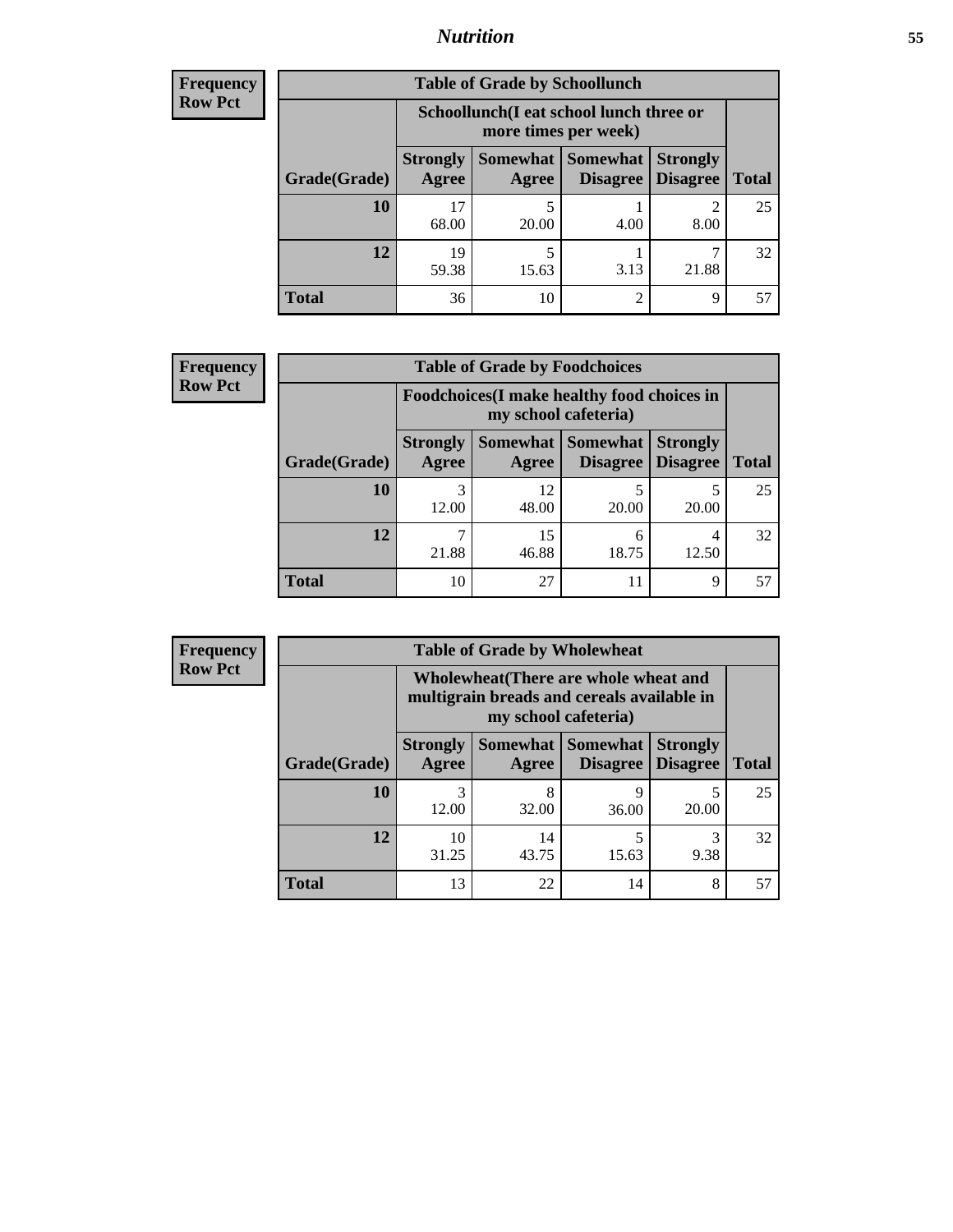### *Nutrition* **56**

**Frequency Row Pct**

| <b>Table of Grade by Healthyvending</b> |                                                                                                                                               |                     |                                    |                                    |              |
|-----------------------------------------|-----------------------------------------------------------------------------------------------------------------------------------------------|---------------------|------------------------------------|------------------------------------|--------------|
|                                         | Healthyvending (If only healthy snacks and<br>beverages were available in the vending<br>machines during the school day,<br>I would buy them) |                     |                                    |                                    |              |
| Grade(Grade)                            | <b>Strongly</b><br>Agree                                                                                                                      | Somewhat  <br>Agree | <b>Somewhat</b><br><b>Disagree</b> | <b>Strongly</b><br><b>Disagree</b> | <b>Total</b> |
| 10                                      | 28.00                                                                                                                                         | q<br>36.00          | 4<br>16.00                         | 20.00                              | 25           |
| 12                                      | 21.88                                                                                                                                         | 13<br>40.63         | 8<br>25.00                         | 4<br>12.50                         | 32           |
| <b>Total</b>                            | 14                                                                                                                                            | 22                  | 12                                 | 9                                  | 57           |

**Frequency Row Pct**

| <b>Table of Grade by Schoolbreakfast</b> |                                                                                                                                         |             |                                 |                                    |              |  |
|------------------------------------------|-----------------------------------------------------------------------------------------------------------------------------------------|-------------|---------------------------------|------------------------------------|--------------|--|
|                                          | Schoolbreakfast (If breakfast were<br>available at school,<br>but outside the cafeteria,<br>I would eat breakfast at school more often) |             |                                 |                                    |              |  |
| Grade(Grade)                             | <b>Strongly</b><br>Agree                                                                                                                | Agree       | Somewhat   Somewhat<br>Disagree | <b>Strongly</b><br><b>Disagree</b> | <b>Total</b> |  |
| 10                                       | 9<br>36.00                                                                                                                              | q<br>36.00  | 4<br>16.00                      | 3<br>12.00                         | 25           |  |
| 12                                       | 10<br>31.25                                                                                                                             | 14<br>43.75 | 5<br>15.63                      | 3<br>9.38                          | 32           |  |
| <b>Total</b>                             | 19                                                                                                                                      | 23          | 9                               | 6                                  | 57           |  |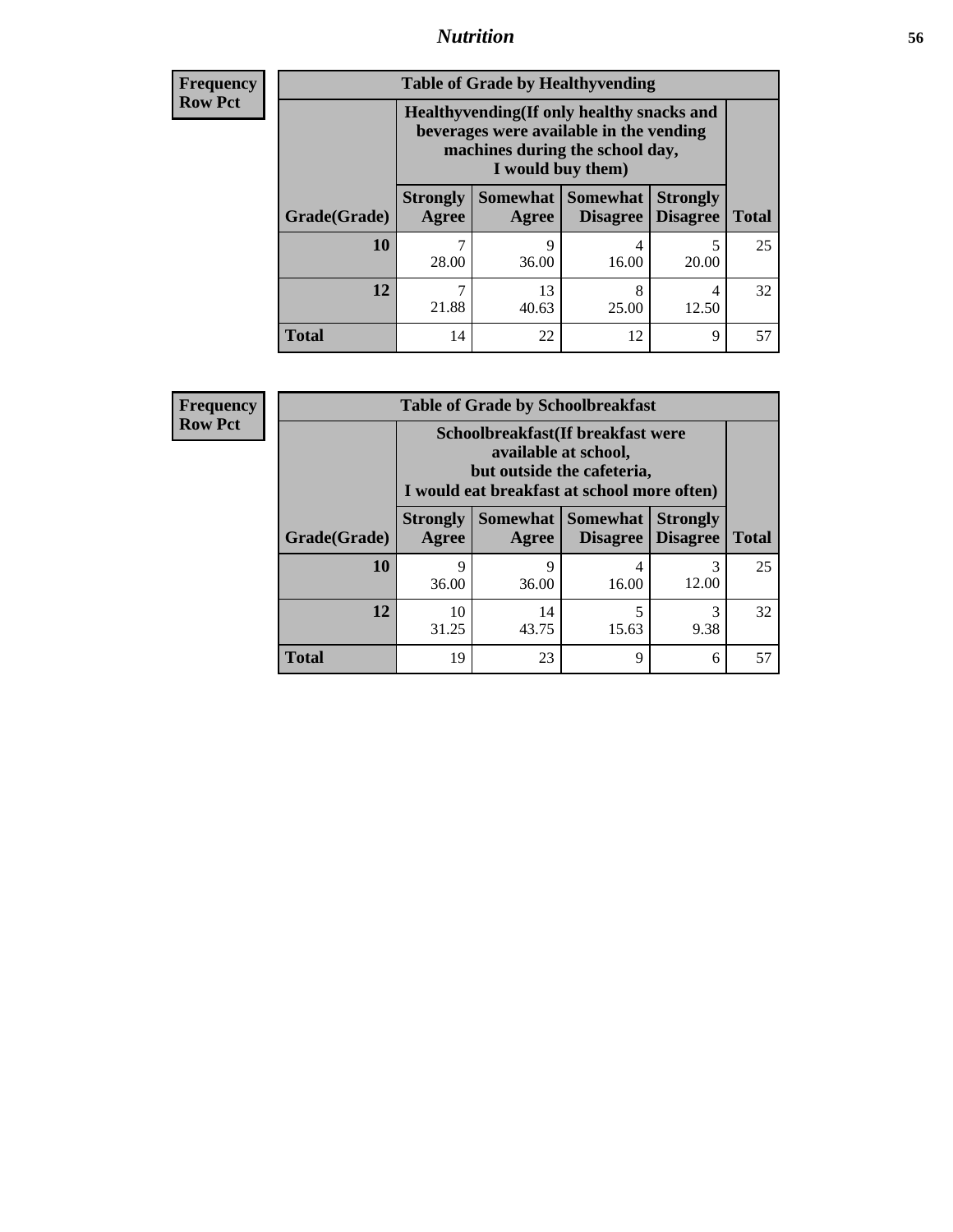| Frequency<br><b>Col Pct</b> | <b>Table of Educationaids by Grade</b>                                                                    |                    |             |              |
|-----------------------------|-----------------------------------------------------------------------------------------------------------|--------------------|-------------|--------------|
|                             | <b>Educationaids</b> (I<br>have been<br>taught about<br><b>HIV/AIDS</b> at<br>school in the<br>past year) | Grade(Grade)<br>10 | 12          | <b>Total</b> |
|                             | Yes                                                                                                       | 18<br>72.00        | 21<br>65.63 | 39           |
|                             | N <sub>0</sub>                                                                                            | 28.00              | 11<br>34.38 | 18           |
|                             | <b>Total</b>                                                                                              | 25                 | 32          | 57           |

| Frequency      | <b>Table of Educationcharacter by Grade</b> |              |             |              |  |
|----------------|---------------------------------------------|--------------|-------------|--------------|--|
| <b>Col Pct</b> | Educationcharacter(I<br>have been taught    |              |             |              |  |
|                | about character<br>education in the past    | Grade(Grade) |             |              |  |
|                | year at school)                             | <b>10</b>    | 12          | <b>Total</b> |  |
|                | Yes                                         | 18<br>72.00  | 24<br>75.00 | 42           |  |
|                | N <sub>0</sub>                              | 28.00        | 8<br>25.00  | 15           |  |
|                | <b>Total</b>                                | 25           | 32          | 57           |  |

| <b>Frequency</b> | <b>Table of Gradcoach1 by Grade</b>              |              |             |              |
|------------------|--------------------------------------------------|--------------|-------------|--------------|
| <b>Col Pct</b>   | Gradcoach1(I<br>know who my<br><b>Graduation</b> | Grade(Grade) |             |              |
|                  | Coach is)                                        | 10           | 12          | <b>Total</b> |
|                  | Yes                                              | 4<br>16.00   | 17<br>53.13 | 21           |
|                  | N <sub>0</sub>                                   | 21<br>84.00  | 15<br>46.88 | 36           |
|                  | <b>Total</b>                                     | 25           | 32          | 57           |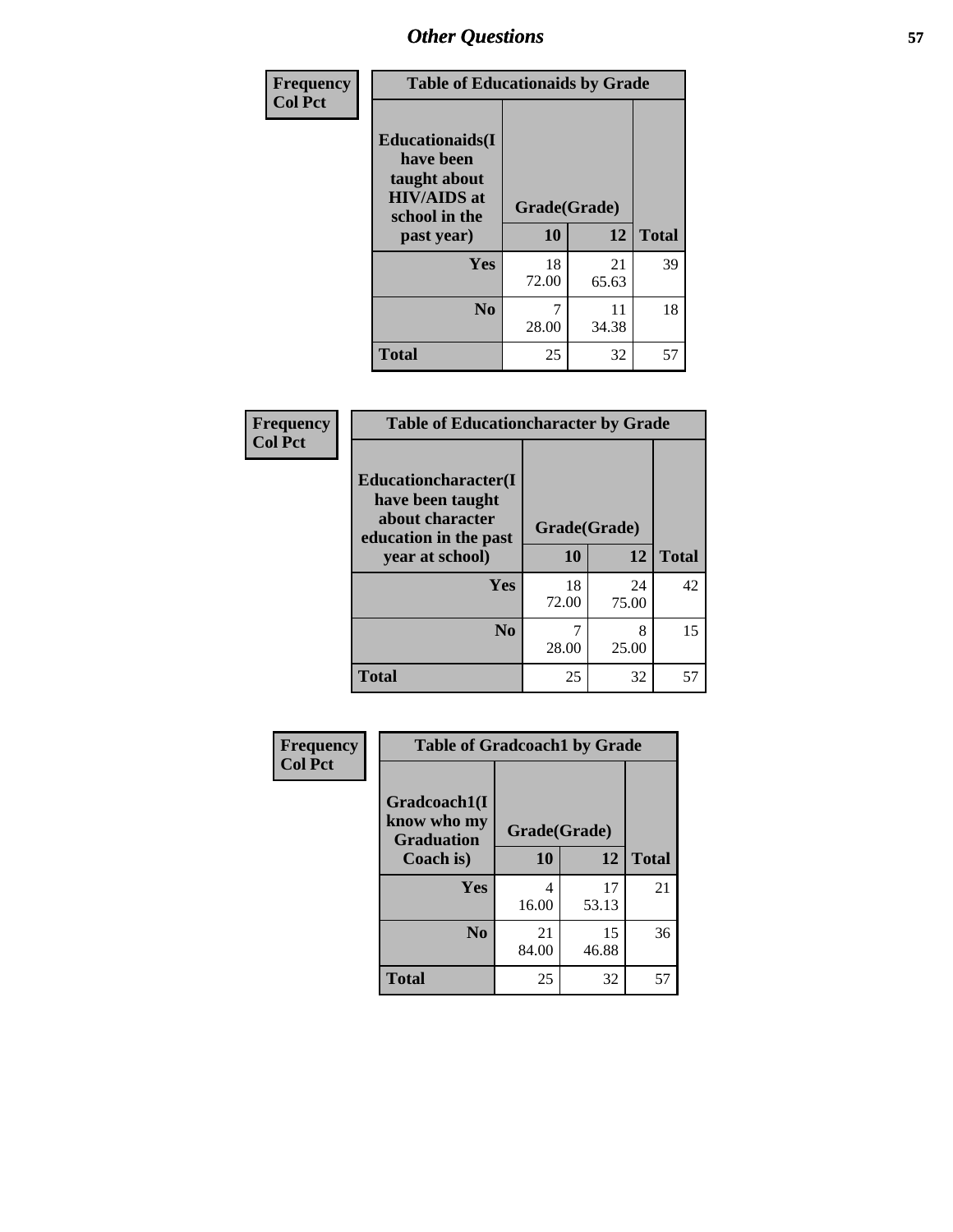| Frequency      | <b>Table of Gradcoach2 by Grade</b>       |              |             |              |
|----------------|-------------------------------------------|--------------|-------------|--------------|
| <b>Col Pct</b> |                                           |              |             |              |
|                | Gradcoach2(I                              |              |             |              |
|                | have<br>contacted my<br><b>Graduation</b> | Grade(Grade) |             |              |
|                | Coach)                                    | 10           | 12          | <b>Total</b> |
|                | Yes                                       | 3<br>12.00   | 8<br>25.00  | 11           |
|                | N <sub>0</sub>                            | 22<br>88.00  | 24<br>75.00 | 46           |
|                | <b>Total</b>                              | 25           | 32          | 57           |

| <b>Frequency</b><br><b>Col Pct</b> | <b>Table of Gradcoach3 by Grade</b>                                         |              |             |              |
|------------------------------------|-----------------------------------------------------------------------------|--------------|-------------|--------------|
|                                    | Gradcoach3(I<br>have received<br>assistance<br>from my<br><b>Graduation</b> | Grade(Grade) |             |              |
|                                    | Coach)                                                                      | 10           | 12          | <b>Total</b> |
|                                    | Yes                                                                         | 3<br>12.00   | 6<br>18.75  | 9            |
|                                    | N <sub>0</sub>                                                              | 5<br>20.00   | 3<br>9.38   | 8            |
|                                    | Don't know                                                                  | 17<br>68.00  | 23<br>71.88 | 40           |
|                                    | <b>Total</b>                                                                | 25           | 32          | 57           |

| Frequency<br><b>Col Pct</b> | <b>Table of Selfharm by Grade</b>                                                                                                                                                      |             |                    |              |
|-----------------------------|----------------------------------------------------------------------------------------------------------------------------------------------------------------------------------------|-------------|--------------------|--------------|
|                             | <b>Selfharm</b> (During<br>the past 12<br>months,<br>I harmed myself<br>on purpose<br><b>Suicideconsider</b><br>During the past<br>12 months,<br>I seriously<br>considered<br>suicide) | 10          | Grade(Grade)<br>12 | <b>Total</b> |
|                             | <b>Yes</b>                                                                                                                                                                             | 4<br>16.00  | 1<br>3.13          | 5            |
|                             | N <sub>0</sub>                                                                                                                                                                         | 21<br>84.00 | 31<br>96.88        | 52           |
|                             | Total                                                                                                                                                                                  | 25          | 32                 | 57           |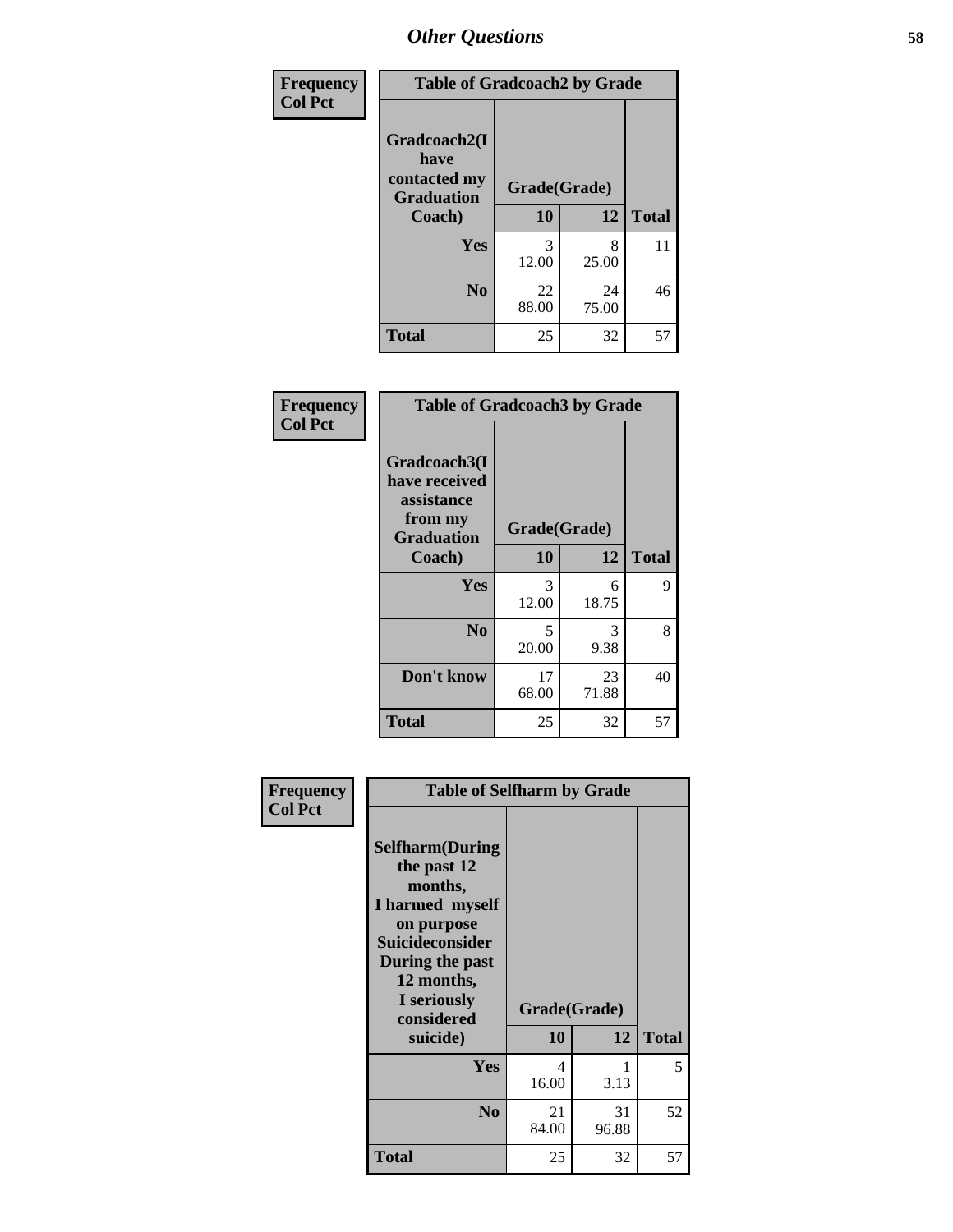| <b>Frequency</b> | <b>Table of Suicideconsider by Grade</b> |              |             |              |
|------------------|------------------------------------------|--------------|-------------|--------------|
| <b>Col Pct</b>   |                                          | Grade(Grade) |             |              |
|                  | Suicideconsider                          | <b>10</b>    | 12          | <b>Total</b> |
|                  | <b>Yes</b>                               | 3<br>12.00   | 3.13        | 4            |
|                  | N <sub>0</sub>                           | 22<br>88.00  | 31<br>96.88 | 53           |
|                  | <b>Total</b>                             | 25           | 32          | 57           |

| Frequency<br><b>Col Pct</b> | <b>Table of Suicideattempt by Grade</b>                            |                                     |             |              |
|-----------------------------|--------------------------------------------------------------------|-------------------------------------|-------------|--------------|
|                             | Suicideattempt(I<br>have attempted<br>suicide in the<br>last year) | Grade(Grade)                        |             |              |
|                             |                                                                    | 10                                  | 12          | <b>Total</b> |
|                             | Yes                                                                | $\mathcal{D}_{\mathcal{L}}$<br>8.00 | 3<br>9.38   | 5            |
|                             | $\bf No$                                                           | 23<br>92.00                         | 29<br>90.63 | 52           |
|                             | <b>Total</b>                                                       | 25                                  | 32          | 57           |

| Frequency      | <b>Table of Instantmessaged by Grade</b>               |              |             |              |
|----------------|--------------------------------------------------------|--------------|-------------|--------------|
| <b>Col Pct</b> | Instantmessaged(I<br>have instant<br>messaged people I | Grade(Grade) |             |              |
|                | do not even know)                                      | 10           | 12          | <b>Total</b> |
|                | Yes                                                    | 11<br>44.00  | 7<br>21.88  | 18           |
|                | N <sub>0</sub>                                         | 14<br>56.00  | 25<br>78.13 | 39           |
|                | <b>Total</b>                                           | 25           | 32          | 57           |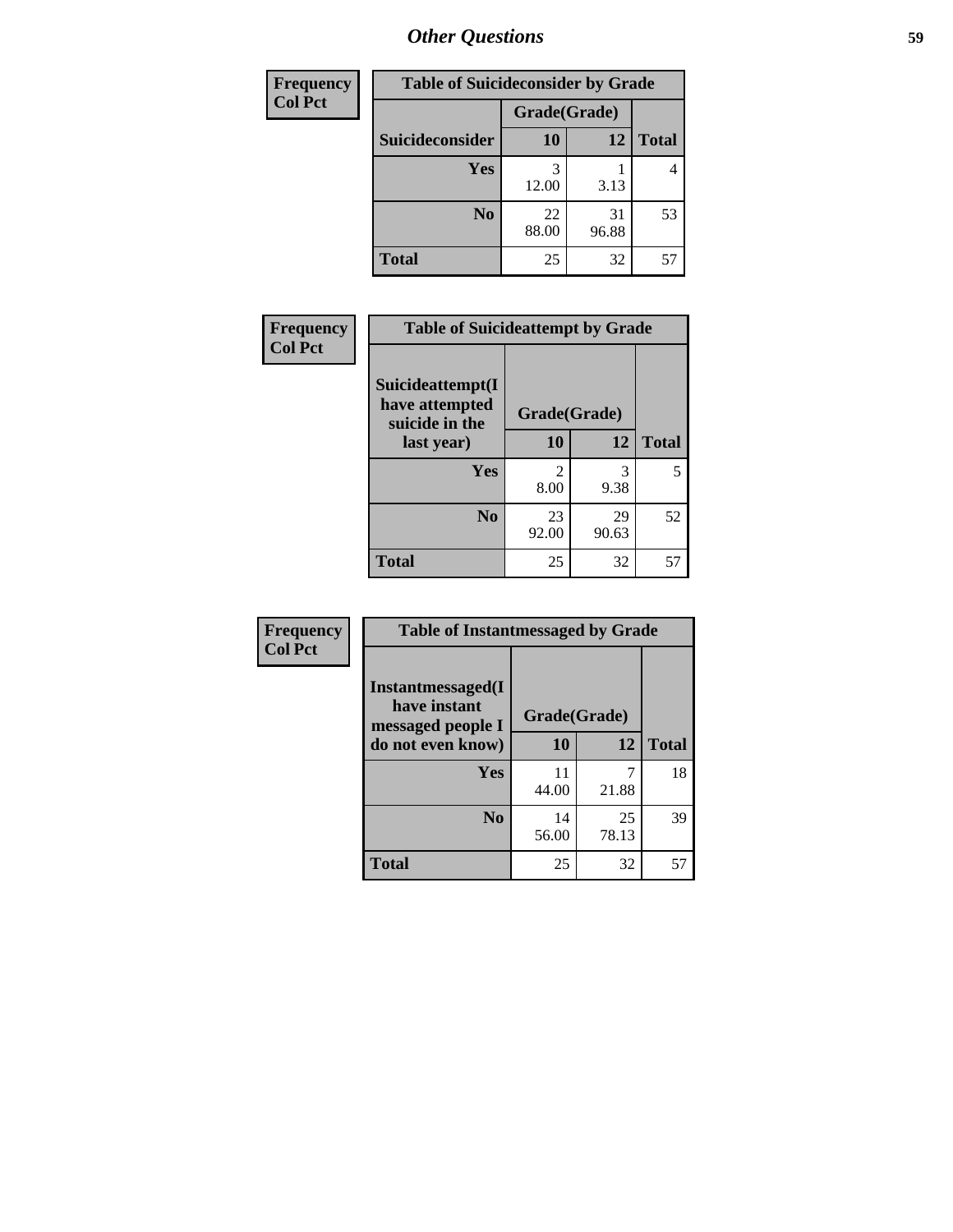| Frequency      | <b>Table of Getsalong by Grade</b>                          |                        |             |                |
|----------------|-------------------------------------------------------------|------------------------|-------------|----------------|
| <b>Col Pct</b> | <b>Getsalong</b> (I get<br>along with other<br>students and | Grade(Grade)           |             |                |
|                | adults)                                                     | 10                     | 12          | <b>Total</b>   |
|                | <b>Strongly Agree</b>                                       | 9<br>36.00             | 23<br>71.88 | 32             |
|                | <b>Somewhat Agree</b>                                       | 11<br>44.00            | 8<br>25.00  | 19             |
|                | <b>Somewhat Disagree</b>                                    | $\mathcal{R}$<br>12.00 | 3.13        | 4              |
|                | <b>Strongly Disagree</b>                                    | $\mathcal{L}$<br>8.00  | 0<br>0.00   | $\mathfrak{D}$ |
|                | <b>Total</b>                                                | 25                     | 32          | 57             |

| Frequency      | <b>Table of Safehome by Grade</b> |                        |                           |    |  |  |  |  |
|----------------|-----------------------------------|------------------------|---------------------------|----|--|--|--|--|
| <b>Col Pct</b> | Safehome(I feel<br>safe at home)  | Grade(Grade)<br>10     | <b>Total</b>              |    |  |  |  |  |
|                | <b>Strongly Agree</b>             | 12<br>48.00            | 23<br>71.88               | 35 |  |  |  |  |
|                | <b>Somewhat Agree</b>             | 8<br>32.00             | 8<br>25.00                | 16 |  |  |  |  |
|                | <b>Somewhat Disagree</b>          | 3<br>12.00             | $\mathbf{\Omega}$<br>0.00 | 3  |  |  |  |  |
|                | <b>Strongly Disagree</b>          | $\mathfrak{D}$<br>8.00 | 3.13                      | 3  |  |  |  |  |
|                | <b>Total</b>                      | 25                     | 32                        | 57 |  |  |  |  |

| Frequency      | <b>Table of Adulttalk by Grade</b>                                                                |                    |             |              |  |  |  |  |
|----------------|---------------------------------------------------------------------------------------------------|--------------------|-------------|--------------|--|--|--|--|
| <b>Col Pct</b> | <b>Adulttalk(I</b><br>know an<br>adult at<br>school that<br>I can talk<br>with if I<br>need help) | Grade(Grade)<br>10 | 12          | <b>Total</b> |  |  |  |  |
|                | <b>Yes</b>                                                                                        | 15<br>60.00        | 26<br>81.25 | 41           |  |  |  |  |
|                | N <sub>0</sub>                                                                                    | 10<br>40.00        | 6<br>18.75  | 16           |  |  |  |  |
|                | <b>Total</b>                                                                                      | 25                 | 32          | 57           |  |  |  |  |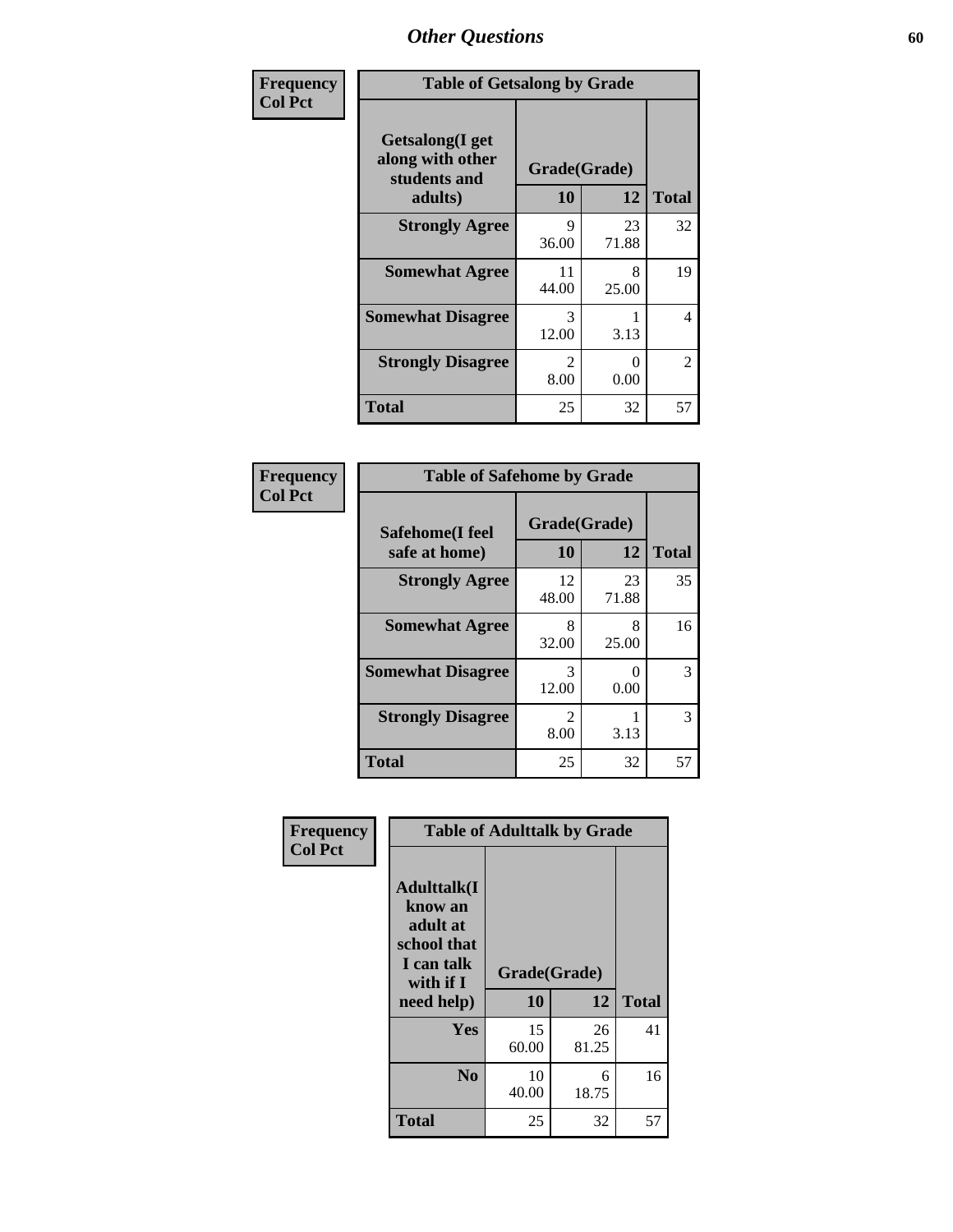| <b>Frequency</b> |
|------------------|
| <b>Row Pct</b>   |

| <b>Table of Grade by Tytime</b> |                                                                                                                                      |                                                                                        |       |            |       |       |    |  |  |  |
|---------------------------------|--------------------------------------------------------------------------------------------------------------------------------------|----------------------------------------------------------------------------------------|-------|------------|-------|-------|----|--|--|--|
|                                 |                                                                                                                                      | Tvtime(On an average school day,<br>how much unsupervised time do I spend watching TV) |       |            |       |       |    |  |  |  |
|                                 | <b>Less that</b><br>$4 - 5$<br>$2 - 3$<br>$6+$<br>  Grade(Grade)   None   hour/day<br>hours/day   hours/day<br>hour/day<br>hours/day |                                                                                        |       |            |       |       |    |  |  |  |
| 10                              | $\mathfrak{D}$<br>8.00                                                                                                               | 8.00                                                                                   | 20.00 | 8<br>32.00 | 16.00 | 16.00 | 25 |  |  |  |
| 12                              | 15.63                                                                                                                                | 6<br>18.75                                                                             | 25.00 | 21.88      | 12.50 | 6.25  | 32 |  |  |  |
| <b>Total</b>                    | ┑                                                                                                                                    | 8                                                                                      | 13    | 15         | 8     | 6     |    |  |  |  |

#### **Frequency Row Pct**

| <b>Table of Grade by Computertime</b> |      |                                                                                                                              |            |             |            |       |    |  |  |  |
|---------------------------------------|------|------------------------------------------------------------------------------------------------------------------------------|------------|-------------|------------|-------|----|--|--|--|
|                                       |      | Computertime (On an average school day,<br>how much unsupervised time do I spend on the computer)                            |            |             |            |       |    |  |  |  |
| Grade(Grade)                          | None | <b>Less that</b><br>$4 - 5$<br>$2 - 3$<br>$6+$<br>hour/day   hour/day<br>hours/day<br>hours/day<br>hours/day<br><b>Total</b> |            |             |            |       |    |  |  |  |
| 10                                    | 8.00 | 6<br>24.00                                                                                                                   | 4.00       | 10<br>40.00 | 2<br>12.00 | 12.00 | 25 |  |  |  |
| 12                                    | 3.13 | Q<br>28.13                                                                                                                   | Ω<br>28.13 | Q<br>28.13  | 6.25       | 6.25  | 32 |  |  |  |
| <b>Total</b>                          | 3    | 15                                                                                                                           | 10         | 19          |            |       |    |  |  |  |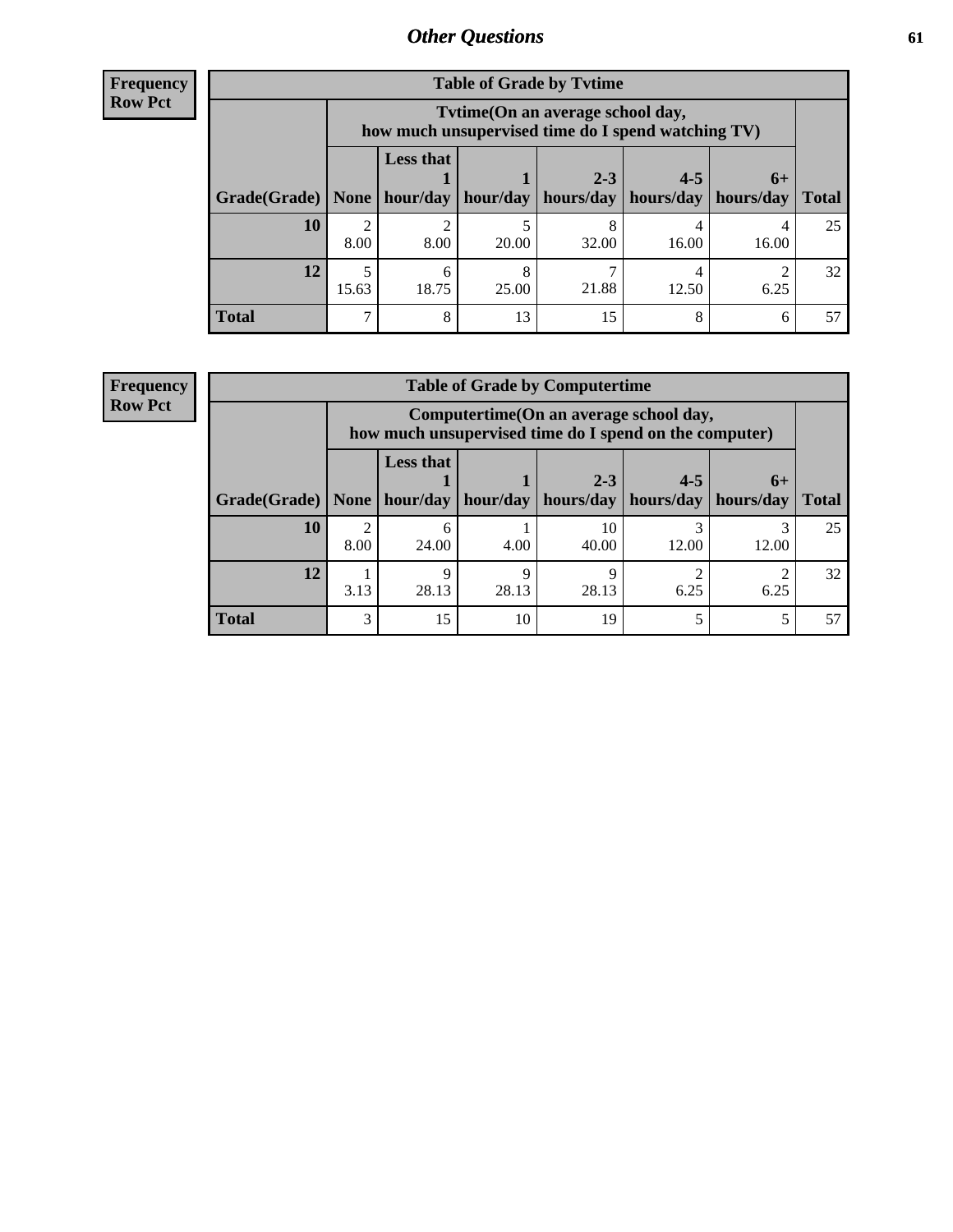#### *Questions about Driving Laws* **62** *Driving Questions were asked only of high school students.*

| <b>Frequency</b> |
|------------------|
| <b>Row Pct</b>   |

| <b>Table of Grade by License1</b> |                  |                                                                                                                                           |                |                                     |               |              |  |  |  |
|-----------------------------------|------------------|-------------------------------------------------------------------------------------------------------------------------------------------|----------------|-------------------------------------|---------------|--------------|--|--|--|
|                                   |                  | License1(During the first 6 months of driving<br>with a provisional license,<br>the only passengers who can ride with the<br>driver are:) |                |                                     |               |              |  |  |  |
| Grade(Grade)                      | <b>Parent or</b> | <b>Family</b><br><b>Guardian   Members  </b>                                                                                              | <b>Friends</b> | <b>Anyone</b>                       | Don't<br>Know | <b>Total</b> |  |  |  |
| 10                                | 10<br>40.00      | 10<br>40.00                                                                                                                               | 2<br>8.00      | $\mathcal{D}_{\mathcal{A}}$<br>8.00 | 4.00          | 25           |  |  |  |
| 12                                | Q<br>28.13       | 19<br>59.38                                                                                                                               | 3.13           | 3.13                                | 2<br>6.25     | 32           |  |  |  |
| <b>Total</b>                      | 19               | 29                                                                                                                                        | 3              | 3                                   | 3             |              |  |  |  |

| <b>Frequency</b> | <b>Table of Grade by License2</b> |                           |                              |                         |                                                                                                                      |               |              |  |  |  |
|------------------|-----------------------------------|---------------------------|------------------------------|-------------------------|----------------------------------------------------------------------------------------------------------------------|---------------|--------------|--|--|--|
| <b>Row Pct</b>   |                                   |                           |                              |                         | License $2(17 \text{ yr})$ old drivers with a<br>provisional driver's license cannot<br>drive between the hours of:) |               |              |  |  |  |
|                  | Grade(Grade)                      | <b>Midnight</b><br>to 6am | 1am<br>t <sub>0</sub><br>5am | 1am<br>to<br><b>6am</b> | N <sub>0</sub><br>curfew<br>for $17$<br>year<br>olds                                                                 | Don't<br>Know | <b>Total</b> |  |  |  |
|                  | 10                                | 14<br>56.00               | 2<br>8.00                    | 4.00                    | $\overline{2}$<br>8.00                                                                                               | 6<br>24.00    | 25           |  |  |  |
|                  | 12                                | 25<br>78.13               | $\overline{c}$<br>6.25       | $\Omega$<br>0.00        | $\mathfrak{D}$<br>6.25                                                                                               | 3<br>9.38     | 32           |  |  |  |
|                  | <b>Total</b>                      | 39                        | 4                            | 1                       | 4                                                                                                                    | 9             | 57           |  |  |  |

| Frequency      | <b>Table of Grade by License3</b> |                                                                                        |             |       |           |            |               |              |  |  |
|----------------|-----------------------------------|----------------------------------------------------------------------------------------|-------------|-------|-----------|------------|---------------|--------------|--|--|
| <b>Row Pct</b> |                                   | License3(For drivers under the age of 21,<br>what level of alcohol is considered DUI?) |             |       |           |            |               |              |  |  |
|                | Grade(Grade)                      | Any<br><b>Amount</b>                                                                   | 0.02        | 0.04  | 0.06      | 0.08       | Don't<br>know | <b>Total</b> |  |  |
|                | 10                                | 28.00                                                                                  | 12.00       | 12.00 | ↑<br>8.00 | ∍<br>8.00  | 8<br>32.00    | 25           |  |  |
|                | 12                                | 6<br>18.75                                                                             | 12<br>37.50 | 9.38  | 2<br>6.25 | 4<br>12.50 | 15.63         | 32           |  |  |
|                | <b>Total</b>                      | 13                                                                                     | 15          | 6     | 4         | 6          | 13            | 57           |  |  |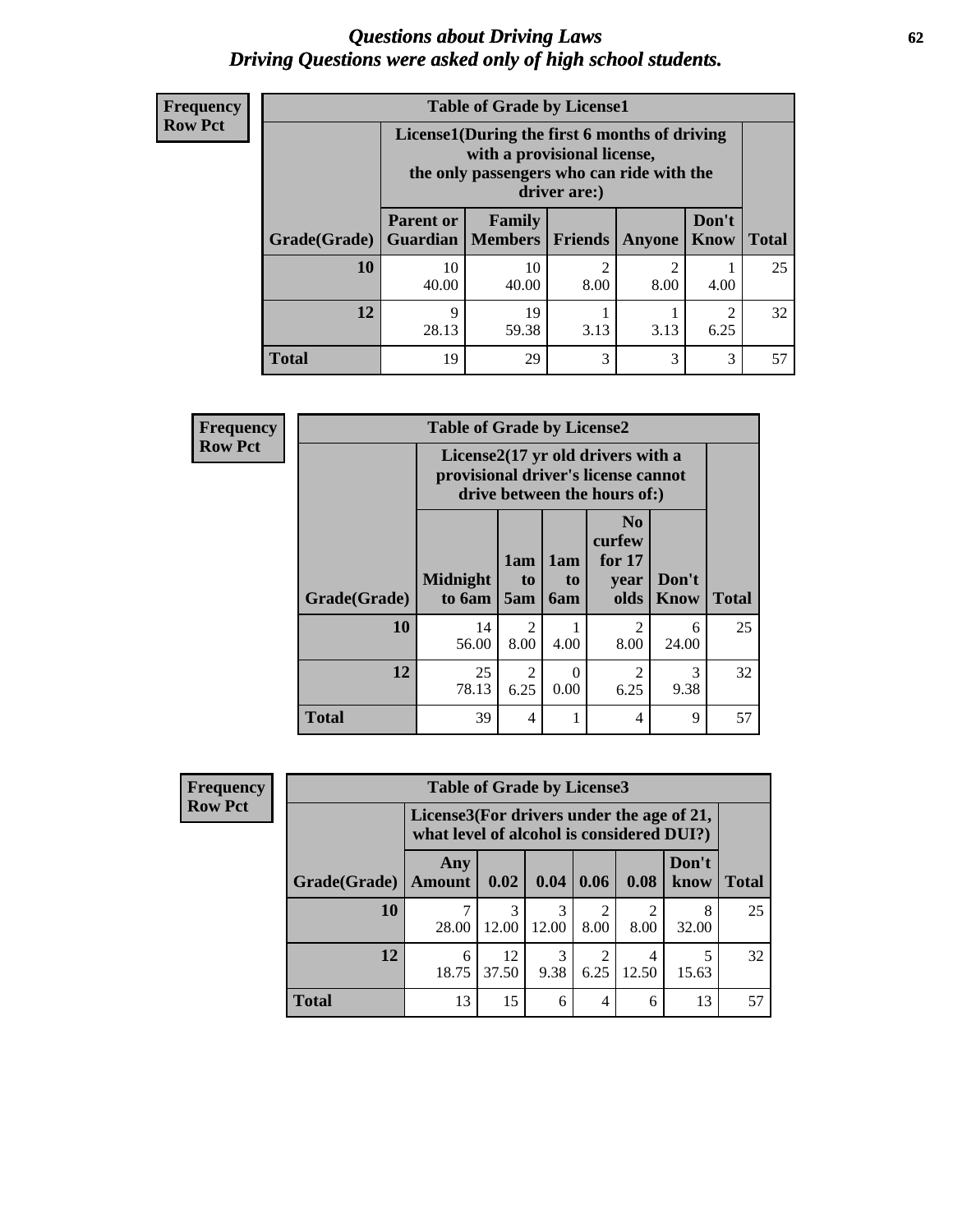#### *Questions about Driving Laws* **63** *Driving Questions were asked only of high school students.*

**Frequency Row Pct**

| <b>Table of Grade by License4</b> |              |                                                                                                                               |                        |                         |            |            |    |  |
|-----------------------------------|--------------|-------------------------------------------------------------------------------------------------------------------------------|------------------------|-------------------------|------------|------------|----|--|
|                                   |              | License4(A driver under 21 automatically<br>loses his/her license if caught exceeding the<br>posted speet limit by:)          |                        |                         |            |            |    |  |
| Grade(Grade)                      | $15+$<br>mph | Can't<br>lose<br><b>Depends</b><br>license<br>$25+$<br>$35+$<br>Don't<br>for<br>on<br>mph<br>mph<br>speeding<br>know<br>judge |                        |                         |            |            |    |  |
| 10                                | 6<br>24.00   | 5<br>20.00                                                                                                                    | $\mathfrak{D}$<br>8.00 | 4.00                    | 3<br>12.00 | 8<br>32.00 | 25 |  |
| 12                                | 5<br>15.63   | 10<br>31.25                                                                                                                   | 5<br>15.63             | $\overline{4}$<br>12.50 | 2<br>6.25  | 6<br>18.75 | 32 |  |
| <b>Total</b>                      | 11           | 15                                                                                                                            | 7                      | 5                       | 5          | 14         | 57 |  |

| Frequency      | <b>Table of Grade by License5</b> |                                                                                                                                                             |                |               |       |  |  |
|----------------|-----------------------------------|-------------------------------------------------------------------------------------------------------------------------------------------------------------|----------------|---------------|-------|--|--|
| <b>Row Pct</b> |                                   | License5(A)<br>Georgia teenager<br>with family<br>connections or a<br>good lawyer can<br>break a teen<br>driving law and<br>keep their driver's<br>license) |                |               |       |  |  |
|                | Grade(Grade)                      | Yes                                                                                                                                                         | N <sub>0</sub> | Don't<br>know | Total |  |  |
|                | 10                                | 4<br>16.00                                                                                                                                                  | 17<br>68.00    | 4<br>16.00    | 25    |  |  |
|                | 12                                | 8<br>25.00                                                                                                                                                  | 15<br>46.88    | 9<br>28.13    | 32    |  |  |
|                | <b>Total</b>                      | 12                                                                                                                                                          | 32             | 13            | 57    |  |  |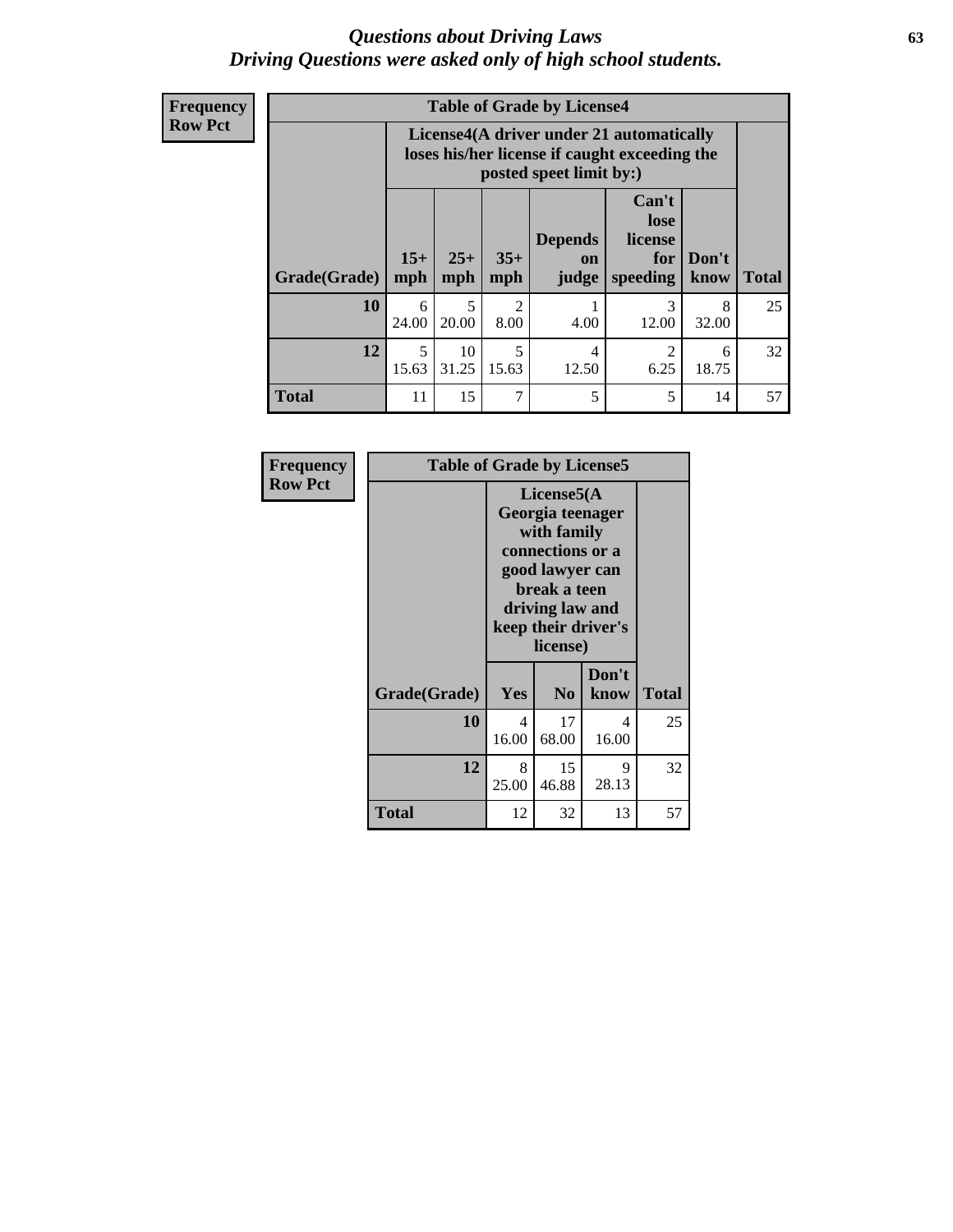#### *Questions about Driving Laws* **64** *Driving Questions were asked only of high school students.*

| <b>Frequency</b> | <b>Table of Grade by License6</b> |                                                                                                                                                 |                |               |              |  |
|------------------|-----------------------------------|-------------------------------------------------------------------------------------------------------------------------------------------------|----------------|---------------|--------------|--|
| <b>Row Pct</b>   |                                   | License <sub>6</sub> (I know a<br>friend or<br>classmate that<br>broke a teen<br>driving law,<br>but was allowed to<br>keep his/her<br>license) |                |               |              |  |
|                  | Grade(Grade)                      | <b>Yes</b>                                                                                                                                      | N <sub>0</sub> | Don't<br>know | <b>Total</b> |  |
|                  | 10                                | 10<br>40.00                                                                                                                                     | 8<br>32.00     | 7<br>28.00    | 25           |  |
|                  | 12                                | 12<br>37.50                                                                                                                                     | 11<br>34.38    | 9<br>28.13    | 32           |  |
|                  | <b>Total</b>                      | 22                                                                                                                                              | 19             | 16            | 57           |  |

| <b>Frequency</b> | <b>Table of Grade by License7</b> |                                                                             |                                                                                               |                                            |                        |              |  |
|------------------|-----------------------------------|-----------------------------------------------------------------------------|-----------------------------------------------------------------------------------------------|--------------------------------------------|------------------------|--------------|--|
| <b>Row Pct</b>   |                                   |                                                                             | License7(A student under the age of 18 cam loser<br>his/her driving privileges if he or she:) |                                            |                        |              |  |
|                  | Grade(Grade)                      | <b>Have</b><br>more than<br>10<br>unexcused<br>absences<br>per school<br>yr | Drop out<br>without<br>graduating                                                             | Bring<br>alcohol/drugs/weapon<br>to school | All of<br>the<br>above | <b>Total</b> |  |
|                  | 10                                | 4<br>16.00                                                                  | $\mathfrak{D}$<br>8.00                                                                        | $\Omega$<br>0.00                           | 19<br>76.00            | 25           |  |
|                  | 12                                | 8<br>25.00                                                                  | 3.13                                                                                          | 2<br>6.25                                  | 21<br>65.63            | 32           |  |
|                  | <b>Total</b>                      | 12                                                                          | 3                                                                                             | $\mathfrak{D}$                             | 40                     | 57           |  |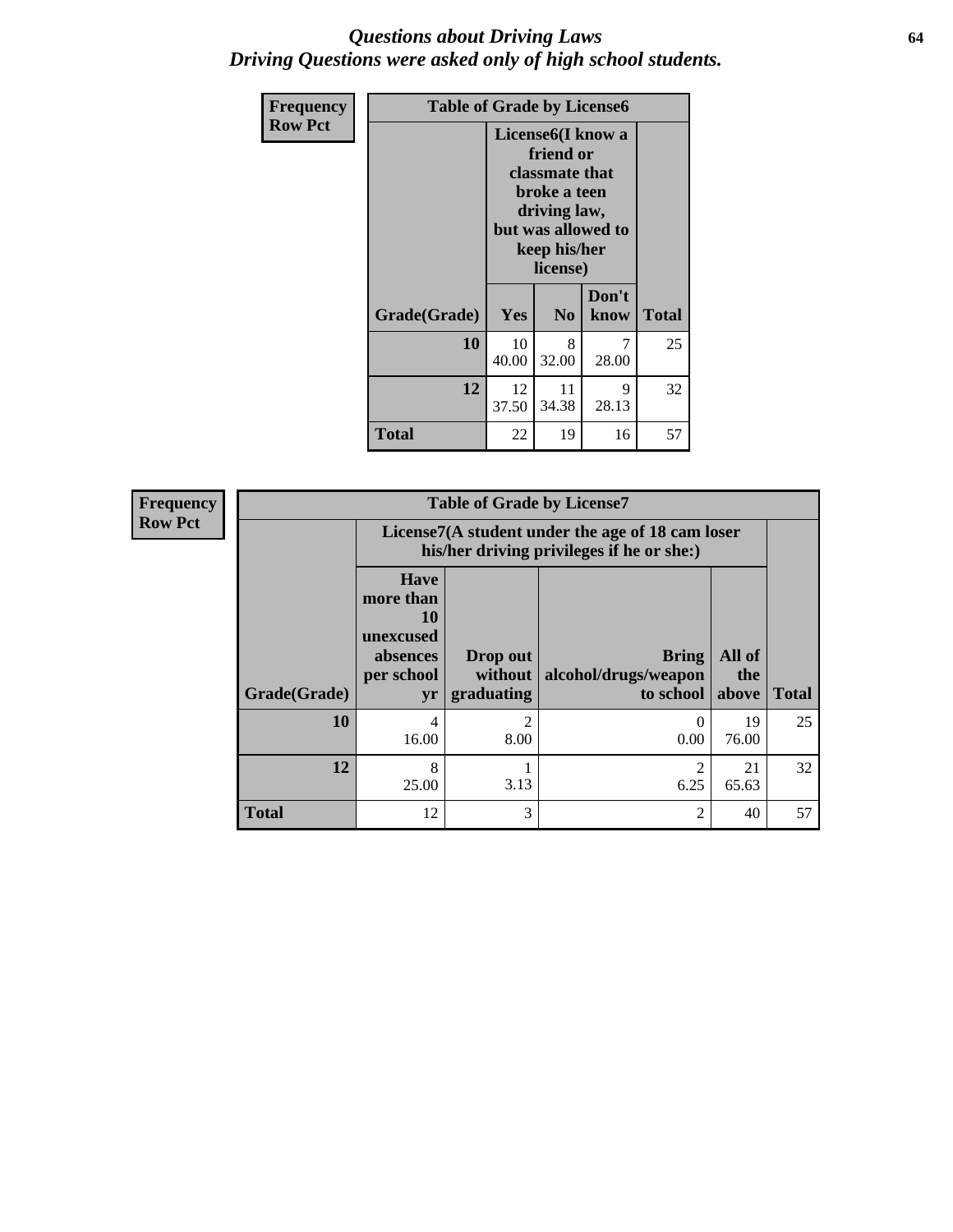## *Select Results by Gender* **65**

| Frequency      | <b>Table of SchoolClimate2 by Gender</b> |                |                                     |              |
|----------------|------------------------------------------|----------------|-------------------------------------|--------------|
| <b>Col Pct</b> | SchoolClimate2(I<br>feel successful at   | Gender(Gender) |                                     |              |
|                | school)                                  | <b>Female</b>  | <b>Male</b>                         | <b>Total</b> |
|                | <b>Strongly Agree</b>                    | 25.93          | 8<br>26.67                          | 15           |
|                | <b>Somewhat Agree</b>                    | 13<br>48.15    | 17<br>56.67                         | 30           |
|                | <b>Somewhat Disagree</b>                 | 4<br>14.81     | $\mathcal{D}_{\mathcal{L}}$<br>6.67 | 6            |
|                | <b>Strongly Disagree</b>                 | 3<br>11.11     | $\mathcal{R}$<br>10.00              | 6            |
|                | <b>Total</b>                             | 27             | 30                                  | 57           |

| Frequency      | <b>Table of SchoolClimate6 by Gender</b>                 |                                 |                                                                                                                                                                         |                |  |
|----------------|----------------------------------------------------------|---------------------------------|-------------------------------------------------------------------------------------------------------------------------------------------------------------------------|----------------|--|
| <b>Col Pct</b> | <b>SchoolClimate6(Teachers</b><br>treat me with respect) | Gender(Gender)<br><b>Female</b> | <b>Male</b>                                                                                                                                                             | <b>Total</b>   |  |
|                | <b>Strongly Agree</b>                                    | 10<br>37.04                     | 13<br>43.33                                                                                                                                                             | 23             |  |
|                | <b>Somewhat Agree</b>                                    | 12<br>44.44                     | 10<br>33.33                                                                                                                                                             | 22             |  |
|                | <b>Somewhat Disagree</b>                                 | 3<br>11.11                      | 5<br>16.67                                                                                                                                                              | 8              |  |
|                | <b>Strongly Disagree</b>                                 | $\mathfrak{D}$<br>7.41          | $\mathcal{D}_{\mathcal{A}}^{\mathcal{A}}(\mathcal{A})=\mathcal{D}_{\mathcal{A}}^{\mathcal{A}}(\mathcal{A})\mathcal{D}_{\mathcal{A}}^{\mathcal{A}}(\mathcal{A})$<br>6.67 | $\overline{4}$ |  |
|                | <b>Total</b>                                             | 27                              | 30                                                                                                                                                                      | 57             |  |

| <b>Frequency</b> | <b>Table of SchoolClimate8 by Gender</b>                                             |                                 |              |    |
|------------------|--------------------------------------------------------------------------------------|---------------------------------|--------------|----|
| <b>Col Pct</b>   | <b>SchoolClimate8(Students</b><br>are frequently<br>recognized for good<br>behavior) | Gender(Gender)<br><b>Female</b> | <b>Total</b> |    |
|                  | <b>Strongly Agree</b>                                                                | 3.70                            | 4<br>13.33   | 5  |
|                  | <b>Somewhat Agree</b>                                                                | 10<br>37.04                     | 11<br>36.67  | 21 |
|                  | <b>Somewhat Disagree</b>                                                             | 12<br>44.44                     | 11<br>36.67  | 23 |
|                  | <b>Strongly Disagree</b>                                                             | 4<br>14.81                      | 4<br>13.33   | 8  |
|                  | Total                                                                                | 27                              | 30           | 57 |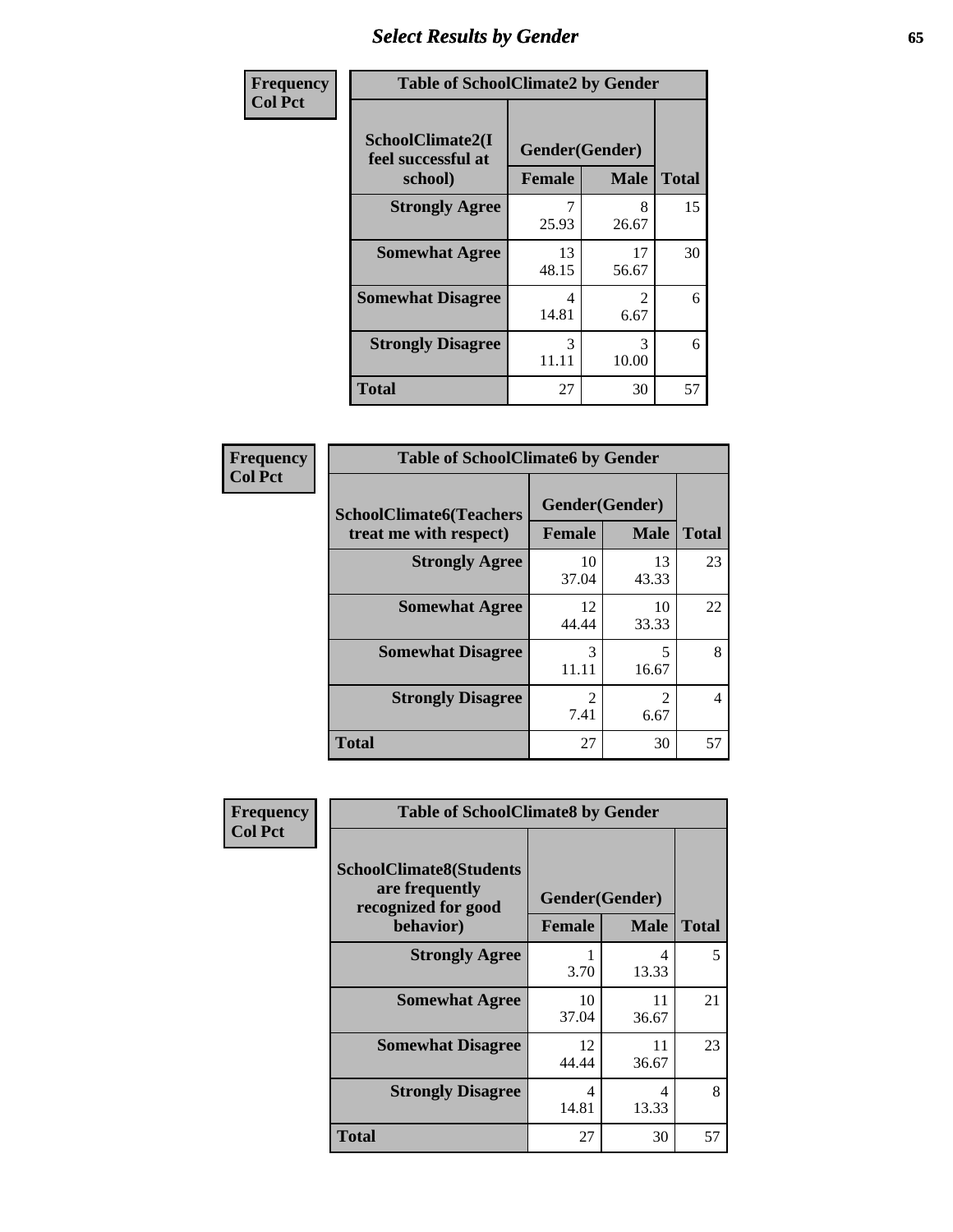## *Select Results by Gender* **66**

| Frequency      | <b>Table of Gender by Dropout</b> |                                                                        |                |              |
|----------------|-----------------------------------|------------------------------------------------------------------------|----------------|--------------|
| <b>Row Pct</b> |                                   | Dropout(I<br>have<br>thought<br>about<br>dropping<br>out of<br>school) |                |              |
|                | Gender(Gender)                    | Yes                                                                    | N <sub>0</sub> | <b>Total</b> |
|                | <b>Female</b>                     | 9<br>33.33                                                             | 18<br>66.67    | 27           |
|                | <b>Male</b>                       | 8<br>26.67                                                             | 22<br>73.33    | 30           |
|                | <b>Total</b>                      | 17                                                                     | 40             | 57           |

| <b>Frequency</b> | <b>Table of Gender by Dropoutreason</b> |                                                                    |              |                                 |                                |              |              |
|------------------|-----------------------------------------|--------------------------------------------------------------------|--------------|---------------------------------|--------------------------------|--------------|--------------|
| <b>Row Pct</b>   |                                         | Dropoutreason(If I dropped out the<br>reason would most likely be) |              |                                 |                                |              |              |
|                  | Gender(Gender)                          | Won't<br><b>Drop</b><br>out                                        | <b>Bored</b> | <b>Family</b><br><b>Reasons</b> | <b>Being</b><br><b>Bullied</b> | <b>Other</b> | <b>Total</b> |
|                  | <b>Female</b>                           | 16<br>59.26                                                        | 5<br>18.52   | っ<br>7.41                       | 3.70                           | 3<br>11.11   | 27           |
|                  | <b>Male</b>                             | 21<br>70.00                                                        | 3<br>10.00   | 3.33                            | 3.33                           | 4<br>13.33   | 30           |
|                  | <b>Total</b>                            | 37                                                                 | 8            | 3                               | $\mathfrak{D}$                 | 7            | 57           |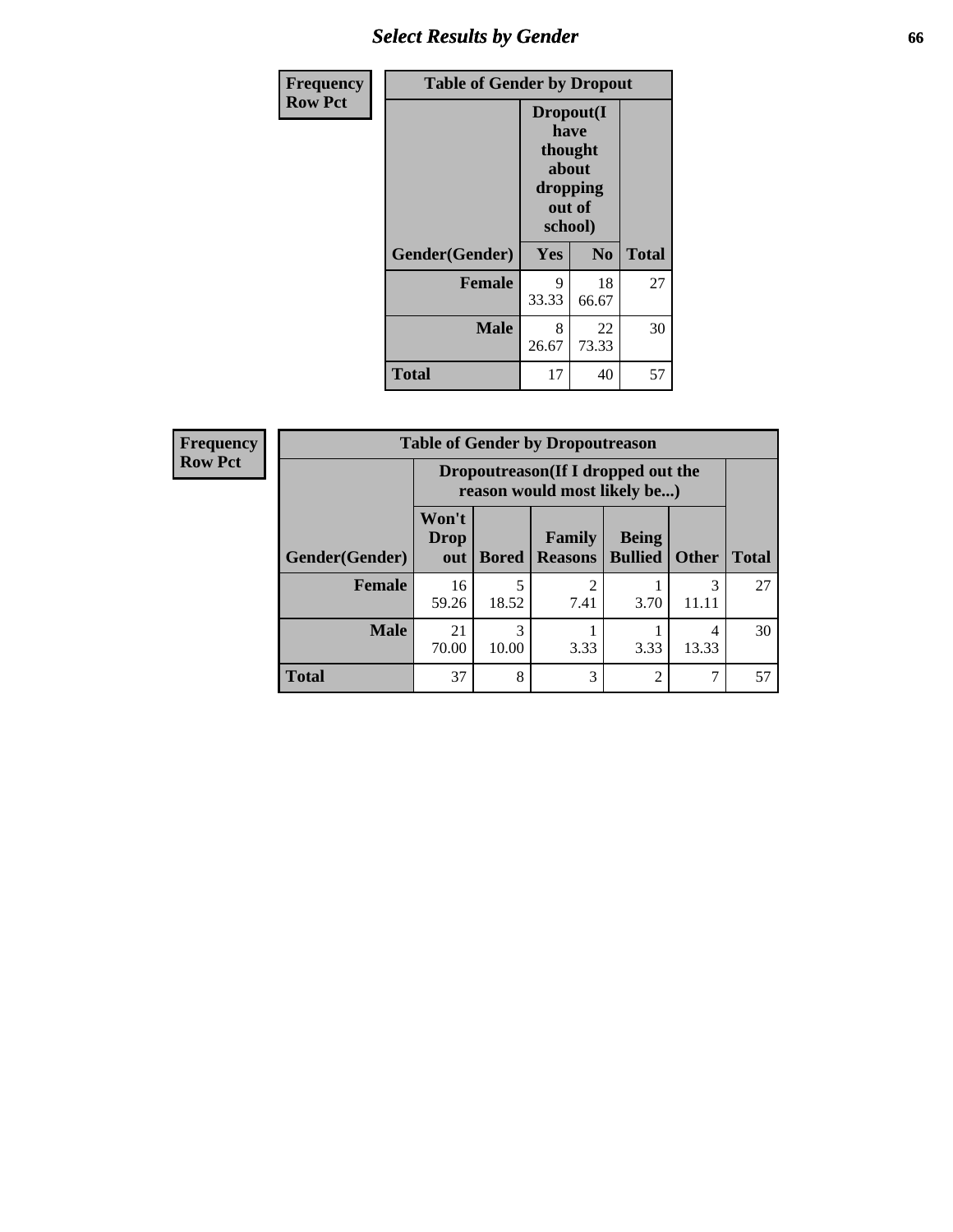*School Safety* **67**

| Frequency      | <b>Table of Gender by Bullied2</b> |                 |                |              |  |
|----------------|------------------------------------|-----------------|----------------|--------------|--|
| <b>Row Pct</b> |                                    | <b>Bullied2</b> |                |              |  |
|                | Gender(Gender)                     | Yes             | N <sub>0</sub> | <b>Total</b> |  |
|                | <b>Female</b>                      | 3               | 24<br>88.89    | 27           |  |
|                | <b>Male</b>                        | 2<br>6.67       | 28<br>93.33    | 30           |  |
|                | <b>Total</b>                       | 5               | 52             | 57           |  |

| <b>Frequency</b> | <b>Table of Gender by Bulliedothers2</b> |                       |                |              |
|------------------|------------------------------------------|-----------------------|----------------|--------------|
| <b>Row Pct</b>   |                                          | <b>Bulliedothers2</b> |                |              |
|                  | Gender(Gender)                           | <b>Yes</b>            | N <sub>0</sub> | <b>Total</b> |
|                  | <b>Female</b>                            | 7.41                  | 25<br>92.59    | 27           |
|                  | <b>Male</b>                              | 4<br>13.33            | 26<br>86.67    | 30           |
|                  | <b>Total</b>                             | 6                     | 51             | 57           |

| Frequency      | <b>Table of Gender by Weaponschool2</b> |                      |                |              |
|----------------|-----------------------------------------|----------------------|----------------|--------------|
| <b>Row Pct</b> |                                         | <b>Weaponschool2</b> |                |              |
|                | Gender(Gender)                          | Yes                  | N <sub>0</sub> | <b>Total</b> |
|                | <b>Female</b>                           | 3.70                 | 26<br>96.30    | 27           |
|                | <b>Male</b>                             | 3.33                 | 29<br>96.67    | 30           |
|                | <b>Total</b>                            | 2                    | 55             | 57           |

| Frequency      | <b>Table of Gender by Absentunsafe2</b> |               |                |              |
|----------------|-----------------------------------------|---------------|----------------|--------------|
| <b>Row Pct</b> |                                         | Absentunsafe2 |                |              |
|                | Gender(Gender)                          | Yes           | N <sub>0</sub> | <b>Total</b> |
|                | <b>Female</b>                           | 3.70          | 26<br>96.30    | 27           |
|                | <b>Male</b>                             | 10.00         | 27<br>90.00    | 30           |
|                | <b>Total</b>                            | 4             | 53             | 57           |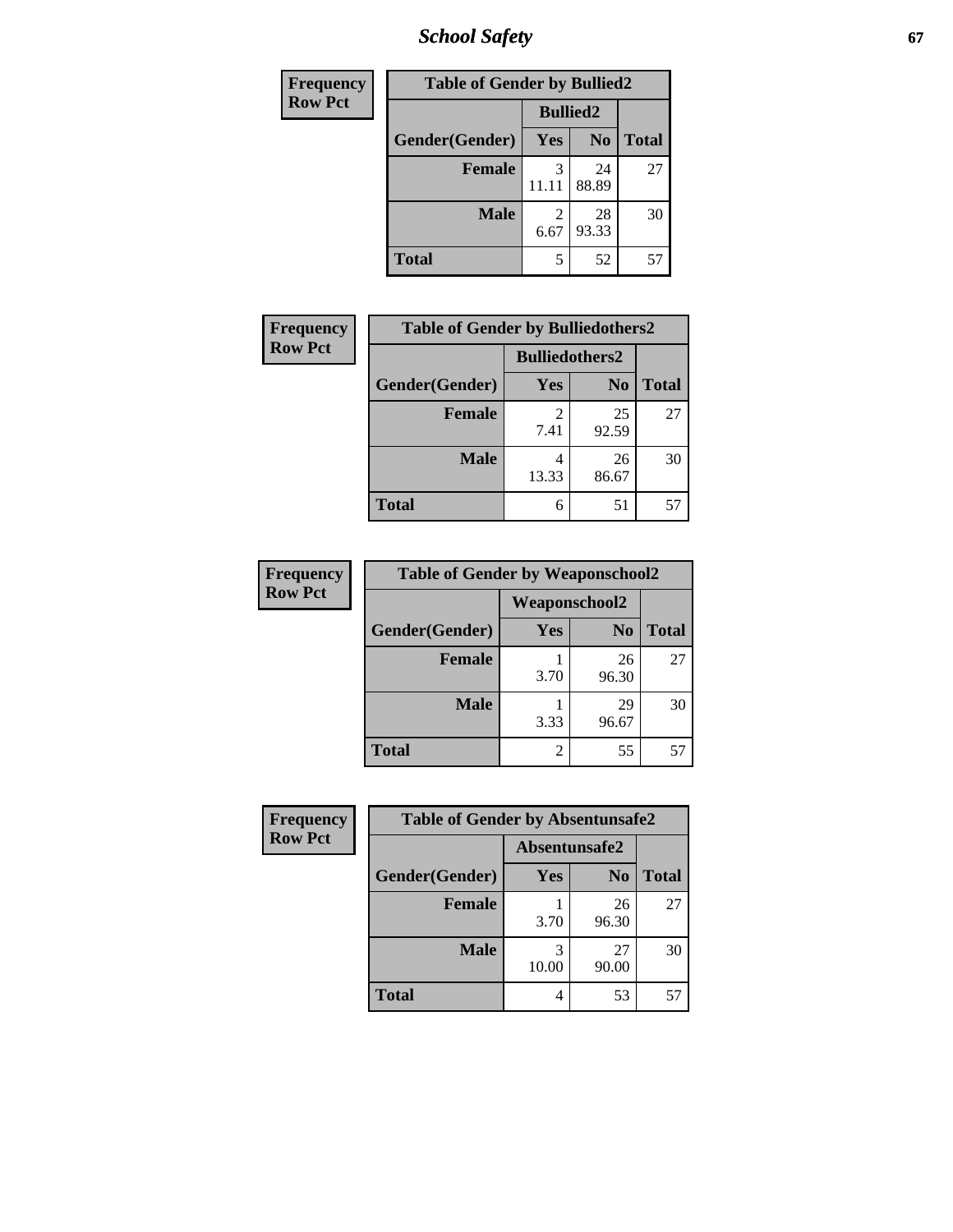*School Safety* **68**

| Frequency      | <b>Table of Gender by Gangself</b> |                                                                                                |                |              |
|----------------|------------------------------------|------------------------------------------------------------------------------------------------|----------------|--------------|
| <b>Row Pct</b> |                                    | Gangself(I<br>have<br>participated<br>in illegal gang<br>activities in<br>the past 30<br>days) |                |              |
|                | Gender(Gender)                     | Yes                                                                                            | N <sub>0</sub> | <b>Total</b> |
|                | <b>Female</b>                      | 4<br>14.81                                                                                     | 23<br>85.19    | 27           |
|                | <b>Male</b>                        | 3<br>10.00                                                                                     | 27<br>90.00    | 30           |
|                | <b>Total</b>                       | 7                                                                                              | 50             | 57           |

| Frequency      | <b>Table of Gender by Gangpeers</b> |                                                                                                                     |                |              |
|----------------|-------------------------------------|---------------------------------------------------------------------------------------------------------------------|----------------|--------------|
| <b>Row Pct</b> |                                     | Gangpeers(I<br>have friends<br>who have<br>participated<br>in illegal gang<br>activities in<br>the past 30<br>days) |                |              |
|                | Gender(Gender)                      | Yes                                                                                                                 | N <sub>0</sub> | <b>Total</b> |
|                | <b>Female</b>                       | 6<br>22.22                                                                                                          | 21<br>77.78    | 27           |
|                | <b>Male</b>                         | 10<br>33.33                                                                                                         | 20<br>66.67    | 30           |
|                | <b>Total</b>                        | 16                                                                                                                  | 41             | 57           |

| Frequency      | <b>Table of Gender by Pickedon2</b> |            |                |              |
|----------------|-------------------------------------|------------|----------------|--------------|
| <b>Row Pct</b> |                                     | Pickedon2  |                |              |
|                | Gender(Gender)                      | <b>Yes</b> | N <sub>0</sub> | <b>Total</b> |
|                | <b>Female</b>                       | 4<br>14.81 | 23<br>85.19    | 27           |
|                | <b>Male</b>                         | 9<br>30.00 | 21<br>70.00    | 30           |
|                | <b>Total</b>                        | 13         | 44             | 57           |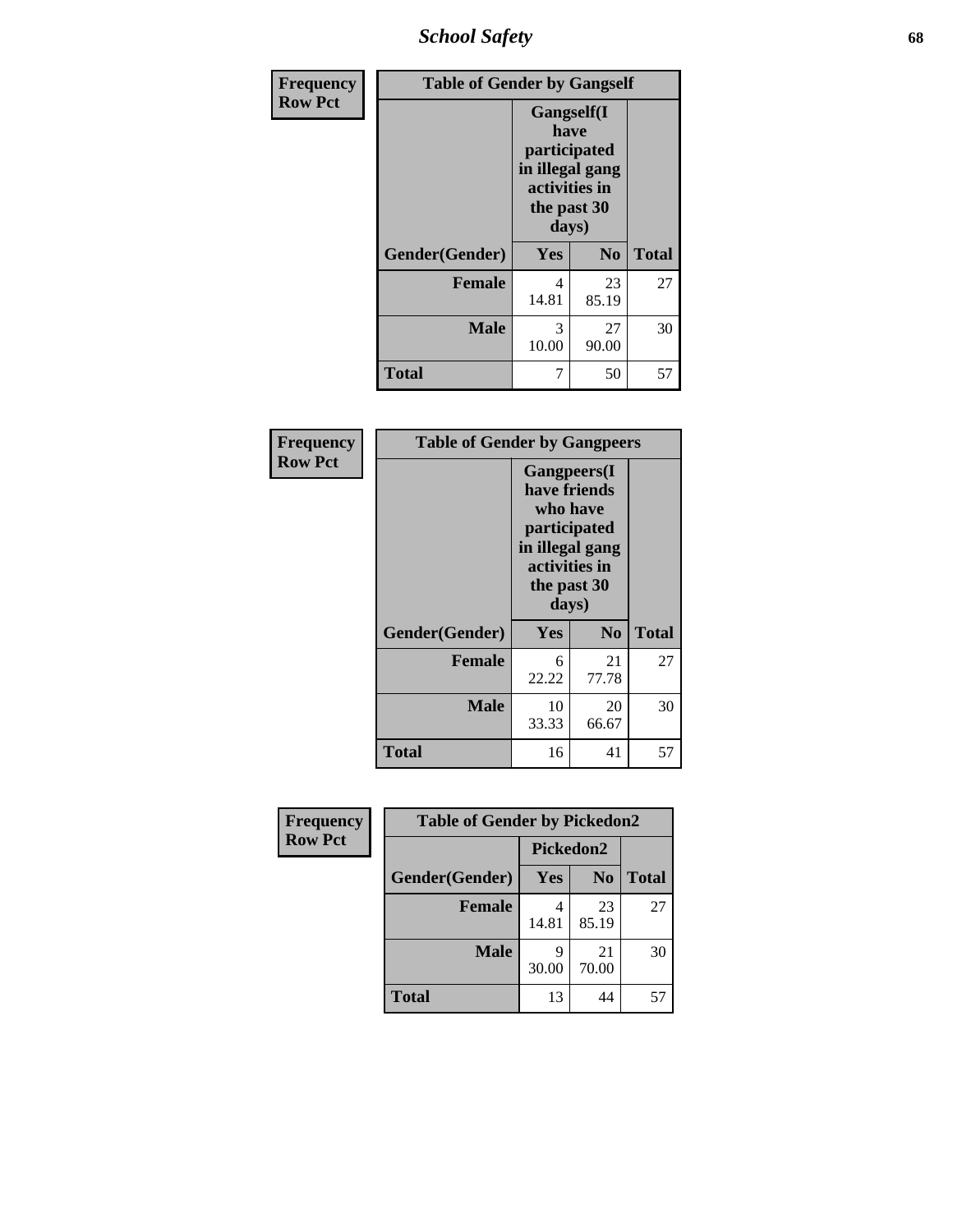*School Safety* **69**

| Frequency      | <b>Table of Gender by Safeschool2</b> |             |                |              |
|----------------|---------------------------------------|-------------|----------------|--------------|
| <b>Row Pct</b> |                                       |             | Safeschool2    |              |
|                | Gender(Gender)                        | Yes         | N <sub>0</sub> | <b>Total</b> |
|                | <b>Female</b>                         | 21<br>77.78 | 6<br>22.22     | 27           |
|                | <b>Male</b>                           | 23<br>76.67 | 23.33          | 30           |
|                | <b>Total</b>                          | 44          | 13             | 57           |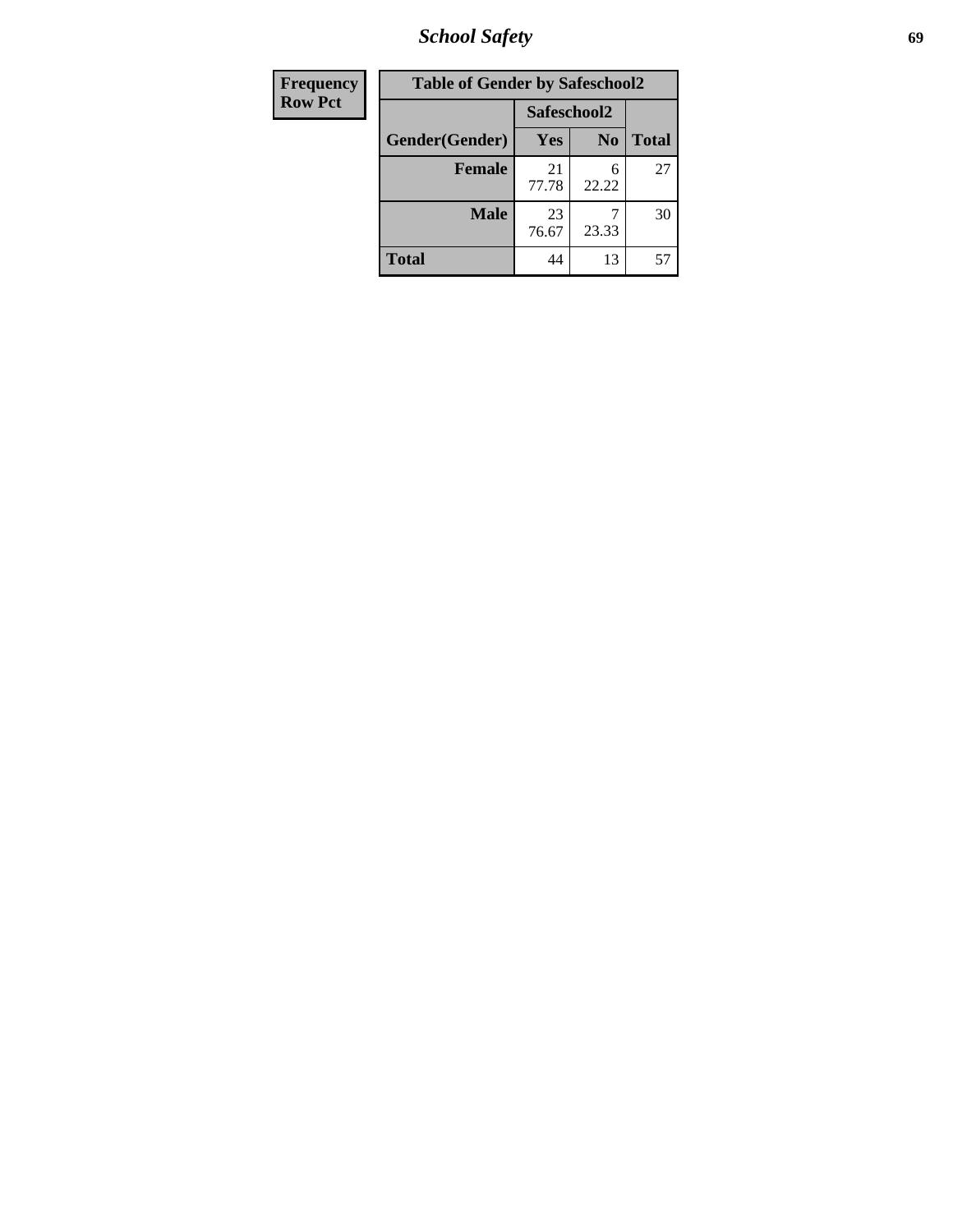# *Incidence of Drug Use* **70**

| <b>Frequency</b> | <b>Table of Gender by AlcoholAlt</b> |                                          |                |              |  |
|------------------|--------------------------------------|------------------------------------------|----------------|--------------|--|
| <b>Row Pct</b>   |                                      | AlcoholAlt(Alcohol<br>use, past 30 days) |                |              |  |
|                  | Gender(Gender)                       | <b>Yes</b>                               | N <sub>0</sub> | <b>Total</b> |  |
|                  | <b>Female</b>                        | 10<br>37.04                              | 17<br>62.96    | 27           |  |
|                  | <b>Male</b>                          | 8<br>26.67                               | 22<br>73.33    | 30           |  |
|                  | <b>Total</b>                         | 18                                       | 39             | 57           |  |

| Frequency      | <b>Table of Gender by TobaccoAny</b> |                                          |                |              |
|----------------|--------------------------------------|------------------------------------------|----------------|--------------|
| <b>Row Pct</b> |                                      | TobaccoAny(Tobacco<br>use, past 30 days) |                |              |
|                | Gender(Gender)                       | Yes                                      | N <sub>0</sub> | <b>Total</b> |
|                | <b>Female</b>                        | 6<br>22.22                               | 21<br>77.78    | 27           |
|                | <b>Male</b>                          | 23.33                                    | 23<br>76.67    | 30           |
|                | <b>Total</b>                         | 13                                       | 44             | 57           |

| <b>Frequency</b> |                | <b>Table of Gender by MarijuanaAlt</b> |                                              |       |
|------------------|----------------|----------------------------------------|----------------------------------------------|-------|
| <b>Row Pct</b>   |                |                                        | MarijuanaAlt(Marijuana<br>use, past 30 days) |       |
|                  | Gender(Gender) | <b>Yes</b>                             | N <sub>0</sub>                               | Total |
|                  | <b>Female</b>  | ¬<br>25.93                             | 20<br>74.07                                  | 27    |
|                  | <b>Male</b>    | 4<br>13.33                             | 26<br>86.67                                  | 30    |
|                  | <b>Total</b>   | 11                                     | 46                                           | 57    |

| <b>Frequency</b> | <b>Table of Gender by OtherDrugAny</b> |                                                      |                |              |
|------------------|----------------------------------------|------------------------------------------------------|----------------|--------------|
| <b>Row Pct</b>   |                                        | <b>OtherDrugAny(Other</b><br>drug use, past 30 days) |                |              |
|                  | Gender(Gender)                         | <b>Yes</b>                                           | N <sub>0</sub> | <b>Total</b> |
|                  | <b>Female</b>                          | 3                                                    | 24<br>88.89    | 27           |
|                  | <b>Male</b>                            | 4<br>13.33                                           | 26<br>86.67    | 30           |
|                  | <b>Total</b>                           | 7                                                    | 50             | 57           |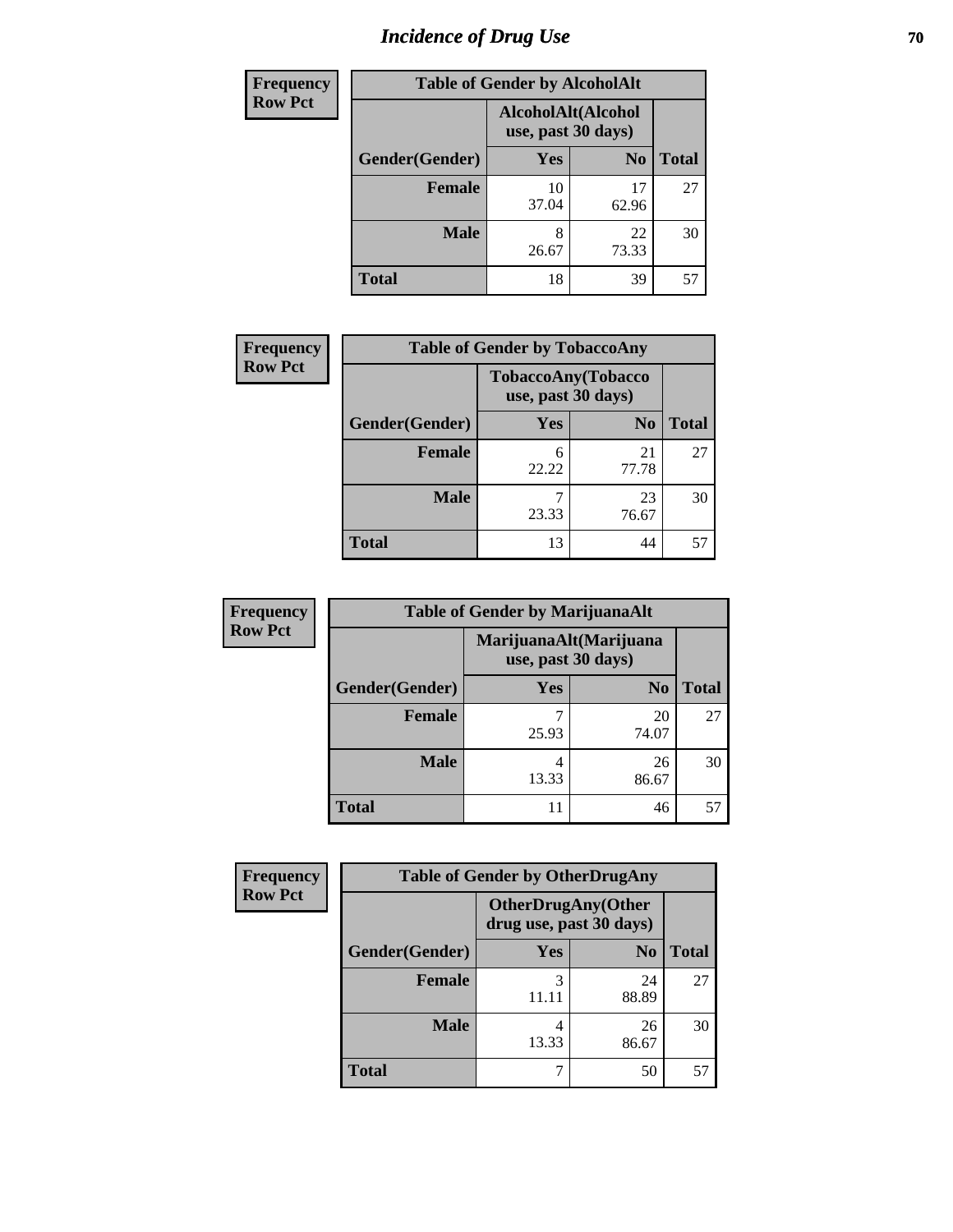#### *Average Age at Onset of Use* **71** *Results for "Average Age at Onset of Use" questions exclude students who said they did not use that substance*

#### **Gender=Female**

| <b>Variable</b>                 | Label                                                              | <b>Mean</b> |
|---------------------------------|--------------------------------------------------------------------|-------------|
| Alcoholinit2                    | I started using alcohol when I was                                 | 13.88       |
| Cigarettesinit2                 | I started smoking tobacco when I was                               | 13.50       |
| Smokelessinit2                  | I started chewing tobacco when I was                               | 13.00       |
| Marijuanainit2                  | I started using marijuana when I was                               | 13.70       |
| Cocaineinit2                    | I started using cocaine when I was                                 | 12.67       |
| Inhalantsinit2                  | I started using inhalants when I was                               | 13.00       |
| Steroidsinit2                   | I started using steroids when I was                                | 13.00       |
| Ecstasyinit2                    | I started using ecstasy when I was                                 | 13.33       |
| Methinit2                       | I started using methamphetamines when I was                        | 12.67       |
| Hallucinogensinit2              | I started using hallucinogens when I was                           | 16.00       |
| Prescription in it <sub>2</sub> | I started using prescription drugs not prescribed to me when I was | 14.00       |

#### **Gender=Male**

| <b>Variable</b>    | Label                                                              | <b>Mean</b> |
|--------------------|--------------------------------------------------------------------|-------------|
| Alcoholinit2       | I started using alcohol when I was                                 | 13.76       |
| Cigarettesinit2    | I started smoking tobacco when I was                               | 13.33       |
| Smokelessinit2     | I started chewing tobacco when I was                               | 13.83       |
| Marijuanainit2     | I started using marijuana when I was                               | 14.00       |
| Cocaineinit2       | I started using cocaine when I was                                 | 15.00       |
| Inhalantsinit2     | I started using inhalants when I was                               | 13.00       |
| Steroidsinit2      | I started using steroids when I was                                | 12.00       |
| Ecstasyinit2       | I started using ecstasy when I was                                 | 11.67       |
| Methinit2          | I started using methamphetamines when I was                        | 16.00       |
| Hallucinogensinit2 | I started using hallucinogens when I was                           | 11.50       |
| Prescriptioninit2  | I started using prescription drugs not prescribed to me when I was | 13.67       |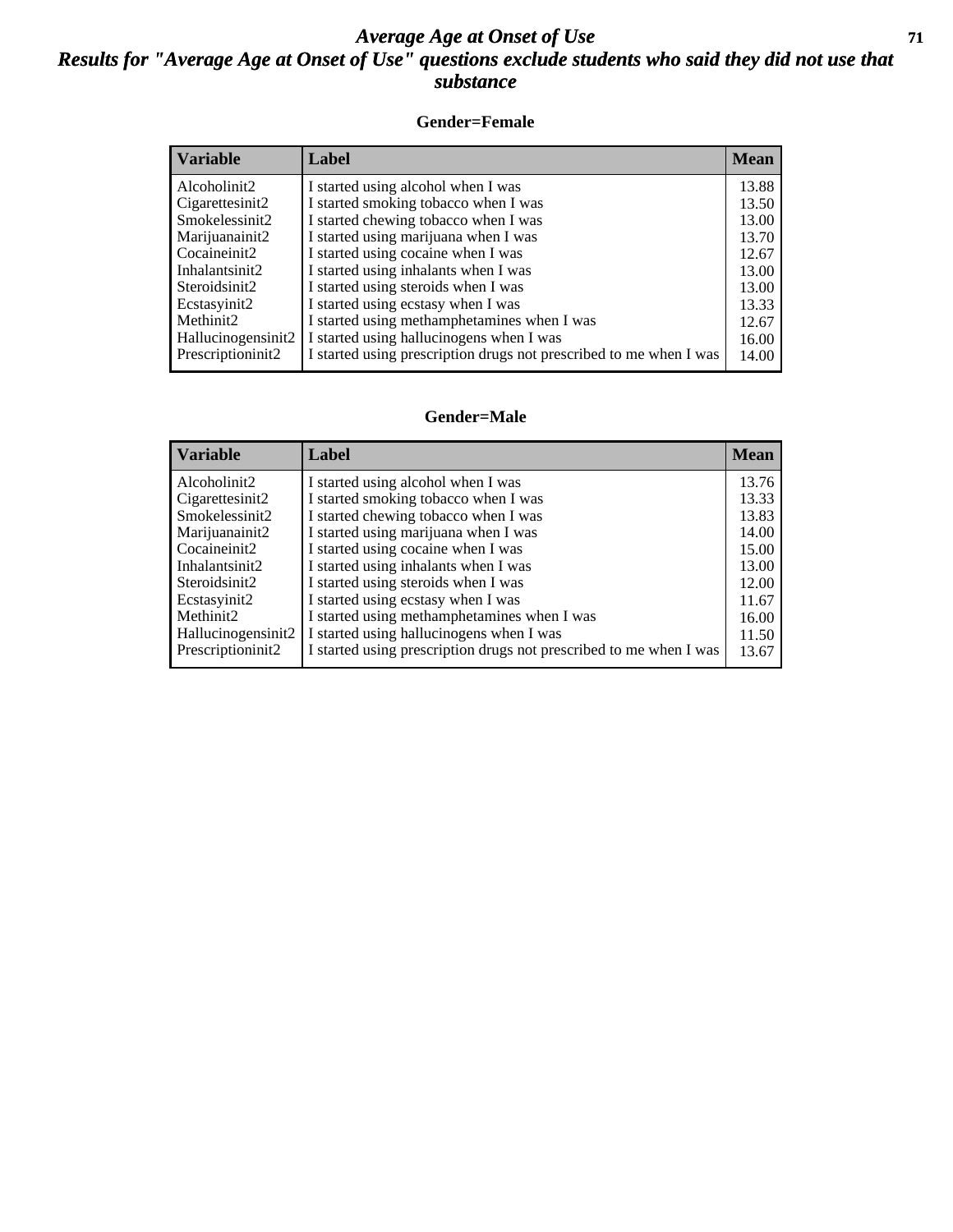# *I Think These Drugs are Harmful* **72**

| <b>Frequency</b> | <b>Table of Gender by Alcoholharmdich</b> |                                                   |                        |              |
|------------------|-------------------------------------------|---------------------------------------------------|------------------------|--------------|
| <b>Row Pct</b>   |                                           | Alcoholharmdich(I<br>think alcohol is<br>harmful) |                        |              |
|                  | Gender(Gender)                            | <b>Yes</b>                                        | N <sub>0</sub>         | <b>Total</b> |
|                  | <b>Female</b>                             | 25<br>92.59                                       | $\mathfrak{D}$<br>7.41 | 27           |
|                  | <b>Male</b>                               | 22<br>73.33                                       | 8<br>26.67             | 30           |
|                  | <b>Total</b>                              | 47                                                | 10                     | 57           |

| Frequency      | <b>Table of Gender by Tobaccoharmdich</b> |                                       |                        |              |
|----------------|-------------------------------------------|---------------------------------------|------------------------|--------------|
| <b>Row Pct</b> |                                           | Tobaccoharmdich(I<br>think tobacco is | harmful)               |              |
|                | Gender(Gender)                            | Yes                                   | N <sub>0</sub>         | <b>Total</b> |
|                | <b>Female</b>                             | 26<br>96.30                           | 3.70                   | 27           |
|                | <b>Male</b>                               | 28<br>93.33                           | $\mathfrak{D}$<br>6.67 | 30           |
|                | <b>Total</b>                              | 54                                    | 3                      | 57           |

| Frequency      | <b>Table of Gender by Marijuanaharmdich</b> |                                                       |                |              |  |
|----------------|---------------------------------------------|-------------------------------------------------------|----------------|--------------|--|
| <b>Row Pct</b> |                                             | Marijuanaharmdich(I<br>think marijuana is<br>harmful) |                |              |  |
|                | Gender(Gender)                              | <b>Yes</b>                                            | N <sub>0</sub> | <b>Total</b> |  |
|                | <b>Female</b>                               | 22<br>81.48                                           | 5<br>18.52     | 27           |  |
|                | <b>Male</b>                                 | 22<br>73.33                                           | 8<br>26.67     | 30           |  |
|                | <b>Total</b>                                | 44                                                    | 13             | 57           |  |

| Frequency      | <b>Table of Gender by Otherdrugharmdich</b> |                                                          |                        |              |  |
|----------------|---------------------------------------------|----------------------------------------------------------|------------------------|--------------|--|
| <b>Row Pct</b> |                                             | Otherdrugharmdich(I<br>think other drugs are<br>harmful) |                        |              |  |
|                | Gender(Gender)                              | <b>Yes</b>                                               | N <sub>0</sub>         | <b>Total</b> |  |
|                | <b>Female</b>                               | 27<br>100.00                                             | 0.00                   | 27           |  |
|                | <b>Male</b>                                 | 28<br>93.33                                              | $\overline{2}$<br>6.67 | 30           |  |
|                | <b>Total</b>                                | 55                                                       | $\overline{2}$         | 57           |  |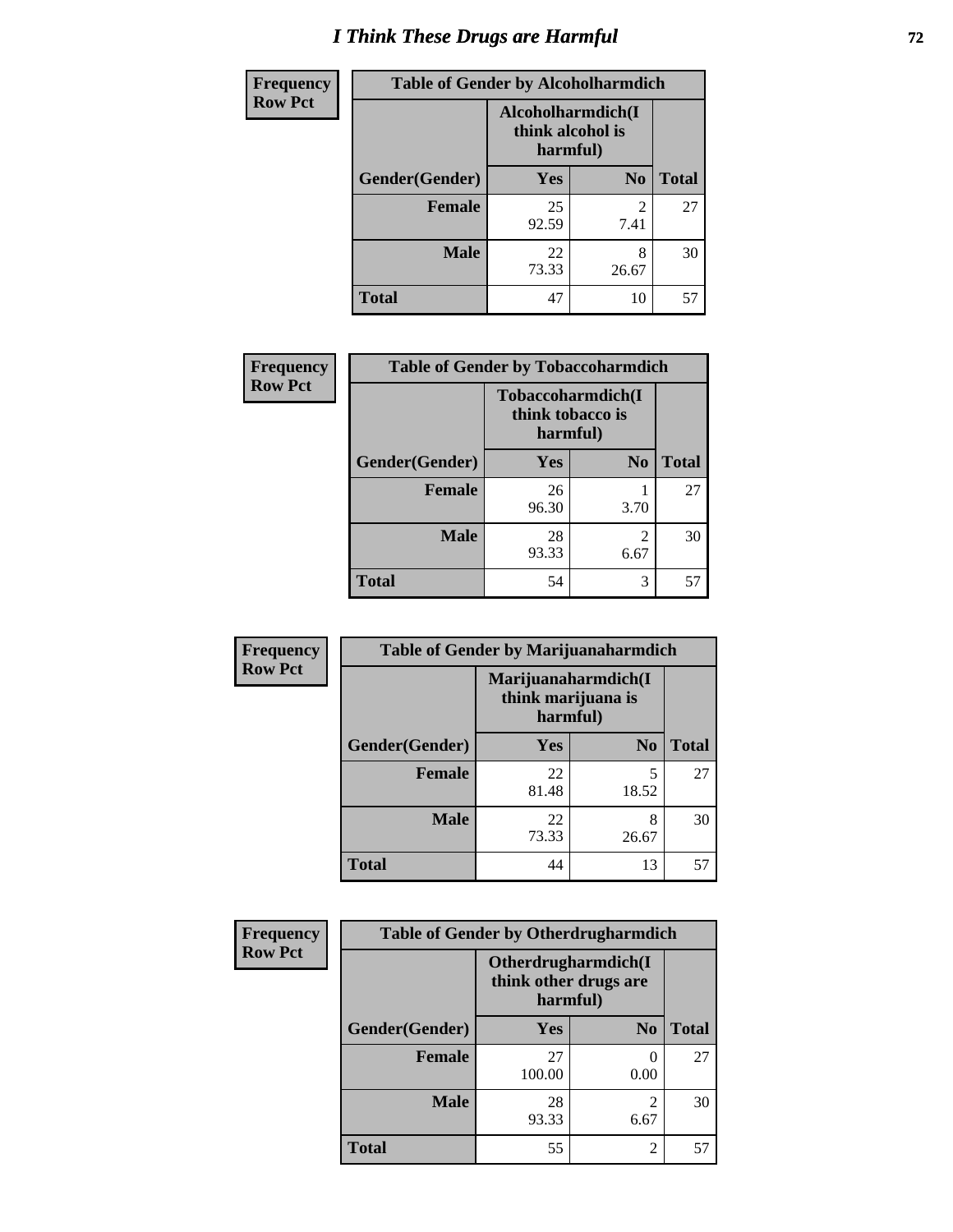| <b>Frequency</b> | <b>Table of Gender by Alcohollocation1</b> |                                                               |             |              |
|------------------|--------------------------------------------|---------------------------------------------------------------|-------------|--------------|
| <b>Row Pct</b>   |                                            | <b>Alcohollocation1(Places</b><br><b>Friends Use Alcohol)</b> |             |              |
|                  | Gender(Gender)                             |                                                               | Do Not Use  | <b>Total</b> |
|                  | <b>Female</b>                              | 18<br>66.67                                                   | 9<br>33.33  | 27           |
|                  | <b>Male</b>                                | 16<br>53.33                                                   | 14<br>46.67 | 30           |
|                  | <b>Total</b>                               | 34                                                            | 23          | 57           |

| <b>Frequency</b> | <b>Table of Gender by Alcohollocation2</b> |                                                               |             |              |
|------------------|--------------------------------------------|---------------------------------------------------------------|-------------|--------------|
| <b>Row Pct</b>   |                                            | <b>Alcohollocation2(Places</b><br><b>Friends Use Alcohol)</b> |             |              |
|                  | Gender(Gender)                             |                                                               | Home        | <b>Total</b> |
|                  | Female                                     | 16<br>59.26                                                   | 11<br>40.74 | 27           |
|                  | <b>Male</b>                                | 18<br>60.00                                                   | 12<br>40.00 | 30           |
|                  | <b>Total</b>                               | 34                                                            | 23          | 57           |

| Frequency      | <b>Table of Gender by Alcohollocation3</b> |             |                                                               |              |
|----------------|--------------------------------------------|-------------|---------------------------------------------------------------|--------------|
| <b>Row Pct</b> |                                            |             | <b>Alcohollocation3(Places</b><br><b>Friends Use Alcohol)</b> |              |
|                | Gender(Gender)                             |             | <b>School</b>                                                 | <b>Total</b> |
|                | <b>Female</b>                              | 26<br>96.30 | 3.70                                                          | 27           |
|                | <b>Male</b>                                | 27<br>90.00 | 10.00                                                         | 30           |
|                | <b>Total</b>                               | 53          | 4                                                             | 57           |

| <b>Frequency</b> | <b>Table of Gender by Alcohollocation4</b> |                                                               |            |              |
|------------------|--------------------------------------------|---------------------------------------------------------------|------------|--------------|
| <b>Row Pct</b>   |                                            | <b>Alcohollocation4(Places</b><br><b>Friends Use Alcohol)</b> |            |              |
|                  | Gender(Gender)                             |                                                               | Car        | <b>Total</b> |
|                  | <b>Female</b>                              | 25<br>92.59                                                   | 7.41       | 27           |
|                  | <b>Male</b>                                | 27<br>90.00                                                   | 3<br>10.00 | 30           |
|                  | <b>Total</b>                               | 52                                                            | 5          | 57           |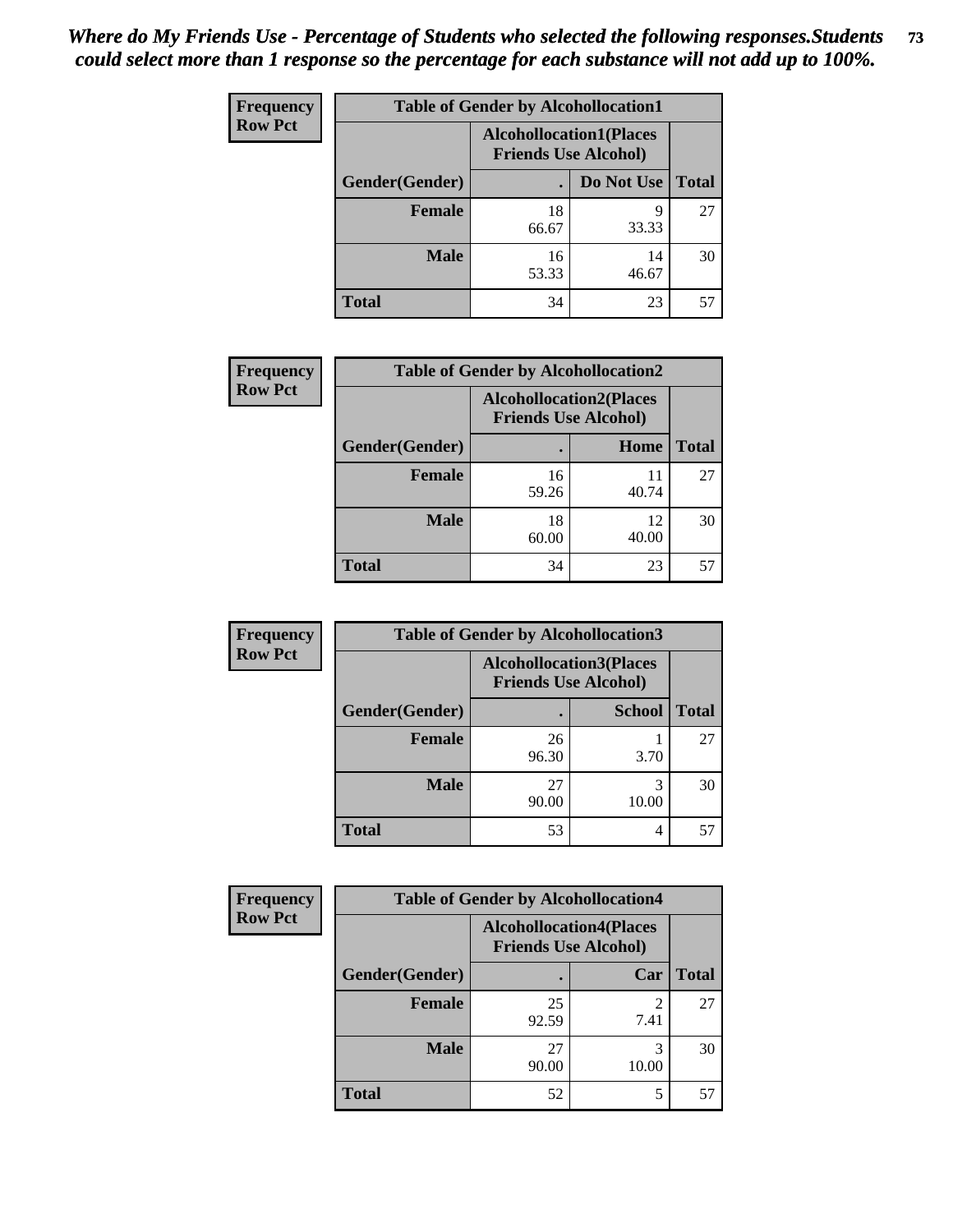| <b>Frequency</b> | <b>Table of Gender by Alcohollocation5</b> |                                                                |                          |              |
|------------------|--------------------------------------------|----------------------------------------------------------------|--------------------------|--------------|
| <b>Row Pct</b>   |                                            | <b>Alcohollocation5</b> (Places<br><b>Friends Use Alcohol)</b> |                          |              |
|                  | <b>Gender</b> (Gender)                     |                                                                | <b>Friend's</b><br>House | <b>Total</b> |
|                  | <b>Female</b>                              | 16<br>59.26                                                    | 11<br>40.74              | 27           |
|                  | <b>Male</b>                                | 13<br>43.33                                                    | 17<br>56.67              | 30           |
|                  | <b>Total</b>                               | 29                                                             | 28                       | 57           |

| Frequency      | <b>Table of Gender by Alcohollocation6</b> |                                                               |              |              |  |
|----------------|--------------------------------------------|---------------------------------------------------------------|--------------|--------------|--|
| <b>Row Pct</b> |                                            | <b>Alcohollocation6(Places</b><br><b>Friends Use Alcohol)</b> |              |              |  |
|                | Gender(Gender)                             |                                                               | <b>Other</b> | <b>Total</b> |  |
|                | <b>Female</b>                              | 19<br>70.37                                                   | 8<br>29.63   | 27           |  |
|                | <b>Male</b>                                | 22<br>73.33                                                   | 8<br>26.67   | 30           |  |
|                | <b>Total</b>                               | 41                                                            | 16           | 57           |  |

| Frequency      | <b>Table of Gender by Tobaccolocation1</b> |                                                               |             |              |  |
|----------------|--------------------------------------------|---------------------------------------------------------------|-------------|--------------|--|
| <b>Row Pct</b> |                                            | <b>Tobaccolocation1(Places</b><br><b>Friends Use Tobacco)</b> |             |              |  |
|                | Gender(Gender)                             |                                                               | Do Not Use  | <b>Total</b> |  |
|                | Female                                     | 13<br>48.15                                                   | 14<br>51.85 | 27           |  |
|                | <b>Male</b>                                | 56.67                                                         | 13<br>43.33 | 30           |  |
|                | <b>Total</b>                               | 30                                                            | 27          | 57           |  |

| <b>Frequency</b> | <b>Table of Gender by Tobaccolocation2</b> |                                                               |             |              |
|------------------|--------------------------------------------|---------------------------------------------------------------|-------------|--------------|
| <b>Row Pct</b>   |                                            | <b>Tobaccolocation2(Places</b><br><b>Friends Use Tobacco)</b> |             |              |
|                  | Gender(Gender)                             |                                                               | Home        | <b>Total</b> |
|                  | Female                                     | 20<br>74.07                                                   | 25.93       | 27           |
|                  | <b>Male</b>                                | 19<br>63.33                                                   | 11<br>36.67 | 30           |
|                  | <b>Total</b>                               | 39                                                            | 18          | 57           |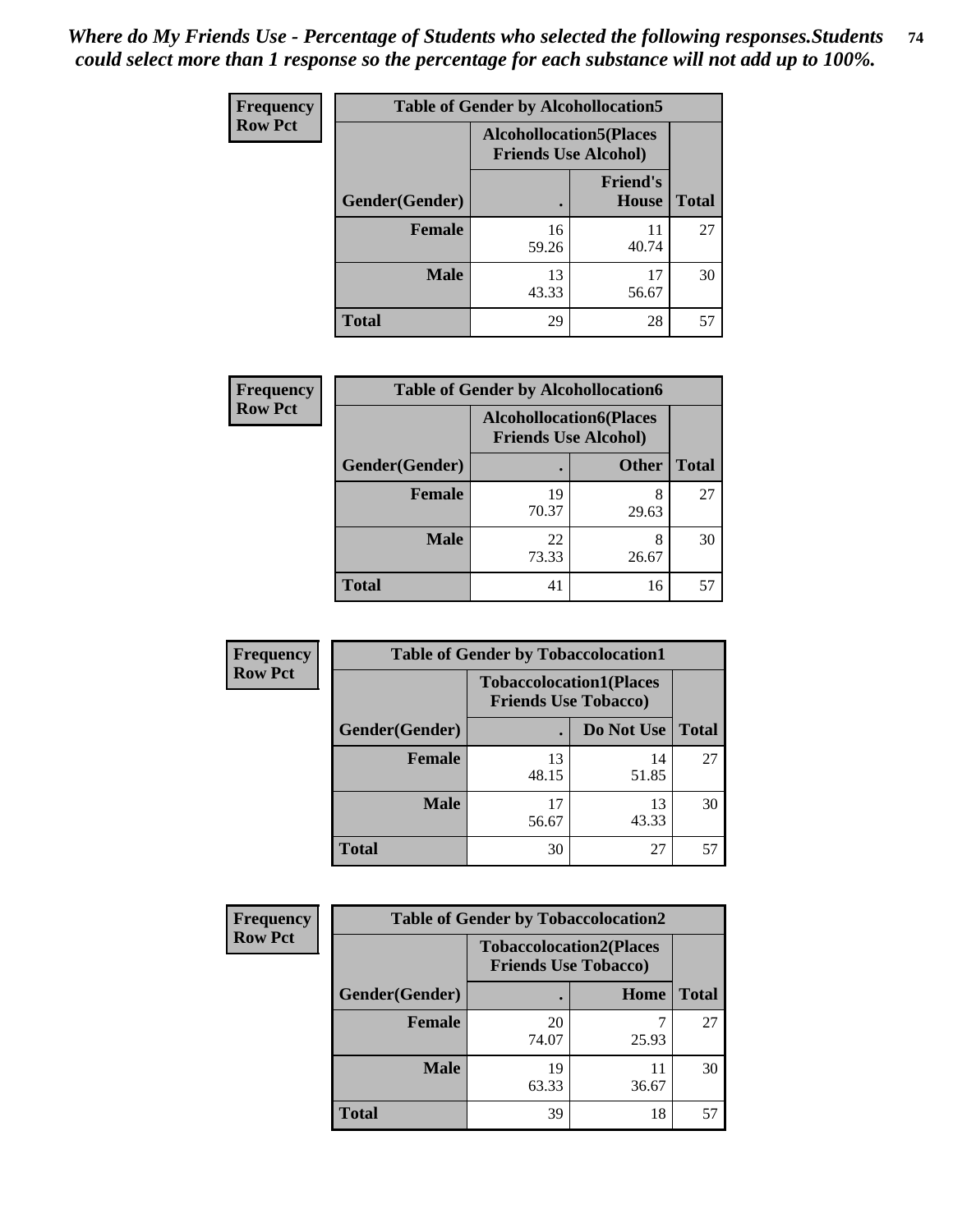| <b>Frequency</b> | <b>Table of Gender by Tobaccolocation3</b> |                                                               |               |              |
|------------------|--------------------------------------------|---------------------------------------------------------------|---------------|--------------|
| <b>Row Pct</b>   |                                            | <b>Tobaccolocation3(Places</b><br><b>Friends Use Tobacco)</b> |               |              |
|                  | Gender(Gender)                             |                                                               | <b>School</b> | <b>Total</b> |
|                  | <b>Female</b>                              | 25<br>92.59                                                   | 7.41          | 27           |
|                  | <b>Male</b>                                | 25<br>83.33                                                   | 16.67         | 30           |
|                  | <b>Total</b>                               | 50                                                            |               | 57           |

| <b>Frequency</b> | <b>Table of Gender by Tobaccolocation4</b> |                             |                                |              |
|------------------|--------------------------------------------|-----------------------------|--------------------------------|--------------|
| <b>Row Pct</b>   |                                            | <b>Friends Use Tobacco)</b> | <b>Tobaccolocation4(Places</b> |              |
|                  | Gender(Gender)                             |                             | Car                            | <b>Total</b> |
|                  | Female                                     | 21<br>77.78                 | 6<br>22.22                     | 27           |
|                  | <b>Male</b>                                | 56.67                       | 13<br>43.33                    | 30           |
|                  | <b>Total</b>                               | 38                          | 19                             | 57           |

| <b>Frequency</b> | <b>Table of Gender by Tobaccolocation5</b> |                                                               |                          |              |
|------------------|--------------------------------------------|---------------------------------------------------------------|--------------------------|--------------|
| <b>Row Pct</b>   |                                            | <b>Tobaccolocation5(Places</b><br><b>Friends Use Tobacco)</b> |                          |              |
|                  | Gender(Gender)                             |                                                               | <b>Friend's</b><br>House | <b>Total</b> |
|                  | <b>Female</b>                              | 18<br>66.67                                                   | q<br>33.33               | 27           |
|                  | <b>Male</b>                                | 14<br>46.67                                                   | 16<br>53.33              | 30           |
|                  | <b>Total</b>                               | 32                                                            | 25                       | 57           |

| <b>Frequency</b> |                | <b>Table of Gender by Tobaccolocation6</b>                    |              |              |
|------------------|----------------|---------------------------------------------------------------|--------------|--------------|
| <b>Row Pct</b>   |                | <b>Tobaccolocation6(Places</b><br><b>Friends Use Tobacco)</b> |              |              |
|                  | Gender(Gender) |                                                               | <b>Other</b> | <b>Total</b> |
|                  | Female         | 20<br>74.07                                                   | 25.93        | 27           |
|                  | <b>Male</b>    | 18<br>60.00                                                   | 12<br>40.00  | 30           |
|                  | <b>Total</b>   | 38                                                            | 19           | 57           |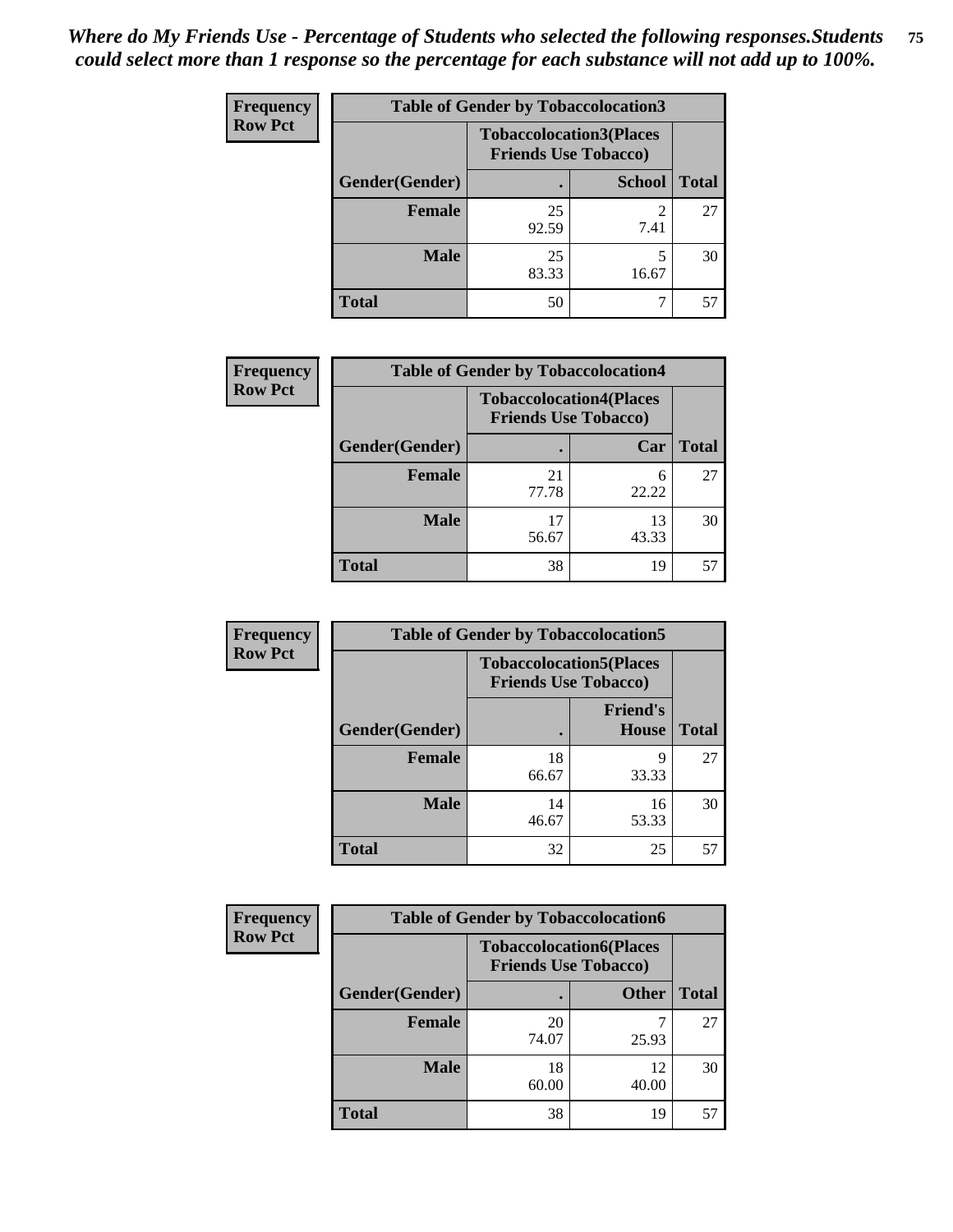| <b>Frequency</b> | <b>Table of Gender by Marijuanalocation1</b> |                                                                    |             |              |
|------------------|----------------------------------------------|--------------------------------------------------------------------|-------------|--------------|
| <b>Row Pct</b>   |                                              | <b>Marijuanalocation1(Places</b><br><b>Friends Use Marijuana</b> ) |             |              |
|                  | Gender(Gender)                               |                                                                    | Do Not Use  | <b>Total</b> |
|                  | <b>Female</b>                                | 14<br>51.85                                                        | 13<br>48.15 | 27           |
|                  | <b>Male</b>                                  | 19<br>63.33                                                        | 11<br>36.67 | 30           |
|                  | <b>Total</b>                                 | 33                                                                 | 24          | 57           |

| <b>Frequency</b> | <b>Table of Gender by Marijuanalocation2</b> |                                                                    |            |              |  |
|------------------|----------------------------------------------|--------------------------------------------------------------------|------------|--------------|--|
| <b>Row Pct</b>   |                                              | <b>Marijuanalocation2(Places</b><br><b>Friends Use Marijuana</b> ) |            |              |  |
|                  | Gender(Gender)                               |                                                                    | Home       | <b>Total</b> |  |
|                  | Female                                       | 19<br>70.37                                                        | 8<br>29.63 | 27           |  |
|                  | <b>Male</b>                                  | 21<br>70.00                                                        | 9<br>30.00 | 30           |  |
|                  | <b>Total</b>                                 | 40                                                                 | 17         | 57           |  |

| Frequency      | <b>Table of Gender by Marijuanalocation3</b> |             |                                                                     |              |
|----------------|----------------------------------------------|-------------|---------------------------------------------------------------------|--------------|
| <b>Row Pct</b> |                                              |             | <b>Marijuanalocation3(Places)</b><br><b>Friends Use Marijuana</b> ) |              |
|                | Gender(Gender)                               |             | <b>School</b>                                                       | <b>Total</b> |
|                | Female                                       | 24<br>88.89 | 3                                                                   | 27           |
|                | <b>Male</b>                                  | 24<br>80.00 | 6<br>20.00                                                          | 30           |
|                | <b>Total</b>                                 | 48          | 9                                                                   | 57           |

| <b>Frequency</b> | <b>Table of Gender by Marijuanalocation4</b> |                                |                                  |              |
|------------------|----------------------------------------------|--------------------------------|----------------------------------|--------------|
| <b>Row Pct</b>   |                                              | <b>Friends Use Marijuana</b> ) | <b>Marijuanalocation4(Places</b> |              |
|                  | Gender(Gender)                               |                                | Car                              | <b>Total</b> |
|                  | <b>Female</b>                                | 20<br>74.07                    | 25.93                            | 27           |
|                  | <b>Male</b>                                  | 23<br>76.67                    | 23.33                            | 30           |
|                  | <b>Total</b>                                 | 43                             | 14                               | 57           |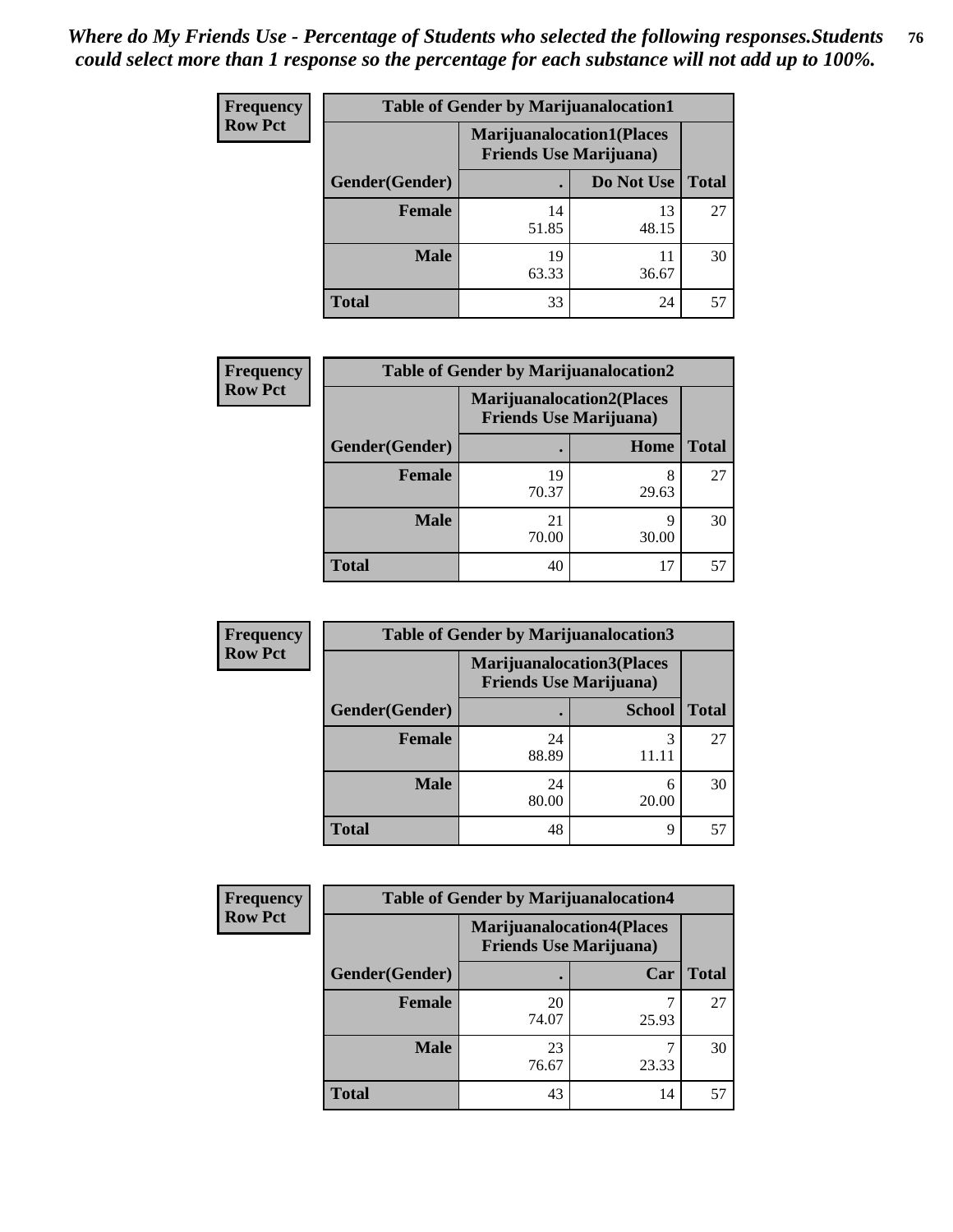| <b>Frequency</b> | <b>Table of Gender by Marijuanalocation5</b> |                                                                    |                                 |              |
|------------------|----------------------------------------------|--------------------------------------------------------------------|---------------------------------|--------------|
| <b>Row Pct</b>   |                                              | <b>Marijuanalocation5(Places</b><br><b>Friends Use Marijuana</b> ) |                                 |              |
|                  | <b>Gender</b> (Gender)                       |                                                                    | <b>Friend's</b><br><b>House</b> | <b>Total</b> |
|                  | <b>Female</b>                                | 17<br>62.96                                                        | 10<br>37.04                     | 27           |
|                  | <b>Male</b>                                  | 15<br>50.00                                                        | 15<br>50.00                     | 30           |
|                  | <b>Total</b>                                 | 32                                                                 | 25                              | 57           |

| <b>Frequency</b> | <b>Table of Gender by Marijuanalocation6</b> |                                                                    |              |              |
|------------------|----------------------------------------------|--------------------------------------------------------------------|--------------|--------------|
| <b>Row Pct</b>   |                                              | <b>Marijuanalocation6(Places</b><br><b>Friends Use Marijuana</b> ) |              |              |
|                  | <b>Gender</b> (Gender)                       |                                                                    | <b>Other</b> | <b>Total</b> |
|                  | <b>Female</b>                                | 19<br>70.37                                                        | 8<br>29.63   | 27           |
|                  | <b>Male</b>                                  | 17<br>56.67                                                        | 13<br>43.33  | 30           |
|                  | <b>Total</b>                                 | 36                                                                 | 21           |              |

| <b>Frequency</b> | <b>Table of Gender by Otherdruglocation1</b> |                                            |                                  |              |
|------------------|----------------------------------------------|--------------------------------------------|----------------------------------|--------------|
| <b>Row Pct</b>   |                                              | <b>Friends Use Other Illegal</b><br>Drugs) | <b>Otherdruglocation1(Places</b> |              |
|                  | Gender(Gender)                               |                                            | Do Not Use                       | <b>Total</b> |
|                  | Female                                       | 8<br>29.63                                 | 19<br>70.37                      | 27           |
|                  | <b>Male</b>                                  | 13<br>43.33                                | 17<br>56.67                      | 30           |
|                  | <b>Total</b>                                 | 21                                         | 36                               | 57           |

| Frequency      | <b>Table of Gender by Otherdruglocation2</b> |                                                                                |       |              |
|----------------|----------------------------------------------|--------------------------------------------------------------------------------|-------|--------------|
| <b>Row Pct</b> |                                              | <b>Otherdruglocation2(Places</b><br><b>Friends Use Other Illegal</b><br>Drugs) |       |              |
|                | Gender(Gender)                               |                                                                                | Home  | <b>Total</b> |
|                | <b>Female</b>                                | 26<br>96.30                                                                    | 3.70  | 27           |
|                | <b>Male</b>                                  | 23<br>76.67                                                                    | 23.33 | 30           |
|                | <b>Total</b>                                 | 49                                                                             | 8     | 57           |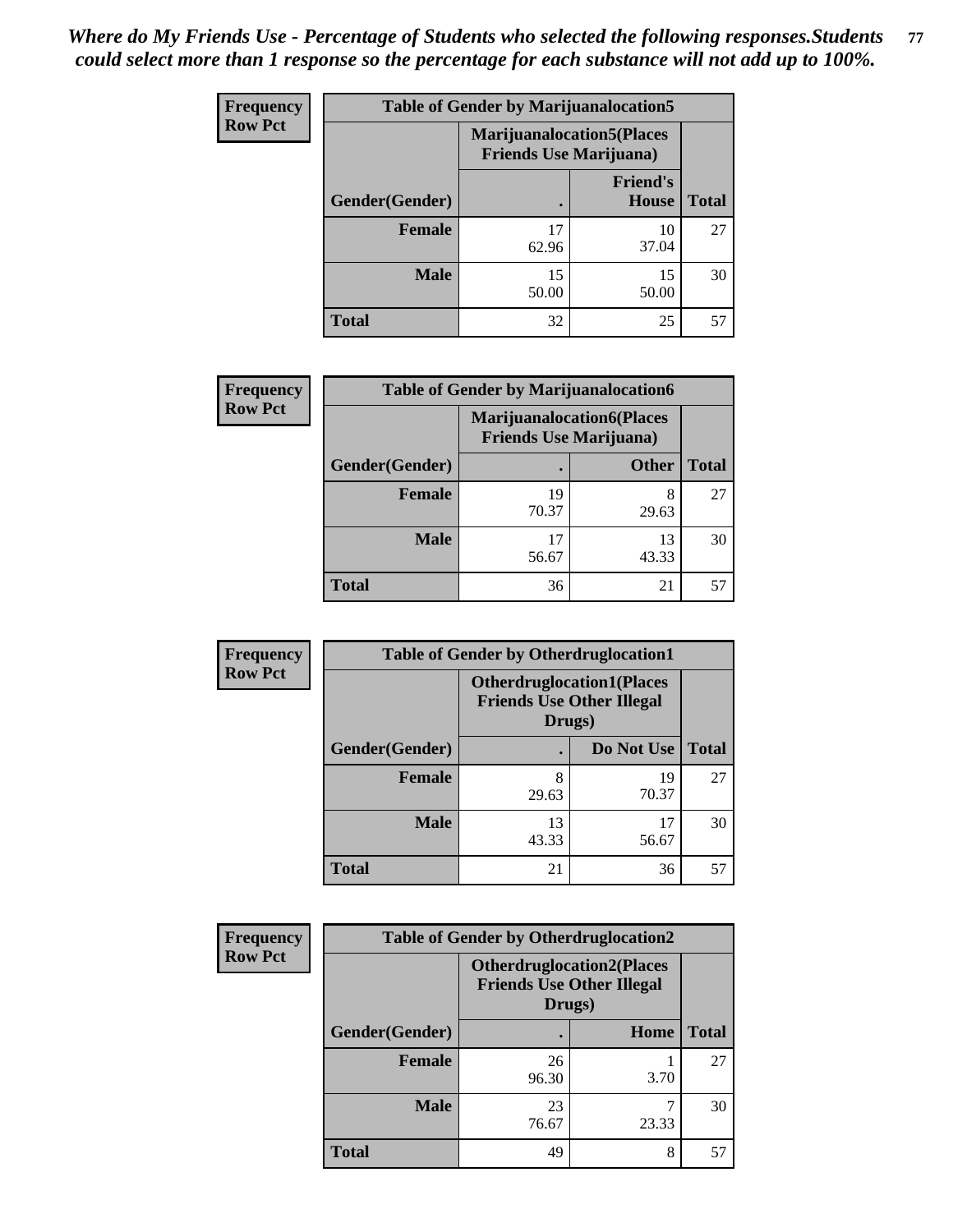| Frequency      | <b>Table of Gender by Otherdruglocation3</b> |                                                                                |               |              |
|----------------|----------------------------------------------|--------------------------------------------------------------------------------|---------------|--------------|
| <b>Row Pct</b> |                                              | <b>Otherdruglocation3(Places</b><br><b>Friends Use Other Illegal</b><br>Drugs) |               |              |
|                | Gender(Gender)                               |                                                                                | <b>School</b> | <b>Total</b> |
|                | <b>Female</b>                                | 26<br>96.30                                                                    | 3.70          | 27           |
|                | <b>Male</b>                                  | 27<br>90.00                                                                    | 3<br>10.00    | 30           |
|                | <b>Total</b>                                 | 53                                                                             | 4             | 57           |

| Frequency      | <b>Table of Gender by Otherdruglocation4</b> |                                                                                |            |              |
|----------------|----------------------------------------------|--------------------------------------------------------------------------------|------------|--------------|
| <b>Row Pct</b> |                                              | <b>Otherdruglocation4(Places</b><br><b>Friends Use Other Illegal</b><br>Drugs) |            |              |
|                | Gender(Gender)                               |                                                                                | Car        | <b>Total</b> |
|                | Female                                       | 26<br>96.30                                                                    | 3.70       | 27           |
|                | <b>Male</b>                                  | 26<br>86.67                                                                    | 4<br>13.33 | 30           |
|                | <b>Total</b>                                 | 52                                                                             | 5          | 57           |

| Frequency      | <b>Table of Gender by Otherdruglocation5</b> |                                                                                |                                 |              |
|----------------|----------------------------------------------|--------------------------------------------------------------------------------|---------------------------------|--------------|
| <b>Row Pct</b> |                                              | <b>Otherdruglocation5(Places</b><br><b>Friends Use Other Illegal</b><br>Drugs) |                                 |              |
|                | Gender(Gender)                               |                                                                                | <b>Friend's</b><br><b>House</b> | <b>Total</b> |
|                | <b>Female</b>                                | 22<br>81.48                                                                    | 18.52                           | 27           |
|                | <b>Male</b>                                  | 18<br>60.00                                                                    | 12<br>40.00                     | 30           |
|                | <b>Total</b>                                 | 40                                                                             | 17                              | 57           |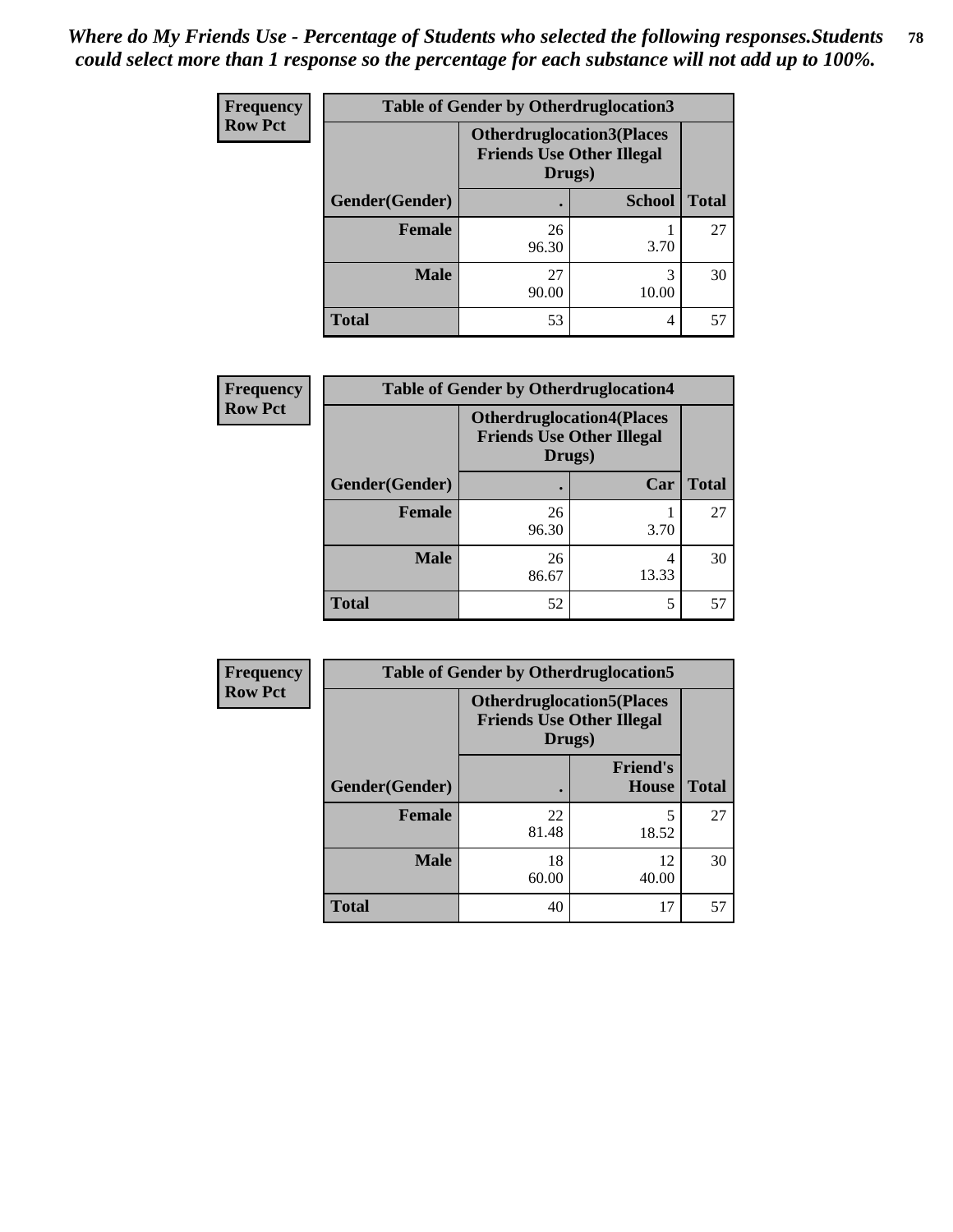| <b>Frequency</b> | <b>Table of Gender by Otherdruglocation6</b> |                                            |                                  |              |
|------------------|----------------------------------------------|--------------------------------------------|----------------------------------|--------------|
| <b>Row Pct</b>   |                                              | <b>Friends Use Other Illegal</b><br>Drugs) | <b>Otherdruglocation6(Places</b> |              |
|                  | Gender(Gender)                               |                                            | <b>Other</b>                     | <b>Total</b> |
|                  | <b>Female</b>                                | 23<br>85.19                                | 4<br>14.81                       | 27           |
|                  | <b>Male</b>                                  | 20<br>66.67                                | 10<br>33.33                      | 30           |
|                  | <b>Total</b>                                 | 43                                         | 14                               | 57           |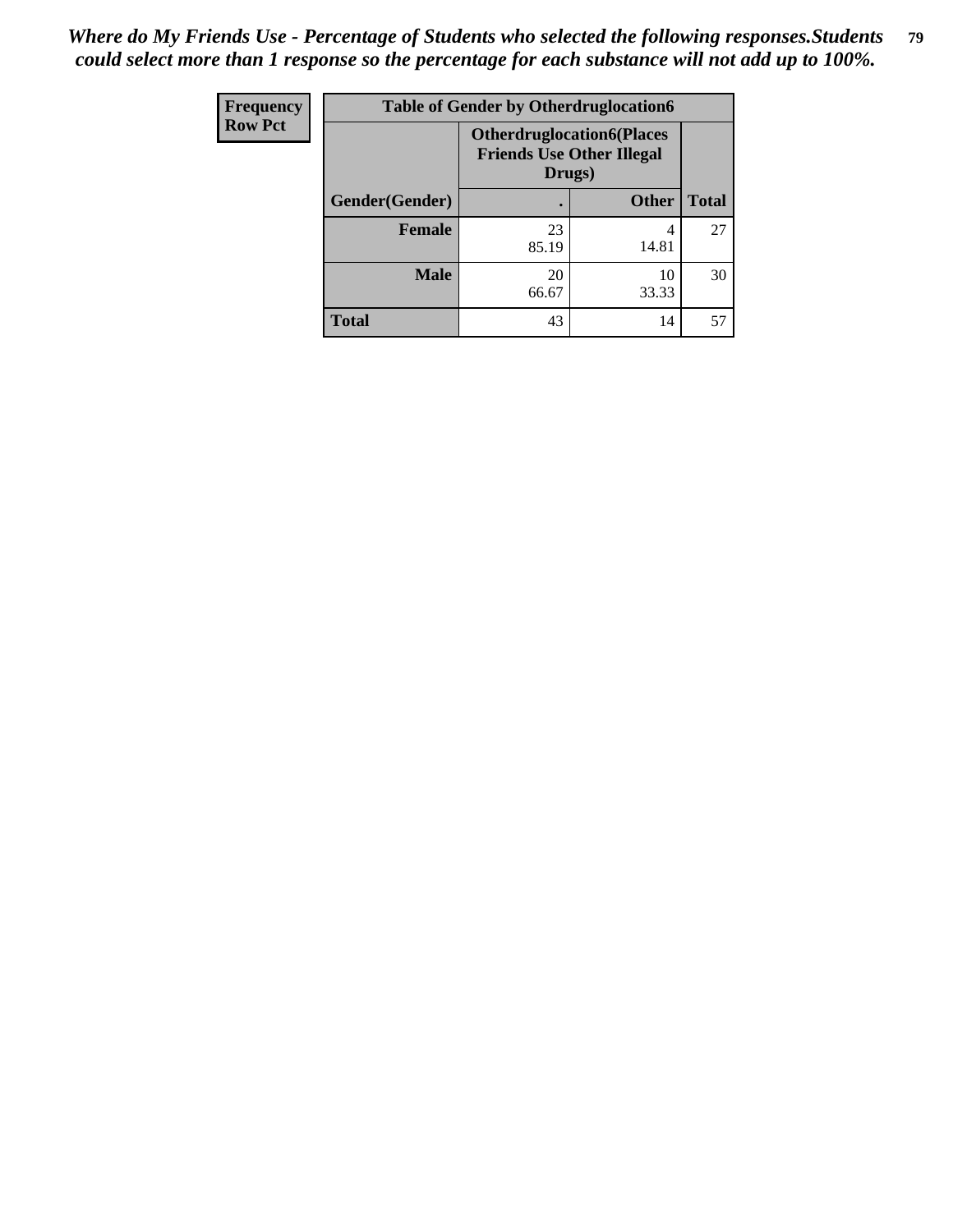| <b>Frequency</b> | <b>Table of Gender by Alcoholtime1</b> |                                                          |                      |              |
|------------------|----------------------------------------|----------------------------------------------------------|----------------------|--------------|
| <b>Row Pct</b>   |                                        | <b>Alcoholtime1(Times</b><br><b>Friends Use Alcohol)</b> |                      |              |
|                  | Gender(Gender)                         | $\bullet$                                                | Do Not<br><b>Use</b> | <b>Total</b> |
|                  | <b>Female</b>                          | 16<br>59.26                                              | 11<br>40.74          | 27           |
|                  | <b>Male</b>                            | 20<br>66.67                                              | 10<br>33.33          | 30           |
|                  | <b>Total</b>                           | 36                                                       | 21                   | 57           |

| <b>Frequency</b> | <b>Table of Gender by Alcoholtime2</b> |                                                          |                            |              |
|------------------|----------------------------------------|----------------------------------------------------------|----------------------------|--------------|
| <b>Row Pct</b>   |                                        | <b>Alcoholtime2(Times</b><br><b>Friends Use Alcohol)</b> |                            |              |
|                  | Gender(Gender)                         |                                                          | <b>On Way</b><br>to School | <b>Total</b> |
|                  | <b>Female</b>                          | 25<br>92.59                                              | 2<br>7.41                  | 27           |
|                  | <b>Male</b>                            | 30<br>100.00                                             | 0<br>0.00                  | 30           |
|                  | <b>Total</b>                           | 55                                                       | 2                          | 57           |

| Frequency      | <b>Table of Gender by Alcoholtime3</b> |                                                          |                                |              |
|----------------|----------------------------------------|----------------------------------------------------------|--------------------------------|--------------|
| <b>Row Pct</b> |                                        | <b>Alcoholtime3(Times</b><br><b>Friends Use Alcohol)</b> |                                |              |
|                | Gender(Gender)                         |                                                          | <b>During</b><br><b>School</b> | <b>Total</b> |
|                | <b>Female</b>                          | 26<br>96.30                                              | 3.70                           | 27           |
|                | <b>Male</b>                            | 27<br>90.00                                              | 3<br>10.00                     | 30           |
|                | <b>Total</b>                           | 53                                                       | 4                              | 57           |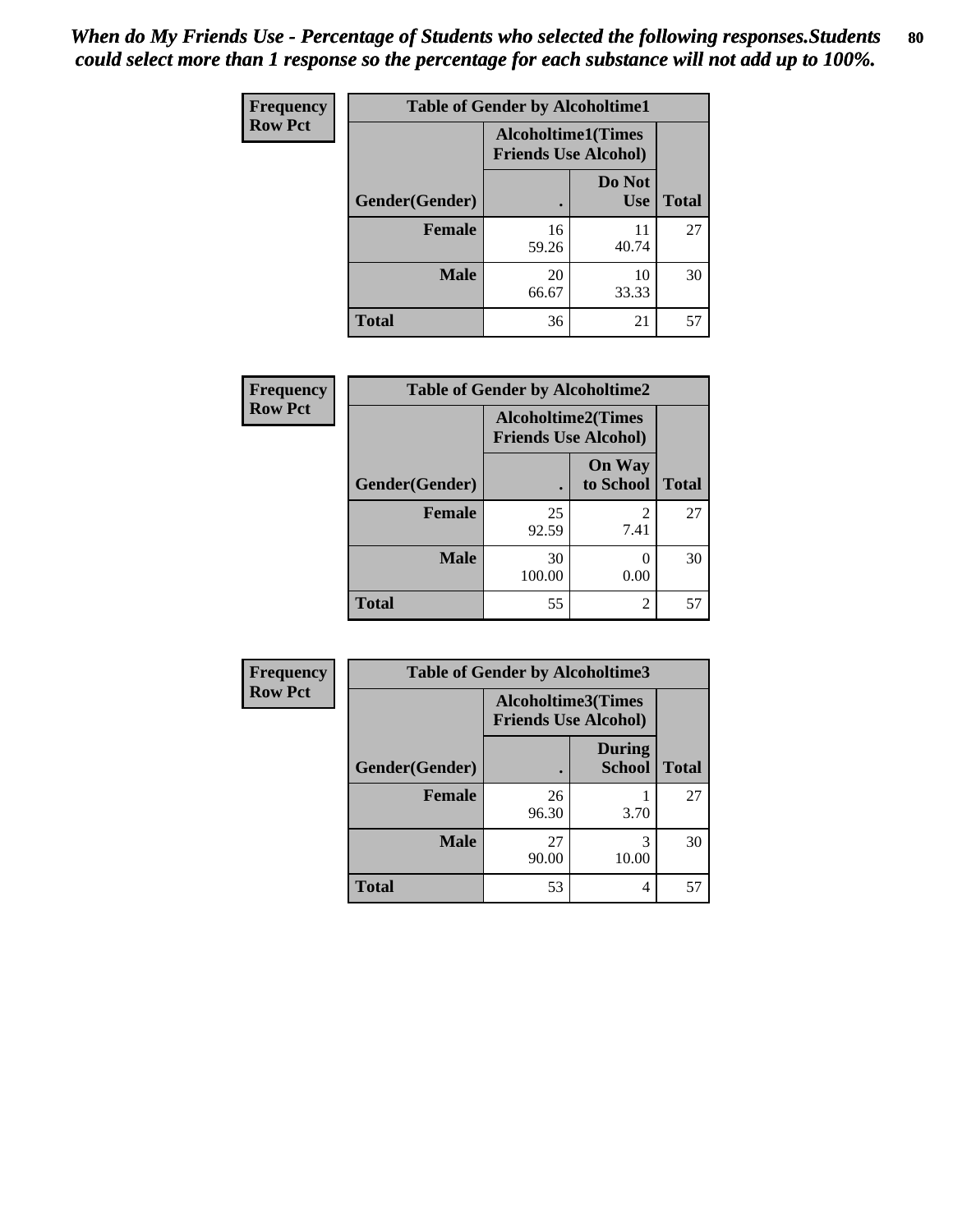*When do My Friends Use - Percentage of Students who selected the following responses.Students could select more than 1 response so the percentage for each substance will not add up to 100%.* **81**

| <b>Frequency</b> | <b>Table of Gender by Alcoholtime4</b> |                                                          |                                                |              |
|------------------|----------------------------------------|----------------------------------------------------------|------------------------------------------------|--------------|
| <b>Row Pct</b>   |                                        | <b>Alcoholtime4(Times</b><br><b>Friends Use Alcohol)</b> |                                                |              |
|                  | Gender(Gender)                         | $\bullet$                                                | <b>On Way</b><br>Home<br>From<br><b>School</b> | <b>Total</b> |
|                  | <b>Female</b>                          | 24<br>88.89                                              | 3<br>11.11                                     | 27           |
|                  | <b>Male</b>                            | 29<br>96.67                                              | 3.33                                           | 30           |
|                  | <b>Total</b>                           | 53                                                       | 4                                              | 57           |

| <b>Frequency</b> | <b>Table of Gender by Alcoholtime5</b> |                                                   |            |              |
|------------------|----------------------------------------|---------------------------------------------------|------------|--------------|
| <b>Row Pct</b>   |                                        | Alcoholtime5(Times<br><b>Friends Use Alcohol)</b> |            |              |
|                  | Gender(Gender)                         |                                                   | Weeknights | <b>Total</b> |
|                  | <b>Female</b>                          | 21<br>77.78                                       | 6<br>22.22 | 27           |
|                  | <b>Male</b>                            | 25<br>83.33                                       | 5<br>16.67 | 30           |
|                  | <b>Total</b>                           | 46                                                | 11         | 57           |

| <b>Frequency</b> | <b>Table of Gender by Alcoholtime6</b> |             |                                                           |              |
|------------------|----------------------------------------|-------------|-----------------------------------------------------------|--------------|
| <b>Row Pct</b>   |                                        |             | <b>Alcoholtime6</b> (Times<br><b>Friends Use Alcohol)</b> |              |
|                  | Gender(Gender)                         |             | Weekends                                                  | <b>Total</b> |
|                  | Female                                 | 10<br>37.04 | 17<br>62.96                                               | 27           |
|                  | <b>Male</b>                            | 12<br>40.00 | 18<br>60.00                                               | 30           |
|                  | <b>Total</b>                           | 22          | 35                                                        | 57           |

| <b>Frequency</b> | <b>Table of Gender by Tobaccotime1</b> |                                                          |                      |              |
|------------------|----------------------------------------|----------------------------------------------------------|----------------------|--------------|
| <b>Row Pct</b>   |                                        | <b>Tobaccotime1(Times</b><br><b>Friends Use Tobacco)</b> |                      |              |
|                  | Gender(Gender)                         |                                                          | Do Not<br><b>Use</b> | <b>Total</b> |
|                  | <b>Female</b>                          | 12<br>44.44                                              | 15<br>55.56          | 27           |
|                  | <b>Male</b>                            | 20<br>66.67                                              | 10<br>33.33          | 30           |
|                  | <b>Total</b>                           | 32                                                       | 25                   | 57           |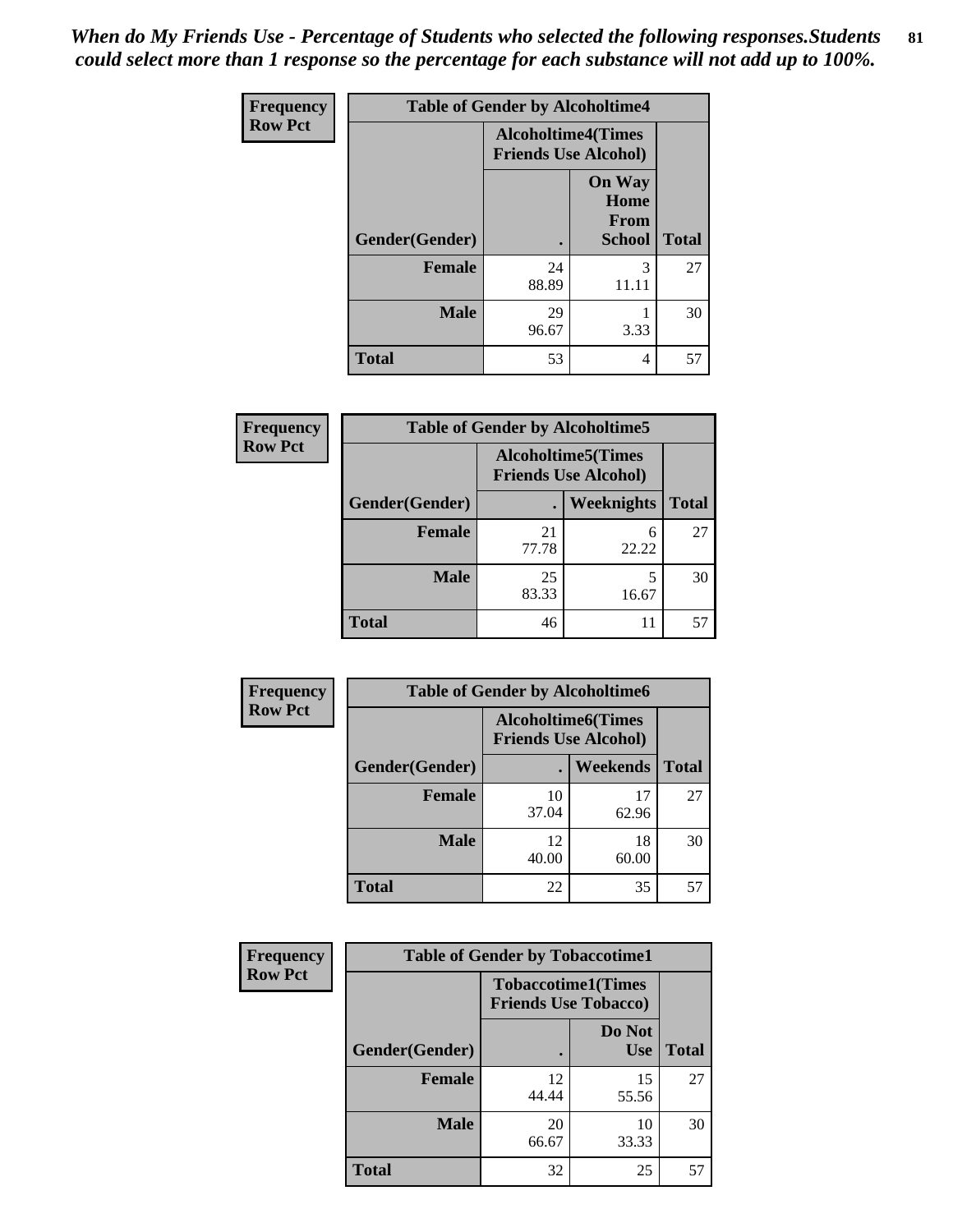| <b>Frequency</b> | <b>Table of Gender by Tobaccotime2</b> |                                                          |                            |              |
|------------------|----------------------------------------|----------------------------------------------------------|----------------------------|--------------|
| <b>Row Pct</b>   |                                        | <b>Tobaccotime2(Times</b><br><b>Friends Use Tobacco)</b> |                            |              |
|                  | Gender(Gender)                         |                                                          | <b>On Way</b><br>to School | <b>Total</b> |
|                  | <b>Female</b>                          | 20<br>74.07                                              | 25.93                      | 27           |
|                  | <b>Male</b>                            | 23<br>76.67                                              | 23.33                      | 30           |
|                  | <b>Total</b>                           | 43                                                       | 14                         | 57           |

| Frequency      | <b>Table of Gender by Tobaccotime3</b> |                             |                                |              |
|----------------|----------------------------------------|-----------------------------|--------------------------------|--------------|
| <b>Row Pct</b> |                                        | <b>Friends Use Tobacco)</b> | <b>Tobaccotime3(Times</b>      |              |
|                | Gender(Gender)                         |                             | <b>During</b><br><b>School</b> | <b>Total</b> |
|                | <b>Female</b>                          | 25<br>92.59                 | 2<br>7.41                      | 27           |
|                | <b>Male</b>                            | 26<br>86.67                 | 4<br>13.33                     | 30           |
|                | <b>Total</b>                           | 51                          | 6                              | 57           |

| <b>Frequency</b> | <b>Table of Gender by Tobaccotime4</b> |                                                          |                                                       |              |
|------------------|----------------------------------------|----------------------------------------------------------|-------------------------------------------------------|--------------|
| <b>Row Pct</b>   |                                        | <b>Tobaccotime4(Times</b><br><b>Friends Use Tobacco)</b> |                                                       |              |
|                  | Gender(Gender)                         |                                                          | <b>On Way</b><br>Home<br><b>From</b><br><b>School</b> | <b>Total</b> |
|                  | <b>Female</b>                          | 24<br>88.89                                              | 3<br>11.11                                            | 27           |
|                  | <b>Male</b>                            | 29<br>96.67                                              | 3.33                                                  | 30           |
|                  | <b>Total</b>                           | 53                                                       | 4                                                     | 57           |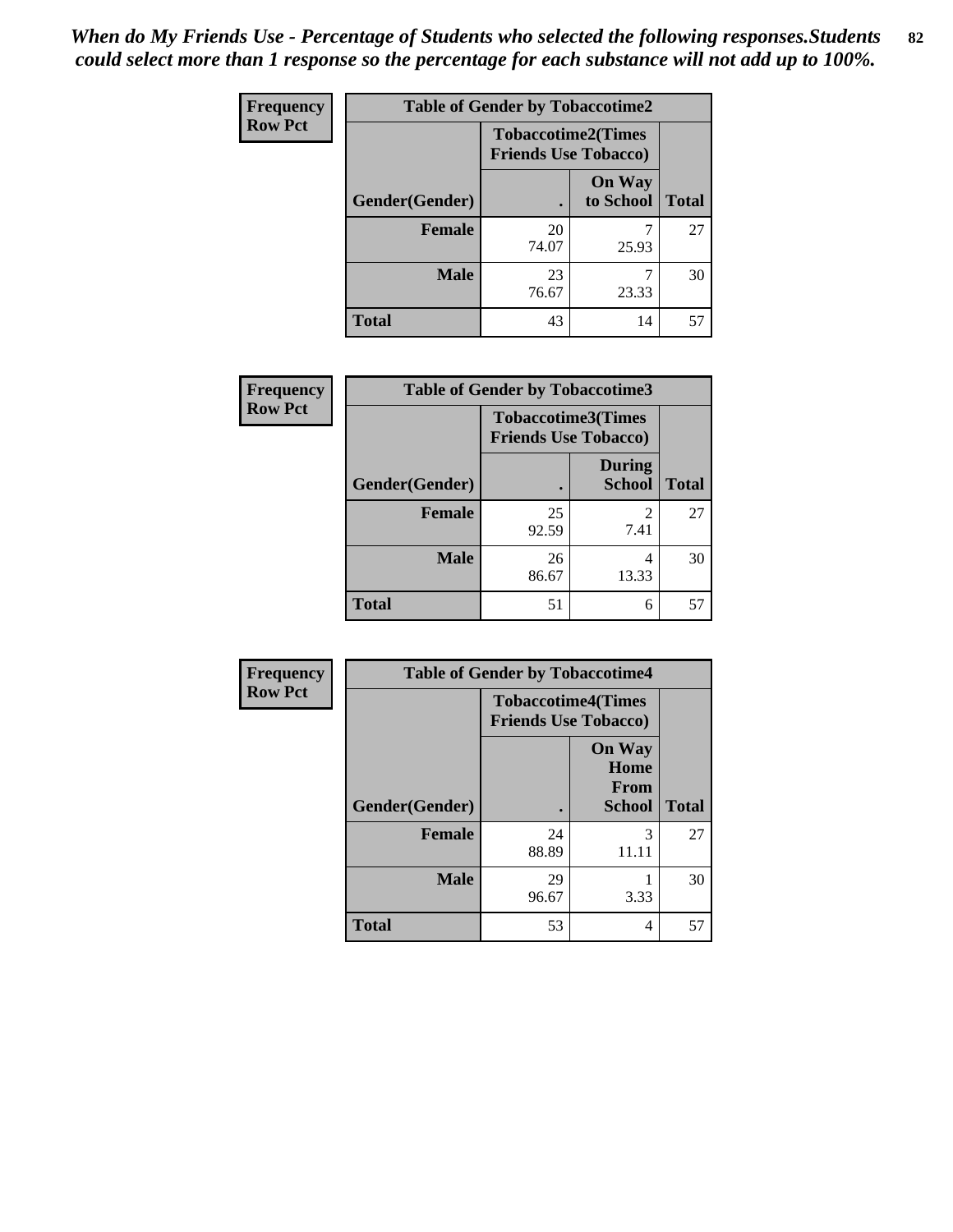| <b>Frequency</b> | <b>Table of Gender by Tobaccotime5</b> |             |                                                           |              |  |
|------------------|----------------------------------------|-------------|-----------------------------------------------------------|--------------|--|
| <b>Row Pct</b>   |                                        |             | <b>Tobaccotime5</b> (Times<br><b>Friends Use Tobacco)</b> |              |  |
|                  | Gender(Gender)                         |             | Weeknights                                                | <b>Total</b> |  |
|                  | <b>Female</b>                          | 16<br>59.26 | 11<br>40.74                                               | 27           |  |
|                  | <b>Male</b>                            | 18<br>60.00 | 12<br>40.00                                               | 30           |  |
|                  | <b>Total</b>                           | 34          | 23                                                        | 57           |  |

| <b>Frequency</b> | <b>Table of Gender by Tobaccotime6</b> |                                                          |             |              |
|------------------|----------------------------------------|----------------------------------------------------------|-------------|--------------|
| <b>Row Pct</b>   |                                        | <b>Tobaccotime6(Times</b><br><b>Friends Use Tobacco)</b> |             |              |
|                  | Gender(Gender)                         |                                                          | Weekends    | <b>Total</b> |
|                  | Female                                 | 14<br>51.85                                              | 13<br>48.15 | 27           |
|                  | <b>Male</b>                            | 16<br>53.33                                              | 14<br>46.67 | 30           |
|                  | <b>Total</b>                           | 30                                                       | 27          | 57           |

| <b>Frequency</b> | <b>Table of Gender by Marijuanatime1</b> |                                                               |             |              |
|------------------|------------------------------------------|---------------------------------------------------------------|-------------|--------------|
| <b>Row Pct</b>   |                                          | <b>Marijuanatime1(Times</b><br><b>Friends Use Marijuana</b> ) |             |              |
|                  | Gender(Gender)                           |                                                               | Do Not Use  | <b>Total</b> |
|                  | <b>Female</b>                            | 13<br>48.15                                                   | 14<br>51.85 | 27           |
|                  | <b>Male</b>                              | 17<br>56.67                                                   | 13<br>43.33 | 30           |
|                  | <b>Total</b>                             | 30                                                            | 27          | 57           |

| <b>Frequency</b> | <b>Table of Gender by Marijuanatime2</b> |                                                               |                            |              |
|------------------|------------------------------------------|---------------------------------------------------------------|----------------------------|--------------|
| <b>Row Pct</b>   |                                          | <b>Marijuanatime2(Times</b><br><b>Friends Use Marijuana</b> ) |                            |              |
|                  | Gender(Gender)                           |                                                               | On Way to<br><b>School</b> | <b>Total</b> |
|                  | Female                                   | 22<br>81.48                                                   | 5<br>18.52                 | 27           |
|                  | <b>Male</b>                              | 22<br>73.33                                                   | 8<br>26.67                 | 30           |
|                  | <b>Total</b>                             | 44                                                            | 13                         | 57           |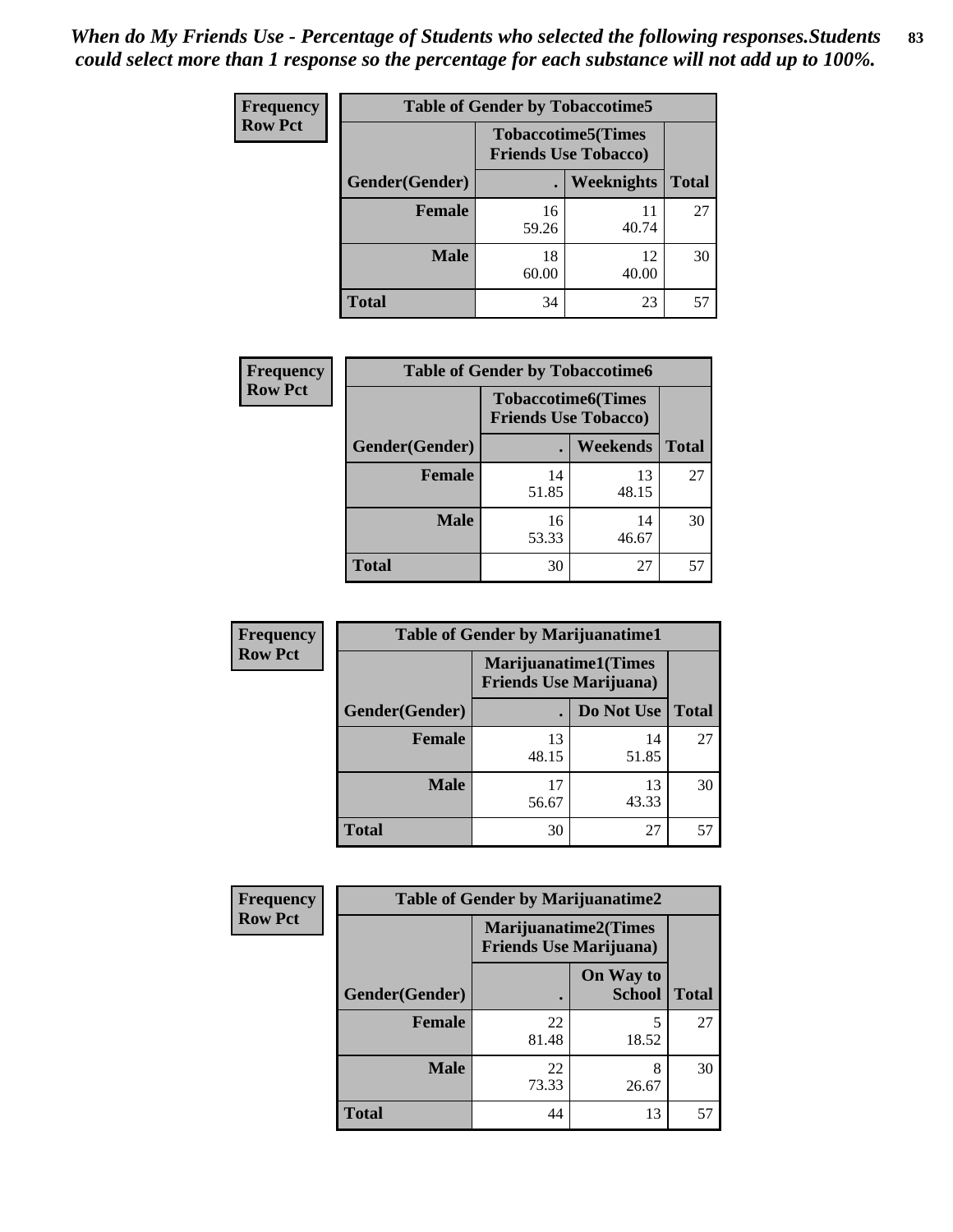| <b>Frequency</b> | <b>Table of Gender by Marijuanatime3</b> |                                                        |                                |              |
|------------------|------------------------------------------|--------------------------------------------------------|--------------------------------|--------------|
| <b>Row Pct</b>   |                                          | Marijuanatime3(Times<br><b>Friends Use Marijuana</b> ) |                                |              |
|                  | Gender(Gender)                           | $\bullet$                                              | <b>During</b><br><b>School</b> | <b>Total</b> |
|                  | <b>Female</b>                            | 23<br>85.19                                            | 4<br>14.81                     | 27           |
|                  | <b>Male</b>                              | 26<br>86.67                                            | 4<br>13.33                     | 30           |
|                  | <b>Total</b>                             | 49                                                     | 8                              | 57           |

| <b>Frequency</b> | <b>Table of Gender by Marijuanatime4</b> |                                                               |                                                       |              |
|------------------|------------------------------------------|---------------------------------------------------------------|-------------------------------------------------------|--------------|
| <b>Row Pct</b>   |                                          | <b>Marijuanatime4(Times</b><br><b>Friends Use Marijuana</b> ) |                                                       |              |
|                  | Gender(Gender)                           |                                                               | <b>On Way</b><br>Home<br><b>From</b><br><b>School</b> | <b>Total</b> |
|                  | <b>Female</b>                            | 21<br>77.78                                                   | 6<br>22.22                                            | 27           |
|                  | <b>Male</b>                              | 23<br>76.67                                                   | ┑<br>23.33                                            | 30           |
|                  | <b>Total</b>                             | 44                                                            | 13                                                    | 57           |

| Frequency      | <b>Table of Gender by Marijuanatime5</b> |                                                                |             |              |  |
|----------------|------------------------------------------|----------------------------------------------------------------|-------------|--------------|--|
| <b>Row Pct</b> |                                          | <b>Marijuanatime5</b> (Times<br><b>Friends Use Marijuana</b> ) |             |              |  |
|                | Gender(Gender)                           |                                                                | Weeknights  | <b>Total</b> |  |
|                | <b>Female</b>                            | 16<br>59.26                                                    | 11<br>40.74 | 27           |  |
|                | <b>Male</b>                              | 17<br>56.67                                                    | 13<br>43.33 | 30           |  |
|                | <b>Total</b>                             | 33                                                             | 24          | 57           |  |

| Frequency      | <b>Table of Gender by Marijuanatime6</b> |                                                               |                 |              |  |
|----------------|------------------------------------------|---------------------------------------------------------------|-----------------|--------------|--|
| <b>Row Pct</b> |                                          | <b>Marijuanatime6(Times</b><br><b>Friends Use Marijuana</b> ) |                 |              |  |
|                | Gender(Gender)                           |                                                               | <b>Weekends</b> | <b>Total</b> |  |
|                | <b>Female</b>                            | 13<br>48.15                                                   | 14<br>51.85     | 27           |  |
|                | <b>Male</b>                              | 16<br>53.33                                                   | 14<br>46.67     | 30           |  |
|                | <b>Total</b>                             | 29                                                            | 28              | 57           |  |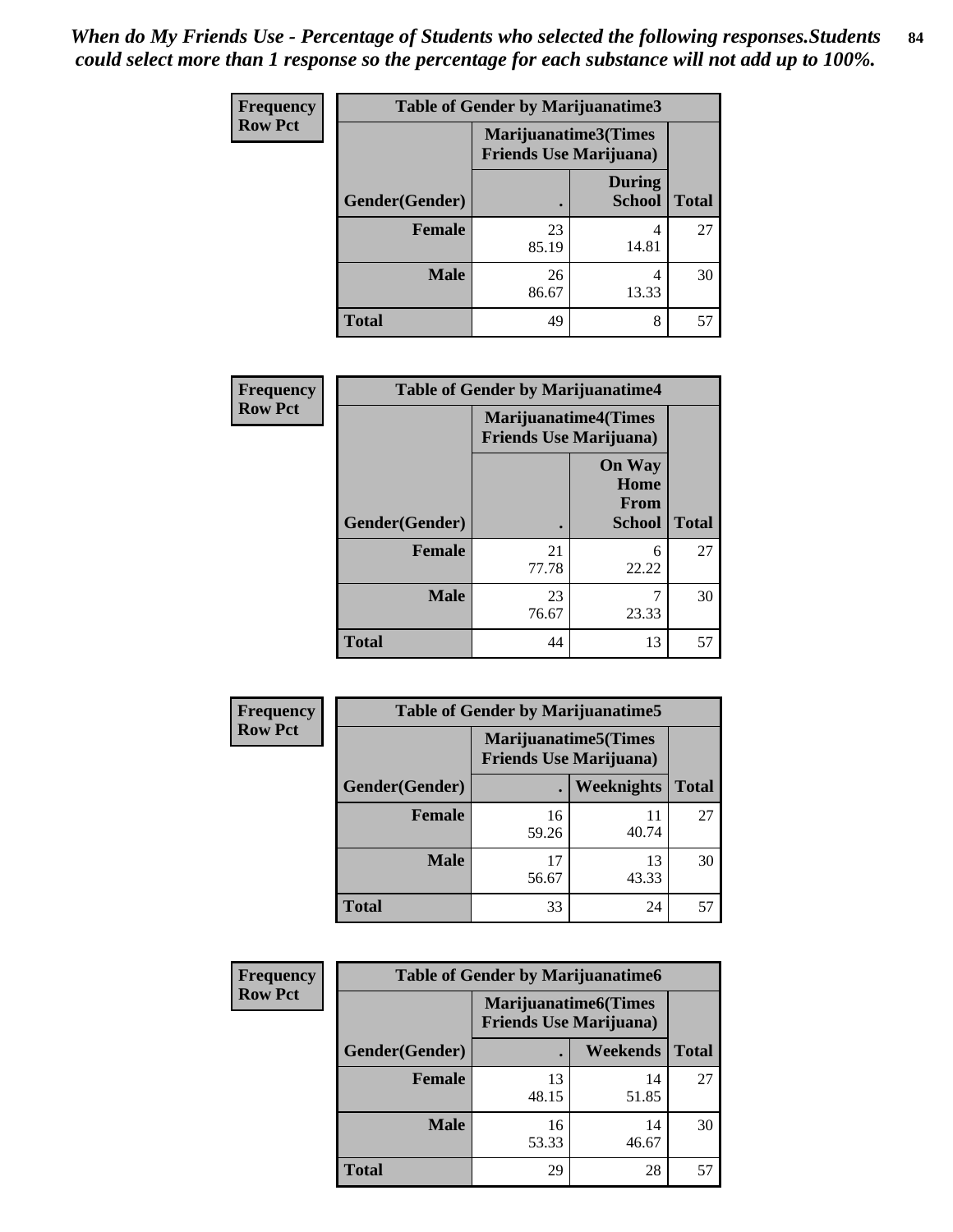*When do My Friends Use - Percentage of Students who selected the following responses.Students could select more than 1 response so the percentage for each substance will not add up to 100%.* **85**

| <b>Frequency</b> | <b>Table of Gender by Otherdrugtime1</b> |                                                                                    |             |              |
|------------------|------------------------------------------|------------------------------------------------------------------------------------|-------------|--------------|
| <b>Row Pct</b>   |                                          | <b>Otherdrugtime1</b> (Times<br><b>Friends Use Other</b><br><b>Illegal Drugs</b> ) |             |              |
|                  | Gender(Gender)                           |                                                                                    | Do Not Use  | <b>Total</b> |
|                  | <b>Female</b>                            | 6<br>22.22                                                                         | 21<br>77.78 | 27           |
|                  | <b>Male</b>                              | 13<br>43.33                                                                        | 17<br>56.67 | 30           |
|                  | <b>Total</b>                             | 19                                                                                 | 38          | 57           |

| Frequency      | <b>Table of Gender by Otherdrugtime2</b> |                                                                                   |                                     |              |
|----------------|------------------------------------------|-----------------------------------------------------------------------------------|-------------------------------------|--------------|
| <b>Row Pct</b> |                                          | <b>Otherdrugtime2(Times</b><br><b>Friends Use Other</b><br><b>Illegal Drugs</b> ) |                                     |              |
|                | Gender(Gender)                           |                                                                                   | On Way to<br><b>School</b>          | <b>Total</b> |
|                | <b>Female</b>                            | 25<br>92.59                                                                       | $\mathcal{D}_{\mathcal{L}}$<br>7.41 | 27           |
|                | <b>Male</b>                              | 25<br>83.33                                                                       | 5<br>16.67                          | 30           |
|                | <b>Total</b>                             | 50                                                                                |                                     | 57           |

| Frequency      | <b>Table of Gender by Otherdrugtime3</b> |                                                    |                                |              |
|----------------|------------------------------------------|----------------------------------------------------|--------------------------------|--------------|
| <b>Row Pct</b> |                                          | <b>Friends Use Other</b><br><b>Illegal Drugs</b> ) | Otherdrugtime3(Times           |              |
|                | Gender(Gender)                           |                                                    | <b>During</b><br><b>School</b> | <b>Total</b> |
|                | <b>Female</b>                            | 25<br>92.59                                        | $\mathfrak{D}$<br>7.41         | 27           |
|                | <b>Male</b>                              | 25<br>83.33                                        | 5<br>16.67                     | 30           |
|                | <b>Total</b>                             | 50                                                 | 7                              | 57           |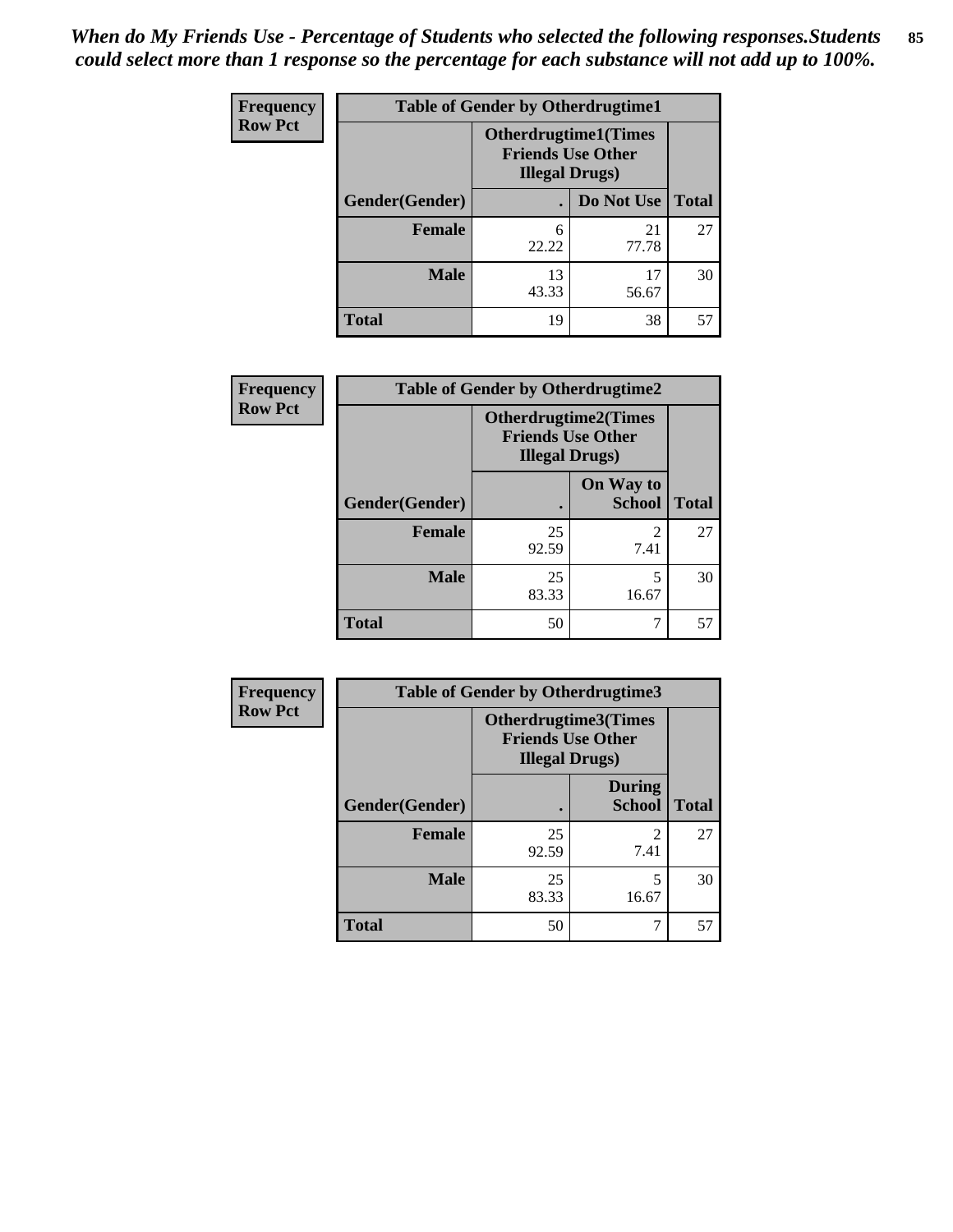*When do My Friends Use - Percentage of Students who selected the following responses.Students could select more than 1 response so the percentage for each substance will not add up to 100%.* **86**

| <b>Frequency</b> | <b>Table of Gender by Otherdrugtime4</b> |                                                    |                                                |              |
|------------------|------------------------------------------|----------------------------------------------------|------------------------------------------------|--------------|
| <b>Row Pct</b>   |                                          | <b>Friends Use Other</b><br><b>Illegal Drugs</b> ) | <b>Otherdrugtime4(Times</b>                    |              |
|                  | Gender(Gender)                           |                                                    | <b>On Way</b><br>Home<br>From<br><b>School</b> | <b>Total</b> |
|                  | <b>Female</b>                            | 25<br>92.59                                        | っ<br>7.41                                      | 27           |
|                  | <b>Male</b>                              | 26<br>86.67                                        | 4<br>13.33                                     | 30           |
|                  | <b>Total</b>                             | 51                                                 | 6                                              | 57           |

| <b>Frequency</b> | <b>Table of Gender by Otherdrugtime5</b> |             |                                                                                    |              |
|------------------|------------------------------------------|-------------|------------------------------------------------------------------------------------|--------------|
| <b>Row Pct</b>   |                                          |             | <b>Otherdrugtime5</b> (Times<br><b>Friends Use Other</b><br><b>Illegal Drugs</b> ) |              |
|                  | Gender(Gender)                           |             | Weeknights                                                                         | <b>Total</b> |
|                  | <b>Female</b>                            | 23<br>85.19 | 14.81                                                                              | 27           |
|                  | <b>Male</b>                              | 23<br>76.67 | 23.33                                                                              | 30           |
|                  | <b>Total</b>                             | 46          | 11                                                                                 | 57           |

| Frequency      | <b>Table of Gender by Otherdrugtime6</b> |                                                                                   |             |              |  |
|----------------|------------------------------------------|-----------------------------------------------------------------------------------|-------------|--------------|--|
| <b>Row Pct</b> |                                          | <b>Otherdrugtime6(Times</b><br><b>Friends Use Other</b><br><b>Illegal Drugs</b> ) |             |              |  |
|                | Gender(Gender)                           |                                                                                   | Weekends    | <b>Total</b> |  |
|                | <b>Female</b>                            | 21<br>77.78                                                                       | 6<br>22.22  | 27           |  |
|                | <b>Male</b>                              | 20<br>66.67                                                                       | 10<br>33.33 | 30           |  |
|                | <b>Total</b>                             | 41                                                                                | 16          | 57           |  |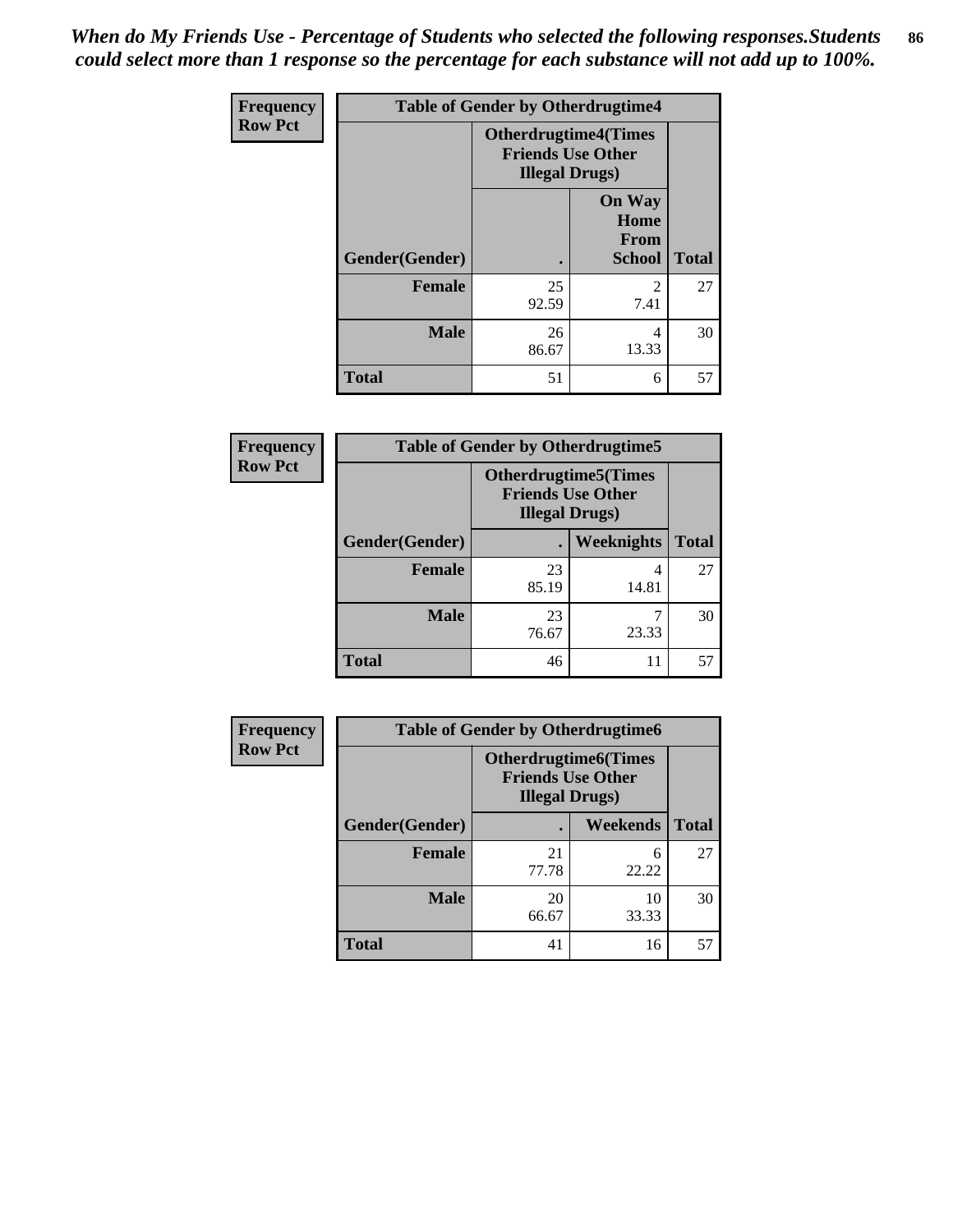# *Other Questions* **87**

| Frequency      | <b>Table of Gender by Educationalcohol</b> |                                                                                                                               |                |              |  |
|----------------|--------------------------------------------|-------------------------------------------------------------------------------------------------------------------------------|----------------|--------------|--|
| <b>Row Pct</b> |                                            | Educationalcohol(I<br>have been taught<br>about alcohol,<br>tobacco,<br>and other drugs<br>within the last year<br>at school) |                |              |  |
|                | Gender(Gender)                             | Yes                                                                                                                           | N <sub>0</sub> | <b>Total</b> |  |
|                | Female                                     | 22<br>81.48                                                                                                                   | 5<br>18.52     | 27           |  |
|                | <b>Male</b>                                | 23<br>76.67                                                                                                                   | 7<br>23.33     | 30           |  |
|                | <b>Total</b>                               | 45                                                                                                                            | 12             | 57           |  |

| Frequency      | <b>Table of Gender by Rodedrinking</b> |                                                                                                                     |                        |              |  |
|----------------|----------------------------------------|---------------------------------------------------------------------------------------------------------------------|------------------------|--------------|--|
| <b>Row Pct</b> |                                        | Rodedrinking(In<br>the past 30 days I<br>have ridden in a<br>car with a driver<br>who had been<br>drinking alcohol) |                        |              |  |
|                | Gender(Gender)                         | Yes                                                                                                                 | $\mathbf{N}\mathbf{0}$ | <b>Total</b> |  |
|                | <b>Female</b>                          | 5<br>18.52                                                                                                          | 22<br>81.48            | 27           |  |
|                | <b>Male</b>                            | 6<br>20.00                                                                                                          | 24<br>80.00            | 30           |  |
|                | <b>Total</b>                           | 11                                                                                                                  | 46                     | 57           |  |

| Frequency      | <b>Table of Gender by Drugsschool</b> |                                                                                                                                     |                |              |  |
|----------------|---------------------------------------|-------------------------------------------------------------------------------------------------------------------------------------|----------------|--------------|--|
| <b>Row Pct</b> |                                       | <b>Drugsschool</b> (During<br>the past 12 months,<br>I have been offered,<br>sold,<br>or given illegal drugs<br>on school property) |                |              |  |
|                | Gender(Gender)                        | <b>Yes</b>                                                                                                                          | N <sub>0</sub> | <b>Total</b> |  |
|                | <b>Female</b>                         | 9<br>33.33                                                                                                                          | 18<br>66.67    | 27           |  |
|                | <b>Male</b>                           | 5<br>16.67                                                                                                                          | 25<br>83.33    | 30           |  |
|                | <b>Total</b>                          | 14                                                                                                                                  | 43             | 57           |  |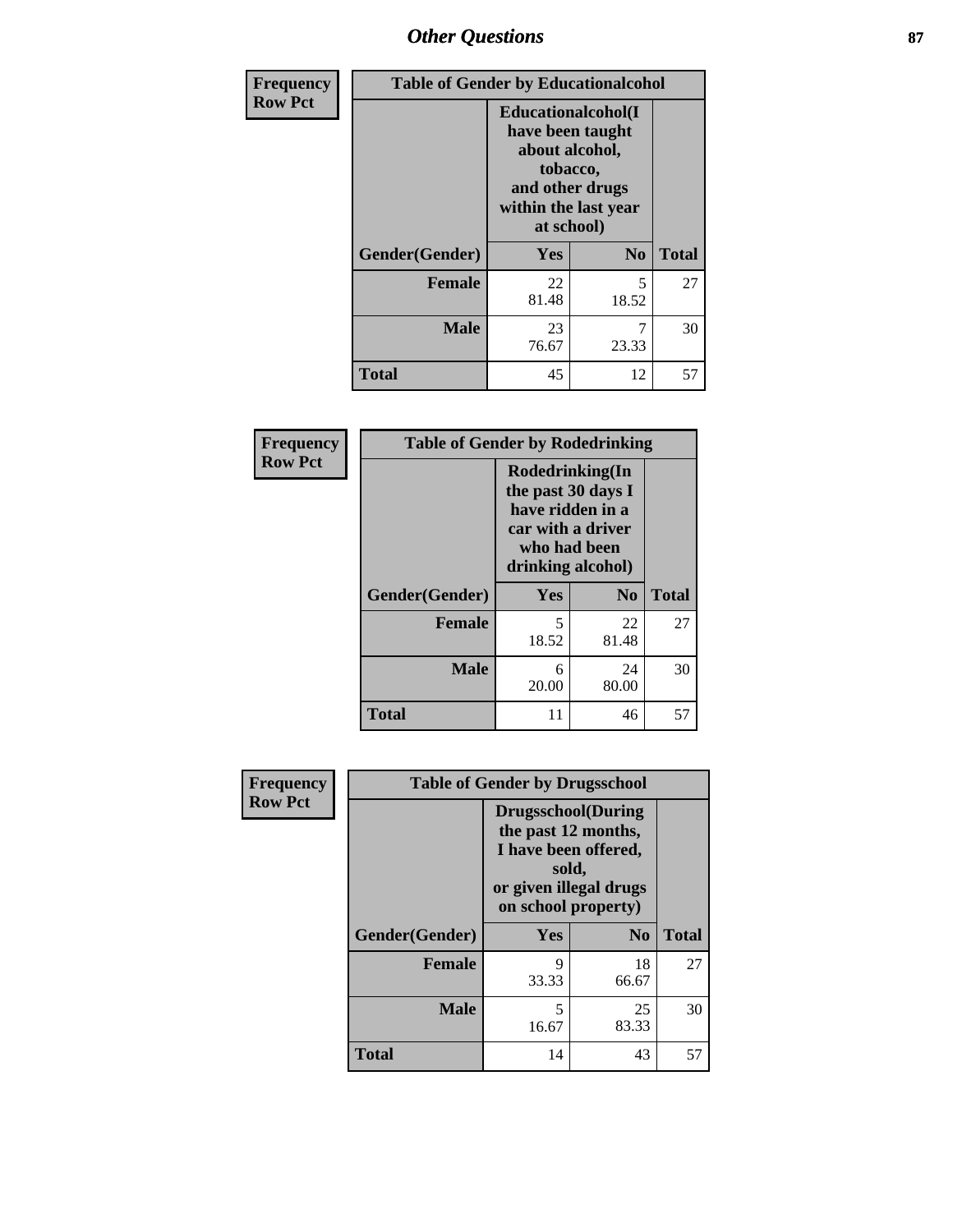# *Other Questions* **88**

**Frequency Row Pct**

| <b>Table of Gender by Bingedrinking</b> |                                                                                                         |                         |                   |                   |                        |                   |              |
|-----------------------------------------|---------------------------------------------------------------------------------------------------------|-------------------------|-------------------|-------------------|------------------------|-------------------|--------------|
|                                         | Bingedrinking(I have drunk five or<br>more drinks of alcohol at one sitting<br>during the last 30 days) |                         |                   |                   |                        |                   |              |
| Gender(Gender)                          | $\bf{0}$<br><b>Days</b>                                                                                 | $1$ or $ $<br>2<br>days | 3 to<br>5<br>days | 6 to<br>9<br>days | 10<br>to<br>19<br>days | All<br>30<br>days | <b>Total</b> |
| <b>Female</b>                           | 17                                                                                                      | 4                       | 3                 | $\Omega$          |                        | $\mathcal{D}$     | 27           |
|                                         | 62.96                                                                                                   | 14.81                   | 11.11             | 0.00              | 3.70                   | 7.41              |              |
| <b>Male</b>                             | 23<br>76.67                                                                                             | 4<br>13.33              | 0<br>0.00         | 3.33              | 3.33                   | 3.33              | 30           |

| Frequency      | <b>Table of Gender by Educationaids</b> |                                                                                                 |                |              |  |
|----------------|-----------------------------------------|-------------------------------------------------------------------------------------------------|----------------|--------------|--|
| <b>Row Pct</b> |                                         | <b>Educationaids</b> (I<br>have been taught<br>about HIV/AIDS<br>at school in the<br>past year) |                |              |  |
|                | Gender(Gender)                          | Yes                                                                                             | N <sub>0</sub> | <b>Total</b> |  |
|                | <b>Female</b>                           | 21<br>77.78                                                                                     | 6<br>22.22     | 27           |  |
|                | <b>Male</b>                             | 18<br>60.00                                                                                     | 12<br>40.00    | 30           |  |
|                | <b>Total</b>                            | 39                                                                                              | 18             | 57           |  |

| <b>Frequency</b> | <b>Table of Gender by Suicideconsider</b> |                        |                |              |  |
|------------------|-------------------------------------------|------------------------|----------------|--------------|--|
| <b>Row Pct</b>   |                                           | Suicideconsider        |                |              |  |
|                  | Gender(Gender)                            | Yes                    | N <sub>0</sub> | <b>Total</b> |  |
|                  | <b>Female</b>                             | $\mathfrak{D}$<br>7.41 | 25<br>92.59    | 27           |  |
|                  | <b>Male</b>                               | $\mathfrak{D}$<br>6.67 | 28<br>93.33    | 30           |  |
|                  | <b>Total</b>                              | 4                      | 53             | 57           |  |